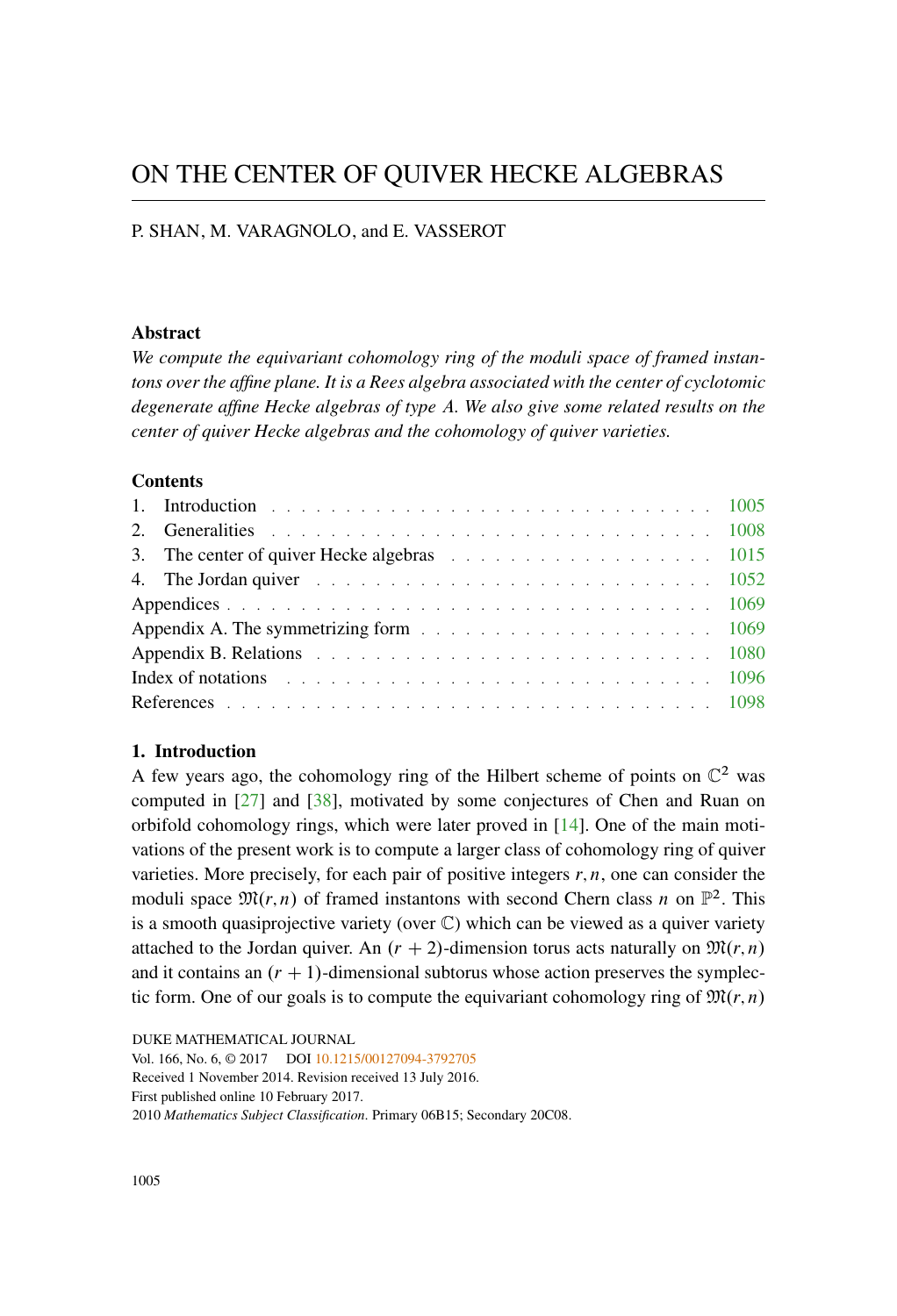with respect to this subtorus. Since  $\mathfrak{M}(r,n)$  is equivariantly formal, one can easily recover the usual cohomology ring from the equivariant one. For  $r = 1$ , that is, the case of the Hilbert scheme, it can be easily deduced from [\[38\]](#page-95-1) that the equivariant cohomology ring we are interested in is the Rees algebra associated with the center of the group algebra of the symmetric group with respect to the age filtration. Here we obtain a similar description for arbitrary  $r$  with the group algebra of the symmetric group replaced by a level  $r$  cyclotomic quotient of the degenerate affine Hecke algebra of type A.

This result was conjectured soon after [\[38\]](#page-95-1) was written. However, its proof requires two new ingredients which were introduced only very recently. An important tool used in [\[38](#page-95-1)] is Nakajima's action of a Heisenberg algebra on the cohomology spaces of the Hilbert scheme. A similar action on the cohomology of  $\mathfrak{M}(r)$  =  $n \geq 0$   $\mathfrak{M}(r, n)$  was introduced by Baranovsky a few years ago, but it is insufficient to compute the cohomology ring. What we need in fact is the action of (a degenerate version of) a new algebra W which is much bigger than the Heisenberg algebra. This action was introduced recently in [\[37\]](#page-95-2) to give a proof of the AGT conjecture of Alday, Gaiotto, and Tachikawa for pure  $N = 2$  gauge theories for the group  $U(n)$ . Here, we define a similar action of W on the center (or the concenter) of cyclotomic quotients of degenerate affine Hecke algebras. Then we compare it with the representation of W on the cohomology of  $\mathfrak{M}(r)$  to obtain the desired isomorphism. To do this, we use categorical representation theory.

Categorical representations of Kac–Moody algebras have captured a lot of interest recently since the work of Khovanov and Lauda  $[21]$  $[21]$ – $[23]$  $[23]$  and Rouquier  $[36]$  $[36]$ . It was observed recently by Beliakova, Habiro, Guliyev, Lauda, and Zivkovic [\[3](#page-93-1)], [\[4](#page-93-2)] that a categorical representation gives rise to some interesting structures on the center (or cocenter) of the underlying categories and not only on their Grothendieck group. More precisely, Khovanov and Lauda define a 2-Kac–Moody algebra in [\[23\]](#page-95-3) which is a 2-category satisfying certain axioms. Their idea is that the trace of this 2-category has a natural structure of an associative algebra  $L\mathfrak{g}$  which should be some kind of loop algebra over the underlying Kac–Moody algebra g. The  $5l_2$ -case was worked out in [\[4](#page-93-2)], and the  $\mathfrak{sl}_n$ -case in [\[3\]](#page-93-1). Naturally, the center (or cocenter) of 2-representations of the 2-Kac–Moody algebra gives rise to representations of  $Lg$ .

In this paper, we first use a similar idea to investigate the center and cocenter of cyclotomic quiver Hecke algebras associated with a Kac–Moody algebra g of arbitrary type. The category of projective modules over these algebras provides minimal categorical representations of g, in the sense of Rouquier [\[36\]](#page-95-4). We compute the representation of Lg on the center (or cocenter) of these minimal categorical representations. When  $g$  is symmetric of finite type, we identify these  $Lg$ -modules with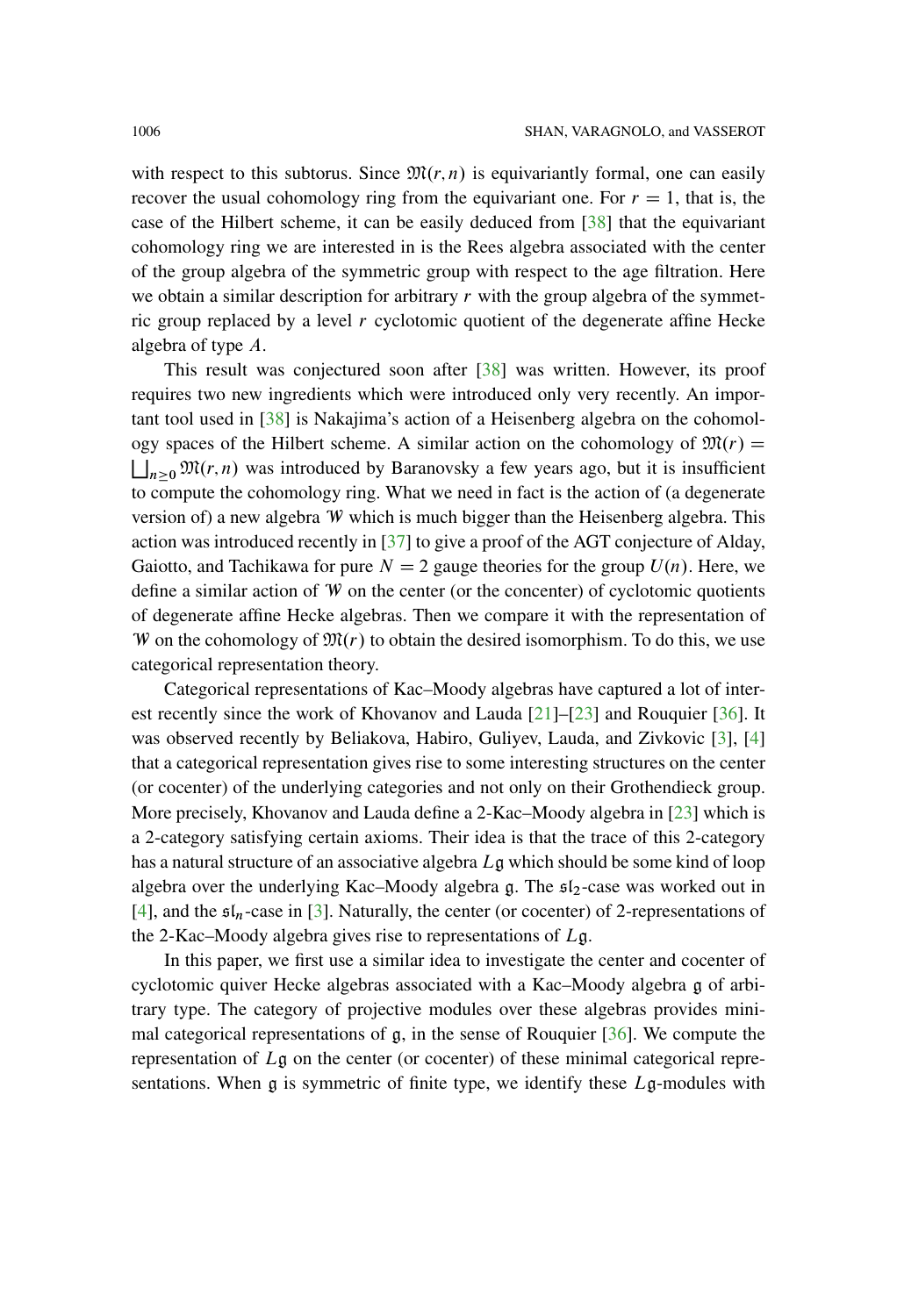the *local and global Weyl modules*, which can be realized in the (equivariant) Borel– Moore homology spaces of quiver varieties by [\[33](#page-95-5)].

Then, in order to compute the cohomology ring of  $\mathfrak{M}(r,n)$ , we consider another situation where g is replaced by a Heisenberg algebra. On the categorical level this corresponds to the *Heisenberg categorifications* which have also been studied recently. But once again, instead of considering a 2-Heisenberg algebra, we focus on the particular categorical representation given by the module category of degenerate affine Hecke algebras of type A. The analogue of  $L\mathfrak{g}$  in this case is the algebra W mentioned above. Probably one can generalize both situations (the Kac–Moody one and the Heisenberg one) using [\[17\]](#page-94-3), where categorifications of some generalized (Borcherds–)Kac–Moody algebras are considered. Here, we do not go further in this direction.

Another motivation for this work is to check if the center of the module category of cyclotomic quiver Hecke algebras is positively graded with a 1-dimensional degree 0 component. These two conditions are difficult to check for minimal categorical representations. Using the representation of  $L\mathfrak{g}$ , we prove that the first condition holds. The second one is more subtle. It is equivalent to the indecomposability of the weight subcategories of the minimal categorical representations. In other words, each of these categories should have a single block. This is well known in type A and in affine type A by the work of Brundan  $[8]$  and Lyle and Mathas  $[29]$  $[29]$ . We can prove it in some new cases, using the fact that quiver varieties are connected (proved by Crawley-Boevey). But the general case is still unknown.

Now, let us describe more precisely the structure and the main results of the paper. Fix a symmetrizable Kac–Moody algebra g and a dominant integral weight  $\Lambda$  of g.

In Section [2,](#page-3-0) we give some generalities on the centers and cocenters of linear categories. In Section [3,](#page-10-0) we introduce the cyclotomic quiver Hecke algebra of type  $\mathfrak g$  and level  $\Lambda$  over a field  $\mathbb k$  (of any characteristic). It is a symmetric algebra which decomposes as a direct sum  $R^{\Lambda} = \bigoplus_{\alpha \in Q_+} R^{\Lambda}(\alpha)$ , where  $\alpha$  runs over the positive part of the root lattice of g. To g we can attach another Lie algebra, Lg, given by generators and relations. It coincides with the loop algebra of g in finite types A, D, E. The first result is the following.

THEOREM 1

*Assume that* g *is symmetric and that condition [\(11\)](#page-20-0) is satisfied. Then we have the following:*

- (a) *There is a*  $\mathbb{Z}$ -graded representation of  $L\mathfrak{g}$  on tr( $R^{\Lambda}$ ).
- (b) If  $\mathfrak g$  *is of finite type and*  $\mathbb k$  *is of characteristic zero, then*  $tr(R^\Lambda)$  *is isomorphic,* as a  $\mathbb{Z}$ -graded  $L\mathfrak{g}$ -module, to the Weyl module with highest weight  $\Lambda$ .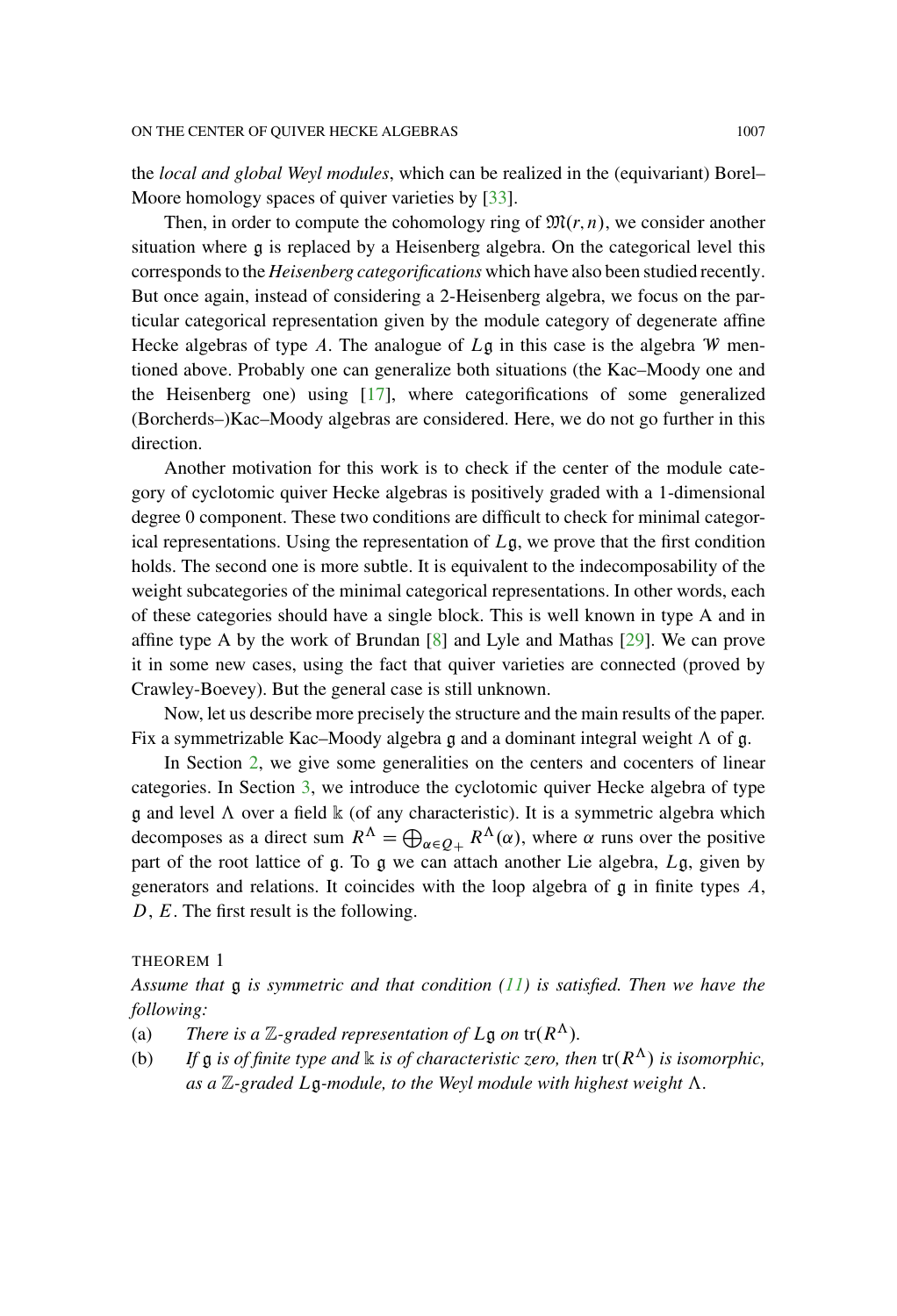Note that there are two different notions of Weyl modules for loop Lie algebras used in the literature (the local and the global ones). Both versions can indeed be recovered (see Theorem [3.37](#page-42-0) for more details). Note also that the proof of part (b) involves the geometrical incarnation, given by Nakajima, of Weyl modules of  $L\mathfrak{g}$  via the equivariant cohomology of a quiver variety  $\mathfrak{M}(\Lambda)$  attached to  $\Lambda$ .

THEOREM 2

*Assume that*  $\Bbbk$  *is of characteristic* 0*. For any*  $\alpha \in Q_+$  *the following hold:* 

- (a) *The trace and the center of*  $R^{\Lambda}(\alpha)$  *are positively graded.*
- (b) *If* g *is symmetric of finite type, then the dimension of the degree* 0 *subspace of*  $Z(R^{\Lambda}(\alpha))$  is 1-dimensional.

The proof uses a reduction to  $\mathfrak{sl}_2$ . Part (b) relies on the geometrical interpretation of Weyl modules. It also uses an identification between the center  $Z(R^{\Lambda}(\alpha))$  and the dual of the trace tr( $R^{\Lambda}(\alpha)$ ) of  $R^{\Lambda}(\alpha)$  given by the symmetrizing form.

Finally, in Section [4](#page-47-0) we focus on the Jordan quiver. In this case, instead of the cyclotomic quiver Hecke algebra, we consider a level r cyclotomic quotient  $R<sup>r</sup>(n)$ of the degenerate affine Hecke algebra of  $\mathfrak{S}_n$  defined over  $\mathbb{K}[\hbar]$ . Let  $R^r(n)_1$  be its specialization at  $\hbar = 1$ . The center of  $R^r(n)_1$  has a natural filtration defined in terms of Jucy–Murphy elements. Let  $\text{Rees}(Z(R^r(n)_1))$  be the corresponding Rees algebra. Set  $R^r = \bigoplus_{n \in \mathbb{N}} R^r(n)$ , and let tr $(R^r)$  be a localization of tr $(R^r)$ . Consider the equivariant cohomology  $H_G^*(\mathfrak{M}(r,n), \mathbb{k})$  of the quiver variety  $\mathfrak{M}(r,n)$  relatively to an  $(r + 1)$ -dimensional torus G with coefficient in k.

THEOREM 3

*The following hold:*

- (a) *There is a level r representation of*  $W$  *in*  $tr(R^r)'$ *.*
- (b) Assume that  $\&$  is of characteristic 0; then there is a  $\mathbb{Z}$ -graded algebra isomor*phism*

$$
\mathrm{Rees}\big(\mathrm{Z}\big(R^r(n)_1\big)\big)\simeq H_G^*\big(\mathfrak{M}(r,n),\Bbbk\big).
$$

The proof of this theorem uses the representation of  $W$  on a localization  $H_G^*(\mathfrak{M}(r), \mathbb{k})'$  introduced in [\[37](#page-95-2)].

After our paper appeared in arXiv, A. Lauda informed us that there is some overlap between our results and his ongoing projects with collaborators.

#### <span id="page-3-0"></span>**2. Generalities**

Let  $\Bbbk$  be a commutative Noetherian ring.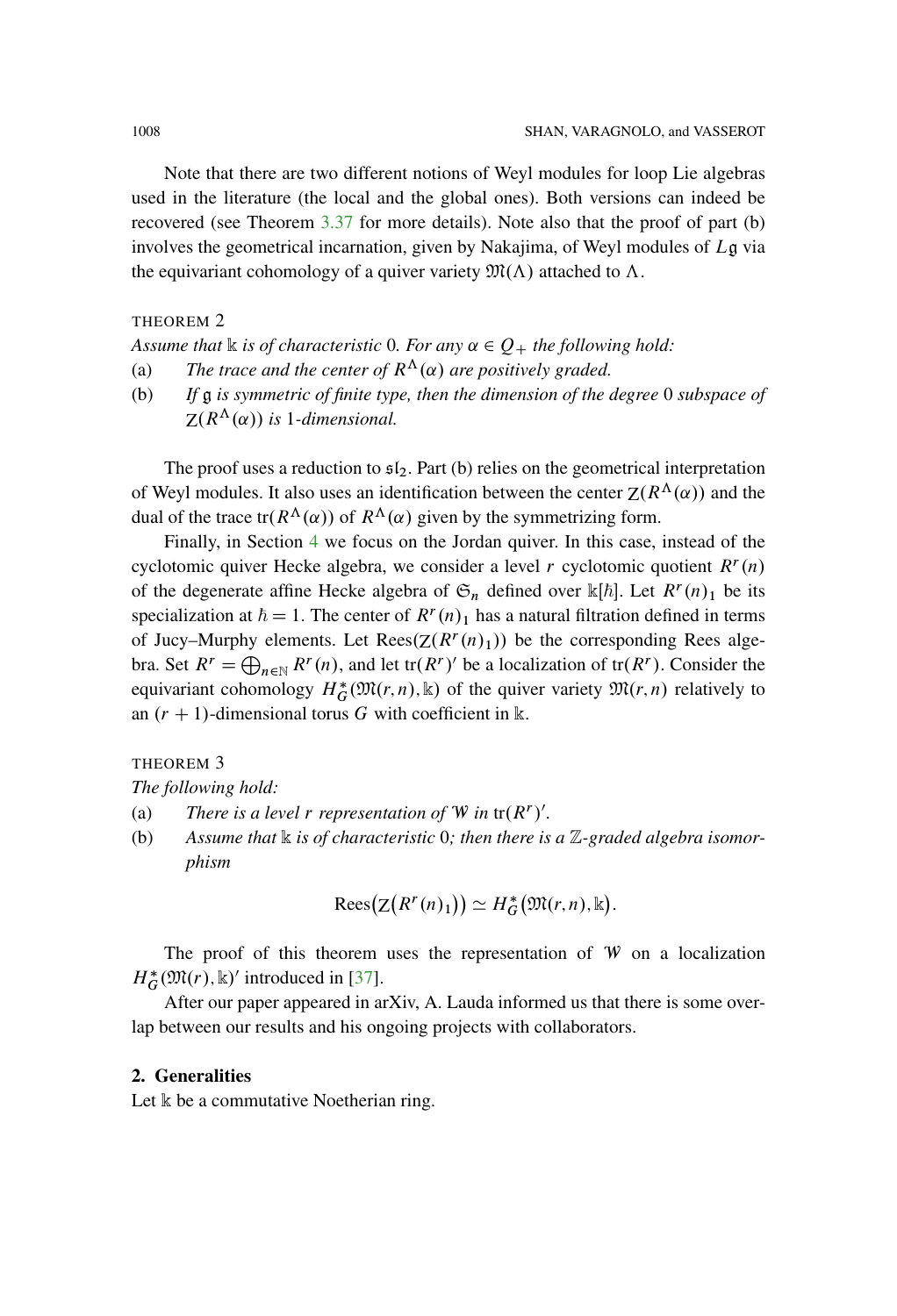#### *2.1. The center and the trace of a category*

#### *2.1.1. Categories*

All categories are assumed to be small. A k*-linear* category is a category enriched over the tensor category of k-modules, and a k-*category* is an additive k-linear category. For any k-linear category  $\mathcal C$  and any k-algebra  $\mathbb k'$ , let  $\mathbb k' \otimes_{\mathbb k} \mathcal C$  be the  $\mathbb k'$ -linear category whose objects are the same as those of  $C$  but whose morphism spaces are given by

$$
\operatorname{Hom}_{\Bbbk'\otimes_{\Bbbk}\mathcal{C}}(a,b)=\Bbbk'\otimes_{\Bbbk}\operatorname{Hom}_{\mathcal{C}}(a,b),\quad\forall a,b\in\mathcal{C}.
$$

We denote the identity of an object  $a$  by  $1_a$  or by 1 if no confusion is possible. All the functors F on  $\mathcal C$  are assumed to be additive and/or k-linear. An additive and k-linear functor is called a k-*functor*. Let  $End(F)$  be the endomorphism ring of F. We may denote the identity element in End(F) by F,  $1_F$ , or 1, and the identity functor of C by 1<sub>C</sub> or 1. The center of C is defined as  $Z(\mathcal{C}) = \text{End}(1_{\mathcal{C}})$ . A composition of functors E and F is written as  $EF$ , while a composition of morphisms of functors y and x is written as  $v \circ x$ .

An additive category  $\mathcal C$  will be always equipped with its *trivial* exact structure; that is, the admissible exact sequences are the split short exact sequences. Therefore, a Serre subcategory  $\mathcal{J} \subset \mathcal{C}$  is a full additive subcategory which is stable under taking direct summands, and the quotient additive category  $\mathcal{B} = \mathcal{C}/\mathcal{J}$  is such that

$$
\operatorname{Hom}_{\mathcal{B}}(a,b) = \operatorname{Hom}_{\mathcal{C}}(a,b)/\sum_{c \in J} \operatorname{Hom}_{\mathcal{C}}(c,b) \circ \operatorname{Hom}_{\mathcal{C}}(a,c), \quad \forall a,b \in \mathcal{C}.
$$

A *short exact sequence* of additive categories is a sequence of functors which is equivalent to a sequence  $0 \to \mathcal{J} \to \mathcal{C} \to \mathcal{B} \to 0$  as above.

Fix an integer  $\ell$ . By an  $(\ell \mathbb{Z})$ -graded k-category we will mean a k-category  $\mathfrak C$ equipped with a strict k-automorphism [ $\ell$ ], which we call a *shift of the grading*. Unless specified otherwise, a functor F of  $(\ell \mathbb{Z})$ -graded k-categories is always assumed to be graded; that is, it is a k-functor F with an isomorphism  $F \circ [\ell] \simeq [\ell] \circ F$ . For each integer  $k \in \mathbb{N} \cap (\ell \mathbb{Z})$  we will abbreviate  $[k] = [\ell] \circ [\ell] \circ \cdots \circ [\ell]$  ( $|k/\ell|$  times) and  $[-k] = [k]^{-1}.$ 

Let  $\mathcal{C}/\ell\mathbb{Z}$  be the category enriched over the tensor category of  $(\ell\mathbb{Z})$ -graded kmodules whose objects are the same as those of  $C$  but whose morphism spaces are given by

$$
\operatorname{Hom}_{\mathcal{C}/\ell\mathbb{Z}}(a,b) = \bigoplus_{k \in \ell\mathbb{Z}} \operatorname{Hom}_{\mathcal{C}}(a,b[k]).
$$

Note that the center  $Z(\mathcal{C}/\ell \mathbb{Z})$  is a graded ring whose degree k component is equal to  $Hom(1,[k]).$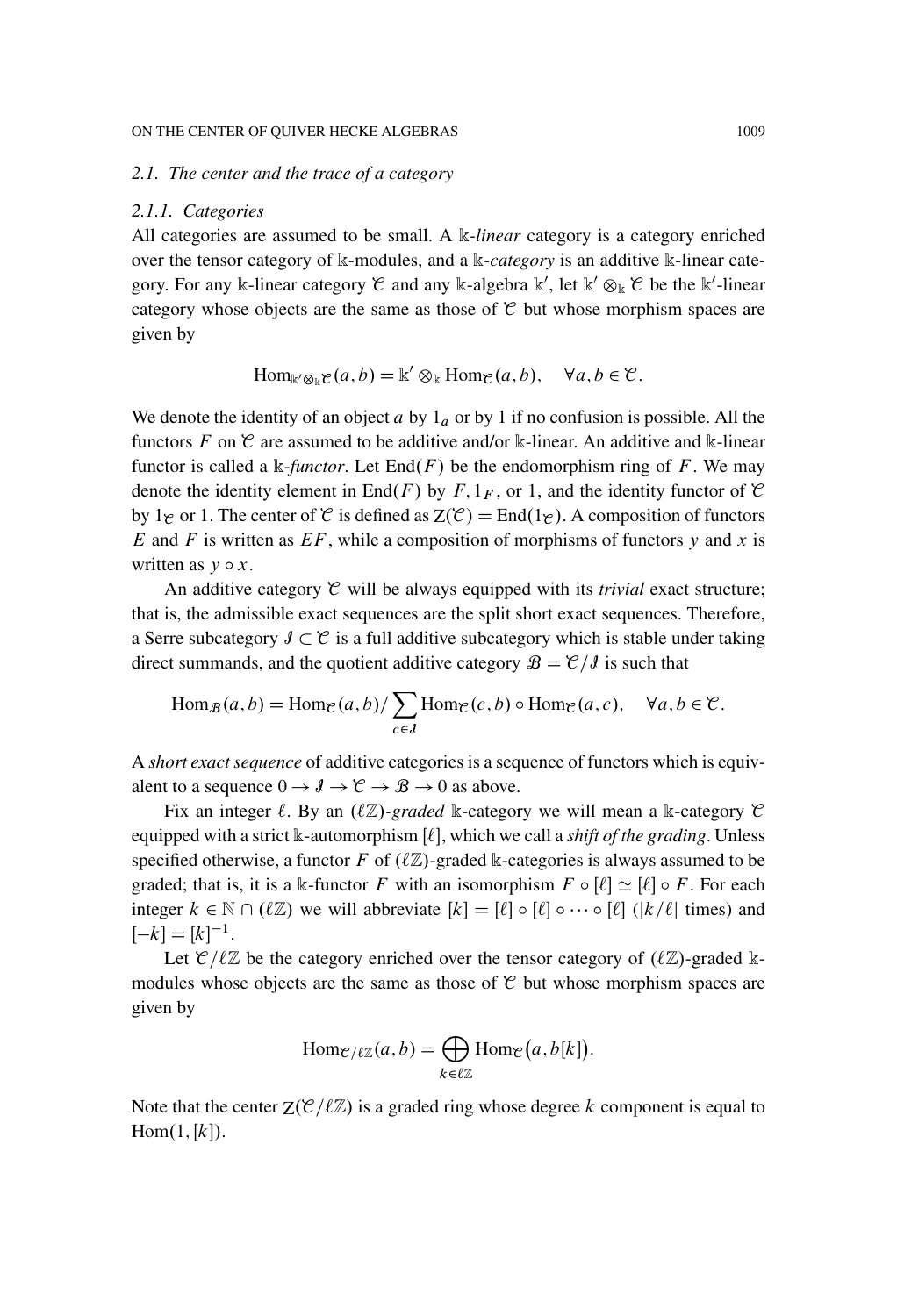Given a Z-graded k-module M, let  $M^d = \{x \in M : \text{deg}(x) = d\}$  for each  $d \in \mathbb{Z}$ . For any integer  $\ell$ , the  $\ell$ -twist of M is the  $(\ell \mathbb{Z})$ -graded k-module  $M^{[\ell]}$  such that  $(M^{[\ell]})^d = M^{d/\ell}$  if  $\ell \mid d$  and 0 otherwise. Then, for each Z-graded k-category  $\mathcal C$ there is a canonical  $(\ell \mathbb{Z})$ -graded k-category  $\mathcal{C}^{[\ell]}$  called the  $\ell$ -twist of  $\mathcal C$  such that  $\mathcal{C}^{[\ell]} = \mathcal{C}$  as a k-category and the shift of the grading  $[\ell]$  in  $\mathcal{C}^{[\ell]}$  is the same as the shift of the grading [1] in  $\mathcal C$ . We have

$$
\text{Hom}_{\mathcal{C}^{[\ell]}/\ell \mathbb{Z}}(a,b) = \text{Hom}_{\mathcal{C}/\mathbb{Z}}(a,b)^{[\ell]}, \quad \forall a,b.
$$

Finally, for any category  $\mathcal C$  we denote by  $\mathcal C^c$  the idempotent completion.

## *2.1.2. Trace and center*

Let  $\mathcal C$  be a k-linear category, and let  $HH_*(\mathcal C)$  be the Hochschild homology of  $\mathcal C$  (see [\[20,](#page-94-5) Section 3.1]). It is a Z-graded k-module. We set tr $(\mathcal{C}) = HH_0(\mathcal{C})$  and  $CF(\mathcal{C}) =$  $\text{Hom}_{\mathbb{k}}(\text{tr}(\mathcal{C}), \mathbb{k})$ . We call  $\text{tr}(\mathcal{C})$  the *cocenter* or the *trace* of  $\mathcal{C}$  and  $CF(\mathcal{C})$  the set of *central forms on* C. Recall that

$$
\text{tr}(\mathcal{C}) = \Big(\bigoplus_{a \in \text{Ob}(\mathcal{C})} \text{End}_{\mathcal{C}}(a)\Big) / \sum_{f,g} \mathbb{k}[f,g] \quad \text{for any } f : a \to b, g : b \to a.
$$

For any morphism f in C, let tr(f) denote its image in tr(C).

Now, let A be any k-algebra. Unless specified otherwise, all algebras are assumed to be unital. Let  $Z(A)$  be the center of A, and let  $HH_*(A)$  be its Hochschild homology. Define tr(A) and CF(A) as above; that is, tr(A) =  $A/[A, A]$ , where  $[A, A] \subset A$  is the  $\Bbbk$ -submodule spanned by the commutators of elements of  $A$ . For any element  $a \in A$ , let tr(a) denote its image  $a + [A, A]$  in tr(A). Let A-mod and A-proj be the categories of finitely generated modules and finitely generated projective modules. For any commutative k-algebra R and any k-module M we abbreviate  $RM = R \otimes_{\mathbb{k}}$ M. The following is well known.

#### <span id="page-5-0"></span>PROPOSITION 2.1

*Let* A; B *be* k*-algebras, and let* B;C *be* k*-linear categories.*

- (a) If  $\mathcal{B} \subset \mathcal{C}$  *is full and any object of*  $\mathcal{C}$  *is isomorphic to a direct summand of a* direct sum of objects of  $\mathcal B$ , then the embedding  $\mathcal B \subset \mathcal C$  yields an isomorphism  $tr(\mathcal{B}) \rightarrow tr(\mathcal{C})$ *.*
- (b) If  $\mathcal{C} = A$ -mod *or* A-proj, then  $Z(A) = Z(\mathcal{C})$ *. If*  $\mathcal{C} = A$ -proj, then  $tr(A) =$  $tr(\mathcal{C})$ .
- (c) *For any commutative* k-*algebra* R, we have  $tr(RA) = R tr(A)$ *.*
- (d) *We have*  $\text{tr}(A \otimes_{\mathbb{k}} B) = \text{tr}(A) \otimes_{\mathbb{k}} \text{tr}(B)$  *and*  $\text{Z}(A \otimes_{\mathbb{k}} B) = \text{Z}(A) \otimes_{\mathbb{k}} \text{Z}(B)$ *.*
- (e)  $Z(\mathcal{C})$  *acts on*  $tr(\mathcal{C})$  *via the map*  $Z(\mathcal{C}) \to End_k(tr(\mathcal{C})), a \mapsto (tr(a') \mapsto tr(aa')).$
- (f) A short exact sequence of  $\Bbbk$ -categories  $0 \to \mathcal{J} \to \mathcal{C} \to \mathcal{B} \to 0$  yields an exact *sequence of* k-linear maps  $tr(J) \rightarrow tr(\mathcal{C}) \rightarrow tr(\mathcal{B}) \rightarrow 0$ .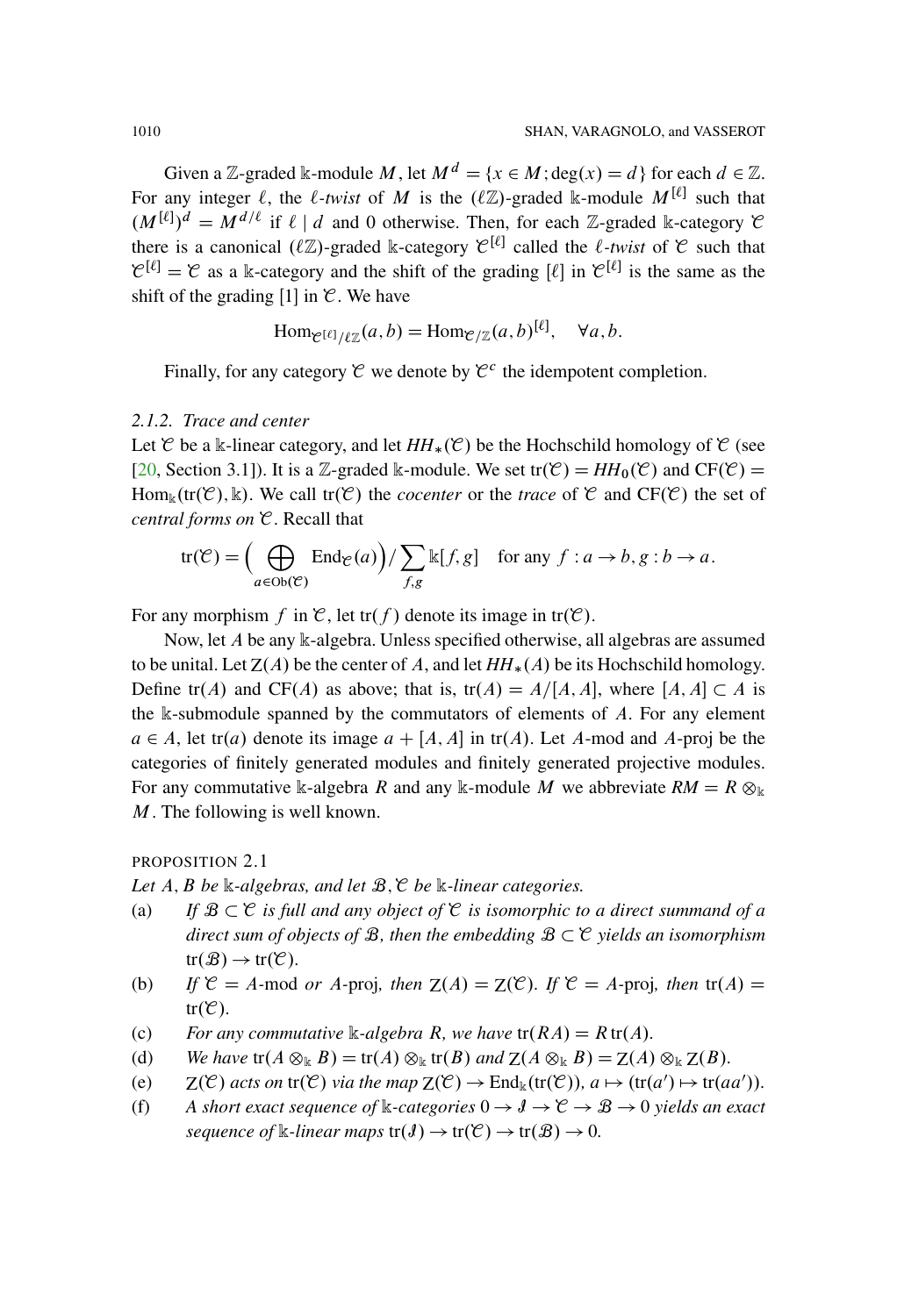For a future use, let us give some details on part  $(f)$ . Assume that  $\mathcal{C} = \mathcal{C}^c$ . For any object X, let add $(X) \subset \mathcal{C}$  be the smallest k-subcategory containing X which is closed under taking direct summands. Then, the functor  $\text{Hom}_{\mathcal{C}}(X, \bullet)$  yields an equivalence add $(X) \to \text{End}_{\mathcal{C}}(X)$ <sup>op</sup>-proj. In particular, if C has a finite number of indecomposable objects  $X_1, X_2, \ldots, X_n$  (up to isomorphisms) and  $X = \bigoplus_{i=0}^d X_i$ , then we have an equivalence  $\mathcal{C} \simeq \text{End}_{\mathcal{C}}(X)^{op}$ -proj.

Now, assume that  $\mathcal{C} = A$ -proj, where A is a finitely generated k-algebra. Given a Serre k-subcategory  $I \subset \mathcal{C}$ , there is an idempotent  $e \in A$  such that  $I = eAe$ -proj and the functor  $\mathcal{J} \to \mathcal{C}$  is given by  $M \mapsto Ae \otimes_{eAe} M$ . Set  $\mathcal{B} = \mathcal{C}/\mathcal{J}$ . Then, we have  $\mathcal{B}^c = B$ -proj, where  $B = A/AeA$  and the composed functor  $\mathcal{C} \to \mathcal{B} \to \mathcal{B}^c$  is given by  $M \mapsto B \otimes_A M$ . We must prove that taking the trace we get an exact sequence of kmodules  $tr(\mathcal{J}) \to tr(\mathcal{C}) \to tr(\mathcal{B}) \to 0$ . Equivalently, we must check that the following complex is exact:

$$
eAe/[eAe, eAe] \xrightarrow{i} A/[A,A] \xrightarrow{j} B/[B,B] \longrightarrow 0.
$$

Note that ker  $j = (AeA + [A, A])/[A, A]$  and im  $i = (eAe + [A, A])/[A, A]$ . Since  $aeb = ebae + [ae, eb]$  for all  $a, b \in A$ , we deduce that ker  $j = imi$ , proving the claim.

#### *2.1.3. Operators on the trace*

#### <span id="page-6-0"></span>*Definition 2.2*

Given a functor  $F : \mathcal{C} \to \mathcal{C}'$  between two k-categories and a morphism of functors  $x \in$  End(*F*), the *trace* of *F* on *x* is the linear map

$$
tr_F(x) : tr(\mathcal{C}) \to tr(\mathcal{C}'), \qquad tr(f) \mapsto tr(x(a) \circ F(f)),
$$

where  $f \in End(a)$  and  $x(a) \circ F(f) \in End(F(a)).$ 

Note that  $x(a) \circ F(f) = F(f) \circ x(a)$  by functoriality. Below are some basic properties of the trace map, whose proofs are standard and are left to the reader.

LEMMA 2.3

- (a) *For each*  $F_1$ ,  $F_2$ :  $\mathcal{C} \to \mathcal{C}'$ ,  $x \in \text{End}(F_1 \oplus F_2)$ , we have  $\text{tr}_{F_1 \oplus F_2}(x) =$  ${\rm tr}_{F_1}(x_{11}) + {\rm tr}_{F_2}(x_{22})$ *, where*  $x_{11} \in End(F_1)$ *,*  $x_{22} \in End(F_2)$  *are the diagonal coordinates of* x*.*
- (b) *For two morphisms*  $\rho: F_1 \to F_2$ ,  $\psi: F_2 \to F_1$ , we have  ${\rm tr}_{F_1}(\psi \circ \rho) = {\rm tr}_{F_2}(\rho \circ \rho)$  $\psi$ ). In particular, if  $\rho$  :  $F_1 \rightarrow F_2$  is an isomorphism of functors, then for any  $x \in \text{End}(F_1)$  *we have*  $\text{tr}_{F_2}(\rho \circ x \circ \rho^{-1}) = \text{tr}_{F_1}(x)$ *.*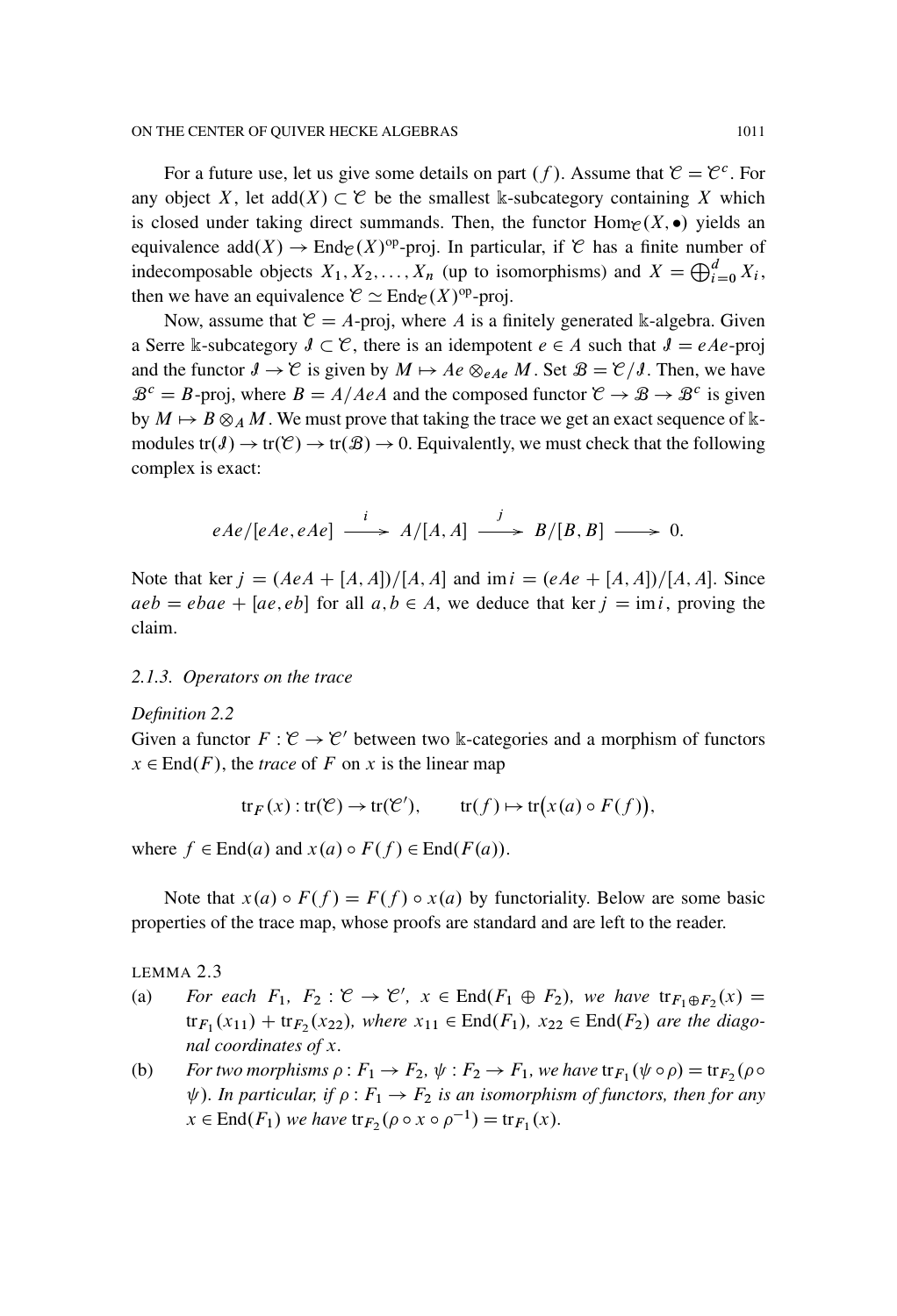(c) *For each*  $F: \mathcal{C} \to \mathcal{C}'$ ,  $G: \mathcal{C}' \to \mathcal{C}''$ ,  $x \in End(F)$  and  $y \in End(G)$ *, we have*  $tr_{GF}(yx) = tr_{G}(y) \circ tr_{F}(x)$ *.* 

#### *2.1.4. Adjunction*

Given two k-categories  $\mathcal{C}_1$ ,  $\mathcal{C}_2$ , a *pair of adjoint functors*  $(E, F)$  from  $\mathcal{C}_1$  to  $\mathcal{C}_2$  is the datum  $(E, F, \eta_E, \varepsilon_E)$  of functors  $E: \mathcal{C}_1 \to \mathcal{C}_2$ ,  $F: \mathcal{C}_2 \to \mathcal{C}_1$  and morphisms of functors  $\eta_E : 1_{\mathfrak{C}_1} \to FE$  and  $\varepsilon_E : EF \to 1_{\mathfrak{C}_2}$ , called *unit* and *counit*, such that  $(\varepsilon_E E) \circ (E \eta_E) = E$  and  $(F \varepsilon_E) \circ (\eta_E F) = F$ , where we abbreviate  $E = 1_E$  and  $F = 1_F$ .

A *pair of biadjoint functors*  $C_1 \rightarrow C_2$  is the datum  $(E, F, \eta_E, \varepsilon_E, \eta_F, \varepsilon_F)$  of functors  $E: \mathcal{C}_1 \to \mathcal{C}_2$ ,  $F: \mathcal{C}_2 \to \mathcal{C}_1$  and morphisms of functors  $\eta_E: 1_{\mathcal{C}_1} \to FE$ ,  $\varepsilon_E : EF \to 1_{\mathcal{C}_2}$  such that  $(E, F, \eta_E, \varepsilon_E)$  and  $(F, E, \eta_F, \varepsilon_F)$  are adjoint pairs.

## *Example 2.4*

Given two pairs of adjoint functors  $(E, F)$ ,  $(E', F')$  from  $\mathcal{C}_1$  to  $\mathcal{C}_2$ , the direct sum  $(E \oplus E', F \oplus F')$  is an adjoint pair such that

$$
\eta_{E \oplus E'} = (\eta_E, 0, 0, \eta_{E'}) : 1_{\mathcal{C}_1} \to FE \oplus FE' \oplus F'E \oplus F'E',
$$
  

$$
\varepsilon_{E \oplus E'} = \varepsilon_E + \varepsilon_{E'} : EF \oplus EF' \oplus E'F \oplus E'F' \to 1_{\mathcal{C}_2}.
$$

If  $E: \mathcal{C}_1 \to \mathcal{C}_2$  and  $E': \mathcal{C}_2 \to \mathcal{C}_3$ , then  $(E'E, FF')$  is an adjoint pair such that  $\eta_{E'E} = (F \eta_{E'} E) \circ \eta_E$  and  $\varepsilon_{E'E} = \varepsilon_{E'} \circ (E' \varepsilon_E F')$ .

Suppose that  $(E, F)$ ,  $(E', F')$  are two pairs of adjoint functors from  $\mathcal{C}_1$  to  $\mathcal{C}_2$ . For any morphism  $x : E \to E'$ , the *left transpose*  $\forall x : F' \to F$  is the composition of the chain of morphisms

$$
F' \xrightarrow{\eta_E F'} FEF' \xrightarrow{FxF'} FE'F' \xrightarrow{F\epsilon_{E'}} F.
$$

For any morphism  $y : F' \to F$ , the *right transpose*  $y^{\vee} : E \to E'$  is the composition

$$
E \xrightarrow{E \eta_{E'}} EF'E' \xrightarrow{E y E'} EFE' \xrightarrow{\varepsilon_E E'} E'.
$$

#### *2.1.5. Operators on the center*

Let  $\mathcal{C}_1$ ,  $\mathcal{C}_2$  be two k-categories, and let  $(E, F, \eta_E, \varepsilon_E, \eta_F, \varepsilon_F)$  be a pair of biadjoint functors  $\mathcal{C}_1 \to \mathcal{C}_2$ . The isomorphisms  $1_{\mathcal{C}_2}E = E = E1_{\mathcal{C}_1}$  yield a canonical  $(Z(\mathcal{C}_1), Z(\mathcal{C}_2))$ -bimodule structure on End $(E)$ . Let  $Z(\mathcal{C}_2) \to \text{End}(E)$ ,  $z \mapsto zE$  and  $Z(\mathcal{C}_1) \to \text{End}(E), z \mapsto Ez$  denote the corresponding k-algebra homomorphisms.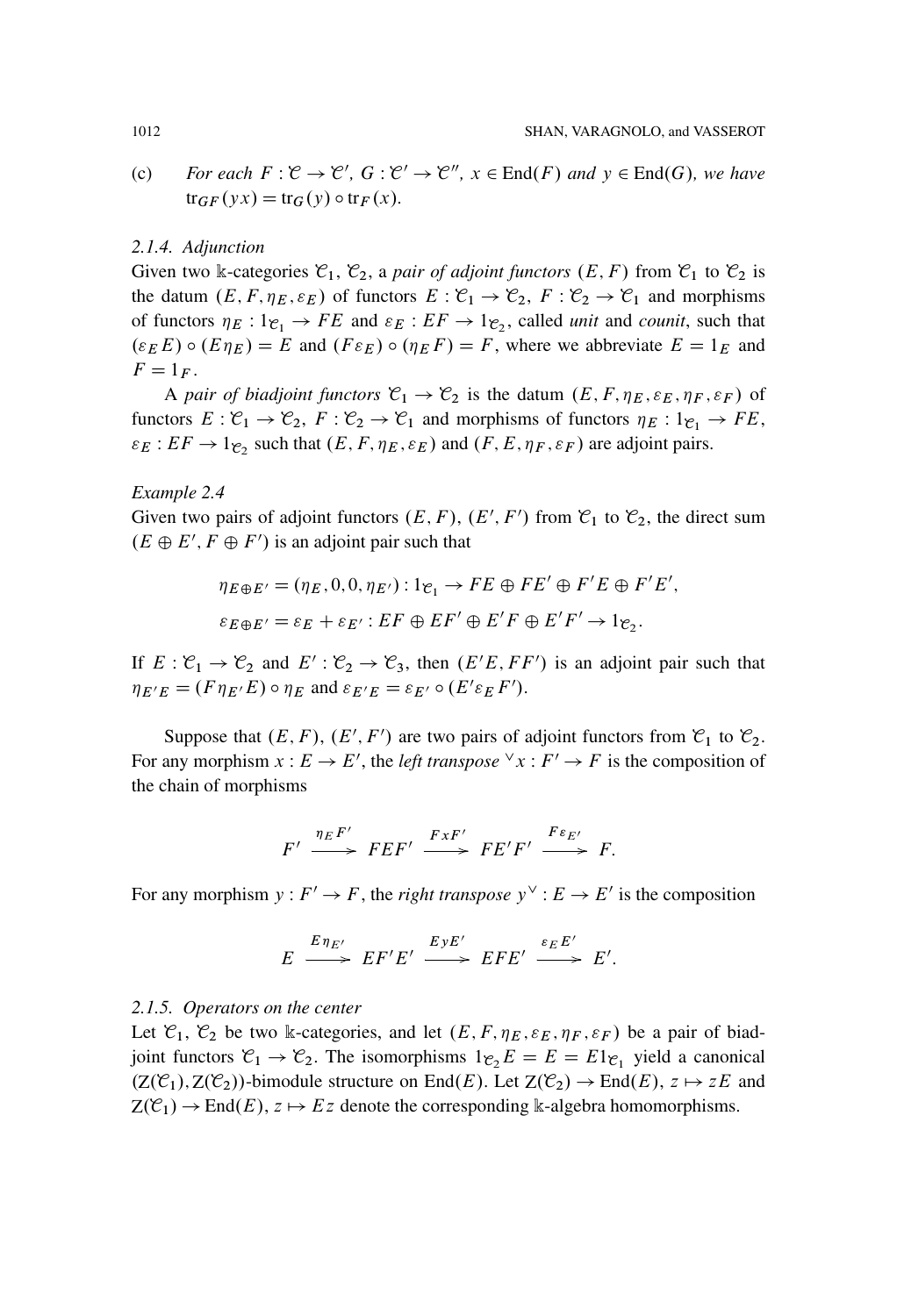<span id="page-8-0"></span>*Definition 2.5 (see [\[5\]](#page-93-3))* For each  $x \in$  End $(E)$  we define a map

$$
Z_E(x): Z(\mathcal{C}_2) \to Z(\mathcal{C}_1)
$$

by sending an element  $z \in Z(\mathcal{C}_2)$  to the composed morphism

$$
1e_1 \xrightarrow{\eta_E} F1e_2E \xrightarrow{Fzx} F1e_2E \xrightarrow{\varepsilon_F} 1e_1.
$$

We define  $Z_F(x)$ :  $Z(\mathcal{C}_1) \to Z(\mathcal{C}_2)$  for each  $x \in End(F)$  in the same manner but with the roles of  $E$  and  $F$  exchanged.

The proof of the following proposition is standard and is left to the reader.

#### PROPOSITION 2.6

Let  $(E, F, \eta_E, \varepsilon_E, \eta_F, \varepsilon_F)$ ,  $(E', F', \eta_{E'}, \varepsilon_{E'}, \eta_{F'}, \varepsilon_{F'})$  be two pairs of biadjoint func*tors. Let*  $x \in End(E)$ ,  $x' \in End(E')$ *. Then, we have the following:* 

- (a)  $Z_F(x): Z(\mathcal{C}_2) \to Z(\mathcal{C}_1)$  is k-linear.
- (b)  $Z_{E'E}(x \circ \phi) = Z_{E'}(x') \circ Z_E(x)$  and  $Z_{E \oplus E'}(x \oplus x) = Z_E(x) + Z_{E'}(x')$ .
- (c) *The map*  $Z_E$ :  $End(E) \rightarrow Hom_k(Z(\mathcal{C}_2), Z(\mathcal{C}_1))$  *is*  $(Z(\mathcal{C}_1), Z(\mathcal{C}_2))$ *-bilinear.*
- (d) Let  $\rho : E \to E'$  be an isomorphism with  $\rho^{\vee} = {}^{\vee} \rho$ ; then  $Z_{E'}(\rho \circ x \circ \rho^{-1}) =$  $Z_E(x)$ .
- *2.2. Symmetric algebras*
- Let  $A, B, C$  be k-algebras.

#### *2.2.1. Kernels*

There is an equivalence of categories between the category of  $(A, B)$ -bimodules and the categories of functors from  $B$ -Mod to A-Mod. It associates an  $(A, B)$ -bimodule K with the functor  $\Phi_K : B\text{-Mod} \to A\text{-Mod}$  given by  $N \mapsto K \otimes_B N$ . We say that K is the *kernel* of  $\Phi_K$ . Since  $\Phi_K(B) = K$ , the kernel is uniquely determined by the functor  $\Phi_K$ . For two  $(A, B)$ -bimodules K, K' we have  $\text{Hom}_{A, B}(K, K') \simeq \text{Hom}(\Phi_K, \Phi_{K'})$ given by  $f \mapsto f \otimes_B id$ .

#### *2.2.2. Induction and restriction*

We call a *B*-*algebra* a k-algebra A with a k-algebra homomorphism  $i : B \rightarrow A$ . We consider the restriction and induction functors

$$
\text{Res}_{B}^{A}: A\text{-Mod} \to B\text{-Mod}, \qquad \text{Ind}_{B}^{A} = A \otimes_{B} - : B\text{-Mod} \to A\text{-Mod}.
$$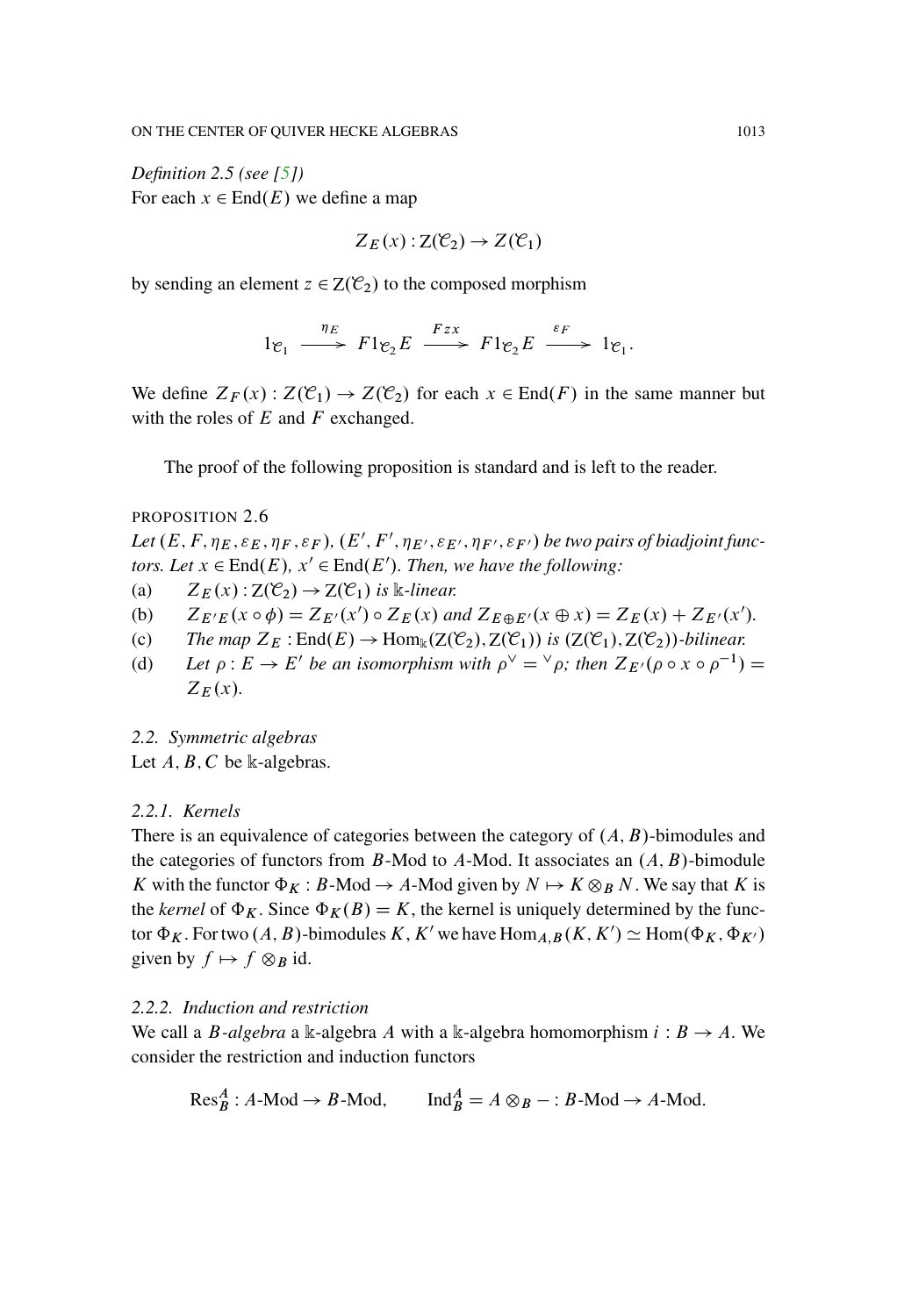The pair  $(Ind_B^A, Res_B^A)$  is adjoint with the counit  $\varepsilon : Ind_B^A Res_B^A \to 1$  represented by the  $(A, A)$ -bimodule homomorphism  $\mu : A \otimes_B A \rightarrow A$  given by the multiplication, and the unit  $\eta: 1 \to \text{Res}_{B}^{A} \text{Ind}_{B}^{A}$  is represented by the morphism i, which is  $(B, B)$ bilinear. Let  $A^B$  be the centralizer of B in A. For any  $f \in A^B$  we set

<span id="page-9-0"></span>
$$
\mu_f: A \otimes_B A \to A, \qquad a \otimes a' = afa'. \tag{1}
$$

## *2.2.3. Frobenius and symmetrizing forms*

We refer to [\[36\]](#page-95-4) for more details on this section.

Let  $A$  be a  $B$ -algebra that is projective and finite as a  $B$ -module. A morphism of  $(B, B)$ -bimodules  $t : A \rightarrow B$  is called a *Frobenius form* if the morphism of  $(A, B)$ bimodules  $\hat{t}: A \to \text{Hom}_{B}(A, B), a \mapsto (a' \mapsto t(a'a))$  is an isomorphism. If such a form exists, then we say that A is a *Frobenius B-algebra*. If we have  $t(aa') = t(a'a)$ for each  $a \in A$ ,  $a' \in A^B$ , then t is called a *symmetrizing form* and A is a *symmetric* B*-algebra*.

Given  $t : A \rightarrow B$  a Frobenius form, the composition of the isomorphism  $A \otimes_B B$  $A \stackrel{\sim}{\to} \text{Hom}_{\mathcal{B}}(A, B) \otimes A$  given by  $a \otimes a' \mapsto \hat{t}(a) \otimes a'$  and the canonical isomorphism  $\text{Hom}_{\mathcal{B}}(A, B) \otimes_{\mathcal{B}} A \stackrel{\sim}{\to} \text{End}_{\mathcal{B}}(A)$  yields an isomorphism  $A \otimes_{\mathcal{B}} A \stackrel{\sim}{\to} \text{End}_{\mathcal{B}}(A)$ . The preimage of the identity under this map is the *Casimir element*  $\pi \in (A \otimes_R A)^A$ . We have  $(t \otimes 1)(\pi) = (1 \otimes t)(\pi) = 1$ .

There is a bijection between the set of Frobenius forms and the set of adjunctions  $(\text{Res}_B^A, \text{Ind}_B^A)$  given as follows. Given a Frobenius form  $t : A \to B$ , the counit  $\hat{\varepsilon}$ : Res<sub>B</sub><sup> $A$ </sup> Ind<sub>B</sub><sup> $A$ </sup>  $\rightarrow$  1<sub>B</sub> is represented by the  $(B, B)$ -linear map  $t : A \rightarrow B$ , and the unit  $\hat{\eta}: 1_A \to \text{Ind}_{B}^{A} \text{Res}_{B}^{A}$  is represented by the unique  $(A, A)$ -linear map  $\hat{\eta}: A \to A \otimes_{B} A$ such that  $\hat{\eta}(1_A) = \pi$ . This yields an adjunction for  $(Res^A_B, Ind^A_B)$ . Conversely, if  $\hat{\varepsilon}$ and  $\hat{\eta}$  are counit and unit, respectively, for  $(\text{Res}_B^A, \text{Ind}_B^A)$ , then the  $(B, B)$ -linear map  $t : A \rightarrow B$  which represents  $\hat{\varepsilon}$  is a Frobenius form.

Recall that tr(A) is a  $Z(A)$ -module. We equip  $CF(A) = tr(A)^*$  with the dual  $Z(A)$ -action. Let us recall a few basic facts.

PROPOSITION 2.7

*Let* A; B; C *be* k*-algebras which are projective and finite as* k*-modules.*

- (a) *If*  $t : A \rightarrow B$  *and*  $t' : B \rightarrow C$  *are symmetrizing forms, then*  $t' \circ t : A \rightarrow C$  *is again a symmetrizing form.*
- (b) A symmetrizing form  $t : A \to \mathbb{k}$  *induces a*  $Z(A)$ *-bilinear form*

$$
t: Z(A) \times tr(A) \to \mathbf{k}, \qquad (a, b) \mapsto t(ab).
$$

*It is perfect on*  $Z(A)$ *; that is, it induces an isomorphism of*  $Z(A)$ *-modules*  $\hat{t}$ :  $Z(A) \stackrel{\sim}{\rightarrow} CF(A)$  which sends *z* to  $t(z \bullet)$ .

(c) *If*  $t : A \rightarrow \mathbb{k}$  *is a symmetrizing form, then*  $tr(A)$  *is a faithful*  $Z(A)$ *-module.*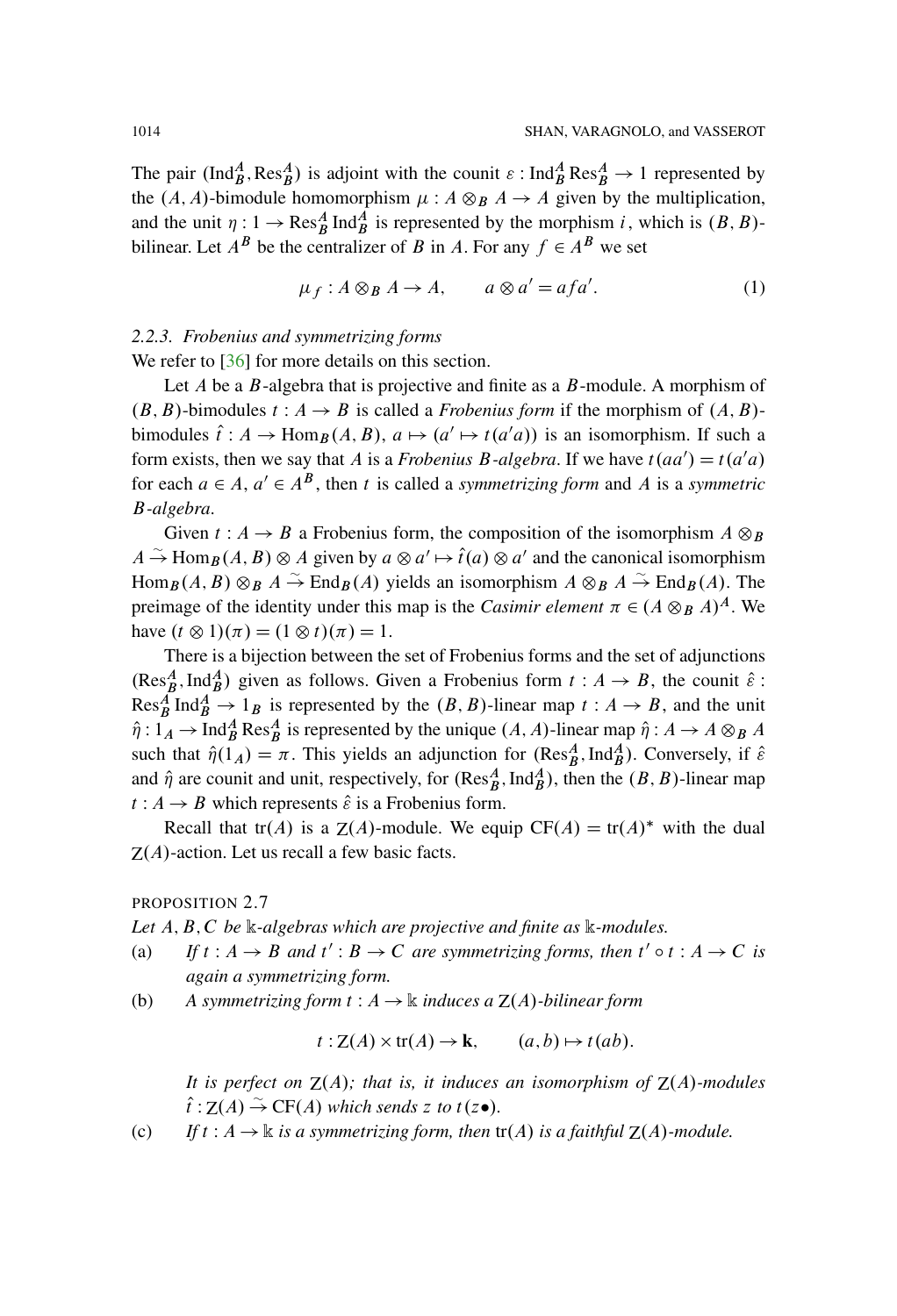#### *Proof*

Part (a) is proved in [\[36,](#page-95-4) Lemma 2.10]. To prove part (b), note that the bilinear form is well defined, since multiplication by an element in  $Z(A)$  sends  $[A, A]$  to itself. The pairing is perfect on  $Z(A)$ , because the induced map  $\hat{t}$ :  $Z(A) \to tr(A)^* = CF(A)$ is given by taking  $(A, A)$ -invariants for the  $(A, A)$ -linear isomorphism  $\hat{t}: A \to A^*$ ; hence the result is again an isomorphism. The compatibility with the  $Z(A)$ -module structure follows from the definition. To prove part (c), we must show that the map  $Z(A) \to \text{End}_{\mathbb{k}}(\text{tr}(A))$  is injective. Indeed, if there exists  $z \in Z(A)$  such that  $za \in Z(A)$ [A, A] for all  $a \in A$ , then  $t(zA) = 0$ , and hence  $z = 0$ . 口

#### <span id="page-10-1"></span><span id="page-10-0"></span>**3. The center of quiver Hecke algebras**

#### *3.1. Quiver Hecke algebras*

Assume that  $\mathbf{k} = \bigoplus_{n \in \mathbb{N}} \mathbf{k}^n$  is Noetherian and N-graded and that  $\mathbf{k}^0$  is a field. We may abbreviate  $\mathbf{k} = \mathbf{k}^0$ , and we will identify k with the quotient  $\mathbf{k}/\mathbf{k}$ <sup>>0</sup> without mentioning it explicitly.

#### *3.1.1. Cartan datum*

A *Cartan datum* consists of a finite-rank free abelian group P called the *weight lattice* whose dual lattice, called the *coweight lattice*, is denoted  $P^{\vee}$ ; a finite set of vectors  $\Phi = {\alpha_1, ..., \alpha_n} \subset P$  called *simple roots*; and a finite set of vectors  $\Phi^{\vee} = {\alpha_1^{\vee}, \dots, \alpha_n^{\vee}} \subset P^{\vee}$  called *simple coroots*. Let  $Q_+ = \mathbb{N} \Phi \subset P$  be the semigroup generated by the simple roots, and let  $P_+ \subset P$  be the subset of dominant weights, that is, the set of weights  $\Lambda$  such that  $\Lambda_i = \langle \alpha_i^{\vee}, \Lambda \rangle \ge 0$  for all  $i \in I$ . We will call a *Bruhat order* the partial order on P such that  $\lambda \leq \mu$  whenever  $\mu - \lambda \in Q_+$ .

Set  $I = \{1, ..., n\}$ , and let  $\langle \bullet, \bullet \rangle$  be the canonical pairing on  $P^{\vee} \times P$ . The  $(I \times I)$ -matrix A with entries  $a_{ij} = \langle \alpha_i^{\vee}, \alpha_j \rangle$  is assumed to be a *generalized Cartan matrix*. We will assume that the Cartan datum is nondegenerate (i.e., the simple roots are linearly independent) and symmetrizable (i.e., there exist nonzero integers  $d_i$  such that  $d_i a_{ij} = d_i a_{ji}$  for all i, j). The integers  $d_i$  are unique up to an overall common factor. They can be assumed positive and mutually prime.

Let  $(\bullet | \bullet)$  be the symmetric bilinear form on  $\mathfrak{h}^* = \mathbb{Q} \otimes_{\mathbb{Z} P} P$  given by  $(\alpha_i | \alpha_j) =$  $d_i a_{ij}$ . Let g be the symmetrizable Kac–Moody algebra over k associated with the generalized Cartan matrix A and the lattice of integral weights P. Let  $\mathfrak{h}, \mathfrak{n}^+ \subset \mathfrak{g}$  be the Cartan subalgebra and the maximal nilpotent subalgebra spanned by the positive root vectors of g. For any dominant weight  $\Lambda \in P_+$ , let  $V(\Lambda)$  be the corresponding integrable simple g-module. For each  $\lambda \in P$ , let  $V(\Lambda)_{\lambda} \subseteq V(\Lambda)$  be the weight subspace of weight  $\lambda$ .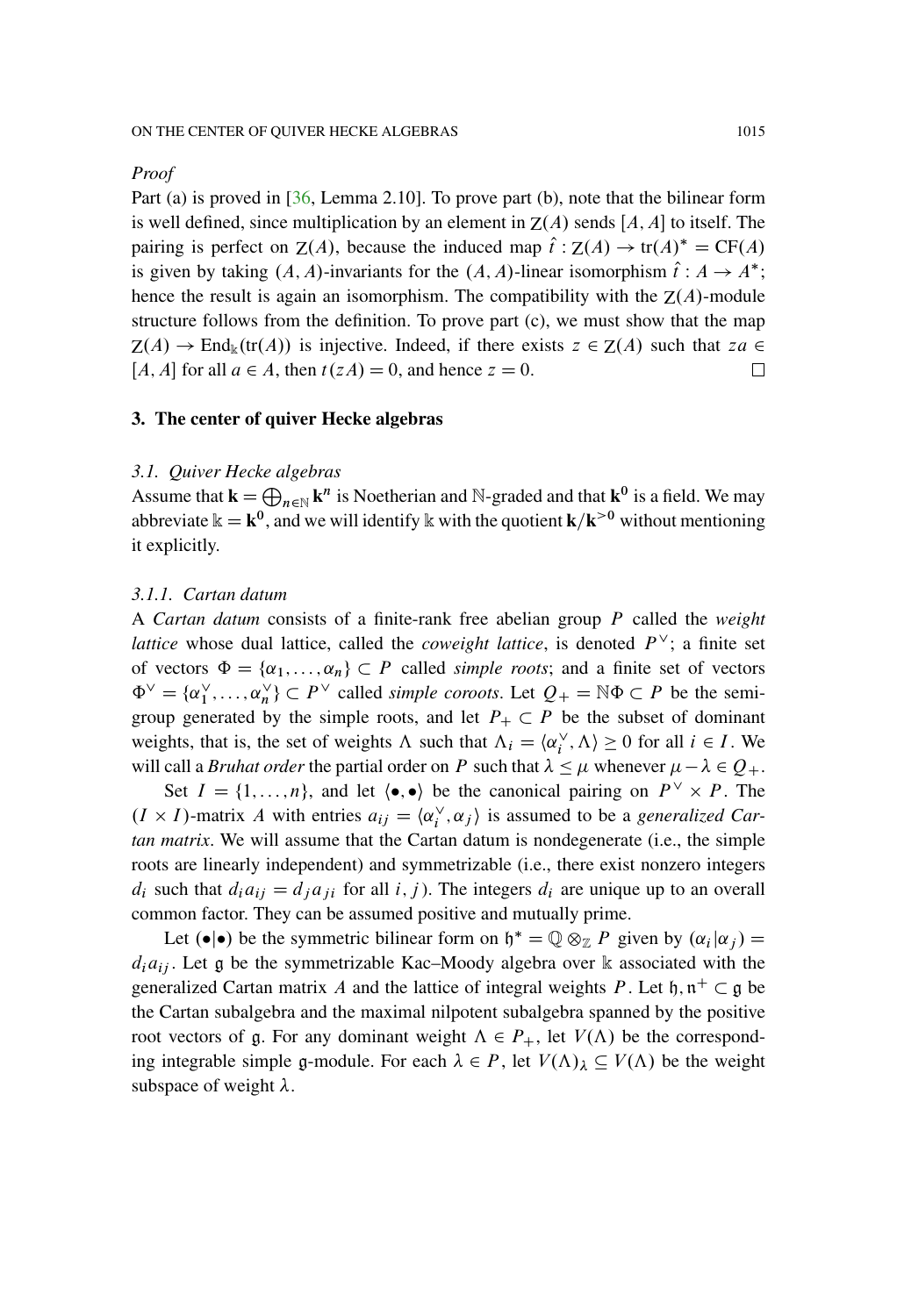#### *3.1.2. Quiver Hecke algebras*

Fix an element  $c_{i,j,p,q} \in \mathbf{k}$  for each  $i, j \in I$ ,  $p,q \in \mathbb{N}$  such that  $\deg(c_{i,j,p,q}) =$  $-2d_i(a_{ij} + p) - 2d_j q$  and  $c_{i,j,-a_{ij},0}$  is invertible. Fix a matrix  $Q = (Q_{ij})_{i,j\in I}$  with entries in  $\mathbf{k}[u, v]$  such that

$$
Q_{ij}(u, v) = Q_{ji}(v, u),
$$
  
\n
$$
Q_{ii}(u, v) = 0,
$$
  
\n
$$
Q_{ij}(u, v) = \sum_{p,q \ge 0} c_{i,j,p,q} u^p v^q \text{ if } i \ne j.
$$

*Definition 3.1*

The *quiver Hecke algebra* (or QHA) of rank  $n \ge 0$  associated with A and Q is the **k**-algebra  $R(n; Q, \mathbf{k})$  generated by  $e(v)$ ,  $x_k$ ,  $\tau_l$  with  $v \in I^n$ ,  $k, l \in [1, n]$ ,  $l \neq n$ , satisfying the following defining relations:

- (a)  $e(\nu)e(\nu') = \delta_{\nu,\nu'}e(\nu), \sum_{\nu} e(\nu) = 1,$
- (b)  $x_k x_l = x_l x_k, x_k e(\nu) = e(\nu) x_k,$
- (c)  $\tau_l e(\nu) = e(s_l(\nu)) \tau_l, \tau_k \tau_l = \tau_l \tau_k \text{ if } |k l| > 1,$
- (d)  $\tau_l^2 e(\nu) = Q_{\nu_l, \nu_{l+1}}(x_l, x_{l+1}) e(\nu),$
- (e) .  $k x_l - x_{s_k(l)} \tau_k) e(\nu) = \delta_{\nu_k, \nu_{k+1}} (\delta_{l,k+1} - \delta_{l,k}) e(\nu),$

(f) 
$$
(\tau_{k+1}\tau_k\tau_{k+1}-\tau_k\tau_{k+1}\tau_k)e(\nu)=\delta_{\nu_k,\nu_{k+2}}\partial_{k,k+2}Q_{\nu_k,\nu_{k+1}}(x_k,x_{k+1})e(\nu),
$$

where  $\partial_{k,l}$  is the Demazure operator on  $\mathbf{k}[x_1, x_2, \dots, x_n]$  which is defined by

$$
\partial_{k,l}(f) = (f - (k,l)(f)/(x_k - x_l).
$$

The algebra  $R(n; Q, \mathbf{k})$  is free as a **k**-module. It admits a Z-grading given by

$$
\deg(e(\nu)) = 0, \qquad \deg(x_k e(\nu)) = 2d_{\nu_k}, \qquad \deg(\tau_k e(\nu)) = -d_{\nu_k} a_{\nu_k, \nu_{k+1}}.
$$

For  $\alpha \in Q_+$  such that  $ht(\alpha) = n$ , we set

$$
I^{\alpha} = \{v = (v_1, \ldots, v_n) \in I^n; \alpha_{v_1} + \cdots + \alpha_{v_n} = \alpha\}.
$$

The idempotent  $e(\alpha) = \sum_{v \in I^{\alpha}} e(v)$  is central in  $R(n; Q, \mathbf{k})$ . Given  $v \in I^n$ ,  $v' \in I$  $I^m$  we write  $vv' \in I^{n+m}$  for their concatenation. Set  $e(\alpha, v') = \sum_{v \in I^{\alpha}} e(vv')$  and  $e(n, v') = \sum_{v \in I^n} e(vv')$ . The quiver Hecke algebra of rank  $\alpha$  is the algebra

$$
R(\alpha; Q, \mathbf{k}) = e(\alpha) R(n; Q, \mathbf{k}) e(\alpha).
$$

<span id="page-11-0"></span>*3.1.3. Cyclotomic quiver Hecke algebras* Given a dominant weight  $\Lambda \in P_+$  we set

$$
I_{\Lambda} = \{(i, p); i \in I, p = 1, \ldots, \Lambda_i\}.
$$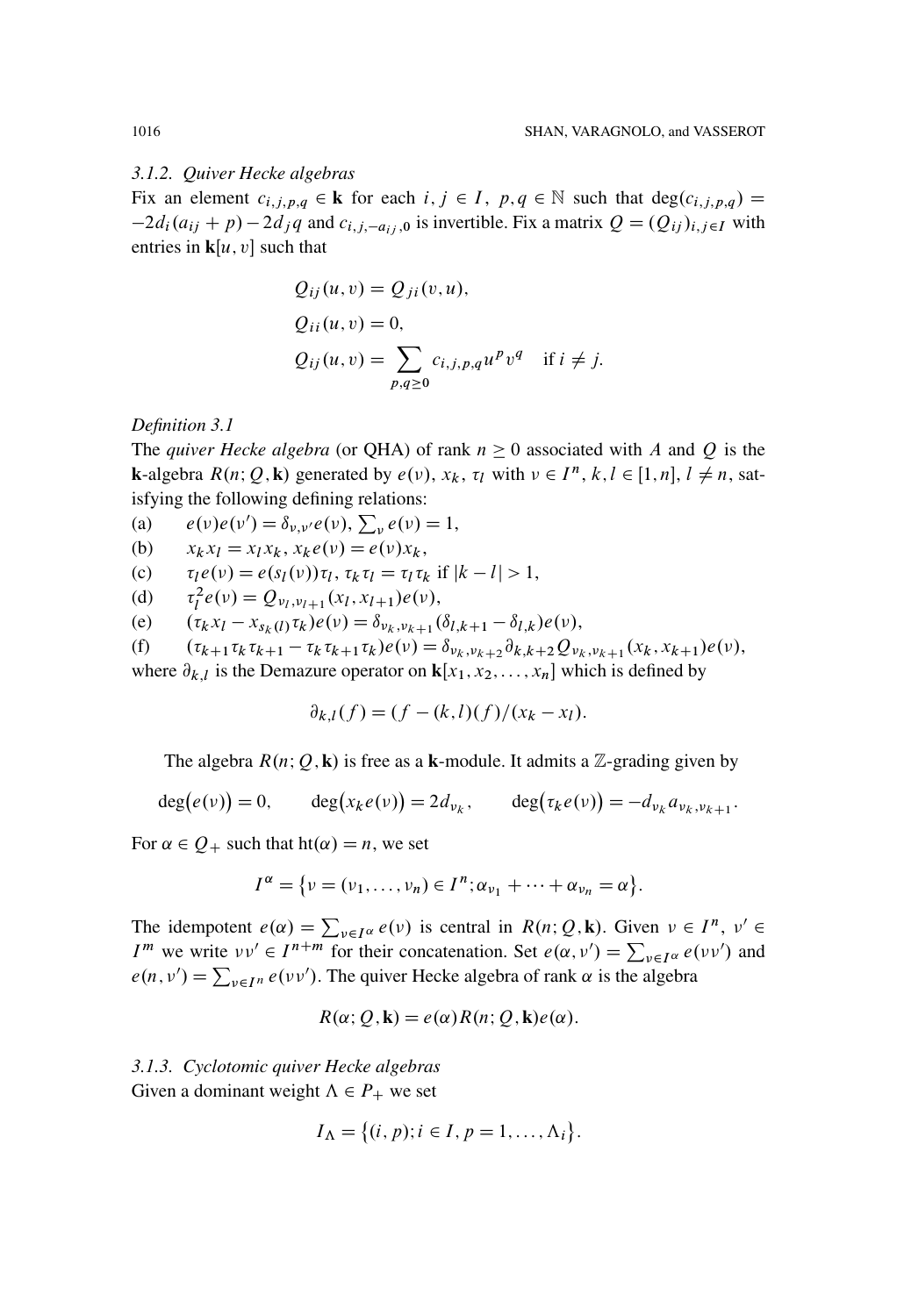For a future use, let

<span id="page-12-0"></span>
$$
I_{\Lambda} \to I, \qquad t \mapsto i_t \tag{2}
$$

denote the canonical map such that  $(i, p) \mapsto i$ . Fix a family of commuting formal variables  $\{c_t; t \in I_\Lambda\}$ . Let  $\underline{\mathbf{k}}^\Lambda$  be the N-graded ring given by

$$
\underline{\mathbf{k}}^{\Lambda} = \mathbb{k}[c_t; t \in I_{\Lambda}], \quad \deg(c_{ip}) = 2pd_i.
$$

We will abbreviate  $\underline{\mathbf{k}} = \underline{\mathbf{k}}^{\Lambda}$ , and we will write  $c_{i0} = 1$ .

Now, fix a N-graded  $\bf{k}$ -algebra  $\bf{k}$ . Let  $c_t$  denote both the element in  $\bf{k}$  above and its image in **k** by the canonical map  $\underline{\mathbf{k}} \to \mathbf{k}$  (which is homogeneous of degree 0). Then, set

$$
a_i^{\Lambda}(u) = \sum_{p=0}^{\Lambda_i} c_{ip} u^{\Lambda_i - p} \in \mathbf{k}[u].
$$
 (3)

The monic polynomial  $a_i^{\Lambda}(u)$  is called the *i*th *cyclotomic polynomial* associated with **k**.

For each  $\alpha \in Q_+$  and  $1 \leq k \leq ht(\alpha)$ , we set

$$
a_{\alpha}^{\Lambda}(x_k) = \sum_{\nu \in I^{\alpha}} a_{\nu_k}^{\Lambda}(x_k) e(\nu).
$$
 (4)

Note that  $a_{\alpha}^{\Lambda}(x_k)e(v)$  is a homogeneous element of  $R(\alpha; Q, \mathbf{k})$  with degree  $2d_{\nu_k}\Lambda_{\nu_k}$ .

*Definition 3.2*

The *cyclotomic quiver Hecke algebra* of rank  $\alpha$  and level  $\Lambda$  is the quotient  $R^{\Lambda}(\alpha; Q, \mathbf{k})$  of  $R(\alpha; Q, \mathbf{k})$  by the two-sided ideal generated by  $a_{\alpha}^{\Lambda}(x_1)$ .

To simplify notation, we write  $R(\alpha) = R(\alpha; \mathbf{k}) = R(\alpha; Q, \mathbf{k})$  and  $R^{\Lambda}(\alpha) =$  $R^{\Lambda}(\alpha; \mathbf{k}) = R^{\Lambda}(\alpha; Q, \mathbf{k})$ . We may also write  $R = \bigoplus_{\alpha} R(\alpha)$ ,  $R(\mathbf{k}) = \bigoplus_{\alpha} R(\alpha; \mathbf{k})$ ,  $R^{\Lambda} = \bigoplus_{\alpha} R^{\Lambda}(\alpha)$ , and so on. The following is proved in [\[16](#page-94-6), Corollary 4.4, Theorem 4.5].

PROPOSITION 3.3 *The* **k**-algebra  $R^{\Lambda}(\alpha; \mathbf{k})$  is free of finite type as a **k**-module.

*Remark 3.4*

A morphism of N-graded **k**-algebras  $k \rightarrow h$  yields canonical graded **h**-algebra isomorphisms  $\mathbf{h} \otimes_{\mathbf{k}} R(\alpha; \mathbf{k}) \to R(\alpha; \mathbf{h})$  and  $\mathbf{h} \otimes_{\mathbf{k}} R^{\Lambda}(\alpha; \mathbf{k}) \to R^{\Lambda}(\alpha; \mathbf{h})$ .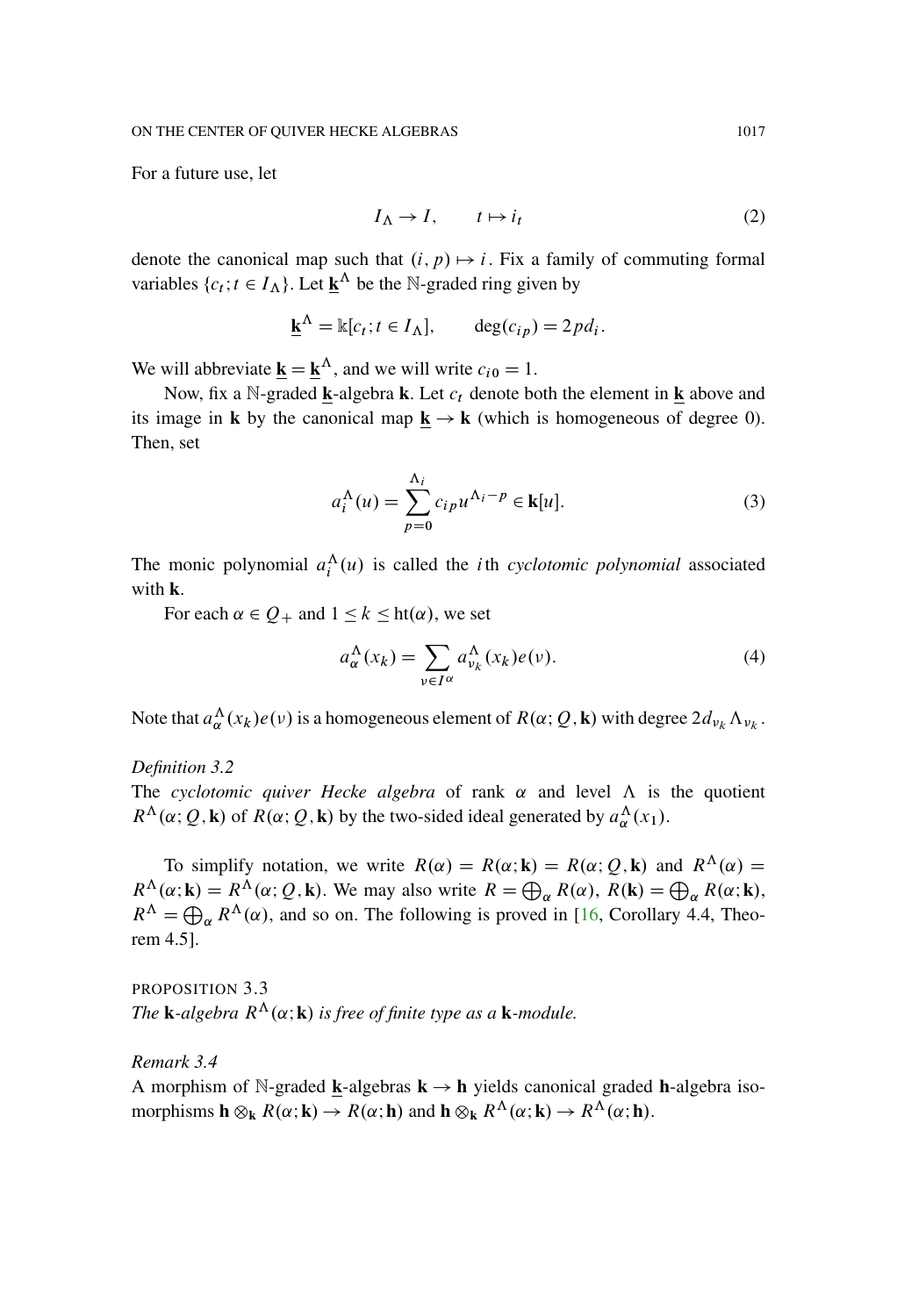<span id="page-13-0"></span>*Example 3.5*

- (a) Set  $\underline{R}^{\Lambda}(\alpha) = R^{\Lambda}(\alpha; \underline{k})$ . We call  $\underline{R}^{\Lambda}(\alpha)$  the *global* (or *universal*) cyclotomic quiver Hecke algebra.
- (b) If  $\mathbf{k} = \mathbb{k}$ , then  $a_i^{\Lambda}(u) = u^{\Lambda_i}$  for each i. We call  $R^{\Lambda}(\alpha; \mathbb{k})$  the *local* (or *restricted*) cyclotomic quiver Hecke algebra.
- (c) For each  $i \in I$  we fix an element  $c_i \in \mathbf{k}$  of degree  $2d_i$ . We define the following:
	- $\mathbf{k}' = \mathbf{k}$  as a k-algebra with the new **k**-algebra structure associated with the elements  $c'_{ip}$  given by  $c'_{ip} = e_p(y_{i1} - c_i, y_{i2} - c_i, \dots)$ , where the  $y_{ip}$ 's are commuting formal variables such that  $c_{ip} = e_p(y_{i1}, y_{i2},...)$ and  $e_p$  is the pth elementary symmetric polynomial. Then, the *i*th cyclotomic polynomial associated with **k**<sup>*i*</sup> is  $a_i^{\Lambda}(u-c_i)$  for each  $i \in I$ .
		- $\mathcal{Q}'_{ij}(u, v) = Q_{ij}(u c_i, v c_j)$ . In particular, we have  $Q'_{ij}(u, v) =$  $Q'_{ji}(v,u)$ .

Then, the assignment  $e(v)$ ,  $x_k e(v)$ ,  $\tau_l e(v) \mapsto e(v)$ ,  $(x_k + c_{v_k}) e(v)$ ,  $\tau_l e(v)$ extends uniquely to a **k**-algebra isomorphism  $R^{\Lambda}(\alpha; Q, \mathbf{k}) \stackrel{\sim}{\rightarrow} R^{\Lambda}(\alpha; Q', \mathbf{k}')$ .

(d) Under the hypothesis above, assume that  $i \in I$  and that  $\Lambda = \omega_i$  is the *i*th fundamental weight. Assume also that the polynomial  $Q_{ij}(u, v)$  satisfies con-dition [\(11\)](#page-20-0) below. If  $a_i^{\Lambda}(u) = u + c_i$ , then we have a **k**-algebra isomorphism

 $R^{\omega_i}(\alpha; O, \mathbf{k}) \simeq \mathbf{k} \otimes_{\mathbb{k}} R^{\omega_i}(\alpha; O, \mathbb{k}).$  (5)

*Definition 3.6*

For each  $k \in [1, n - 1]$ , the kth *intertwiner operator* is the element  $\varphi_k \in R^{\Lambda}(n)$ defined by  $\varphi_k e(\nu) = \tau_k e(\nu)$  if  $\nu_k \neq \nu_{k+1}$  and by the following formulas if  $\nu_k =$  $v_{k+1}$ :

$$
\varphi_k e(\nu) = (x_k \tau_k - \tau_k x_k) e(\nu) = (\tau_k x_{k+1} - x_{k+1} \tau_k) e(\nu)
$$
  
= ((x\_k - x\_{k+1}) \tau\_k + 1) e(\nu) = (\tau\_k (x\_{k+1} - x\_k) - 1) e(\nu).

We have the following facts (see  $[18, Section 5.1]$  $[18, Section 5.1]$  for details):

- $x_{s_k(\ell)}\varphi_k e(\nu) = \varphi_k x_{\ell}e(\nu).$
- $\{\varphi_k\}$  satisfies the braid relations.
- If  $w \in \mathfrak{S}_n$  satisfies  $w(k + 1) = w(k) + 1$ , then  $\varphi_w \tau_k = \tau_{w(k)} \varphi_w$ .
- $\varphi_k^2 e(v) = e(v)$  if  $v_k = v_{k+1}$  and  $\varphi_k^2 e(v) = Q_{v_k, v_{k+1}}(x_k, x_{k+1}) e(v)$  if  $v_k \neq$  $v_{k+1}$ .

## *3.1.4. Induction and restriction*

Let  $i \in I$  and  $\alpha \in Q_+$  be of height n. Set  $\lambda = \Lambda - \alpha$  and  $\lambda_i = \langle \alpha_i^{\vee}, \lambda \rangle$ .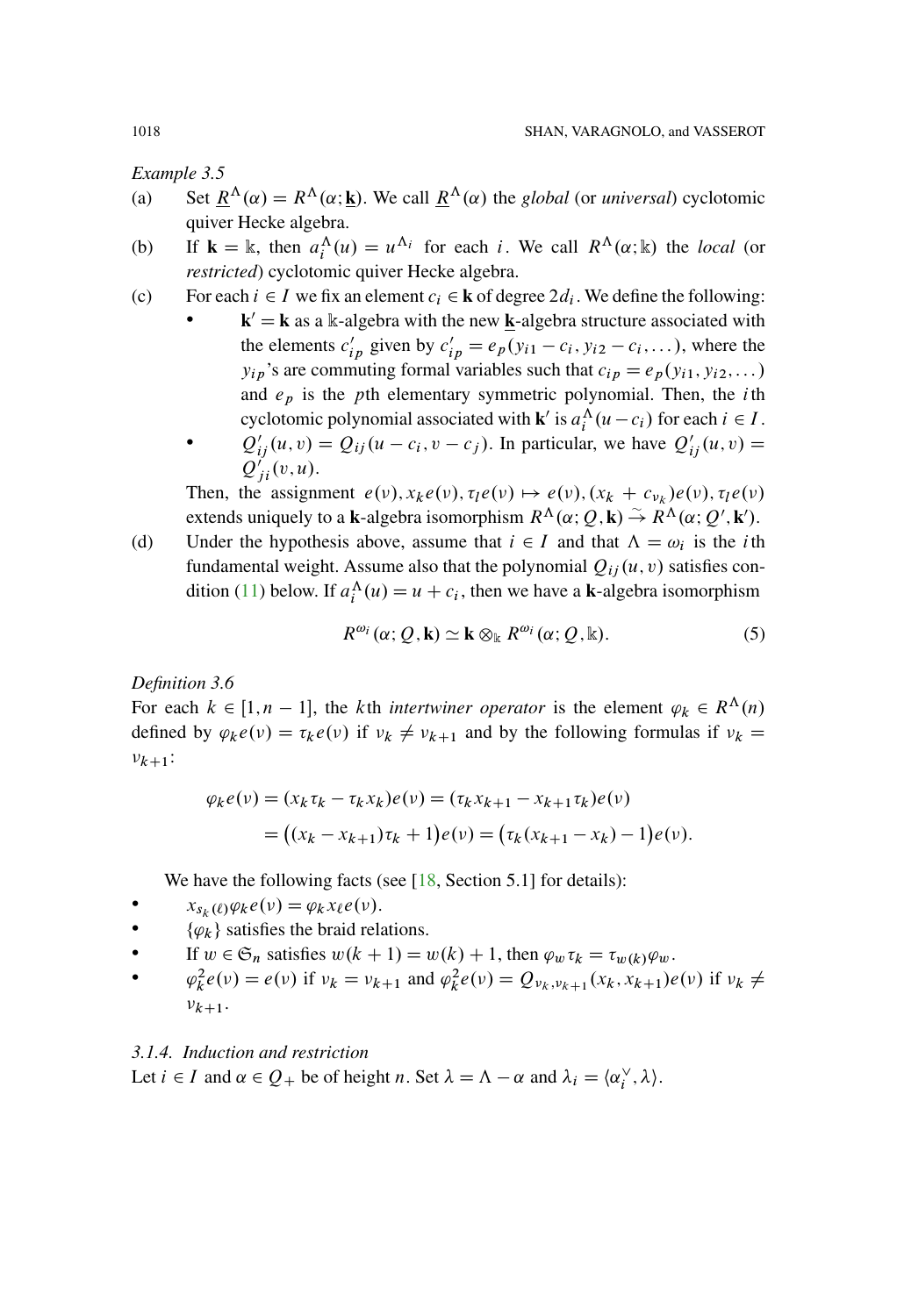We have a Z-graded **k**-algebra embedding  $\iota_i : R(\alpha) \hookrightarrow R(\alpha + \alpha_i)$  given by  $e(\nu), x_k, \tau_l \mapsto e(\nu, i), x_k, \tau_l$  for each  $\nu \in I^{\alpha}$  with  $1 \leq k \leq n$  and  $1 \leq l \leq n - 1$ . It induces a Z-graded **k**-algebra homomorphism  $\iota_i : R^{\Lambda}(\alpha) \to R^{\Lambda}(\alpha + \alpha_i)$ .

The restriction and induction functors form an adjoint pair  $(F'_i, E'_i)$  with

$$
E'_i: R^{\Lambda}(\alpha + \alpha_i) \text{-grmod} \to R^{\Lambda}(\alpha) \text{-grmod}, \qquad N \mapsto e(\alpha, i)N,
$$
  

$$
F'_i: R^{\Lambda}(\alpha) \text{-grmod} \to R^{\Lambda}(\alpha + \alpha_i) \text{-grmod},
$$
  

$$
M \mapsto R^{\Lambda}(\alpha + \alpha_i)e(\alpha, i) \otimes_{R^{\Lambda}(\alpha)} M.
$$

The counit  $\varepsilon'_{i,\lambda} : F_i' E_i' 1_\lambda \to 1_\lambda$  and the unit  $\eta'_{i,\lambda} : 1_\lambda \to E_i' F_i' 1_\lambda$  are represented, respectively, by the multiplication map  $\mu$  and the map  $\iota_i$ :

$$
\varepsilon'_{i,\lambda}: R^{\Lambda}(\alpha)e(\alpha-\alpha_i, i) \otimes_{R^{\Lambda}(\alpha-\alpha_i)} e(\alpha-\alpha_i, i) R^{\Lambda}(\alpha) \to R^{\Lambda}(\alpha),
$$
  

$$
\eta'_{i,\lambda}: R^{\Lambda}(\alpha) \to e(\alpha, i) R^{\Lambda}(\alpha+\alpha_i)e(\alpha, i).
$$

Finally, let  $\sigma'_{ij,\lambda}$ :  $F'_i E'_j 1_\lambda \to E'_j F'_i 1_\lambda$  be the morphism represented by the linear map

$$
R^{\Lambda}(\alpha - \alpha_j + \alpha_i)e(\alpha - \alpha_j, i) \otimes_{R^{\Lambda}(\alpha - \alpha_j)} e(\alpha - \alpha_j, j) R^{\Lambda}(\alpha)
$$
  
\n
$$
\rightarrow e(\alpha - \alpha_j + \alpha_i, j) R^{\Lambda}(\alpha + \alpha_i)e(\alpha, i),
$$
  
\n
$$
x \otimes y \mapsto x \tau_n y.
$$

For  $j = i$ , the element  $\tau_n \in R^{\Lambda}(\alpha + \alpha_i)$  centralizes the subalgebra  $e(\alpha - \alpha_i, i^2) \times$  $R^{\Lambda}(\alpha + \alpha_i) e(\alpha - \alpha_i, i^2)$ , so we have  $\sigma'_{ii,\lambda} = \mu_{\tau_n}$  (see [\(1\)](#page-9-0)).

THEOREM  $3.7$  (see [\[16\]](#page-94-6))

*For each*  $\alpha \in Q_+$  *of height n, we have the following.* 

(a) *If*  $\lambda_i \geq 0$ , then the following morphism of endofunctors on  $R^{\Lambda}(\alpha)$ -Mod is an *isomorphism:*

$$
\rho'_{i,\lambda} = \sigma'_{i,i,\lambda} + \sum_{k=0}^{\lambda_i - 1} (E'_i x^k) \circ \eta'_{i,\lambda} : F'_i E'_i 1_{\lambda} \oplus \bigoplus_{k=0}^{\lambda_i - 1} \mathbf{k} x^k \otimes 1_{\lambda} \to E'_i F'_i 1_{\lambda}.
$$

(b) If  $\lambda_i \leq 0$ , then the following morphism of endofunctors on  $R^{\Lambda}(\alpha)$ -Mod is an *isomorphism:*

$$
\rho'_{i,\lambda} = (\sigma'_{ii,\lambda}, \varepsilon'_{i,\lambda} \circ (F'_i x^0), \dots, \varepsilon'_{i,\lambda} \circ (F'_i x^{-\lambda_i - 1})) : \n F'_i E'_i 1_{\lambda} \to E'_i F'_i 1_{\lambda} \oplus \bigoplus_{k=0}^{\lambda_i - 1} \mathbf{k}(x^{-1})^k \otimes 1_{\lambda}.
$$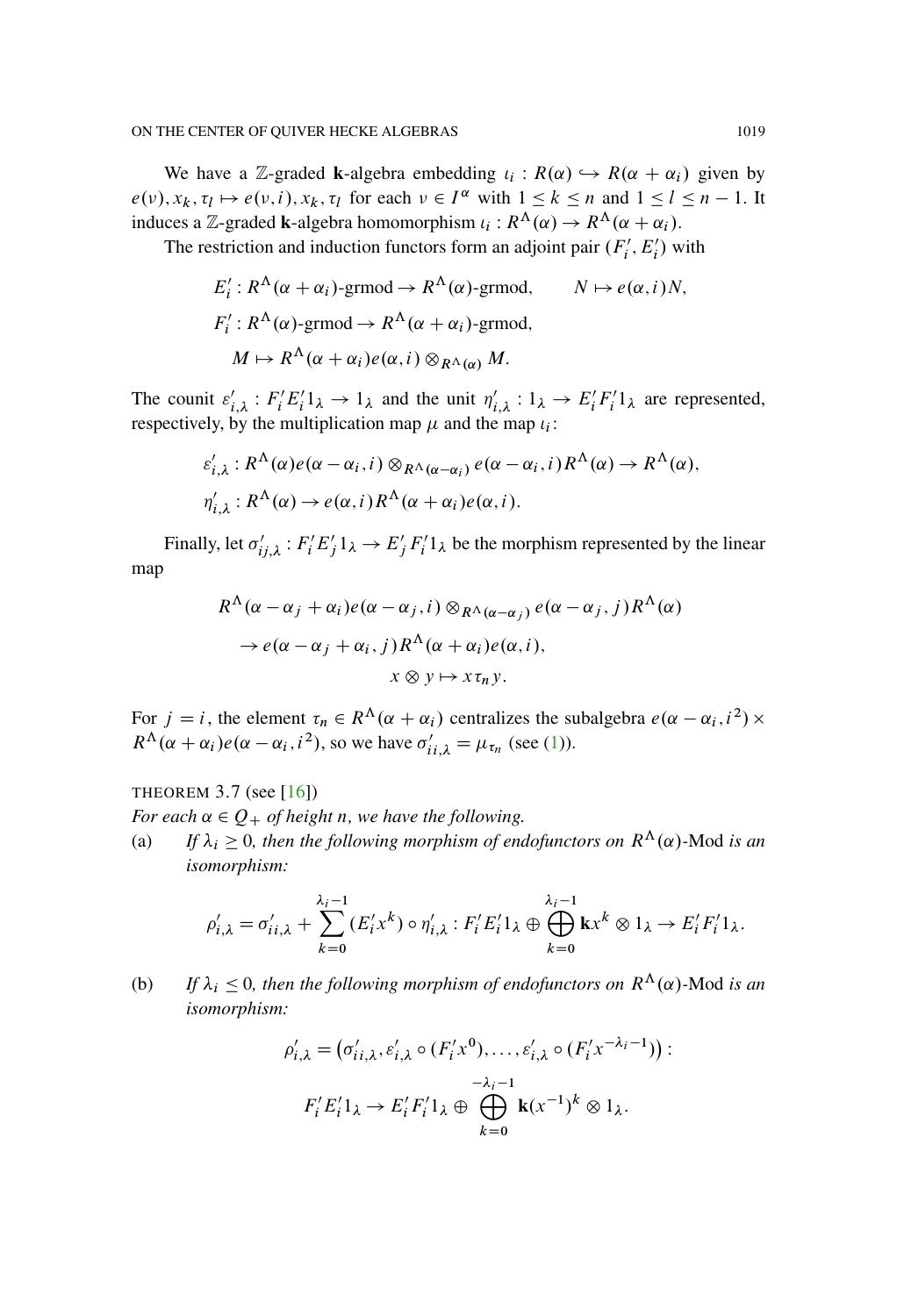The theorem can be rephrased as follows.

Assume that  $\lambda_i \geq 0$ : for any  $z \in e(\alpha, i) R^{\Lambda}(\alpha + \alpha_i) e(\alpha, i)$  there are unique elements  $\pi(z) \in R^{\Lambda}(\alpha) e(\alpha - \alpha_i, i) \otimes_{R^{\Lambda}(\alpha - \alpha_i)} e(\alpha - \alpha_i, i) R^{\Lambda}(\alpha)$  and  $p_k(z) \in$  $R^{\Lambda}(\alpha)$  such that

$$
z = \mu_{\tau_n}(\pi(z)) + \sum_{k=0}^{\lambda_i - 1} p_k(z) x_{n+1}^k.
$$
 (6)

Assume that  $\lambda_i \leq 0$ : for any  $z \in e(\alpha, i) R^{\Lambda}(\alpha + \alpha_i) e(\alpha, i)$  and any  $z_0, \ldots$ ,  $z_{-\lambda_i-1} \in R^{\Lambda}(\alpha)$ , there is a unique element  $y \in R^{\Lambda}(\alpha) e(\alpha - \alpha_i, i) \otimes_{R^{\Lambda}(\alpha - \alpha_i)}$  $e(\alpha - \alpha_i, i) R^{\Lambda}(\alpha)$  such that

$$
\mu_{\tau_n}(y) = z, \qquad \mu_{x_n^k}(y) = z_k, \quad \forall k \in [0, -\lambda_i - 1]. \tag{7}
$$

For a future use, let us introduce the following notation. Assume that  $\lambda_i \leq 0$  and that  $z \in e(\alpha, i) R^{\Lambda}(\alpha + \alpha_i) e(\alpha, i)$ . For each  $\ell \in [0, -\lambda_i - 1]$ , let

$$
\tilde{z}, \tilde{\pi}_{\ell} \in R^{\Lambda}(\alpha) e(\alpha - \alpha_i, i) \otimes_{R^{\Lambda}(\alpha - \alpha_i)} e(\alpha - \alpha_i, i) R^{\Lambda}(\alpha) \tag{8}
$$

be the unique elements such that

$$
\mu_{\tau_n}(\tilde{z}) = z, \qquad \mu_{x_n^k}(\tilde{z}) = 0, \qquad \mu_{\tau_n}(\tilde{\pi}_\ell) = 0, \qquad \mu_{x_n^k}(\tilde{\pi}_\ell) = \delta_{k,\ell}.
$$

THEOREM 3.8 (see [\[18\]](#page-94-7))

The pair  $(E'_i, F'_i)$  is adjoint with the counit  $\hat{\varepsilon}'_{i,\lambda}: E'_i F'_i 1_\lambda \to 1_\lambda$  and the unit  $\hat{\eta}'_{i,\lambda}$ :  $1_{\lambda} \rightarrow F_i^{\prime} E_i^{\prime} 1_{\lambda}$  represented by the morphisms

$$
\hat{\varepsilon}'_{i,\lambda}: e(\alpha, i) R^{\Lambda}(\alpha + \alpha_i) e(\alpha, i) \to R^{\Lambda}(\alpha),
$$
  

$$
\hat{\eta}'_{i,\lambda}: R^{\Lambda}(\alpha) \to R^{\Lambda}(\alpha) e(\alpha - \alpha_i, i) \otimes_{R^{\Lambda}(\alpha - \alpha_i)} e(\alpha - \alpha_i, i) R^{\Lambda}(\alpha)
$$

*such that*

• 
$$
\hat{\varepsilon}'_{i,\lambda}(z) = p_{\lambda_i - 1}(z) \text{ if } \lambda_i > 0 \text{ and } \mu_{x_n^{-\lambda_i}}(\tilde{z}) \text{ if } \lambda_i \le 0,
$$

• 
$$
\hat{\eta}'_{i,\lambda}(1) = -\pi(x_{n+1}^{\lambda_i}) \text{ if } \lambda_i \ge 0 \text{ and } \tilde{\pi}_{-\lambda_i-1} \text{ if } \lambda_i < 0.
$$

We abbreviate  $\varepsilon'_i = \varepsilon'_{i,\lambda}$ ,  $\eta'_i = \eta'_{i,\lambda}$ ,  $\hat{\varepsilon}'_i = \hat{\varepsilon}'_{i,\lambda}$ ,  $\hat{\eta}'_i = \hat{\eta}'_{i,\lambda}$ , and so on, when  $\lambda$  is clear from the context.

COROLLARY 3.9

*The linear maps*  $\varepsilon'_i$ ,  $\eta'_i$  are homogeneous of degree 0. The linear maps  $\hat{\varepsilon}'_i$ ,  $\hat{\eta}'_i$  are homogeneous of degrees  $2d_i(1 - \lambda_i)$ ,  $2d_i(1 + \lambda_i)$ , respectively. The linear map  $\sigma'_{ij}$ *is homogeneous of degree*  $-d_i a_{ij}$ *.*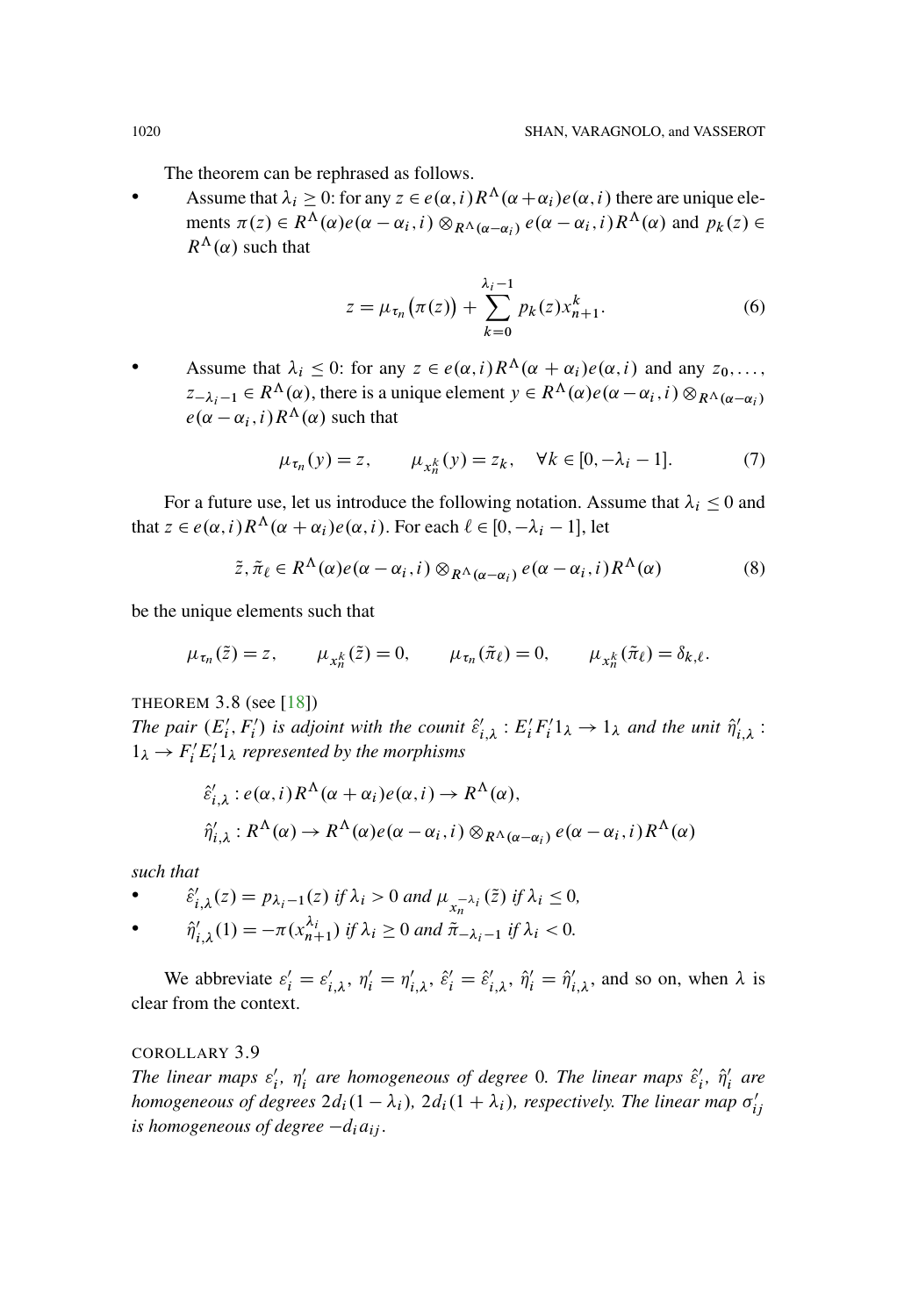*3.1.5. The symmetrizing form* For each  $\alpha \in Q_+$  we set

$$
d_{\Lambda,\alpha} = (\Lambda|\Lambda) - (\Lambda - \alpha|\Lambda - \alpha).
$$

We will need the following result from [\[40](#page-96-0)].

#### <span id="page-16-0"></span>PROPOSITION 3.10 ([\[40](#page-96-0), Remark 3.19])

*The* **k**-algebra  $R^{\Lambda}(\alpha)$  *is symmetric and admits a symmetrizing form*  $t_{\Lambda,\alpha}$  *which is homogeneous of degree*  $-d_{\Lambda,\alpha}$ .

The definition of  $t_{\Lambda,\alpha}$  is given in Definition [A.6.](#page-72-0) We will abbreviate  $t_{\alpha} = t_{\Lambda,\alpha}$  and  $t_{\Lambda} = \sum_{\alpha} t_{\alpha}$ . Since we have not found any proof of the proposition in the literature, we have given one in Appendix [A.](#page-64-1)

#### *3.2. Categorical representations*

Let **k** be an N-graded commutative ring as in Section [3.1.](#page-10-1) Write  $g_k = \mathbf{k} \otimes_k g$ . Fix an integer  $\ell$ .

#### *3.2.1. Definition*

For each  $\lambda \in P$ , let  $\mathcal{C}_{\lambda}$  be an  $(\ell \mathbb{Z})$ -graded k-category. Set  $\mathcal{C} = \bigoplus_{\lambda} \mathcal{C}_{\lambda}$  and denote by  $1_{\lambda}$  the obvious functor  $1_{\lambda} : \mathcal{C} \to \mathcal{C}_{\lambda}$ . For each  $i, j \in I, \lambda \in P$ , we fix

- a Z-graded k-algebra homomorphism  $\mathbf{k}^{[\ell]} \to Z(\mathcal{C}/\ell \mathbb{Z});$
- a functor  $1_{\lambda-\alpha_i}F_i = F_i1_{\lambda}$  with a right adjoint  $1_{\lambda}E_i[ld_i(1-\lambda_i)] =$  $E_i 1_{\lambda-\alpha_i} [\ell d_i (1-\lambda_i)];$
- morphisms of functors  $x_i 1_\lambda : F_i 1_\lambda \to F_i 1_\lambda [2\ell d_i]$  and  $\tau_{ij} 1_\lambda : F_i F_j 1_\lambda \to$  $F_j F_i 1_{\lambda} [-\ell d_i a_{ij}].$

Thus  $\mathcal{C}/\ell\mathbb{Z}$  is a **k**-category, and the functors  $F_i1_\lambda$ ,  $E_i1_\lambda$  are **k**-linear. Let

$$
\varepsilon_i 1_\lambda : F_i E_i 1_\lambda \to 1_\lambda [\ell d_i (1 + \lambda_i)], \qquad \eta_i 1_\lambda : 1_\lambda \to E_i F_i 1_\lambda [\ell d_i (1 - \lambda_i)]
$$

be the counit and the unit of the adjoint pair  $(1_\lambda F_i, E_i 1_\lambda [-\ell d_i(1 + \lambda_i)])$ . We will abbreviate

$$
E_i = \bigoplus_{\lambda} E_i 1_{\lambda}, \qquad F_i = \bigoplus_{\lambda} F_i 1_{\lambda}, \qquad F_{\alpha} = \bigoplus_{\nu \in I^{\alpha}} F_{\nu}, \quad \text{and so on},
$$

where  $F_v = F_{v_1} F_{v_2} \cdots F_{v_n}$  for  $v = (v_1, v_2, \ldots, v_n)$ . Next, we define the following morphisms:

- $\bullet$   $\sigma_{ij} = (E_j F_i \varepsilon_j) \circ (E_j \tau_{ji} E_i) \circ (\eta_j F_i E_j) : F_i E_j \rightarrow E_j F_i;$
- $\bullet$   $\rho_i 1_{\lambda} = \sigma_{ii} 1_{\lambda} + \sum_{l=0}^{J-\lambda_i-1} (\varepsilon_i 1_{\lambda}) \circ (x_i^l E_i 1_{\lambda}) : F_i E_i 1_{\lambda} \to E_i F_i 1_{\lambda} \oplus$  $\bigoplus_{l=0}^{-\lambda_i-1} 1_{\lambda} [\ell d_i (1+2l+\lambda_i)] \text{ if } \lambda_i \leq 0;$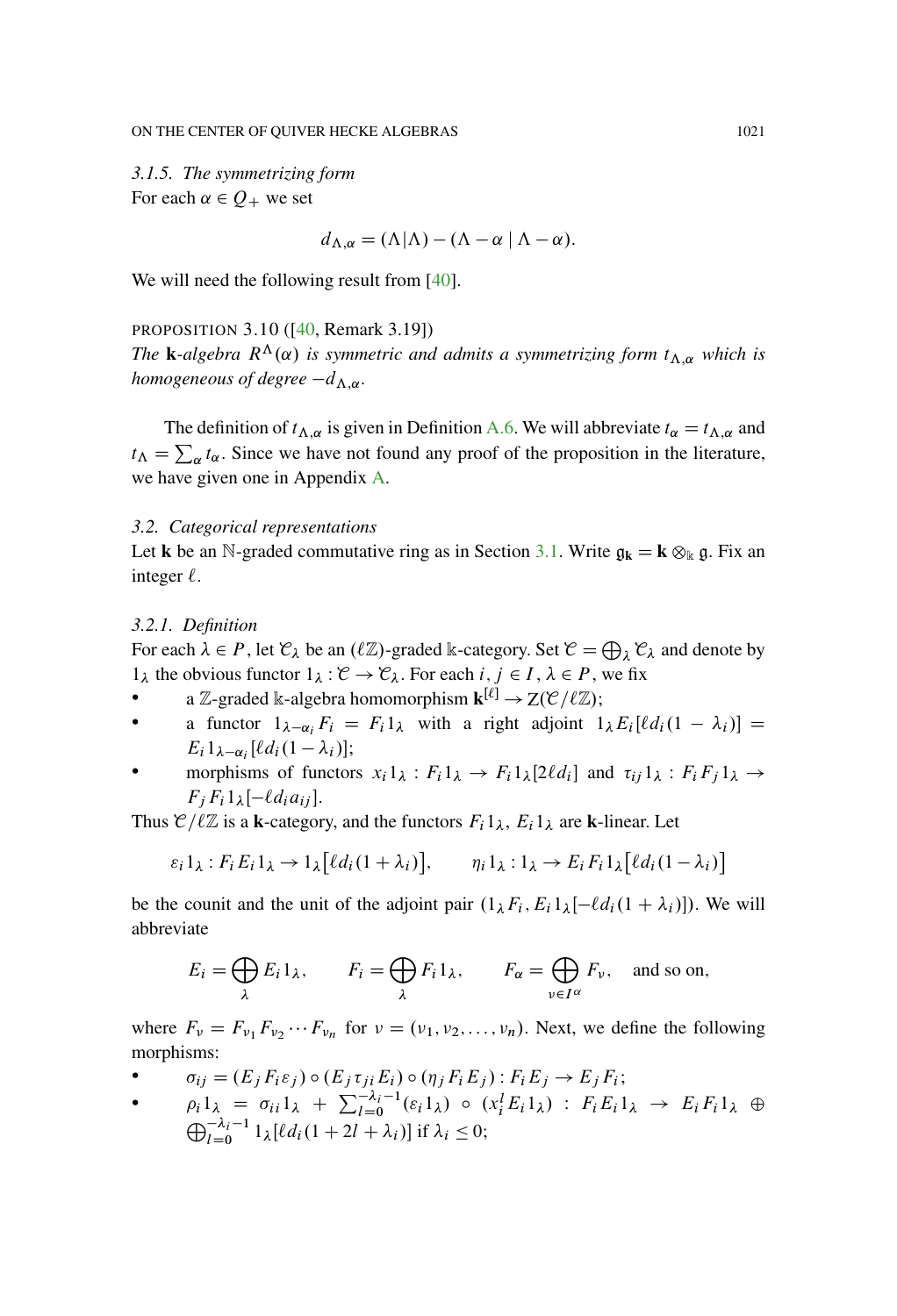• 
$$
\rho_i 1_{\lambda} = \sigma_{ii} 1_{\lambda} + \sum_{l=0}^{\lambda_i - 1} (E_i x_i^l 1_{\lambda}) \circ (\eta_i 1_{\lambda}) : F_i E_i 1_{\lambda} \oplus \bigoplus_{l=0}^{\lambda_i - 1} 1_{\lambda} [\ell d_i (1 + 2l - \lambda_i)] \rightarrow E_i F_i 1_{\lambda} \text{ if } \lambda_i \geq 0.
$$

## *Definition 3.11*

A *categorical representation* of  $\mathfrak{g}_k$  of degree  $\ell$  in  $\mathfrak{C}$  is a tuple  $\mathfrak{C}_{\lambda}$ ,  $E_i$ ,  $F_i$ ,  $\varepsilon_i$ ,  $\eta_i$ ,  $x_i$ ,  $\tau_{ij}$  as above such that the following hold:

- the assignment  $e(\nu) \mapsto 1_{F_{\nu}}$ ,  $x_k e(\nu) \mapsto x_{\nu_k} 1_{F_{\nu}}$ ,  $\tau_l e(\nu) \mapsto \tau_{\nu_l, \nu_{l+1}} 1_{F_{\nu}}$  for each  $\nu \in I^{\alpha}$  defines a Z-graded **k**<sup>[ $\ell$ ]</sup>-algebra homomorphism  $R(\alpha; \mathbf{k})^{[\ell]} \rightarrow$ Ende  $\ell_{\ell}(\mathcal{F}_{\alpha})$ ;
- the morphisms  $\rho_i 1_\lambda, \sigma_{ii}, i \neq j$ , are isomorphisms.

Morphisms of categorical representations are defined in the obvious way.

We will call the map  $R(\alpha; \mathbf{k})^{[\ell]} \to \text{End}_{\mathcal{C}/\ell\mathbb{Z}}(F_\alpha)$  the *canonical homomorphism* associated with the categorical representation of  $\mathfrak{g}_k$  in  $\mathfrak{C}$ .

Unless specified otherwise, a categorical representation will be of degree 1. Degrees  $\ell \neq 1$  are used only in the nonsymmetric case and the reader interested only in symmetric ones may set  $\ell = 1$  everywhere. Note that, given a categorical representation of  $g_k$  in  $\mathcal{C}$ , there is a canonical categorical representation of  $g_k$  of degree  $\ell$  in  $\mathcal{C}^{[\ell]}$  called its  $\ell$ -twist such that the Z-graded  $\mathbf{k}^{[\ell]}$ -algebra homomorphism

$$
R(\alpha; \mathbf{k})^{[\ell]} \to \text{End}_{\mathcal{C}^{[\ell]}/\ell \mathbb{Z}}(F_{\alpha}) = \text{End}_{\mathcal{C}/\mathbb{Z}}(F_{\alpha})^{[\ell]}
$$

is equal to the homomorphism  $R(\alpha; \mathbf{k}) \to \text{End}_{\mathcal{C}/\mathbb{Z}}(F_{\alpha})$  associated with the  $g_{\mathbf{k}}$ -action on  $\mathcal{C}$ .

We will also use the following definitions:

- $\mathcal C$  is *integrable* if  $E_i$ ,  $F_i$  are locally nilpotent for all *i*.
- $\mathcal C$  is *bounded above* if the set of weights of  $\mathcal C$  is contained in a finite union of cones of type  $\mu - Q_+$  with  $\mu \in P$ .
- The *highest weight subcategory*  $\mathcal{C}^{hw} \subset \mathcal{C}$  is the full subcategory given by

$$
\mathcal{C}^{\text{hw}} = \{ M \in \mathcal{C}; E_i(M) = 0, \forall i \in I \}.
$$

#### *Remark 3.12*

(a) Taking the left transpose of the morphisms of functors

$$
x_i 1_\lambda : F_i 1_\lambda \to F_i 1_\lambda [2\ell d_i], \qquad \tau_{ij} 1_\lambda : F_i F_j 1_\lambda \to F_j F_i 1_\lambda [-\ell d_i a_{ij}]
$$

we get the morphisms of functors

$$
1_{\lambda} \vee x_i : 1_{\lambda} E_i \to 1_{\lambda} E_i [2\ell d_i], \qquad 1_{\lambda} \vee \tau_{ij} 1_{\lambda} : 1_{\lambda} E_i E_j \to 1_{\lambda} E_j E_i [-\ell d_i a_{ij}].
$$

We will abbreviate  $x_i = \forall x_i$  and  $\tau_{ij} = \forall \tau_{ij}$ .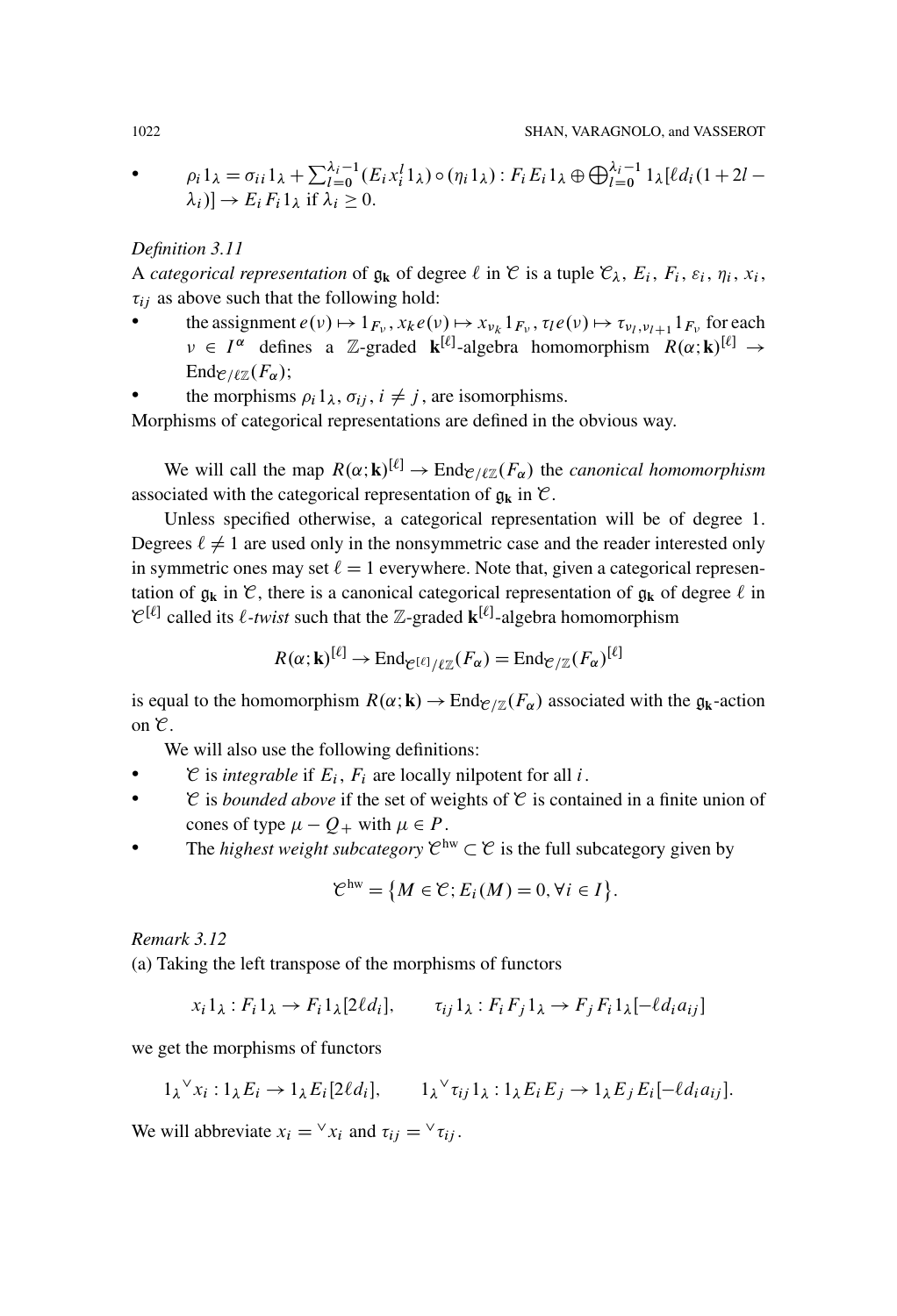(b) Forgetting the grading at each place we define as above a categorical representation of  $g_k$  in a (not graded) k-category  $\mathcal{C}$ .

(c) For each short exact sequence of Z-graded k-categories  $0 \rightarrow \mathcal{J} \rightarrow \mathcal{C} \rightarrow$  $B \to 0$  such that  $J \to C$  is a morphism of categorical representations of  $g_k$ , there is a unique categorical representation of  $\mathfrak{g}_k$  on  $\mathcal{B}$  such that  $\mathcal{C} \to \mathcal{B}$  is a morphism of categorical representations.

(d) Given a categorical representation of  $\mathfrak{g}_k$  on  $\mathfrak{C}$ , there is a unique categorical representation of  $g_k$  on  $\mathcal{C}^c$  such that the canonical fully faithful functor  $\mathcal{C} \to \mathcal{C}^c$  is a morphism of categorical representations. Recall that the objects of the idempotent completion  $\mathcal{C}^c$  are the pairs  $(M, e)$ , where M is an object of  $\mathcal C$  and e is an idempotent of End<sub>C</sub> $(M)$ , and that Hom<sub>C</sub> $c$  $((M, e), (N, f)) = f$  Hom<sub>C</sub> $(M, N)$ e. Then, we have  $F_i(M, e) = (F_i(M), F_i(e)), E_i(M, e) = (E_i(M), E_i(e)),$  and  $x_i 1_{\lambda}, \tau_{ij} 1_{\lambda}$  are defined in a similar way.

## *3.2.2. The minimal categorical representation*

Fix a dominant weight  $\Lambda \in P_+$  and an N-graded **k**-algebra **k**. Given  $\alpha \in Q_+$  we write  $\lambda = \Lambda - \alpha$ . Recall that we abbreviate  $R^{\Lambda}(\alpha) = R^{\Lambda}(\alpha; \mathbf{k})$ . Let  $\mathbf{k}A_{\lambda}^{\Lambda} = R^{\Lambda}(\alpha)$ -grmod be the Z-graded abelian k-category consisting of the finitely generated Z-graded  $R^{\Lambda}(\alpha)$ -modules, and let  $kV^{\Lambda}_{\lambda} = R^{\Lambda}(\alpha)$ -grproj be the full subcategory formed by the projective Z-graded modules. When there is no confusion, we will abbreviate  $A_{\lambda}^{\Lambda} = \mathbf{k} A_{\lambda}^{\Lambda}$  and  $V_{\lambda}^{\Lambda} = \mathbf{k} A_{\lambda}^{\Lambda}$ . Let  $A^{\Lambda}$ ,  $V^{\Lambda}$  be the categories

$$
A^{\Lambda} = \bigoplus_{\lambda} A_{\lambda}^{\Lambda}, \qquad \mathcal{V}^{\Lambda} = \bigoplus_{\lambda} \mathcal{V}_{\lambda}^{\Lambda}.
$$

Fix an integer  $\ell$ . Let  $V^{\Lambda, [\ell]} = (V^{\Lambda})^{[\ell]}$  be the  $\ell$ -twist of  $V^{\Lambda}$ , and let  $R^{\Lambda}(\alpha)^{[\ell]}$  be the  $\ell$ -twist of  $R^{\Lambda}(\alpha)$ . Thus,  $R^{\Lambda}(\alpha)^{[\ell]}$  is a  $(\ell \mathbb{Z})$ -graded  $\mathbf{k}^{[\ell]}$ -algebra and  $\mathcal{V}_{\lambda}^{\Lambda, [\ell]}$  is the category of finitely generated projective  $(\ell \mathbb{Z})$ -graded modules; that is,

$$
\mathcal{V}_{\lambda}^{\Lambda,[\ell]} = R^{\Lambda}(\alpha)^{[\ell]} \text{-}\text{grproj.}
$$

*Definition 3.13*

The *minimal categorical representation* of  $\mathfrak{g}_k$  of highest weight  $\Lambda$  and degree  $\ell$  is the representation on  $V^{\Lambda,[\ell]}$  given by the following:

- $E_i 1_{\lambda} = E'_i [-\ell d_i (1 + \lambda_i)];$
- $F_i 1_\lambda = F'_i;$
- $\varepsilon_i 1_\lambda = \varepsilon'_{i,\lambda}$  and  $\eta_i 1_\lambda = \eta'_{i,\lambda}$ ;
- $x_i 1_\lambda \in \text{Hom}(F_i 1_\lambda, F_i 1_\lambda [2\ell d_i])$  is represented by the right multiplication by  $x_{n+1}$  on  $R^{\Lambda}(\alpha + \alpha_i)e(\alpha, i);$
- $\bullet$   $\tau_{ij} 1_{\lambda} \in \text{Hom}(F_i F_j 1_{\lambda}, F_j F_i 1_{\lambda} [-\ell d_i a_{ij}])$  is represented by the right multiplication by  $\tau_{n+1}$  on  $R^{\Lambda}(\alpha + \alpha_i + \alpha_j)e(\alpha, ji)$ .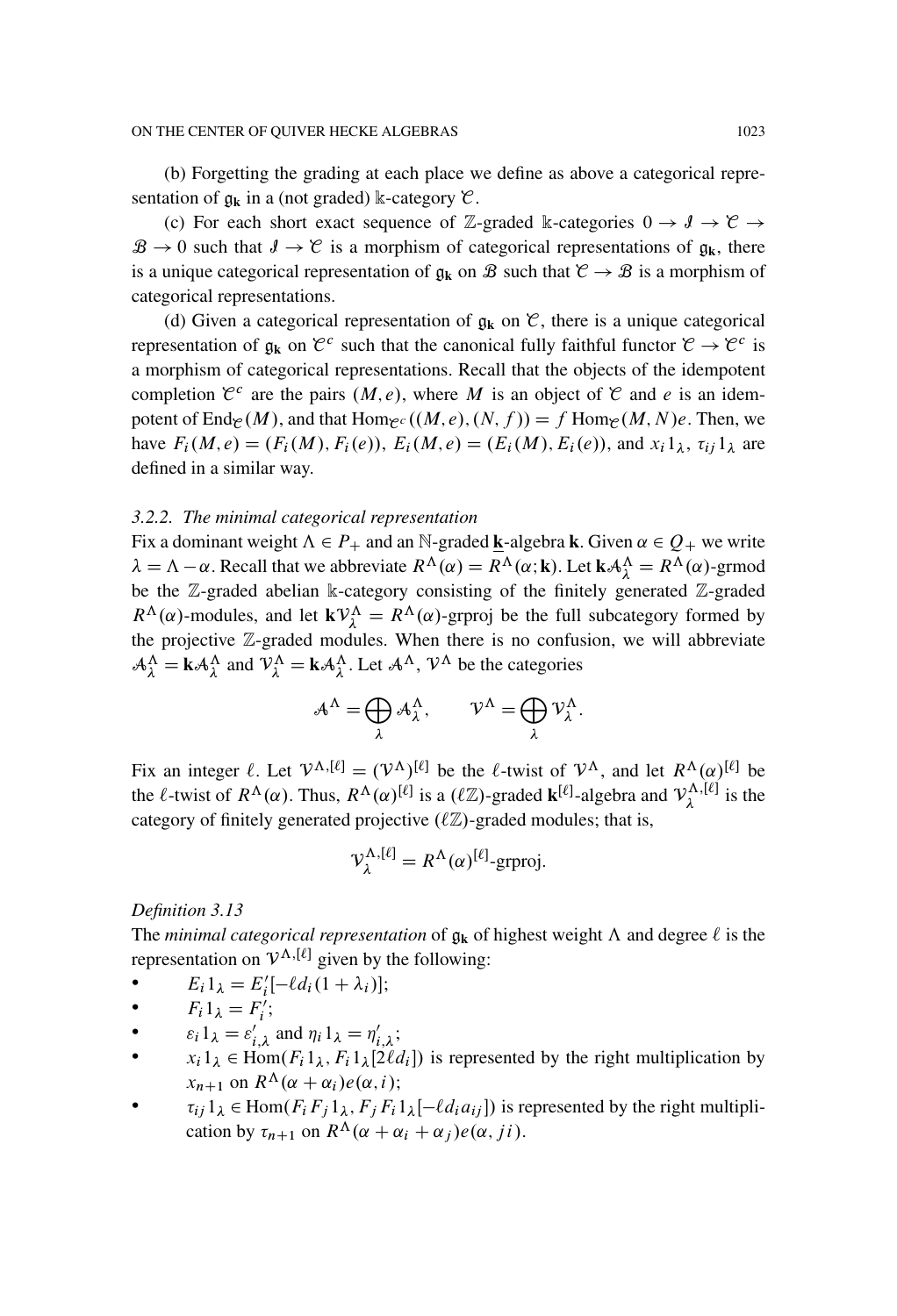The category  $A_{\lambda}^{\Lambda, [\ell]}$  is Krull–Schmidt with a finite number of indecomposable projective objects. The category  $V^{\Lambda, [\ell]} / (\ell \mathbb{Z})$  is the category of  $(\ell \mathbb{Z})$ -graded finitely generated projective  $R^{\Lambda, [\ell]}$ -modules with morphisms which are not necessarily homogeneous. We will call it the category of all  $(\ell \mathbb{Z})$ *-gradable* projective modules.

#### <span id="page-19-1"></span>*Example 3.14*

We will abbreviate  $\mathfrak{e} = \mathfrak{sl}_2$ . Assume that  $\mathfrak{q} = \mathfrak{e}, \Lambda = k\omega_1$ , and  $\alpha = n\alpha_1$  with  $k, n \in \mathbb{N}$ . In this case, we write  $V^k = V^{\Lambda}$  and  $V^k_{k-2n} = V^{\Lambda}_{\lambda}$ . Consider the polynomial ring  $Z^k = \mathbb{k}[c_1,...,c_k]$  with  $\deg(c_p) = 2p$  for all p. Let  $\underline{H}_n^k$  be the *global cyclotomic affine nil Hecke algebra* of rank *n* and level *k*, that is, the  $\mathbb{Z}$ -graded  $Z^k$ -algebra denoted by  $H_{n,k}$  in [\[35](#page-95-7), Section 4.3.2]. Note that we have  $\underline{H}_0^k = Z^k$  and  $\underline{k} = Z^k$ . Given an N-graded  $Z^k$ -algebra **k**, the cyclotomic quiver Hecke algebra  $R^{\Lambda}(\alpha; \mathbf{k})$  is isomorphic to  $\mathbf{k} \otimes_{\mathbb{Z}^k} \underline{H}_n^k$  as a Z-graded **k**-algebra by [\[35,](#page-95-7) Lemma 4.27]. In particular, we have  $\underline{R}^{\Lambda}(\alpha) = \underline{H}_n^k$ . For each integer  $\ell$ , we abbreviate  $Z^{k,[\ell]} = (Z^k)^{[\ell]}$  and  $\underline{H}_n^{k,[\ell]} = (\underline{H}_n^k)^{[\ell]}$ . We have

<span id="page-19-0"></span>
$$
\mathcal{V}^{k,[\ell]} = \bigoplus_{n \ge 0} (\mathbf{k}^{[\ell]} \otimes_{\mathbf{Z}^{k,[\ell]}} \underline{\mathbf{H}}_n^{k,[\ell]}) \text{-}\text{grproj},\tag{9}
$$

and the trace tr $(V^{k, [\ell]})$  is given in Proposition [3.30](#page-34-0) below. We will also identify  $R^{\Lambda}(\alpha; \mathbb{k})$  with the *local cyclotomic affine nil Hecke algebra* of rank *n* and level *k*, which is the quotient  $H_n^k = \mathbb{k} \otimes_{\mathbb{Z}^k} \underline{H}_n^k$  of  $\underline{H}_n^k$  by the ideal  $(c_1, \ldots, c_k)$ .

#### *3.2.3. Factorization*

Fix a dominant weight  $\Lambda \in P_+$ . Recall the map  $I_\Lambda \to I$ ,  $t \mapsto i_t$  introduced in [\(2\)](#page-12-0). We will abbreviate  $\omega_t = \omega_{i_t}$  and  $d_t = d_{i_t}$ . Consider the N-graded k-algebra  $\underline{\mathbf{h}} =$  $\mathbb{k}[y_t; t \in I_\Lambda]$ , where  $y_t$  is a formal variable of degree  $\deg(y_t) = 2d_t$ . It has a natural structure of an N-graded **k**-algebra such that the element  $c_{ip} \in \mathbf{h}$  is given by  $c_{ip} =$  $e_p(y_{i1},...,y_{i\Lambda_i})$ . The corresponding cyclotomic polynomials are

$$
a_i^{\Lambda}(u) = \prod_{p=1}^{\Lambda_i} (u + y_{ip}), \quad \forall i \in I.
$$
 (10)

Let  $\underline{\mathbf{h}}'$  be the fraction field of  $\underline{\mathbf{h}}$ . Then we have the algebras  $R^{\Lambda}(n, \underline{\mathbf{h}})$  and  $R^{\Lambda}(n, \underline{\mathbf{h}}')$ over **<u>h</u>** and **<u>h</u><sup>** $\prime$ **</sup> such that**  $R^{\Lambda}(n, \mathbf{h}) = \mathbf{h}^{\prime} \otimes_{\mathbf{h}} R^{\Lambda}(n, \mathbf{h})$ **. Next, for each**  $t \in I_{\Lambda}$ **, we have** 

$$
\underline{\mathbf{h}} = \bigotimes_{t \in I_{\Lambda}} \mathbb{k}[y_t] = \bigotimes_{t \in I_{\Lambda}} \underline{\mathbf{k}}^{\omega_t}.
$$

Therefore, we can view  $\underline{\mathbf{h}}$  as a  $\underline{\mathbf{k}}^{\omega_t}$ -algebra, and hence the **h**-algebra  $R^{\omega_t}(n, \underline{\mathbf{h}})$  associated with the cyclotomic polynomials  $a_i^{\omega_t}(u) = u + y_t$  is well defined. Note that by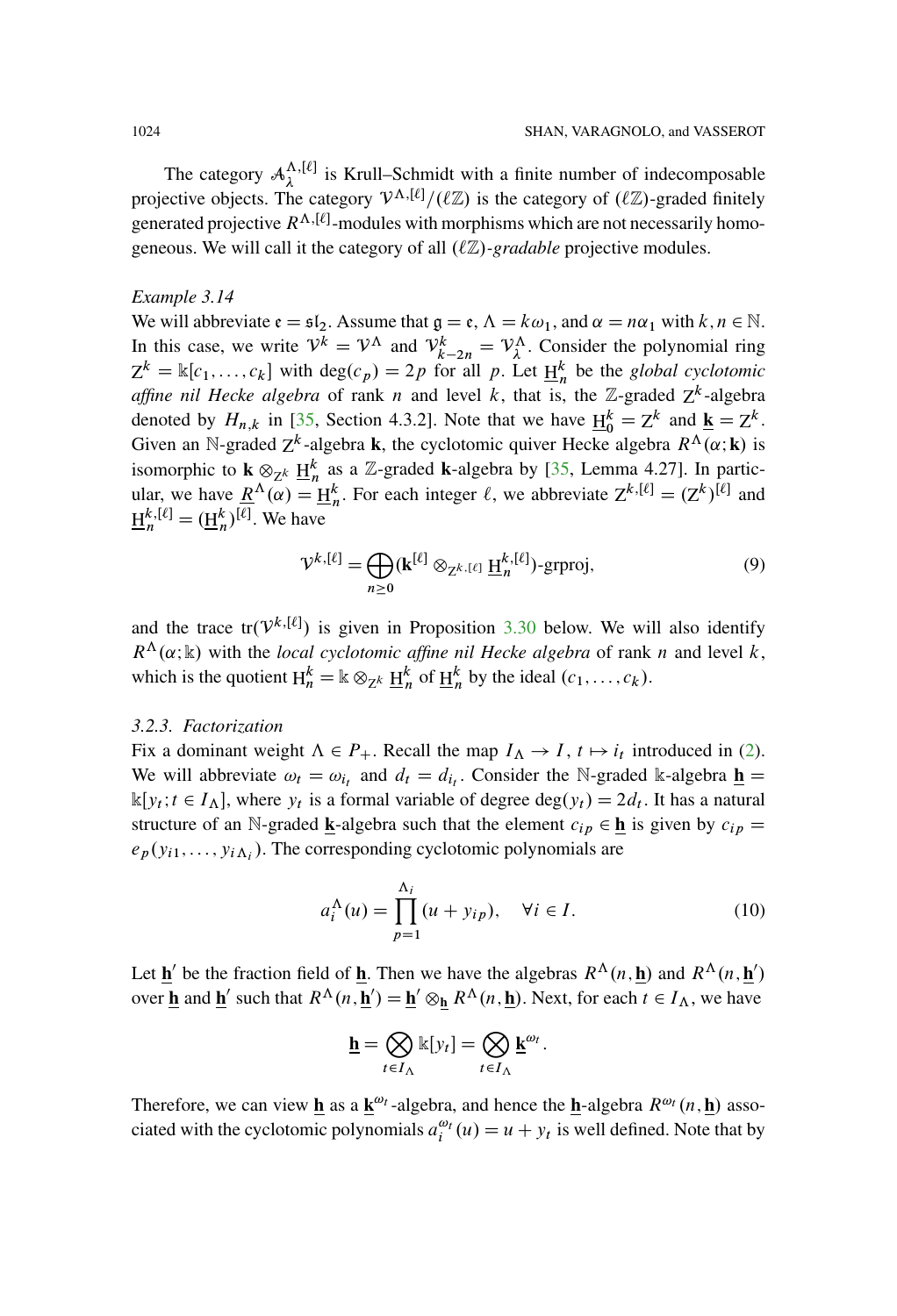Remark [3.5\(](#page-13-0)d), if condition [\(11\)](#page-20-0) below is satisfied, then we may as well assume that  $a_i^{\omega_t}(u) = u$ . Recall that

$$
R^{\Lambda}(n, \underline{\mathbf{h}}) = \underline{\mathbf{h}} \otimes_{\underline{\mathbf{k}}} \underline{R}^{\Lambda}(n),
$$
  

$$
R^{\omega_t}(n, \underline{\mathbf{h}}) = \underline{\mathbf{h}} \otimes_{\underline{\mathbf{k}}^{\omega_t}} \underline{R}^{\omega_t}(n).
$$

When no confusion is possible, we will abbreviate

$$
\mathcal{V}^{\Lambda} = \bigoplus_{n} \underline{R}^{\Lambda}(n) \text{-}\text{grproj}, \qquad \mathcal{V}^{\omega_{l}} = \bigoplus_{n} \underline{R}^{\omega_{l}}(n) \text{-}\text{grproj}.
$$

Finally, we consider the condition

<span id="page-20-0"></span>
$$
Q_{ij}(u, v) = r_{ij}(u - v)^{-a_{ij}} \quad \text{for some } r_{ij} \text{ in } \mathbb{k}^{\times} \text{ such that}
$$

$$
r_{ij} = (-1)^{a_{ij}} r_{ji} \quad \text{for all } i \neq j.
$$
 (11)

#### THEOREM 3.15

*Let n be a* positive integer, and let  $\alpha \in Q_+$  *be of height n. If the* condition [\(11\)](#page-20-0) *is satisfied, then the following hold:*

(a) There is an **h**<sup>'</sup>-algebra isomorphism

$$
R^{\Lambda}(n, \underline{\mathbf{h}}') \to \bigoplus_{(n_t)} \text{Mat}_{\mathfrak{S}_n/\prod_t \mathfrak{S}_{n_t}} \Big(\bigotimes_{t \in I_{\Lambda}} R^{\omega_t}(n_t, \underline{\mathbf{h}}')\Big),
$$

*where*  $(n_t)$  *runs over the set of*  $I_\Lambda$ -tuples of nonnegative integers with sum n.

(b) There is an isomorphism  $\underline{\mathbf{h}}' \otimes_{\underline{\mathbf{k}}} \mathcal{V}^{\Lambda} \to \underline{\mathbf{h}}' \otimes_{\underline{\mathbf{h}}} \otimes_{t \in I_{\Lambda}} \mathcal{V}^{\omega_t}$  of (nongraded) cate*gorical*  $\mathfrak{g}_{\mathbf{h}'}$ -representations taking the functor  $F_{\alpha}$  to  $\bigoplus_{(\alpha_t)}$  $\bigotimes_t F_{\alpha_t}$ , where the *sum runs over the set of*  $I_A$ -tuples  $(\alpha_t)$  *of elements of*  $Q_+$  *with sum*  $\alpha$ *. More precisely, the canonical homomorphism*

$$
\bigotimes_{t \in I_{\Lambda}} R(\alpha_t; \underline{\mathbf{h}}') \to \text{End}\Big(\bigotimes_{t \in I_{\Lambda}} F_{\alpha_t}\Big)
$$

is the composition of the inclusion  $\bigotimes_{t\in I_\Lambda} R(\alpha_t;\underline{\mathbf{h}}')\subset R(\alpha;\underline{\mathbf{h}}')$  underlying (a) *and of the canonical homomorphism*  $R(\alpha; \mathbf{h}') \to \text{End}(F_\alpha)$ .

*Proof*

Fix  $M \in R^{\Lambda}(n; \mathbf{h}')$ -mod and  $g(u) \in \mathbf{h}'[u]$ . From [\[16](#page-94-6), pp. 715–716], we get

$$
g(x_a)e(v)M = 0
$$
  
\n
$$
\Rightarrow Q_{v_a, v_{a+1}}(x_a, x_{a+1})g(x_{a+1})e(s_a(v))M = 0, \quad \forall a \in [1, n), \forall v \in I^n.
$$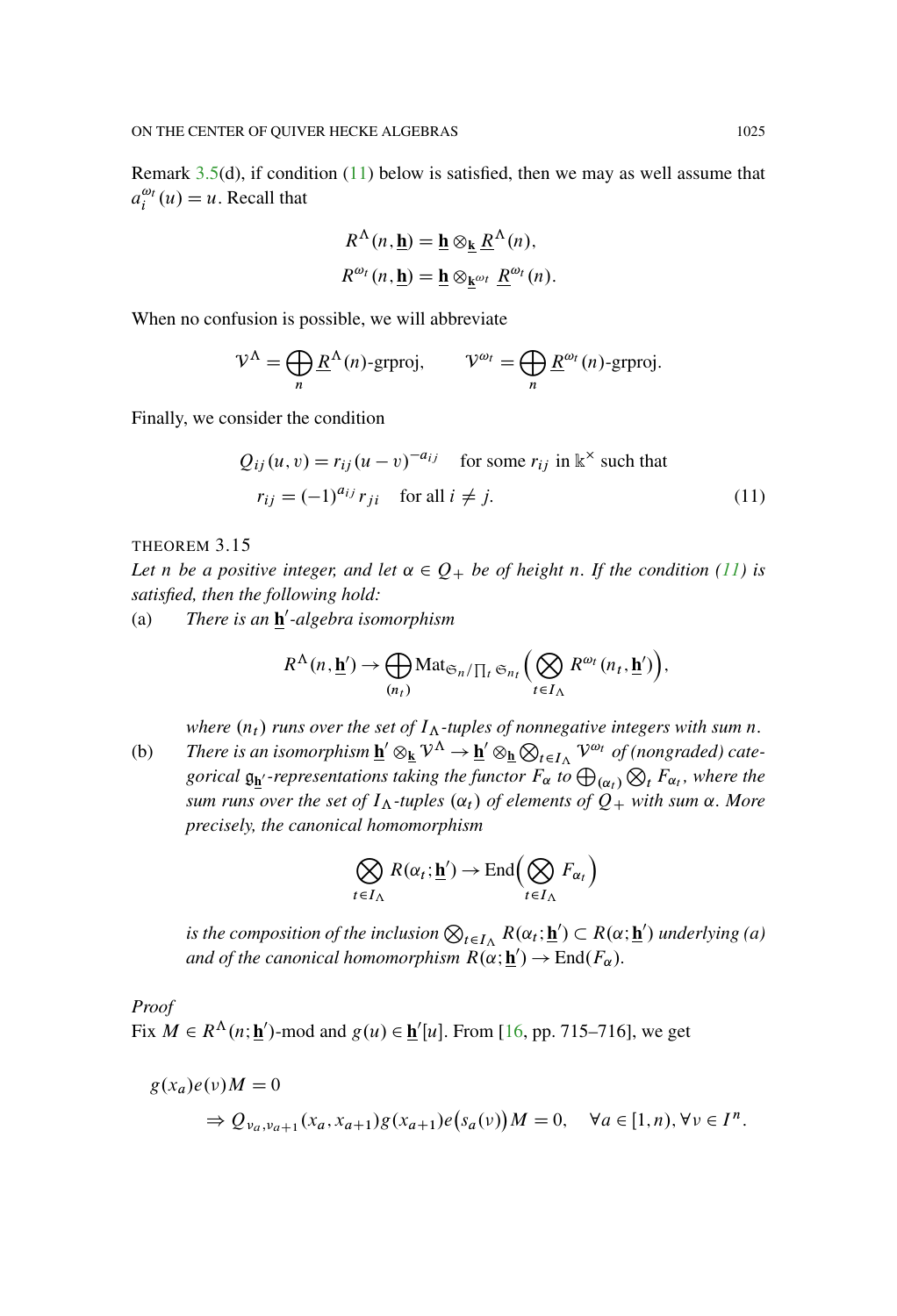Set  $Q(u, v) = \prod_{i \neq j} Q_{ij}(u, v)$ . We deduce that

<span id="page-21-0"></span>
$$
g(x_a)e(v)M = 0 \Rightarrow Q(x_a, x_{a+1})g(x_{a+1})e(s_a(v))M = 0, \quad \forall a \in [1, n). \tag{12}
$$

Now, assume that the polynomial  $Q(u, v) \in \underline{\mathbf{h}}'[u, v]$  has the following form,

<span id="page-21-1"></span>
$$
Q(u, v) = r \prod_{\lambda \in S} (u - v - \lambda),
$$
\n(13)

for some finite family S of elements of  $\underline{\mathbf{h}}'$  and some element  $r \in \underline{\mathbf{h}}'$ . Let  $\operatorname{sp}_{e(v)M}(x_a) \subset$  $\underline{\mathbf{h}}'$  be the set of  $\lambda \in \underline{\mathbf{h}}'$  such that the operator  $x_a - \lambda$  id  $\in$  End<sub> $\underline{\mathbf{h}}'(e(\nu)M)$  is not invert-</sub> ible. Since  $x_a$  and  $x_{a+1}$  commute with each other, from [\(12\)](#page-21-0) and [\(13\)](#page-21-1) we deduce that

$$
sp_{e(s_a(v))M}(x_{a+1}) \subseteq sp_{e(v)M}(x_a) \sqcup (sp_{e(s_a(v))M}(x_a) - S).
$$

Thus, switching  $\nu$  and  $s_a(\nu)$ , we deduce that

$$
\mathrm{sp}_{e(v)M}(x_{a+1}) \subseteq \mathrm{sp}_{e(s_a(v))M}(x_a) \sqcup (\mathrm{sp}_{e(v)M}(x_a) - S).
$$

Next, recall that  $g(x_1)(e(v)M) = 0$  if  $g(u) = a_{\nu_1}^{\Lambda}(u)$ . We deduce that

$$
sp_{e(v)M}(x_1) \subseteq \{-y_{v_1,p}; p=1,\ldots,\Lambda_{v_1}\}.
$$

Therefore, an easy induction implies that

$$
sp_{e(v)M}(x_a) \subseteq \{-y_{v_b,p}; p = 1,\ldots,\Lambda_{v_b}, b = 1,\ldots,a\} - \mathbb{N}S, \quad \forall a \in [1,n].
$$

Assume further that condition [\(11\)](#page-20-0) holds. Then we have  $S = \{0\}$ , and hence

<span id="page-21-2"></span>
$$
sp_{e(v)M}(x_a) \subseteq \{-y_{v_b,p}; p = 1, ..., \Lambda_{v_b}, b = 1, ..., a\}, \quad \forall a \in [1, n].
$$
 (14)

In the rest of the proof we write  $\tilde{I}=I_{\Lambda}$  to simplify the notation. For each *n*-tuple  $\tilde{\nu} \in \tilde{I}^n$ , set

$$
M_{\tilde{\nu}} = \{ m \in M; (x_k + y_{\tilde{\nu}_k})^D m = 0, \forall k \in [1, n], \forall D \gg 0 \}.
$$

Considering the decomposition of the regular module, we deduce from [\(14\)](#page-21-2) that there is a complete collection of orthogonal idempotents  $\{e(\tilde{v}); \tilde{v} \in \tilde{I}^n\}$  in  $R^{\Lambda}(n, \mathbf{h}')$  such that  $e(\tilde{v})M = M_{\tilde{v}}$ . The group  $\mathfrak{S}_n$  acts on  $\tilde{I}^n$  in the obvious way. The following hold:

- $e(\tilde{\nu})e(\nu) = e(\nu)e(\tilde{\nu}),$
- $\bullet$   $x_l e(\tilde{\nu}) = e(\tilde{\nu}) x_l,$
- $\varphi_k e(\tilde{\nu}) = e(s_k(\tilde{\nu})) \varphi_k,$
- $\tau_k e(\tilde{\nu}) = e(\tilde{\nu}) \tau_k$  if  $\tilde{\nu}_k = \tilde{\nu}_{k+1}$ ,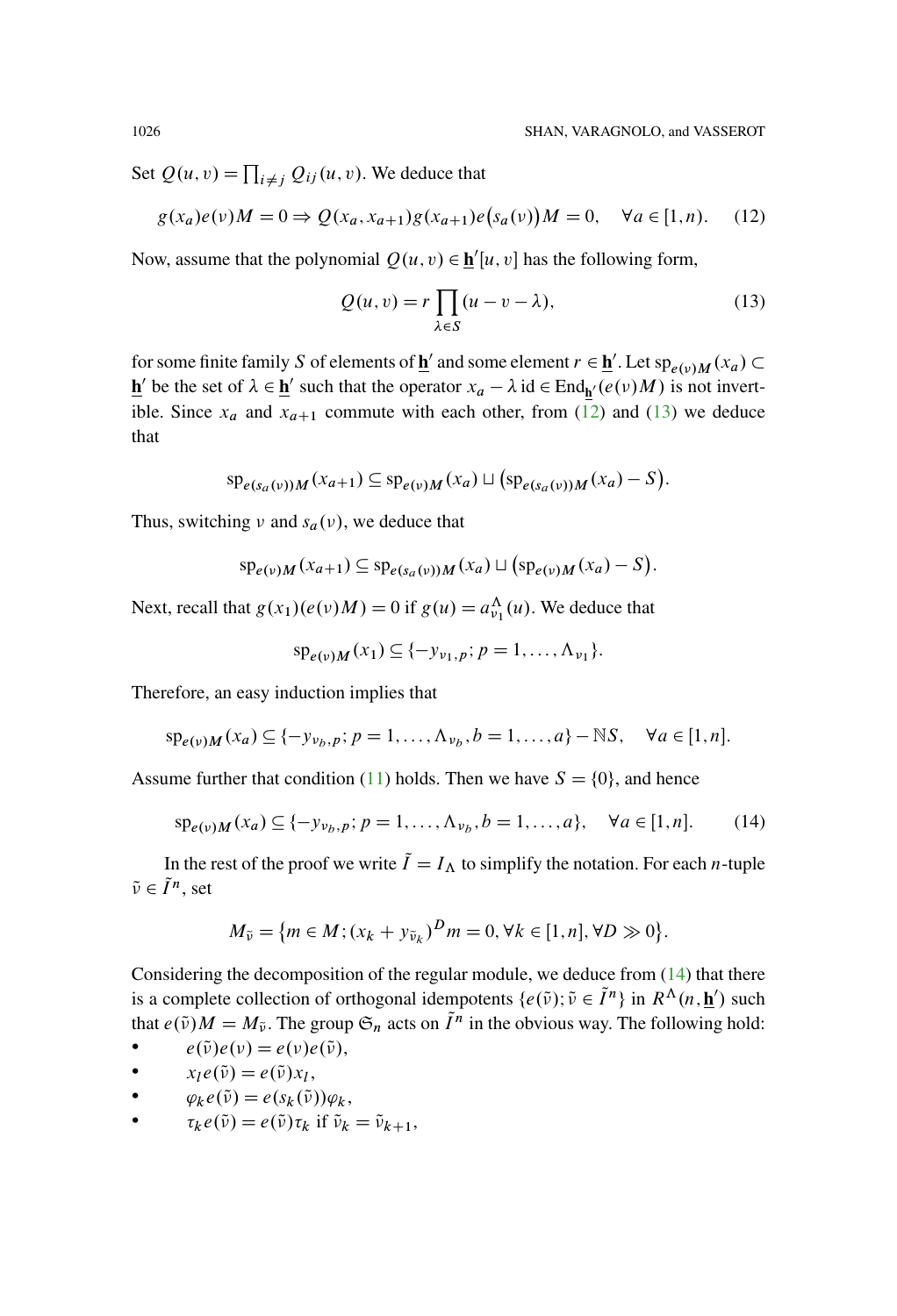where k, l,  $\tilde{\nu}$ , and  $\nu$  run over the sets [1, n), [1, n],  $\tilde{I}^n$ , and  $I^n$ , respectively. The relations above are immediate, except the last one. To prove it, note that if  $\tilde{\nu}_k = \tilde{\nu}_{k+1}$ , then the operators  $x_k + y_{\tilde{\nu}_k}$  and  $x_{k+1} + y_{\tilde{\nu}_k}$  commute to each other and their sum and product commute with  $\tau_k$  and act nilpotently on  $\tau_k e(\tilde{\nu})M$ . Therefore  $x_k + y_{\tilde{\nu}_k}$  and  $x_{k+1} + y_{\tilde{\nu}_k}$  also act nilpotently on  $\tau_k e(\tilde{\nu})M$ . Note that the first relation above implies that we may view  $\{e(\tilde{\nu}); \tilde{\nu} \in \tilde{I}^n\}$  as a complete collection of orthogonal idempotents in  $R^{\Lambda}(\alpha, \mathbf{h}')$  for each  $\alpha \in Q_+$  of height *n*.

## <span id="page-22-0"></span>LEMMA 3.16 *For each*  $M \in R^{\Lambda}(n; \underline{\mathbf{h}}')$ -mod, the map  $\varphi_k e(\tilde{\nu}) : e(\tilde{\nu})M \to e(s_k(\tilde{\nu}))M$  is invertible *whenever*  $\tilde{\nu}_k \neq \tilde{\nu}_{k+1}$ .

#### *Proof*

The lemma is an immediate consequence of the following relations, for each  $v \in I^n$ ,

$$
\varphi_k^2 e(\nu) = 1 \quad \text{if } \nu_k = \nu_{k+1},
$$
  

$$
\varphi_k^2 e(\nu) = Q_{\nu_k, \nu_{k+1}}(x_k, x_{k+1}) e(\nu) \quad \text{if } \nu_k \neq \nu_{k+1},
$$

because [\(11\)](#page-20-0) implies that  $Q_{v_k,v_{k+1}}(x_k,x_{k+1})$  is invertible if  $v_k \neq v_{k+1}$  and  $\tilde{v}_k \neq$  $\tilde{\nu}_{k+1}$ .  $\Box$ 

Set  $\tilde{Q}_+ = \mathbb{N}\tilde{I}$ . For any element  $\tilde{\alpha} = \sum_{t \in I_{\Lambda}} n_t \cdot t$  in  $\tilde{Q}_+$  we set ht $(\tilde{\alpha}) = \sum_t a_t$ . Assume that  $h(\tilde{\alpha}) = n$ ; then we consider the set  $\tilde{I}^{\tilde{\alpha}} = {\tilde{\nu}} \in \tilde{I}^n$ ;  $\sum_k \tilde{\nu}_k = \tilde{\alpha}$ }. We will say that two *n*-tuples  $\tilde{v}, \tilde{v}' \in \tilde{I}^n$  are equivalent, and we write  $\tilde{v} \sim \tilde{v}'$  if we have  $\tilde{\nu}, \tilde{\nu}' \in \tilde{I}^{\tilde{\alpha}}$  for some  $\tilde{\alpha} \in \tilde{Q}_+$ . We define the idempotent  $e(\tilde{\alpha})$  in  $R^{\Lambda}(n, \underline{\mathbf{h}}')$  by  $e(\tilde{\alpha}) = \sum_{\tilde{\alpha} \in \tilde{\Lambda}} e^{i\tilde{\alpha}}$  $\sum_{\tilde{\nu} \in \tilde{I}^{\tilde{\alpha}}} e(\tilde{\nu}).$ 

Next, fix a total order on  $\tilde{I}$ , and set  $\tilde{I}^n_+ = {\tilde{\nu} \in \tilde{I}^n; i < j \Rightarrow \tilde{\nu}_i \le \tilde{\nu}_j}.$  For any tuple  $\tilde{\nu} \in \tilde{I}^n$  there is a unique element  $\tilde{\nu}^+ \in \tilde{I}^n_+$  such that  $\tilde{\nu} \sim \tilde{\nu}^+$ . Let  $\tilde{\alpha}^+$  be the unique element in  $\tilde{I}^n_+ \cap \tilde{I}^{\tilde{\alpha}}$ . The theorem is an easy consequence of the following lemma.

## LEMMA 3.17

Let  $\alpha \in Q_+$  and  $\tilde{\alpha} \in \tilde{Q}_+$  be of height n, with  $\tilde{\alpha} = \sum_{t \in \tilde{I}} n_t \cdot t$ . The following hold: (a)  $e(\tilde{\nu})R^{\Lambda}(\alpha, \mathbf{h}')e(\tilde{\nu}') = 0$  *unless*  $\tilde{\nu} \sim \tilde{\nu}'$ ;

- (b)  $e(\tilde{\alpha})R^{\Lambda}(\alpha, \mathbf{\underline{h}}')e(\tilde{\alpha}) \simeq \text{Mat}_{\tilde{I}\tilde{\alpha}}(e(\tilde{\alpha}^+)R^{\Lambda}(\alpha, \mathbf{\underline{h}}')e(\tilde{\alpha}^+))$  as  $\mathbf{\underline{h}}'$ -algebras;
- (c)  $e(\tilde{\alpha}^+)R^{\Lambda}(\alpha, \underline{\mathbf{h}}')e(\tilde{\alpha}^+) \simeq \bigoplus_{(\alpha_t)}$  $\bigotimes_{t \in \tilde{I}} R^{\omega_t}(\alpha_t, \mathbf{h}')$  as  $\mathbf{h}'$ -algebras, where  $(\alpha_t)$ *runs over the set of all*  $\tilde{I}$ -tuples of elements in  $Q_+$  such that  $\sum_t \alpha_t = \alpha$  and  $ht(\alpha_t) = n_t$ .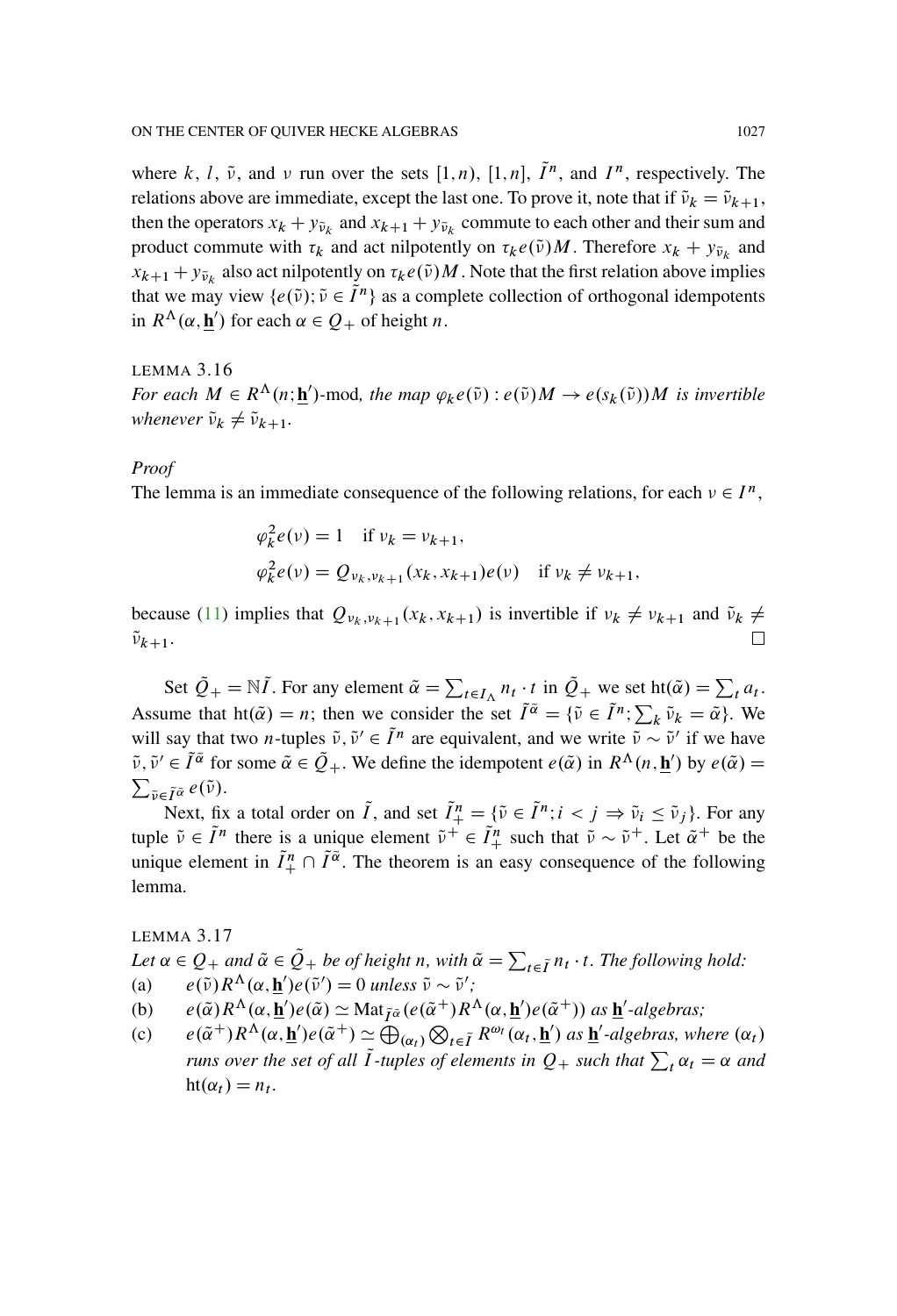*Proof*

Part (a) of the lemma follows from the following.

<span id="page-23-4"></span>CLAIM 3.18 *The*  $\underline{\mathbf{h}}'$ -algebra  $R^{\Lambda}(n, \underline{\mathbf{h}}')$  is generated by the subset

$$
\begin{aligned} \{e(\nu)e(\tilde{\nu}), \tau_h e(\tilde{\nu}), \varphi_k e(\tilde{\nu}), x_l e(\tilde{\nu}); h, k \in [1, n), l \in [1, n], \\ \nu \in I^n, \tilde{\nu} \in \tilde{I}^n, \tilde{\nu}_h = \tilde{\nu}_{h+1}, \tilde{\nu}_k \neq \tilde{\nu}_{k+1} \}. \end{aligned}
$$

Let us concentrate on part (b). For each tuple  $\tilde{v} \in \tilde{I}^{\tilde{\alpha}}$ , we fix a sequence of simple reflections  $s_{l_1}, s_{l_2}, \ldots, s_{l_j}$  in  $\mathfrak{S}_n$  such that

- $\tilde{\nu} = s_{l_1} s_{l_2} \cdots s_{l_i} (\tilde{\alpha}^+);$
- the  $l_h$ th entry of  $s_{l_{h+1}} s_{l_{h+2}} \cdots s_{l_j} (\tilde{\alpha}^+)$  in  $\tilde{I}$  is smaller than the  $(l_h + 1)$ th one for each  $h \in [1, j]$ .

In particular,  $w = s_{l_1} s_{l_2} \cdots s_{l_j}$  is a reduced decomposition and w is minimal in its left coset in  $\mathfrak{S}_n$  relatively to the stabilizer of  $\tilde{\alpha}^+$ . Hence, we have

<span id="page-23-3"></span>
$$
\varphi_{l_1}\varphi_{l_2}\cdots\varphi_{l_j}=\varphi_w,\tag{15}
$$

and the element  $\pi_{\tilde{\nu}}$  in  $e(\tilde{\nu})R^{\Lambda}(\alpha, \mathbf{\underline{h}}')e(\tilde{\alpha}^+)$  given by

<span id="page-23-1"></span>
$$
\pi_{\tilde{\nu}} = e(\tilde{\nu})\varphi_w e(\tilde{\alpha}^+) \tag{16}
$$

depends only on  $\tilde{\nu}$  and not on the choice of  $l_1, l_2, \ldots, l_j$ . It is invertible by Lemma [3.16.](#page-22-0) We deduce that there is an  $h$ <sup>'</sup>-algebra isomorphism

$$
\operatorname{Mat}_{\tilde{I}^{\tilde{\alpha}}}\left(e(\tilde{\alpha}^+)R^{\Lambda}(\alpha,\underline{\mathbf{h}}')e(\tilde{\alpha}^+)\right) \to e(\tilde{\alpha})R^{\Lambda}(\alpha,\underline{\mathbf{h}}')e(\tilde{\alpha}),E_{\tilde{\nu},\tilde{\nu}'}(m) \mapsto \pi_{\tilde{\nu}}m\pi_{\tilde{\nu}'}^{-1}.
$$
\n(17)

<span id="page-23-2"></span>Here  $E_{\tilde{\nu}, \tilde{\nu}'}(m)$  is the elementary matrix with an m at the spot  $(\tilde{\nu}, \tilde{\nu}')$  and 0s elsewhere. Part (b) is proved.

Now, we prove part (c). Set  $\{t \in \tilde{I}$ ;  $n_t \neq 0\} = \{t_1, t_2, \ldots, t_m\}$  with  $t_1 < t_2 < \cdots < t_m$  $t_m$ . Fix an  $\tilde{I}$ -tuple  $(\alpha_t)$  of elements in  $Q_+$  such that  $\sum_t \alpha_t = \alpha$  and  $h(\alpha_t) = n_t$  for each t. There is a canonical inclusion

$$
\bigotimes_{t \in \tilde{I}} R(\alpha_t, \underline{\mathbf{h}}') = R(\alpha_{t_1}, \underline{\mathbf{h}}') \otimes R(\alpha_{t_2}, \underline{\mathbf{h}}') \otimes \cdots \otimes R(\alpha_{t_m}, \underline{\mathbf{h}}') \rightarrow R(\alpha, \underline{\mathbf{h}}').
$$

Composing it with the multiplication by the idempotent  $e(\tilde{\alpha}^+)$ , we get a map

<span id="page-23-0"></span>
$$
\bigotimes_{t \in \tilde{I}} R(\alpha_t, \underline{\mathbf{h}}') \to e(\tilde{\alpha}^+) R(\alpha, \underline{\mathbf{h}}') e(\tilde{\alpha}^+) \tag{18}
$$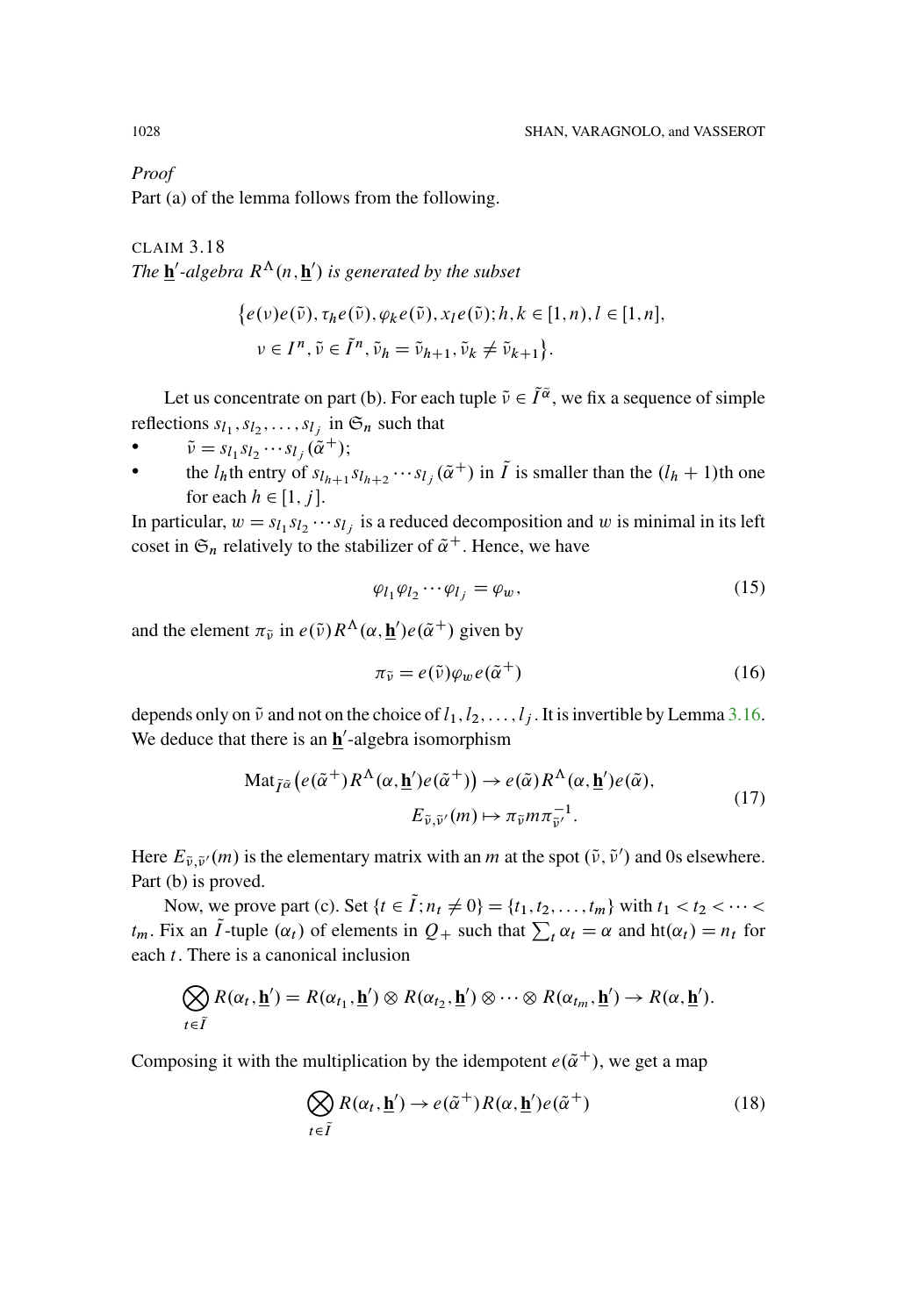#### ON THE CENTER OF OUIVER HECKE ALGEBRAS 1029

such that, for each  $\tilde{I}$ -tuple  $(\nu_t)$  with  $\nu_t \in I^{\alpha_t}$ , we have

$$
e(\nu_{t_1}) \otimes e(\nu_{t_2}) \otimes \cdots \otimes e(\nu_{t_m}) \mapsto e(\nu_{t_1} \nu_{t_2} \cdots \nu_{t_m}) e(\tilde{\alpha}^+).
$$

To prove (c) we must check that the direct sum of all maps [\(18\)](#page-23-0), where  $(\alpha_t)$  runs over the set of all tuples as above, gives an **h**<sup>2</sup>-algebra isomorphism

<span id="page-24-0"></span>
$$
\bigoplus_{(\alpha_t)} \bigotimes_{t \in \widetilde{I}} R^{\omega_t}(\alpha_t, \underline{\mathbf{h}}') \stackrel{\sim}{\to} e(\widetilde{\alpha}^+) R^{\Lambda}(\alpha, \underline{\mathbf{h}}') e(\widetilde{\alpha}^+).
$$
 (19)

First, we will prove that the  $\underline{\mathbf{h}}'$ -algebra homomorphism [\(19\)](#page-24-0) is well defined. To do that, it is enough to check that for each tuple  $(\alpha_t)$  the map [\(18\)](#page-23-0) factors to an algebra homomorphism

<span id="page-24-1"></span>
$$
\bigotimes_{t \in \tilde{I}} R^{\omega_t}(\alpha_t, \underline{\mathbf{h}}') \to e(\tilde{\alpha}^+) R^{\Lambda}(\alpha, \underline{\mathbf{h}}') e(\tilde{\alpha}^+), \tag{20}
$$

because [\(20\)](#page-24-1) maps into orthogonal direct summands of  $e(\tilde{\alpha}^+)R^{\Lambda}(\alpha, \mathbf{h}')e(\tilde{\alpha}^+)$  for different tuples  $(\alpha_t)$ . To simplify the notation, we will check this in a particular case. The proof of the general case is very similar. Assume that

$$
\Lambda = 2\omega_i + \omega_j, \qquad \tilde{I} = \{t_1, t_2, t_3\}, \quad t_1 = (i, 1), t_2 = (i, 2), t_3 = (j, 1),
$$

with  $i \neq j$  and  $t_1 < t_2 < t_3$ . Thus, we have

$$
a_i^{\Lambda}(u) = (u + y_{t_1})(u + y_{t_2}), \qquad a_j^{\Lambda}(u) = u + y_{t_3}, \qquad a_k^{\Lambda}(u) = 1, \quad \forall k \neq i, j,
$$
  

$$
\omega_{t_1} = \omega_i, \qquad \omega_{t_2} = \omega_i, \qquad \omega_{t_3} = \omega_j.
$$

Next, fix a positive integer *n* and an element  $\tilde{\alpha} \in \tilde{Q}_+$  of height *n*. We have

$$
\tilde{\alpha} = n_{t_1} \cdot t_1 + n_{t_2} \cdot t_2 + n_{t_3} \cdot t_3,
$$
  
\n
$$
\tilde{\alpha}^+ = (\tilde{\alpha}_1^+, \tilde{\alpha}_2^+, \dots, \tilde{\alpha}_n^+) = ((t_1)^{n_{t_1}} (t_2)^{n_{t_2}} (t_3)^{n_{t_3}}),
$$

with  $n_{t_1} + n_{t_2} + n_{t_3} = n$ . To simplify we will assume that the integers  $n_{t_1}, n_{t_2}, n_{t_3}$ are positive.

## CLAIM 3.19 *For any*  $v \in I^n$ , the following relations hold in  $e(\tilde{\alpha}^+)R^{\Lambda}(n, \mathbf{h}')e(\tilde{\alpha}^+)$ :

- $(x_1 + y_{t_1})e(\tilde{\alpha}^+)e(v) = 0$  *if*  $v_1 = i$ , and  $e(\tilde{\alpha}^+)e(v) = 0$  otherwise;
- $(x_{1+n_{t_1}} + y_{t_2})e(\tilde{\alpha}^+)e(v) = 0$  *if*  $v_{1+n_{t_1}} = i$ , and  $e(\tilde{\alpha}^+)e(v) = 0$  *otherwise*;<br>
(x<sub>1</sub> | x<sub>1</sub> | x<sub>1</sub> + y<sub>t</sub>} $e(\tilde{\alpha}^+)e(v) = 0$  *if*  $v_{1+n_{t_1}} = i$ , and  $e(\tilde{\alpha}^+)e(v) = 0$  *otherwise*;
- $(x_{1+n_{t_1}+n_{t_2}}+y_{t_3})e(\tilde{\alpha}^+)e(\nu) = 0$  *if*  $v_{1+n_{t_1}+n_{t_2}} = j$ , and  $e(\tilde{\alpha}^+)e(\nu) = 0$  oth*erwise.*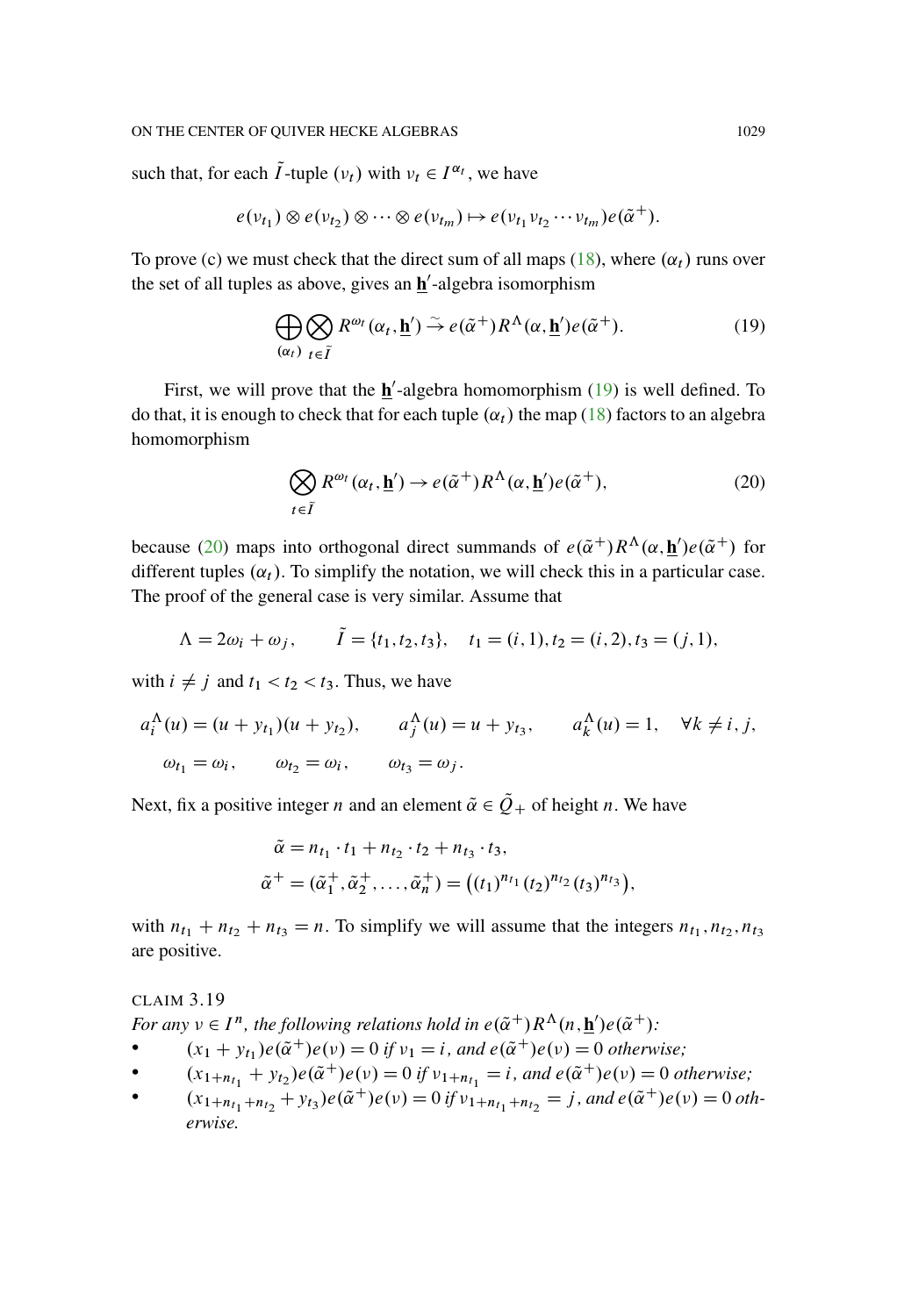The first relation is obvious, because

- $(x_1 + y_{t_1})(x_1 + y_{t_2})e(\nu) = 0$  if  $\nu_1 = i$ ;
- $(x_1 + y_{t_3})e(v) = 0$  if  $v_1 = j$ ;
- $e(\nu) = 0$  if  $\nu_1 \neq i, j$ ;

•  $(x_1 + y_{t_2})e(\tilde{\alpha}^+), (x_1 + y_{t_3})e(\tilde{\alpha}^+)$  are invertible in  $e(\tilde{\alpha}^+)R^{\Lambda}(n, \mathbf{h})e(\tilde{\alpha}^+).$ 

To prove the second relation, note that

$$
\varphi_1 \varphi_2 \cdots \varphi_{n_{t_1}} (x_{1+n_{t_1}} + y_{t_2}) e(\tilde{\alpha}^+) e(\nu) = (x_1 + y_{t_2}) e(\tilde{\nu}) e(\gamma) \varphi_1 \varphi_2 \cdots \varphi_{n_{t_1}},
$$

where  $\tilde{\nu} = s_1 s_2 \cdots s_{n_{t_1}}(\tilde{\alpha}^+)$  and  $\gamma = s_1 s_2 \cdots s_{n_{t_1}}(\nu)$ . Since  $\tilde{\nu}_1 = t_2$  and  $\gamma_1 = \nu_{1+n_{t_1}}$ , we deduce that

- $\varphi_1 \varphi_2 \cdots \varphi_{n_{t_1}} (x_{1+n_{t_1}} + y_{t_2}) e(\tilde{\alpha}^+) e(\nu) = 0$  if  $\nu_{1+n_{t_1}} = i$ ,
- $\varphi_1 \varphi_2 \cdots \varphi_{n_{t_1}} e(\tilde{\alpha}^+) e(\nu) = 0$  otherwise.

Further, by Lemma [3.16,](#page-22-0) the operator

$$
\varphi_1 \varphi_2 \cdots \varphi_{n_{t_1}} e(\tilde{\alpha}^+): e(\tilde{\alpha}^+) R^{\Lambda}(\alpha, \mathbf{\underline{h}}') e(\tilde{\alpha}^+) \to e(\tilde{\nu}) R^{\Lambda}(\alpha, \mathbf{\underline{h}}') e(\tilde{\alpha}^+)
$$

is invertible. Thus, we have

 $(x_{1+n_{t_1}} + y_{t_2})e(\tilde{\alpha}^+)e(\nu) = 0$  if  $v_{1+n_{t_1}} = i$ ,

 $e(\tilde{\alpha}^+)e(\nu) = 0$  otherwise,

proving the second relation. The third relation is proved in a similar way, using the product of intertwiners  $\varphi_1\varphi_2\cdots\varphi_{n_{t_1}+n_{t_2}}$  instead of  $\varphi_1\varphi_2\cdots\varphi_{n_{t_1}}$ . The claim is proved.

The claim implies that the homomorphism  $(20)$  is well defined, and so  $(19)$  is also well defined. We must check that it is invertible. To prove the surjectivity, we must check that the **h**<sup>'</sup>-algebra isomorphism [\(19\)](#page-24-0) yields a surjective map

$$
\bigotimes_{t \in \tilde{I}} R^{\omega_t}(n_t, \underline{\mathbf{h}}') \stackrel{\sim}{\rightarrow} e(\tilde{\alpha}^+) R^{\Lambda}(n, \underline{\mathbf{h}}') e(\tilde{\alpha}^+).
$$

This is a consequence of the following fact.

CLAIM 3.20 *The*  $\underline{\mathbf{h}}'$ -algebra  $e(\tilde{\alpha}^+)R^{\Lambda}(n, \underline{\mathbf{h}}')e(\tilde{\alpha}^+)$  is generated by the subset

$$
\{e(v)e(\tilde{\alpha}^+), \tau_h e(\tilde{\alpha}^+), x_l e(\tilde{\alpha}^+); h \in [1, n), l \in [1, n], v \in I^n, \tilde{\alpha}^+_h = \tilde{\alpha}^+_{h+1}\}.
$$
 (21)

Let us concentrate on the injectivity. We will construct a left inverse to the map  $(19)$ . To do that, recall that parts (a) and (b) yield an  $h/$ -algebra isomorphism

<span id="page-25-0"></span>
$$
\bigoplus_{\tilde{\alpha}} \text{Mat}_{\tilde{I}^{\tilde{\alpha}}}\big(e(\tilde{\alpha}^+)R^{\Lambda}(\alpha,\underline{\mathbf{h}}')e(\tilde{\alpha}^+)\big) \stackrel{\sim}{\to} R^{\Lambda}(\alpha,\underline{\mathbf{h}}'),\tag{22}
$$

where the sum is over the set of all elements  $\tilde{\alpha} \in \tilde{Q}_+$  of height n.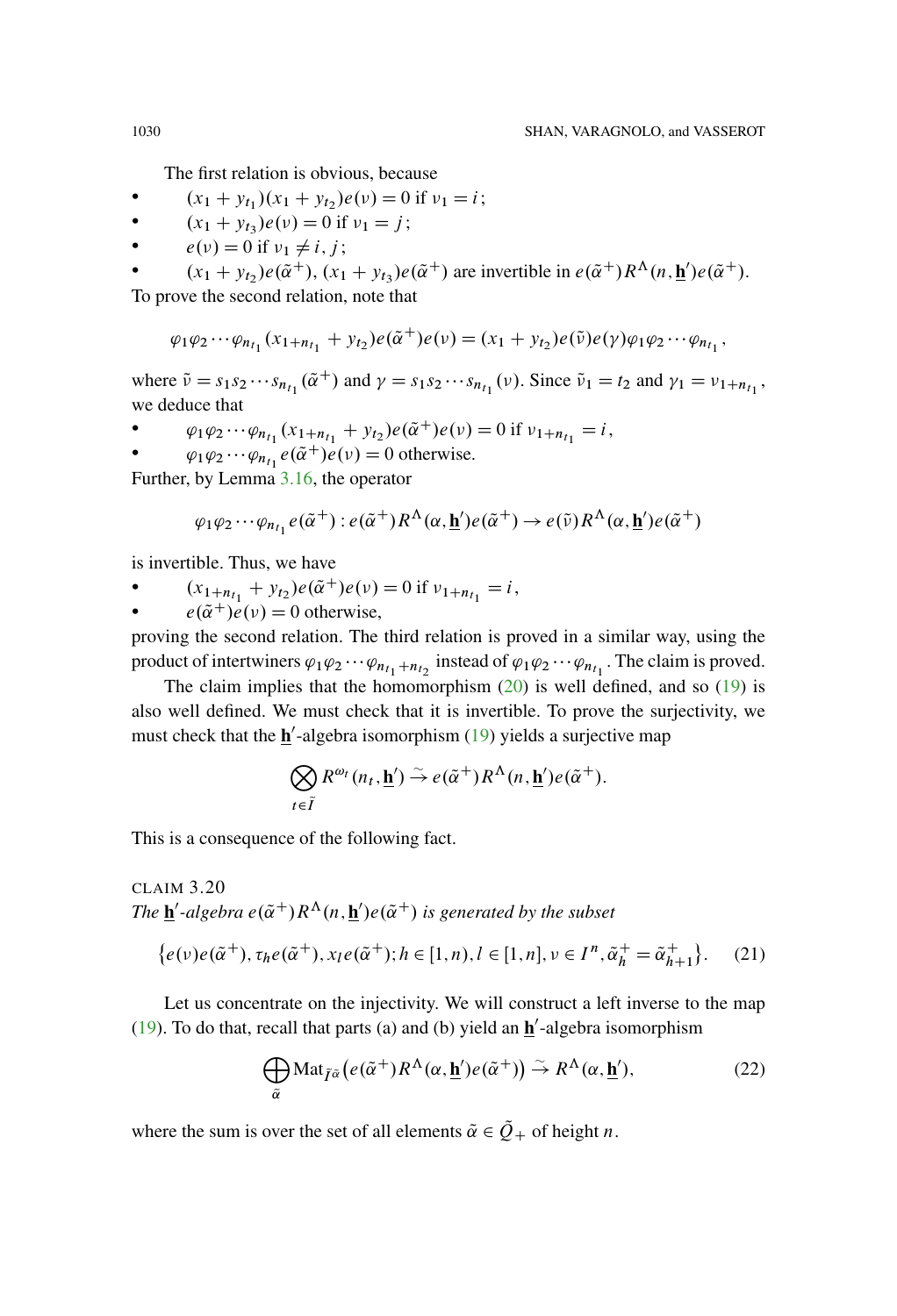## CLAIM 3.21

(a) *Fix*  $\tilde{v} \in \tilde{I}^{\tilde{\alpha}}$  *and*  $w \in \mathfrak{S}_n$  *as in* [\(16\)](#page-23-1)*. For each*  $h, k, l \in [1, n]$  *such that*  $h, k \neq n$ ,  $\tilde{\nu}_h = \tilde{\nu}_{h+1}$ , and  $\tilde{\nu}_k \neq \tilde{\nu}_{k+1}$ , the map [\(22\)](#page-25-0) is such that

$$
E_{\tilde{\nu},\tilde{\nu}}(x_{w^{-1}(l)}e(\tilde{\alpha}^+)) \mapsto x_l e(\tilde{\nu}),
$$
  
\n
$$
E_{s_k(\tilde{\nu}),\tilde{\nu}}(e(\tilde{\alpha}^+)) \mapsto \varphi_k e(\tilde{\nu}),
$$
  
\n
$$
E_{\tilde{\nu},\tilde{\nu}}(\tau_{w^{-1}(h)}e(\tilde{\alpha}^+)) \mapsto \tau_h e(\tilde{\nu}).
$$

(b) *Consider the assignment*

$$
x_l e(\tilde{v}) \mapsto E_{\tilde{v}, \tilde{v}}(x_{w^{-1}(l)}),
$$
  
\n
$$
\varphi_k e(\tilde{v}) \mapsto E_{s_k(\tilde{v}), \tilde{v}}(1),
$$
  
\n
$$
\tau_h e(\tilde{v}) \mapsto E_{\tilde{v}, \tilde{v}}(\tau_{w^{-1}(h)}),
$$

*for each*  $h, k, l \in [1, n]$  and  $\tilde{\nu} \in \tilde{I}^{\tilde{\alpha}}$  such that  $h, k \neq n$ ,  $\tilde{\nu}_h = \tilde{\nu}_{h+1}$ , and  $\tilde{\nu}_k \neq$  $\tilde{\nu}_{k+1}$ , where  $w \in \mathfrak{S}_n$  *as in [\(16\)](#page-23-1). It extends uniquely to an*  $\underline{\mathbf{h}}'$ -algebra homo*morphism*

<span id="page-26-0"></span>
$$
R^{\Lambda}(\alpha, \underline{\mathbf{h}}') \to \bigoplus_{\tilde{\alpha}} \bigoplus_{(\alpha_t)} \text{Mat}_{\tilde{I}^{\tilde{\alpha}}} \Big( \bigotimes_{t \in \tilde{I}} R^{\omega_t}(\alpha_t, \underline{\mathbf{h}}') \Big). \tag{23}
$$

## *Proof*

Part (a) follows from [\(17\)](#page-23-2) and from the following computations:

$$
x_l e(\tilde{v}) = x_l \pi_{\tilde{v}} e(\tilde{\alpha}^+) \pi_{\tilde{v}}^{-1}
$$
  
\n
$$
= \pi_{\tilde{v}} x_{w^{-1}(l)} e(\tilde{\alpha}^+) \pi_{\tilde{v}}^{-1},
$$
  
\n
$$
\varphi_k e(\tilde{v}) = \varphi_k \pi_{\tilde{v}} e(\tilde{\alpha}^+) \pi_{\tilde{v}}^{-1}
$$
  
\n
$$
= \varphi_k e(\tilde{v}) \varphi_w e(\tilde{\alpha}^+) \pi_{\tilde{v}}^{-1}
$$
  
\n
$$
= e(s_k(\tilde{v})) \varphi_k \varphi_w e(\tilde{\alpha}^+) \pi_{\tilde{v}}^{-1}
$$
  
\n
$$
= \pi_{s_k(\tilde{v})} e(\tilde{\alpha}^+) \pi_{\tilde{v}}^{-1},
$$
  
\n
$$
\tau_h e(\tilde{v}) = \tau_h \pi_{\tilde{v}} e(\tilde{\alpha}^+) \pi_{\tilde{v}}^{-1}
$$
  
\n
$$
= \tau_h e(\tilde{v}) \varphi_w e(\tilde{\alpha}^+) \pi_{\tilde{v}}^{-1}
$$
  
\n
$$
= e(\tilde{v}) \tau_h \varphi_w e(\tilde{\alpha}^+) \pi_{\tilde{v}}^{-1}
$$
  
\n
$$
= e(\tilde{v}) \varphi_w \tau_{w^{-1}(h)} e(\tilde{\alpha}^+) \pi_{\tilde{v}}^{-1}
$$
  
\n
$$
= \pi_{\tilde{v}} \tau_{w^{-1}(h)} e(\tilde{\alpha}^+) \pi_{\tilde{v}}^{-1}.
$$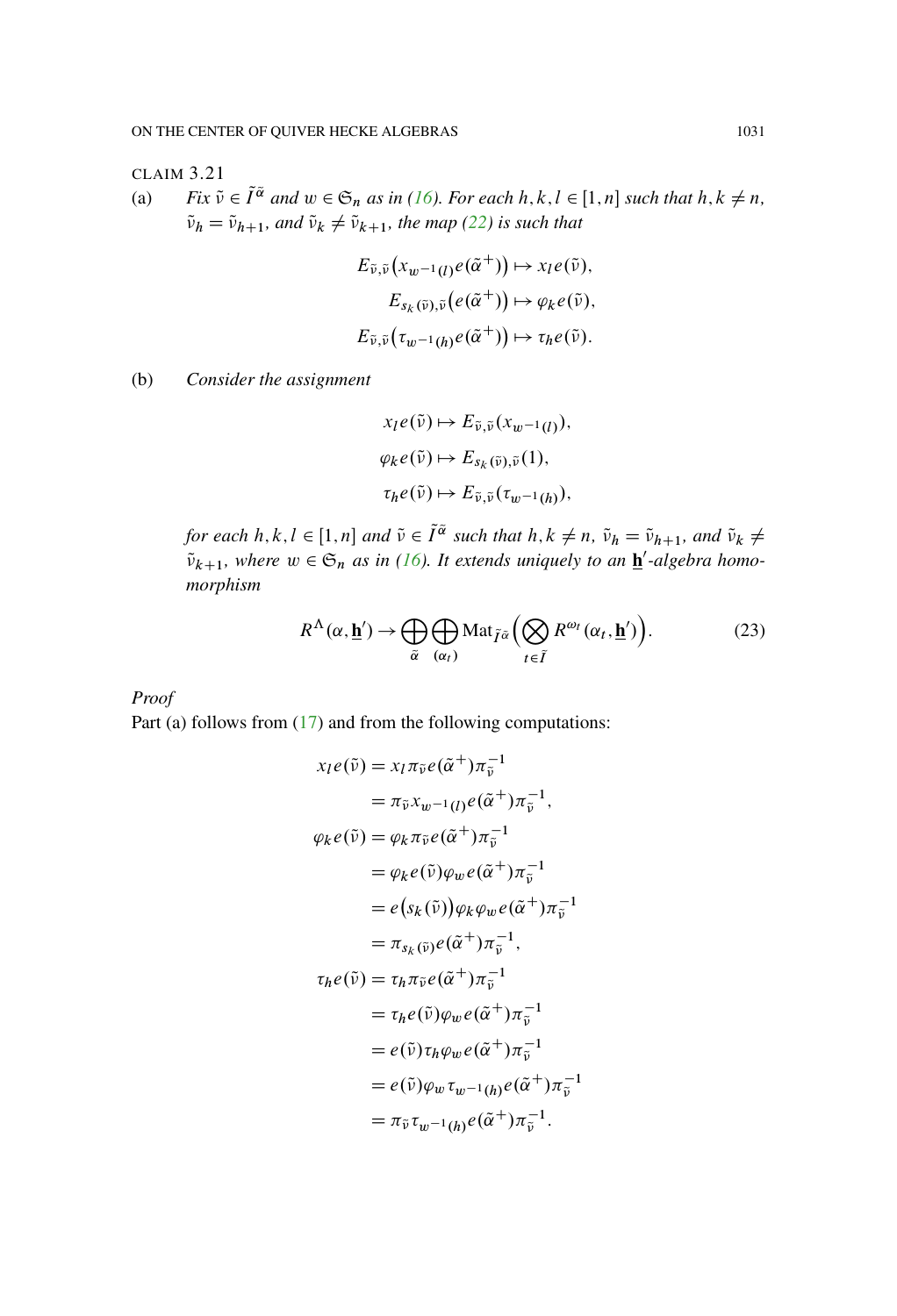Here, we used the equality  $w^{-1}(h+1) = w^{-1}(h) + 1$ , which follows from the defini-tion of w in [\(15\)](#page-23-3), and the equalities  $s_h(\tilde{v}) = \tilde{v}$  and  $s_{w-1}(h)(\tilde{\alpha}^+) = \tilde{\alpha}^+$ , which follow from the identities  $\tilde{\nu}_h = \tilde{\nu}_{h+1}$  and  $\tilde{\nu} = w(\tilde{\alpha}^+)$ .

Now, let us concentrate on (b). Since the elements  $e(\nu)e(\tilde{\nu})$ ,  $x_1e(\tilde{\nu})$ ,  $\varphi_k e(\tilde{\nu})$ ,  $\tau_h e(\tilde{\nu})$  generate  $R^{\Lambda}(n, \mathbf{h}')$  by Claim [3.18,](#page-23-4) it is enough to check that the defining relations of  $R^{\Lambda}(\alpha, \mathbf{h}')$  given in Section [3.1.3](#page-11-0) are satisfied. This is obvious. Note that the element  $\tau_{w^{-1}(h)}$  belongs indeed to  $\bigotimes_{t \in \tilde{I}} R^{\omega_t}(\alpha_t, \underline{h}')$  because  $s_{w^{-1}(h)}(\tilde{\alpha}^+) = \tilde{\alpha}^+.$ □

Composing  $(22)$  and  $(23)$ , we get an  $\underline{\mathbf{h}}'$ -algebra homomorphism

$$
\bigoplus_{\widetilde{\alpha}} \text{Mat}_{\widetilde{I}^{\widetilde{\alpha}}}\big(e(\widetilde{\alpha}^+)\overline{R}^{\Lambda}(\alpha,\underline{\mathbf{h}}')e(\widetilde{\alpha}^+)\big) \rightarrow \bigoplus_{\widetilde{\alpha}} \bigoplus_{(\alpha_t)} \text{Mat}_{\widetilde{I}^{\widetilde{\alpha}}}\big(\bigotimes_{t \in \widetilde{I}} R^{\omega_t}(\alpha_t,\underline{\mathbf{h}}')\big).
$$

For each  $\tilde{\alpha}$  it restricts to an  $\underline{\mathbf{h}}'$ -algebra homomorphism

$$
e(\tilde{\alpha}^+)R^{\Lambda}(\alpha,\underline{\mathbf{h}}')e(\tilde{\alpha}^+) \rightarrow \bigoplus_{(\alpha_t)} \bigotimes_{t \in \tilde{I}} R^{\omega_t}(\alpha_t,\underline{\mathbf{h}}'),
$$

which is a left inverse to  $(19)$ .

## *3.2.4. The isotypic filtration*

Recall that  $\mathfrak{e} = \mathfrak{sl}_2$ . A  $(P \times \mathbb{Z})$ -graded k-category  $\mathcal C$  is a direct sum of categories of the form  $\mathcal{C} = \bigoplus_{\lambda \in P} \mathcal{C}_{\lambda}$ , where each  $\mathcal{C}_{\lambda}$  is a Z-graded k-category. We will call  $\lambda$  the *P-degree* of  $\mathcal{C}_{\lambda}$ .

Given  $i \in I$  there is an  $\mathfrak{sl}_2$ -triple  $\mathfrak{e}_i \subset \mathfrak{g}$ . In this section, we study the restriction of a categorical  $g_k$ -representation to such an  $s_i$ -triple. To simplify the notation, in this section we fix an element  $i \in I$  and identify  $e = e_i$ .

Recall that for each weight  $\lambda \in P$  we set  $\lambda_i = \langle \alpha_i^{\vee}, \lambda \rangle$ . By a  $(P \times \mathbb{Z})$ *-graded* categorical  $\mathfrak{e}_k$ -representation on  $\mathfrak{C}$ , we will mean a representation such that for each  $\lambda \in P$  the **k**-subcategory  $\mathcal{C}_{\lambda}$  has the weight  $\lambda_i$  relative to the e-action. In particular, if  $\mathcal C$  is an integrable categorical representation of  $\mathfrak{g}_k$ , restricting the g-action on  $\mathcal C$  to  $\mathfrak{e}_i$ yields an integrable  $(P \times \mathbb{Z})$ -graded categorical e-representation on  $\mathcal C$  of degree  $d_i$ .

Now, fix an integer  $k \in \mathbb{N}$ . Given a  $(P \times \mathbb{Z})$ -graded k-category M, such that  $\mathcal{M}_{\mu} = 0$  whenever  $\mu_i \neq k$ , and a Z-graded k-algebra homomorphism  $Z^{k,[d_i]} \rightarrow$  $Z(M/\mathbb{Z})$ , we equip the tensor product  $\mathcal{V}^{k,[d_i]} \otimes_{\mathbb{Z}^{k,[d_i]}} M$  with the  $(P \times \mathbb{Z})$ -graded categorical e-representation of degree  $d_i$  such that

- e acts on the left factor;
- the summand  $V_n^{k,[d_i]} \otimes_{Z^{k,[d_i]}} M_\mu$  has the P-degree  $\mu n\alpha_i$  for each  $n \in \mathbb{N}$ .

口  $\Box$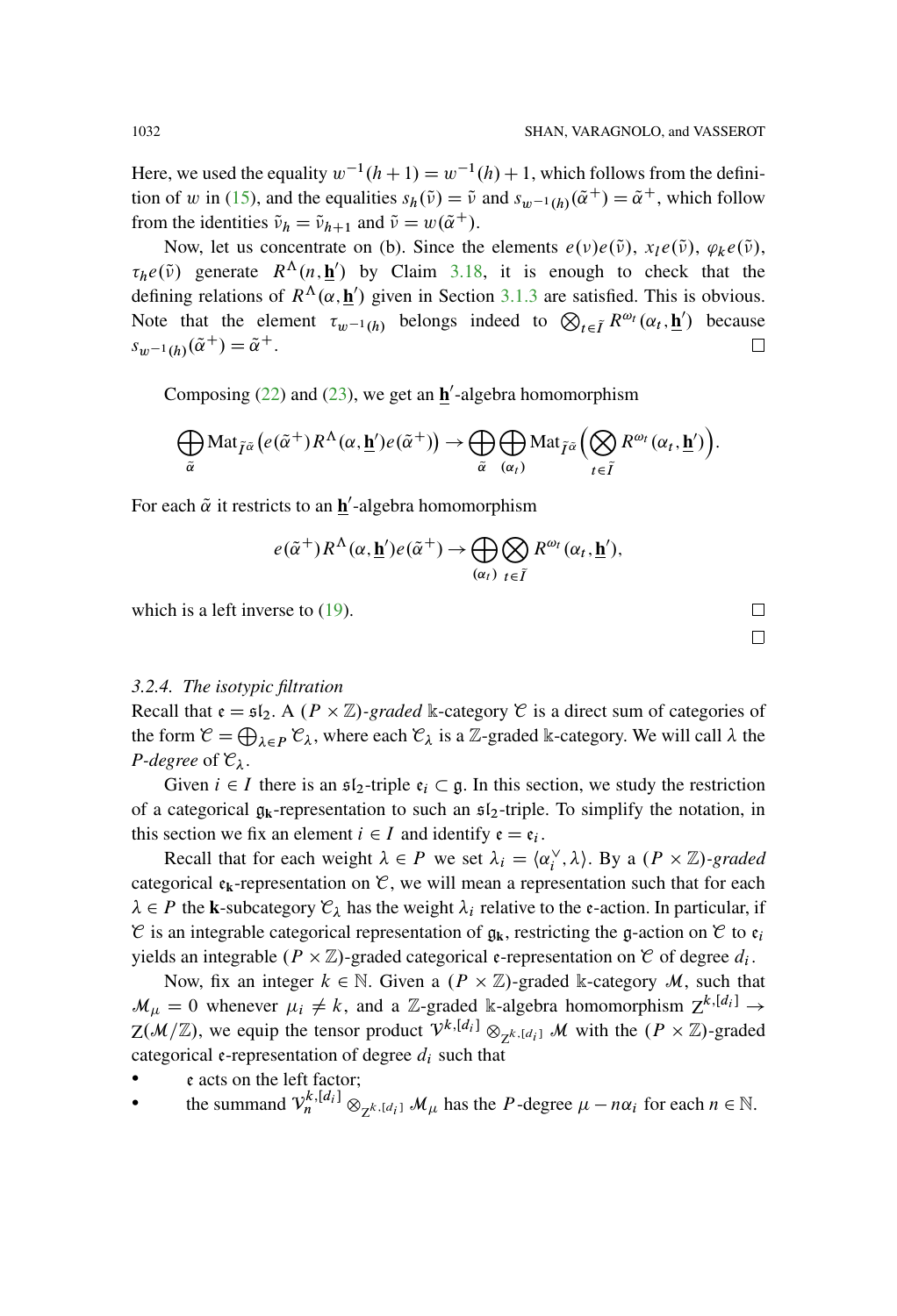The vanishing  $M_{\mu} = 0$  whenever  $\mu_i \neq k$  is imposed so that the tensor product  $V^{k,[d_i]} \otimes_{Z^{k,[d_i]}} M$  is a  $(P \times \mathbb{Z})$ -graded categorical e-representation as defined above.

#### PROPOSITION 3.22

*Fix an integrable categorical representation of* g**<sup>k</sup>** *on* C *of degree* 1 *which is bounded above. For each*  $i \in I$  *there is a decreasing filtration*  $\cdots \subseteq C_{\geq 1} \subseteq C_{\geq 0} = C$  *of*  $C$  *by full*  $(P \times \mathbb{Z})$ -graded integrable categorical **e**-representations of degree  $d_i$  which are *closed under taking direct summands and such that*

- *for each*  $k \in \mathbb{N}$  *there is a*  $(P \times \mathbb{Z})$ *-graded* k*-category*  $\mathcal{M}_k$  *such that*  $\mathcal{M}_{k,u} = 0$ whenever  $\mu_i \neq k$ , with a  $\mathbb{Z}\text{-graded}$   $\Bbbk$ -algebra homomorphism  $\textbf{k} \otimes_\Bbbk Z^{k,[d_i]}$   $\rightarrow$  $Z(M_k/\mathbb{Z})$  and a **k**-linear equivalence of  $(P \times \mathbb{Z})$ -graded categorical  $e_{7k}$ *representations*  $(\mathcal{C}_{\geq k}/\mathcal{C}_{> k})^c \simeq (\mathcal{V}^{k,[d_i]} \otimes_{\mathbb{Z}^{k,[d_i]}} \mathcal{M}_k)^c$  of degree  $d_i$ ;
- *for each*  $\lambda \in P$  *we have*  $\mathcal{C}_{\geq k} \cap \mathcal{C}_{\lambda} = 0$  *for k large enough.*

#### *Proof*

Since  $\mathfrak C$  is bounded above, by a standard argument we may assume that the set of weights of C is contained in a cone  $\mu - Q_+$  for some  $\mu \in P$  (see, e.g., [\[26](#page-95-8), Lemma 2.1.10]). Next, for each coset  $\pi \in P/\mathbb{Z}\alpha_i$ , the g-action on C yields a  $(P \times \mathbb{Z})$ graded categorical e-representation on  $\mathcal{C}_{\pi} = \bigoplus_{\lambda \in \pi} \mathcal{C}_{\lambda}$  of degree  $d_i$ . Since  $\mathcal C$  decomposes as the direct sum of k-categories  $\mathcal{C} = \bigoplus_{\pi} \mathcal{C}_{\pi}$ , it is enough to define a filtration of  $\mathcal{C}_{\pi}$  satisfying the properties above for each  $\pi$ . Note that  $\pi \cap (\mu - Q_+)$  is a cone of the form  $v - \mathbb{N}\alpha_i$  for some weight  $v \in \mu - Q_+$ . Thus the claim follows from [\[35](#page-95-7), Theorem 4.22], applied to the  $\epsilon$ -representation on  $\mathcal{C}_{\pi}$ . □

We call  $(\mathcal{C}_{\geq k})$  the *i*th *isotypic filtration* of  $\mathcal{C}$ . For each  $k \in \mathbb{N}$  and  $\lambda \in P$ , let  $\mathcal{C}_{\geq k,\lambda} \subset \mathcal{C}_{\geq k}$  be the weight  $\lambda$  subcategory given by  $\mathcal{C}_{\geq k,\lambda} = \mathcal{C}_{\geq k} \cap \mathcal{C}_{\lambda}$ . We also define

<span id="page-28-0"></span>
$$
\mathcal{C}_k = (\mathcal{V}^{k,[d_i]} \otimes_{\mathbb{Z}^{k,[d_i]}} \mathcal{M}_k)^c,
$$
  
\n
$$
\mathcal{C}_{k,\lambda} = \bigoplus_{n,\mu} (\mathcal{V}^{k,[d_i]}_{k-2n} \otimes_{\mathbb{Z}^{k,[d_i]}} \mathcal{M}_{k,\mu})^c,
$$
\n(24)

where the sum runs over all  $\mu \in P$  and  $n \in \mathbb{N}$  such that  $\lambda = \mu - n\alpha_i$ . Recall that we have assumed that  $\mathcal{M}_{k,\mu} = 0$  whenever  $\mu_i \neq k$ . Note also that  $\mathcal{C}_k^{\text{hw}} = \mathcal{M}_k^c$  and that  $\mathcal{C}_k^{\text{hw}}$  is the full subcategory of  $(\mathcal{C}/\mathcal{C}_{> k})^c$  consisting of the objects M such that  $E_i(M) = 0.$ 

#### *3.2.5. The loop operators*

Consider a categorical representation of  $\mathfrak{g}_k$  of degree  $\ell$  on a Z-graded k-category  $\mathfrak{C}$ . For each  $i \in I$  and  $r \in \mathbb{N}$ , we define **k**-linear operators  $x_{ir}^{\pm}$  on the Z-graded **k**-module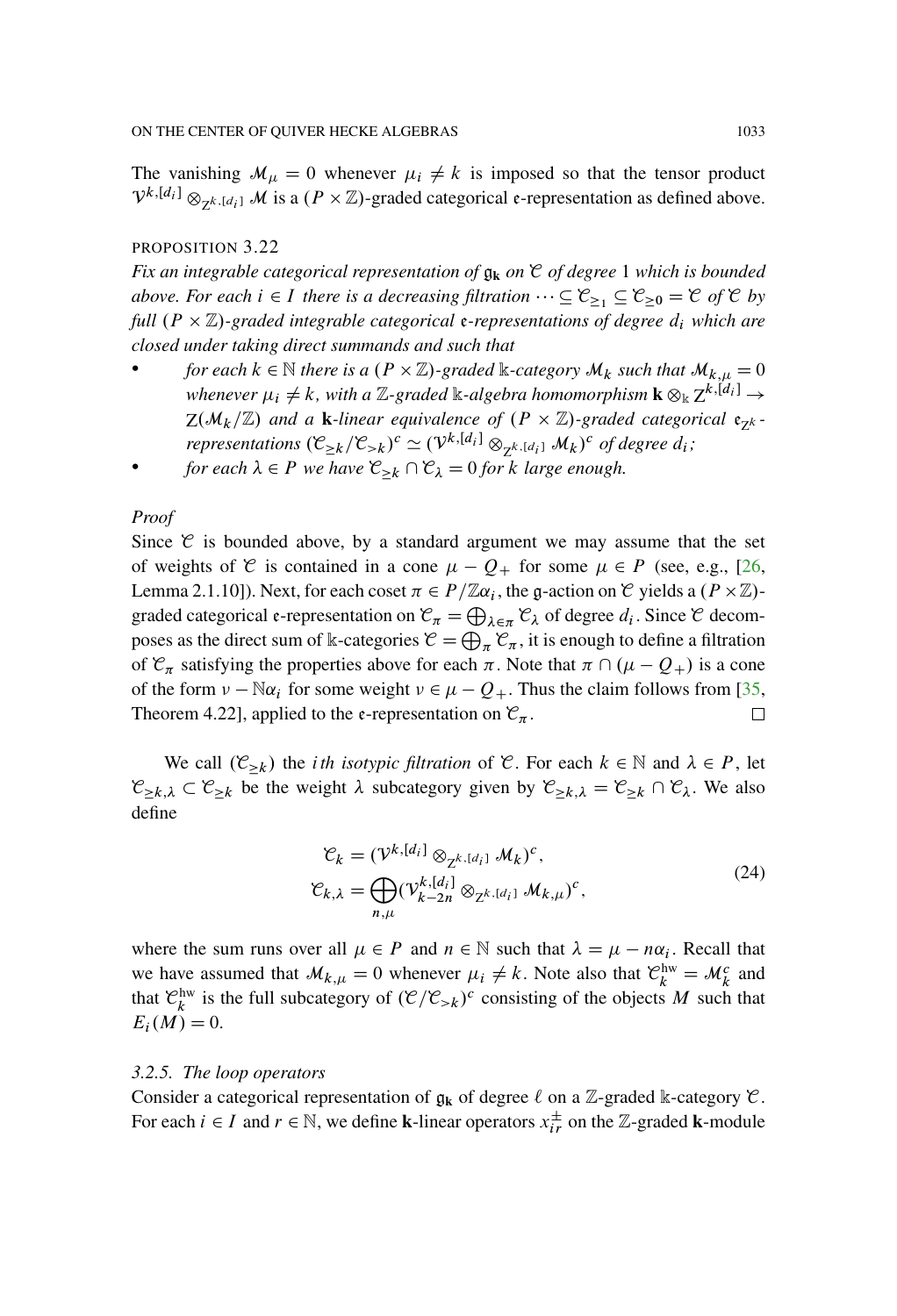$tr(\mathcal{C}/\mathbb{Z})$  such that the maps

$$
x_{ir}^+:\text{tr}(\mathcal{C}_{\lambda}/\mathbb{Z})\to \text{tr}(\mathcal{C}_{\lambda+\alpha_i}/\mathbb{Z}),\qquad x_{ir}^-:\text{tr}(\mathcal{C}_{\lambda}/\mathbb{Z})\to \text{tr}(\mathcal{C}_{\lambda-\alpha_i}/\mathbb{Z})
$$

are given by

$$
x_{ir}^+ = \text{tr}_{E_i}(x_i^r), \qquad x_{ir}^- = \text{tr}_{F_i}(x_i^r)
$$

(see Definition [2.2](#page-6-0) for the notation). The map  $x_{ir}^{\pm}$  is homogeneous of degree  $2r\ell d_i$ . Let us quote the following fact for future use.

#### <span id="page-29-1"></span>PROPOSITION 3.23

The maps  $x_{ir}^{\pm}$  are functorial; that is, a morphism  $\mathcal{C} \to \mathcal{C}'$  of categorical representa $t$ ions of  $\mathfrak{g}_{\bf k}$  yields a  ${\bf k}$ *-linear map*  $\text{tr}(\mathcal{C}/\mathbb{Z})\to \text{tr}(\mathcal{C}'/\mathbb{Z})$  which intertwines the operators  $x_{ir}^{\pm}$  *on* tr( $\mathcal{C}/\mathbb{Z}$ *) and on* tr( $\mathcal{C}'/\mathbb{Z}$ *)*.

*3.2.6. The loop operators on the trace of the minimal categorical representation* Fix a dominant weight  $\Lambda \in P_+$ . For  $\alpha \in Q_+$  we write  $\lambda = \Lambda - \alpha$ . Recall the base ring **k** from Section [3.1.3.](#page-11-0) Let **k** be an N-graded **k**-algebra. In this section, we consider the particular case of the minimal categorical representation  $\mathcal{V}^{\Lambda}$ .

#### *Definition 3.24*

Let L<sub>g</sub> be the N-graded Lie k-algebra generated by elements  $x_{ir}^{\pm}$ ,  $h_{ir}$  with  $i \in I$ ,  $r \in \mathbb{N}$  satisfying the following relations:

(a) 
$$
[h_{ir}, h_{js}] = 0;
$$
  
\n(b)  $[x_{ir}^+, x_{js}^-] = \delta_{ij} h_{i, r+s};$   
\n(c)  $[h_{ir}, x_{js}^+] = \pm a_{ij} x_{j, r+s}^{\pm};$   
\n(d)  $\sum_{p=0}^{m} (-1)^p {m \choose p} [x_{ir}^{\pm}, x_{js}^{\pm}, m-p] = 0$  with  $i \neq j$  and  $m = -a_{ij};$   
\n(e)  $[x_{i, r_1}^{\pm}, x_{i, s}^{\pm}] = 0;$   
\n(f)  $[x_{i, r_1}^{\pm}, [x_{i, r_2}^{\pm}, \dots, [x_{i, r_m}^{\pm}, x_{j, r_0}^{\pm}]\dots]] = 0$  with  $i \neq j, r_p \in \mathbb{N}$  and  $m = 1 - a_{ij}.$   
\nThe grading is given by  $\deg(x_{ir}^{\pm}) = \deg(h_{ir}) = 2r$ .

There is a unique Lie k-algebra anti-involution  $\varpi$  of Lg such that

$$
\varpi(h_{ir}) = h_{ir}, \qquad \varpi(x_{ir}^{\pm}) = x_{ir}^{\mp}.
$$

We define the  $\ell$ -twist of  $L\mathfrak{g}$  to be the Lie k-subalgebra  $L\mathfrak{g}^{[\ell]} \subset L\mathfrak{g}$  generated by the set of elements  $\{x_{i,r\ell}^{\pm}, h_{i,r\ell}; i \in I, r \in \mathbb{N}\}\)$ . We write  $L\mathfrak{g}_{\mathbf{k}}^{[\ell]} = \mathbf{k}^{[\ell]} \otimes_{\mathbb{k}} L\mathfrak{g}^{[\ell]}\$ .

<span id="page-29-0"></span>THEOREM 3.25

*If*  $\frak g$  *is symmetric and* [\(11\)](#page-20-0) *is satisfied, then the operators*  $x_{i,\ell r}^{\pm}$  *with*  $i \in I$  ,  $r \in \mathbb N$  *define a*  $\mathbb{Z}\text{-}\mathrm{graded}$  representation of  $L\mathfrak{g}_{\mathbf{k}}^{[\ell]}$  on  $\mathrm{tr}(\mathcal{V}^{\Lambda,[\ell]}/\mathbb{Z}).$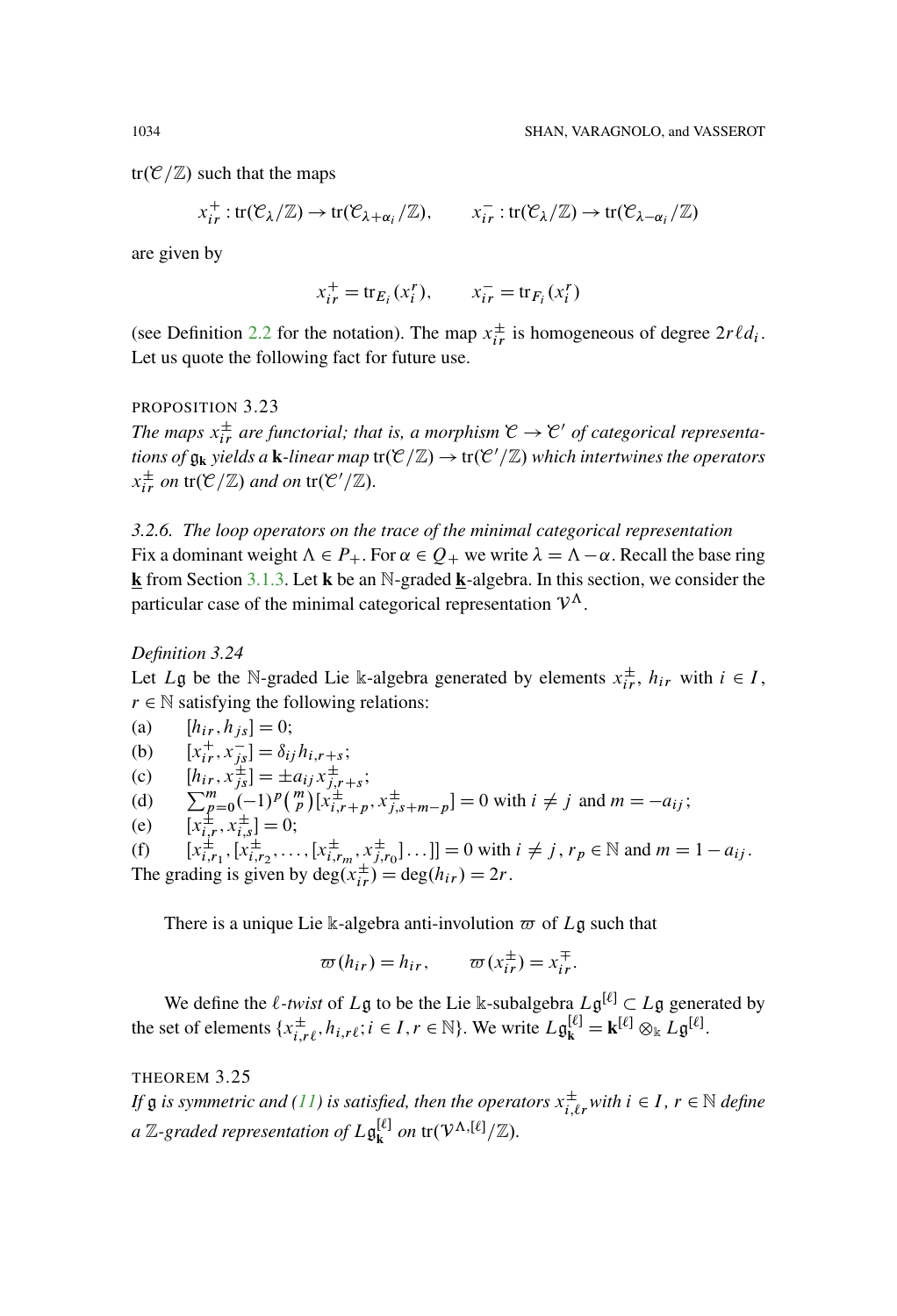#### *Proof*

It is enough to set  $\ell = 1$ . The proof is similar to a proof in [\[3\]](#page-93-1) and [\[4\]](#page-93-2). However, our setting differs from that proof and cannot be reduced to it, because, in our case, g may have any symmetric type and because we do not require that all axioms of a strong categorical representation be satisfied by  $\mathcal{V}^{\Lambda}$ . We have written an independent proof in Appendix [B.3.](#page-82-0) П

#### *Remark 3.26*

(a) If  $\alpha$  is not symmetric or [\(11\)](#page-20-0) is not satisfied, then a more general version of the theorem is given in Proposition [B.5](#page-83-0) below.

(b) Assume that g is symmetric. If g is *simply laced*, then the relations (d) and (e) are equivalent to the following : the bracket  $[x_{i,r}^{\pm}, x_{j,s}^{\pm}]$  depends only on i, j and on the sum  $r + s$  but not on the integers r or s. If g is of finite type, then Lg is the *current algebra*  $\mathfrak{g}[t]$  with  $\deg(t) = 2$ . In general, Lg is *bigger* than  $\mathfrak{g}[t]$ . For instance, if g is of affine type, then  $L\mathfrak{g}$  is a central extension of  $\mathfrak{g}[t]$  with an infinitedimensional center (see [\[30](#page-95-9), Section 3], [\[39](#page-96-1), Section 13], and [\[13,](#page-94-8) Section 1.3] for more details).

#### *3.2.7. The loop operators on the center*

Since the functors  $E_i$ ,  $F_i$  on  $V^{\Lambda}$  are biadjoint, we also have operators

$$
Z_{ir}^+ : Z(\mathcal{V}_\lambda^\Lambda/\mathbb{Z}) \to Z(\mathcal{V}_{\lambda+\alpha_i}^\Lambda/\mathbb{Z}), \qquad Z_{ir}^- : Z(\mathcal{V}_\lambda^\Lambda/\mathbb{Z}) \to Z(\mathcal{V}_{\lambda-\alpha_i}^\Lambda/\mathbb{Z})
$$

defined by

$$
Z_{ir}^+ = Z_{F_i}(x_i^r), \qquad Z_{ir}^- = Z_{E_i}(x_i^r)
$$

(see Definition [2.5](#page-8-0) for the notation).

The proposition below gives a more explicit description of the operators  $x_{ir}^{\pm}$  and  $Z_{ir}^{\pm}$  in terms of the algebras  $R^{\Lambda}(\alpha)$ . Fix  $v_k$ ,  $v_k^{\vee}$  such that

$$
\hat{\eta}'_{i,\lambda}(1) = \sum_{k} v_k^{\vee} \otimes v_k, \qquad v_k^{\vee} \in R^{\Lambda}(\alpha) e(\alpha - \alpha_i, i), v_k \in e(\alpha - \alpha_i, i) R^{\Lambda}(\alpha).
$$

PROPOSITION 3.27

*For each*  $\alpha \in Q_+$  *of height n and each*  $f \in R^{\Lambda}(\alpha)$ *,*  $g \in Z(R^{\Lambda}(\alpha))$ *, we have the following:*

- (a)  $tr(\mathcal{V}^{\Lambda}/\mathbb{Z}) = tr(R^{\Lambda}), Z(\mathcal{V}^{\Lambda}/\mathbb{Z}) = Z(R^{\Lambda})$  *as a* Z-graded **k**-module and **k***algebra, respectively;*
- (b)  $x_{ir}^-(tr(f)) = tr(e(\alpha, i)x_{n+1}^r f) \in tr(R^{\Lambda}(\alpha + \alpha_i));$
- (c)  $x_{ir}^{+}(tr(f)) = \sum_{k} \hat{\varepsilon}'_{i,\lambda+\alpha_i}(x_n^r v_k f v_k^{\vee}) \in tr(R^{\Lambda}(\alpha \alpha_i));$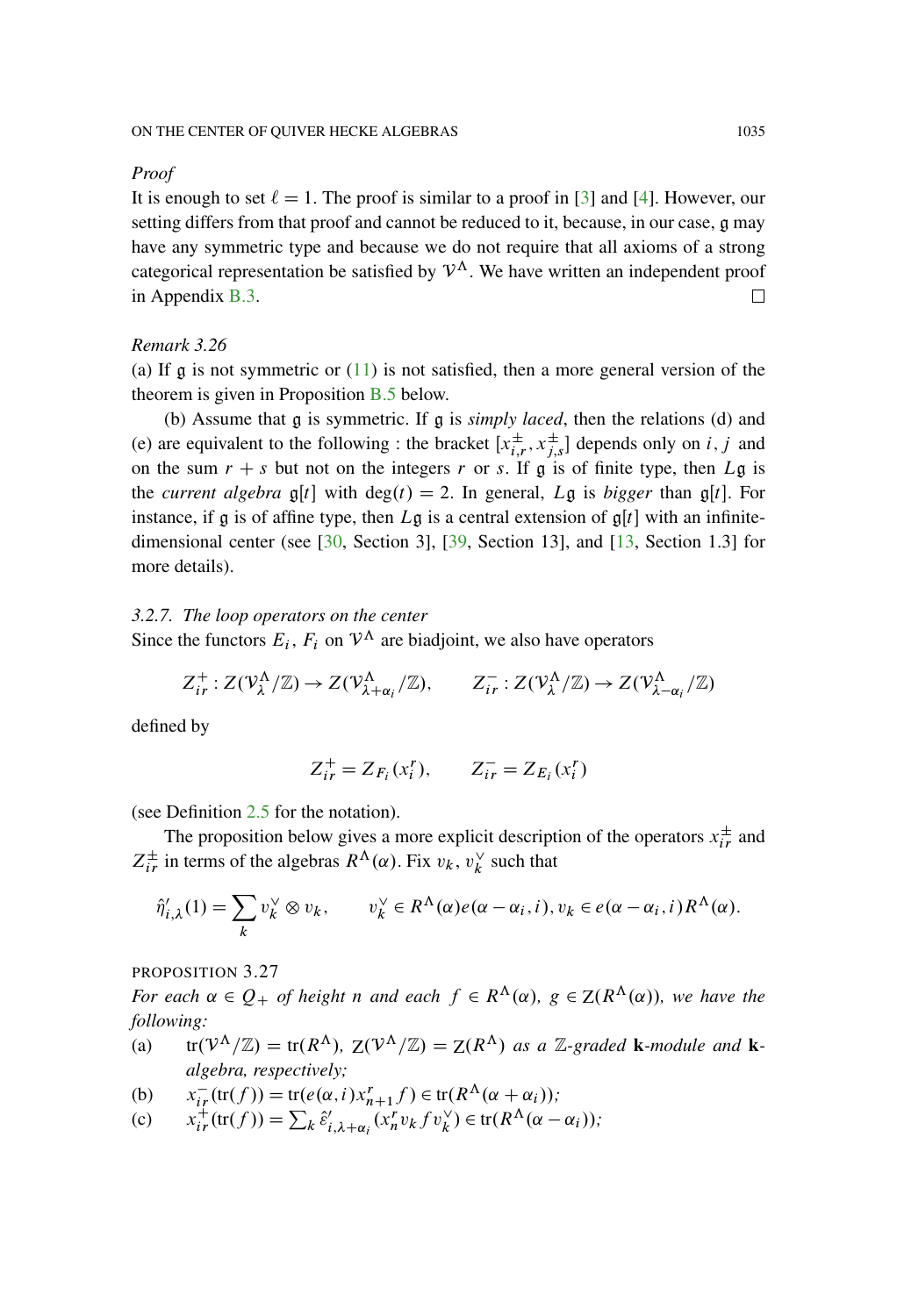(d) 
$$
Z_{ir}^{+}(g) = \hat{\varepsilon}'_{i,\lambda+\alpha_i}(x_n^r g e(\alpha-\alpha_i,i)) \in Z(R^{\Lambda}(\alpha-\alpha_i));
$$

(e) 
$$
Z_{ir}^-(g) = \mu((1 \otimes x_{n+1}^r g)\hat{\eta}'_{i,\lambda-\alpha_i}(1)) \in Z(R^{\Lambda}(\alpha+\alpha_i)).
$$

The proof is standard and left to the reader. We only make a few comments.

First, the element f in (b) is viewed as an element of  $R^{\Lambda}(\alpha + \alpha_i)$  via the map  $i_i: R^{\Lambda}(\alpha) \to R^{\Lambda}(\alpha + \alpha_i)$ . Hence  $e(\alpha, i)x_{n+1}^r f$  belongs to  $R^{\Lambda}(\alpha + \alpha_i)$  and  $x_{i}^-(f)$ belongs to tr( $R^{\Lambda}(\alpha + \alpha_i)$ ).

Next, the equality (c) should be interpreted in the following way:  $f$  is identified with the  $R^{\Lambda}(\alpha)$ -module endomorphism of  $R^{\Lambda}(\alpha)$  given by  $m \mapsto mf$ , and  $E_i$  is represented by the bimodule  $e(\alpha - \alpha_i, i) R^{\Lambda}(\alpha)$  which is a projective  $R^{\Lambda}(\alpha - \alpha_i)$ -module by [\[16,](#page-94-6) Theorem 4.5]. Then  $x_{ir}^+(tr(f))$  is the class in  $tr(R^{\Lambda}(\alpha - \alpha_i)$ -proj)  $\simeq$  $tr(R^{\Lambda}(\alpha - \alpha_i))$  of the endomorphism

$$
\varphi: e(\alpha-\alpha_i, i)R^{\Lambda}(\alpha) \to e(\alpha-\alpha_i, i)R^{\Lambda}(\alpha), \qquad m \mapsto x_n^r m f.
$$

Explicitly, since  $(\hat{\varepsilon}'_i E_i) \circ (E_i \hat{\eta}'_i) = E_i$ , we have  $m = \sum_k \hat{\varepsilon}'_i (m v_k^{\vee}) v_k$ . Hence there is a surjective  $R^{\Lambda}(\alpha - \alpha_i)$ -module morphism

$$
p: \bigoplus_k R^{\Lambda}(\alpha - \alpha_i) \to e(\alpha - \alpha_i, i) R^{\Lambda}(\alpha), \qquad (m_k)_k \mapsto \sum_k m_k v_k,
$$

with a splitting  $i$  given by

$$
i: e(\alpha-\alpha_i, i) R^{\Lambda}(\alpha) \to \bigoplus_{k} R^{\Lambda}(\alpha-\alpha_i), \qquad m \mapsto (\hat{\varepsilon}'_i(mv_k^{\vee}))_k;
$$

that is, we have  $p \circ i = 1$ . Consider the endomorphism  $\tilde{\varphi}$  given by

$$
\tilde{\varphi} = i \circ \varphi \circ p : \bigoplus_{k} R^{\Lambda}(\alpha - \alpha_{i}) \to \bigoplus_{k} R^{\Lambda}(\alpha - \alpha_{i}),
$$

$$
(m_{k})_{k} \mapsto (\hat{\varepsilon}_{i}' \left( x_{n} \sum_{l} m_{l} v_{l} f v_{k}^{\vee} \right))_{k}.
$$

Since  $m_l \in R^{\Lambda}(\alpha - \alpha_i)$ , it commutes with  $x_n^r$ . Since  $\hat{\varepsilon}'_i$  is  $R^{\Lambda}(\alpha - \alpha_i)$ -linear, we deduce that  $\hat{\varepsilon}_i'(x_n^r \sum_l m_l v_l f v_k^{\vee}) = \sum_l m_l \hat{\varepsilon}_i'(x_n^r v_l f v_k^{\vee})$ . So  $\tilde{\varphi}$  is the right multiplication by the matrix  $(\hat{\varepsilon}_i^{\prime}(x_n^r v_l f v_k^{\vee}))_{l,k}$ . Therefore we have

$$
tr(\varphi) = tr(\varphi \circ p \circ i) = tr(\tilde{\varphi}) = \sum_{k} \hat{\varepsilon}'_i (x_n^r v_k f v_k^{\vee}).
$$

We obtain  $x_{ir}^+(\text{tr}(f)) = \sum_k \hat{\varepsilon}'_i (x_n^r v_k f v_k^{\vee}).$ 

Finally, in parts (d) and (e) we have  $Z_{ir}^+(g) = Z_{F_i}(x_n^r g)$  and  $Z_{ir}^-(g) =$  $Z_{F_i}(x_{n+1}^r g)$ . Note that  $e(\alpha - \alpha_i, i) = \eta'_{i, \lambda + \alpha_i}(1)$  and  $\mu = \varepsilon'_{i, \lambda - \alpha_i}$ .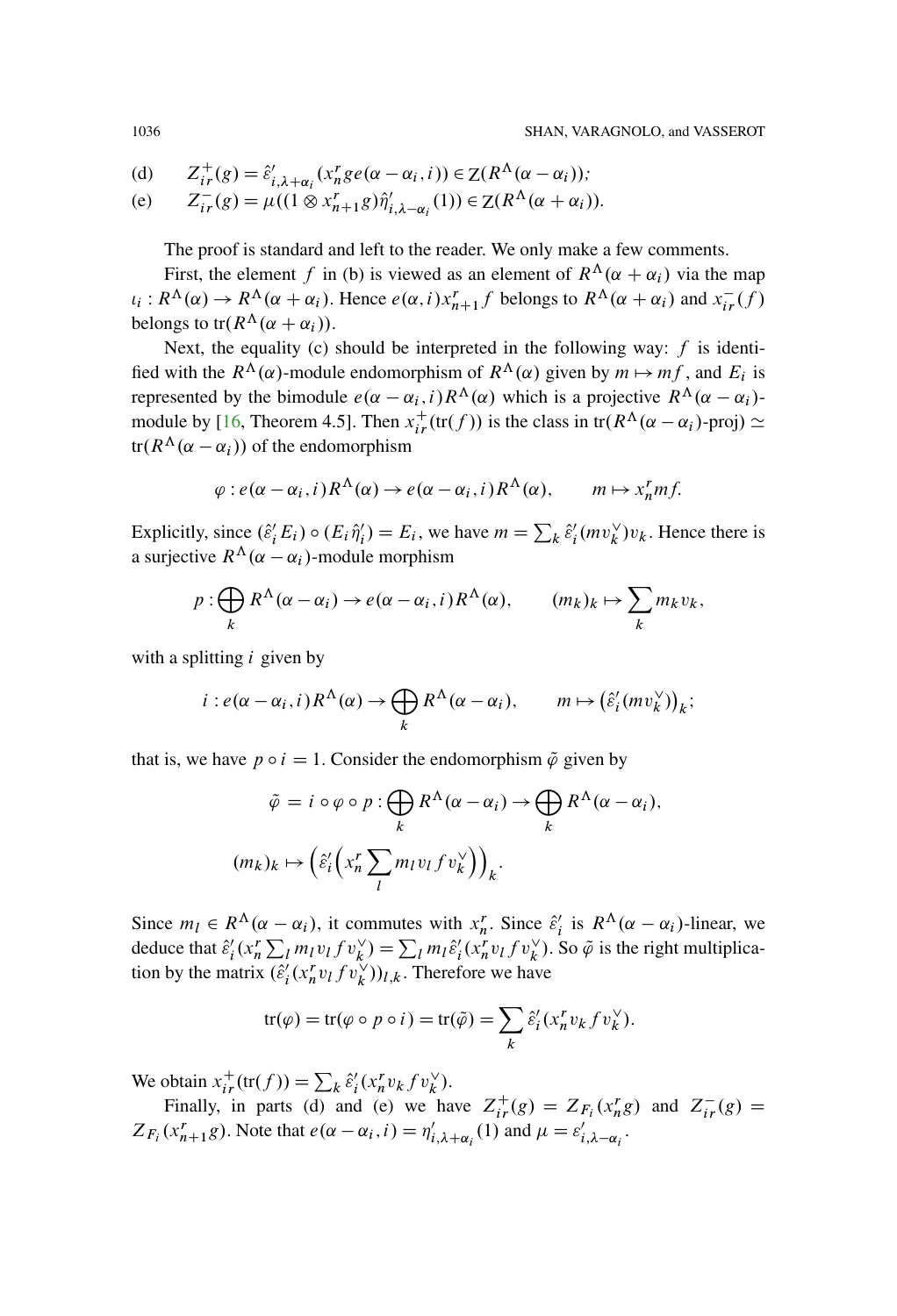Let  $r(\alpha, i)$  be as in [\(63\)](#page-72-1). The following proposition relates the operator  $x_{ir}^{\pm}$  on tr $(V^{\Lambda}/\mathbb{Z})$  with the transpose of the operator  $Z_{ir}^{\mp}$  on  $Z(V^{\Lambda}/\mathbb{Z})$  under the pairing given by the symmetrizing form  $t_{\Lambda}$  in Proposition [3.10:](#page-16-0)

$$
Z(\mathcal{V}^{\Lambda}/\mathbb{Z}) \times \text{tr}(\mathcal{V}^{\Lambda}/\mathbb{Z}) \to \mathbf{k}, \qquad (a, b) \mapsto t_{\Lambda}(ab). \tag{25}
$$

<span id="page-32-0"></span>PROPOSITION 3.28

Let 
$$
f \in tr(R^{\Lambda}(\alpha))
$$
,  $g \in Z(R^{\Lambda}(\alpha + \alpha_i))$ , and  $h \in Z(R^{\Lambda}(\alpha - \alpha_i))$ . We have  
\n(a)  $t_{\alpha + \alpha_i}(gx_{ir}^-(f)) = r(\alpha, i)t_{\alpha}(Z_{ir}^+(g)f)$ ;  
\n(b)  $t_{\alpha - \alpha_i}(hx_{ir}^+(f)) = r(\alpha - \alpha_i, i)^{-1}t_{\alpha}(Z_{ir}^-(h)f)$ .

*Proof*

Write  $f = \text{tr}(f')$  with  $f' \in R^{\Lambda}(\alpha)$ . Write  $\hat{\eta}'_i(1) = \sum_k v_k^{\vee} \otimes v_k$  as above. By [\(64\)](#page-72-2) we have

$$
t_{\alpha+\alpha_i}(gx_{ir}^-(f)) = t_{\alpha+\alpha_i}(ge(\alpha,i)x_{n+1}^r f')
$$
  
\n
$$
= r(\alpha,i)t_{\alpha}\hat{\epsilon}'_{i,\lambda}(e(\alpha,i)x_{n+1}^r gf')
$$
  
\n
$$
= r(\alpha,i)t_{\alpha}(Z_{ir}^+(g)f),
$$
  
\n
$$
t_{\alpha-\alpha_i}(hx_{ir}^+(f)) = t_{\alpha-\alpha_i}\left(\sum_k h\hat{\epsilon}'_i(x_n^r v_k f'v_k^{\vee})\right)
$$
  
\n
$$
= t_{\alpha-\alpha_i}\left(\sum_k \hat{\epsilon}'_i(hx_n^r v_k f'v_k^{\vee})\right)
$$
  
\n
$$
= r(\alpha-\alpha_i,i)^{-1}t_{\alpha}\left(\sum_k hx_n^r v_k f'v_k^{\vee}\right)
$$
  
\n
$$
= r(\alpha-\alpha_i,i)^{-1}t_{\alpha}\left(\sum_k v_k^{\vee}hx_n^r v_k f'\right)
$$
  
\n
$$
= r(\alpha-\alpha_i,i)^{-1}t_{\alpha}(\mu((1 \otimes x_n^r h)\hat{\eta}'_{i,\lambda}(1))f')
$$
  
\n
$$
= r(\alpha-\alpha_i,i)^{-1}t_{\alpha}(Z_{ir}^-(h)f).
$$

## *3.2.8. The loop operators and the isotypic filtration*

In this section we consider an integrable categorical representation of  $g_k$  of degree 1 on a  $\mathbb{Z}$ -graded  $\Bbbk$ -category  $\mathcal C$  which is bounded above. As a preparation for Section [3.3,](#page-36-0) we study the behavior of the loop operators on  $tr(\mathcal{C}/\mathbb{Z})$  with respect to the isotypic filtration.

Given  $i \in I$  and  $k \ge 0$ , the *i*th isotypic filtration of C yields  $(P \times \mathbb{Z})$ -graded integrable  $\mathfrak{e}_{Z^k}$ -categorical representations  $\mathcal{C}_{\geq k}$ ,  $\mathcal{C}_k$  of degree  $d_i$  such that  $\mathcal{C}_k =$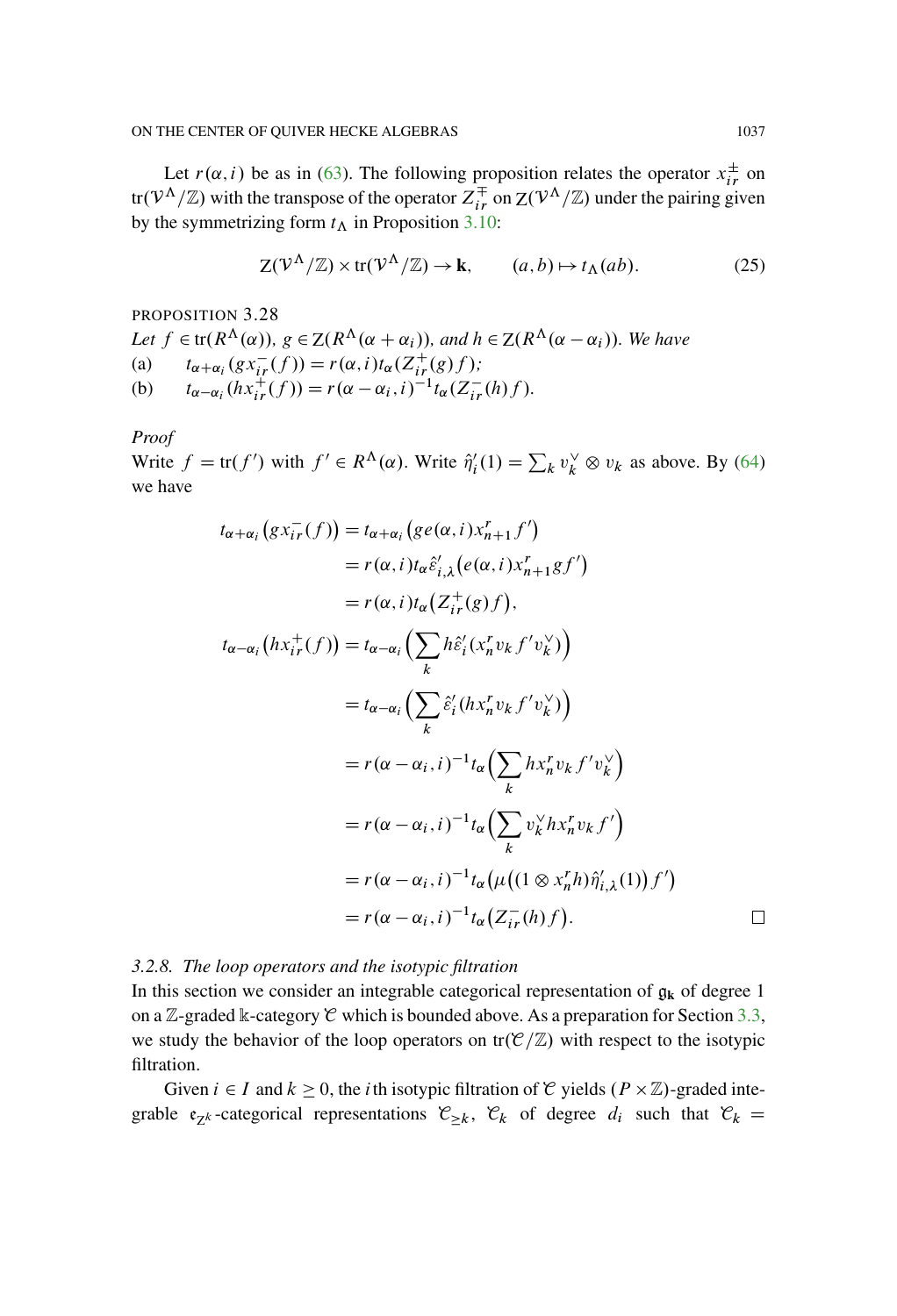$(\mathcal{C}_{\geq k}/\mathcal{C}_{\geq k})^c$ . By Proposition [2.1\(](#page-5-0)f), Theorem [3.25,](#page-29-0) and Proposition [3.23,](#page-29-1) it also yields an exact sequence of Z-graded **k**  $\otimes_k L_{Z^k}^{[d_i]}$ -modules:

<span id="page-33-0"></span>
$$
tr(\mathcal{C}_{>k}/\mathbb{Z}) \to tr(\mathcal{C}_{\geq k}/\mathbb{Z}) \to tr(\mathcal{C}_k/\mathbb{Z}) \to 0. \tag{26}
$$

Let  $h_k : \mathcal{C}_{\geq k} \to \mathcal{C}$  be the canonical inclusion. Consider the Z-graded **k**  $\otimes_k L_{\mathcal{C}_{\mathbb{Z}}^k}$ . submodule tr $(\mathcal{C}/\mathbb{Z})_{\geq k}$  of tr $(\mathcal{C}/\mathbb{Z})$  given by tr $(\mathcal{C}/\mathbb{Z})_{\geq k} = \text{tr}(h_k)(\text{tr}(\mathcal{C}_{\geq k}/\mathbb{Z}))$ . Since  $tr(\mathcal{C}/\mathbb{Z})_{>k} \subseteq tr(\mathcal{C}/\mathbb{Z})_{\geq k}$ , we define  $tr(\mathcal{C}/\mathbb{Z})_k$  as their quotient. In other words, we have an exact sequence

$$
0 \to \text{tr}(\mathcal{C}/\mathbb{Z})_{>k} \to \text{tr}(\mathcal{C}/\mathbb{Z})_{\geq k} \to \text{tr}(\mathcal{C}/\mathbb{Z})_k \to 0,
$$
 (27)

and the map  $tr(h_k)$  factors to a surjective Z-graded **k**  $\otimes_k L_{\mathcal{E}_k}^{[d_i]}$ -module homomorphism

$$
\text{tr}(\mathcal{C}_k/\mathbb{Z}) = \text{tr}(\mathcal{V}^{k,[d_i]} \otimes_{\mathbb{Z}^{k,[d_i]}} \mathcal{M}_k/\mathbb{Z}) \to \text{tr}(\mathcal{C}/\mathbb{Z})_k. \tag{28}
$$

Now, assume that  $\mathcal{M}_{k,\mu}^c = B_{k,\mu}$ -grproj for some Z-graded **k**  $\otimes_k Z^{k,[d_i]}$ -algebra  $B_{k,\mu}$ , and set  $B_k = \bigoplus_{\mu} B_{k,\mu}$ . From [\(9\)](#page-19-0) and [\(24\)](#page-28-0) we deduce that

$$
\mathcal{C}_k = \bigoplus_{n \in \mathbb{N}} (\underline{\mathbf{H}}_n^{k, [d_i]} \otimes_{\mathbf{Z}^{k, [d_i]}} B_k) \text{-}\text{grproj.}
$$
 (29)

This yields a Z-graded **k**-vector space isomorphism

$$
\text{tr}(\mathcal{C}_k/\mathbb{Z}) \simeq \bigoplus_{n \in \mathbb{N}} \text{tr}(\underline{\mathbf{H}}_n^{k,[d_i]}) \otimes_{\mathbb{Z}^{k,[d_i]}} \text{tr}(B_k),\tag{30}
$$

and the  $Le_{Z^k}^{[d_i]}$ -action on tr $(\mathcal{C}_k/\mathbb{Z})$  is given by explicit formulas as in Section [3.2.9](#page-34-1) below.

Finally, for a future use we will write

$$
\mathrm{tr}(\mathcal{C}_{\lambda})_{\geq k} = \mathrm{tr}(\mathcal{C}_{\lambda}) \cap \mathrm{tr}(\mathcal{C})_{\geq k},
$$

and we define  $tr(\mathcal{C}_{\lambda})_k$  in the obvious way.

#### *Remark 3.29*

We conjecture that the left arrow in sequence [\(26\)](#page-33-0) is injective if  $C = V^{\Lambda}$ . Given an idempotent  $e$  of a finite-dimensional algebra  $A$  such that  $AeA$  is a stratifying ideal of A in the sense of Cline, Parshall, and Scott, we have a long exact sequence by [\[19](#page-94-9), Theorem 3.1],

$$
\cdots \to HH_1(B) \to HH_0(eAe) \to HH_0(A) \to HH_0(B) \to 0,
$$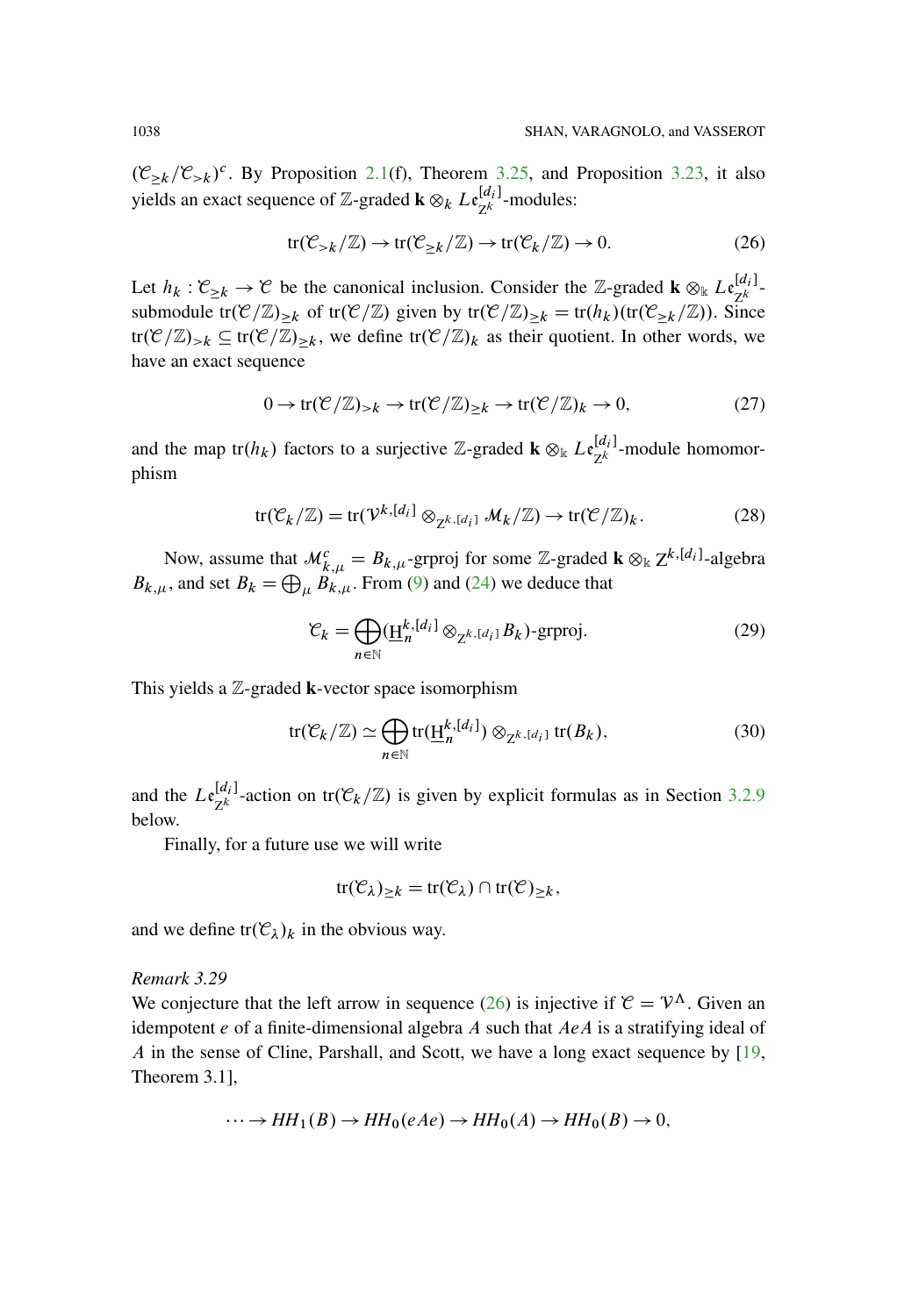where  $B = A/AeA$ . Now, set  $\mathfrak{g} = \mathfrak{sl}_3$  and let  $\Lambda = \theta = \alpha_1 + \alpha_2$  be the highest positive root. Then  $A = R^{\Lambda}(\theta)$  has a primitive idempotent e such that  $\mathcal{C}_{>0} = eAe$ -proj,  $\mathcal{C} = A$ -proj, and  $\mathcal{C}_0 = B$ -proj. In this case, the left arrow in [\(26\)](#page-33-0) is indeed injective, although the ideal AeA is not a stratifying ideal of A.

#### <span id="page-34-1"></span>*3.2.9. The*  $s1_2$ -case

We will use the same notation as in Example [3.14.](#page-19-1) Thus, we have  $\Lambda = k\omega_1$ ,  $\alpha = n\alpha_1$ , and  $d_{k,n} = 2n(k - n)$ . Let **k** be a  $Z^{k,[\ell]}$ -algebra. Recall that [\(9\)](#page-19-0) yields

$$
\mathcal{V}^{k,[\ell]} = \bigoplus_{n \geq 0} (\mathbf{k} \otimes_{\mathbb{Z}^k \cdot [\ell]} \underline{\mathbf{H}}_n^{k,[\ell]}) \text{-}\text{grproj.}
$$

For a future use, let us quote the following.

<span id="page-34-0"></span>PROPOSITION 3.30

- (a) *The*  $\mathbf{k} \otimes_{\mathbb{k}} L \mathfrak{e}_{\mathbb{Z}_+^k}^{[\ell]}$ -module  $\text{tr}(\mathcal{V}^{k,[\ell]})$  is generated by  $\text{tr}(\mathcal{V}_k^{k,[\ell]}).$
- (b) We have  $tr(\underline{H}_n^{k,[\ell]}) = V \otimes_{\mathbb{k}} Z^{k,[\ell]}$  as a Z-graded  $Z^{k,[\ell]}$ -module, with  $V^d = 0$  if  $d \notin [0, \ell d_{k,n}]$  and  $V^{\ell d_{k,n}} = \mathbb{k}$ .

#### *Proof*

It is enough to set  $\ell = 1$  and  $\mathbf{k} = Z^k$ . Then, we have

$$
\mathcal{V}^k = \bigoplus_{n=0}^k \mathcal{V}^k_{k-2n}, \qquad \mathcal{V}^k_{k-2n} = \underline{\mathrm{H}}^k_n\text{-grproj}.
$$

Fix formal variables  $y_1, \ldots, y_k$  of degree 2 such that  $c_p = e_p(y_1, \ldots, y_k)$  for  $p =$  $1, 2, \ldots, k$  and

$$
Z^k = \mathbb{k}[y_1, y_2, \ldots, y_k]^{S_k}.
$$

Recall from [\[35](#page-95-7), Proposition 2.21, Section 4.3.2] that the algebra  $\underline{H}_n^k$  is Moritaequivalent to  $\mathbb{K}[y_1, y_2, \dots, y_k]^{S_n \times S_{k-n}}$  as  $Z^k$ -algebras if  $n \in [0, k]$ , and it is zero otherwise. We deduce the  $Z^k$ -linear isomorphisms

$$
\text{tr}(\underline{\mathbf{H}}_n^k) \simeq \mathbf{Z}(\underline{\mathbf{H}}_n^k) \simeq \begin{cases} \n\mathbb{k}[y_1, y_2, \dots, y_k]^{S_n \times S_{k-n}} & \text{if } n \in [0, k], \\ \n0 & \text{otherwise.} \n\end{cases}
$$

This implies part (b).

Moreover, since tr $(\underline{H}_n^k)$  is free over  $Z^k$  in this case and the  $Z^k$ -algebra  $\underline{H}_n^k$  is symmetric, we have tr $(\underline{H}_n^k) \simeq CF(\underline{H}_n^k)^* \simeq Z(\underline{H}_n^k)^*$ , where  $(\bullet)^*$  is the dual as a  $Z^k$ -module. By Proposition [3.28,](#page-32-0) under this isomorphism the operators  $x_{ir}^{+}$ ,  $x_{ir}^{-}$  on  $\bigoplus_n \text{tr}(\underline{H}_n^k)$  are identified with the transpose of the operators  $Z_{ir}^-$ ,  $Z_{ir}^+$  on  $\bigoplus_n Z(\underline{H}_n^k)$ .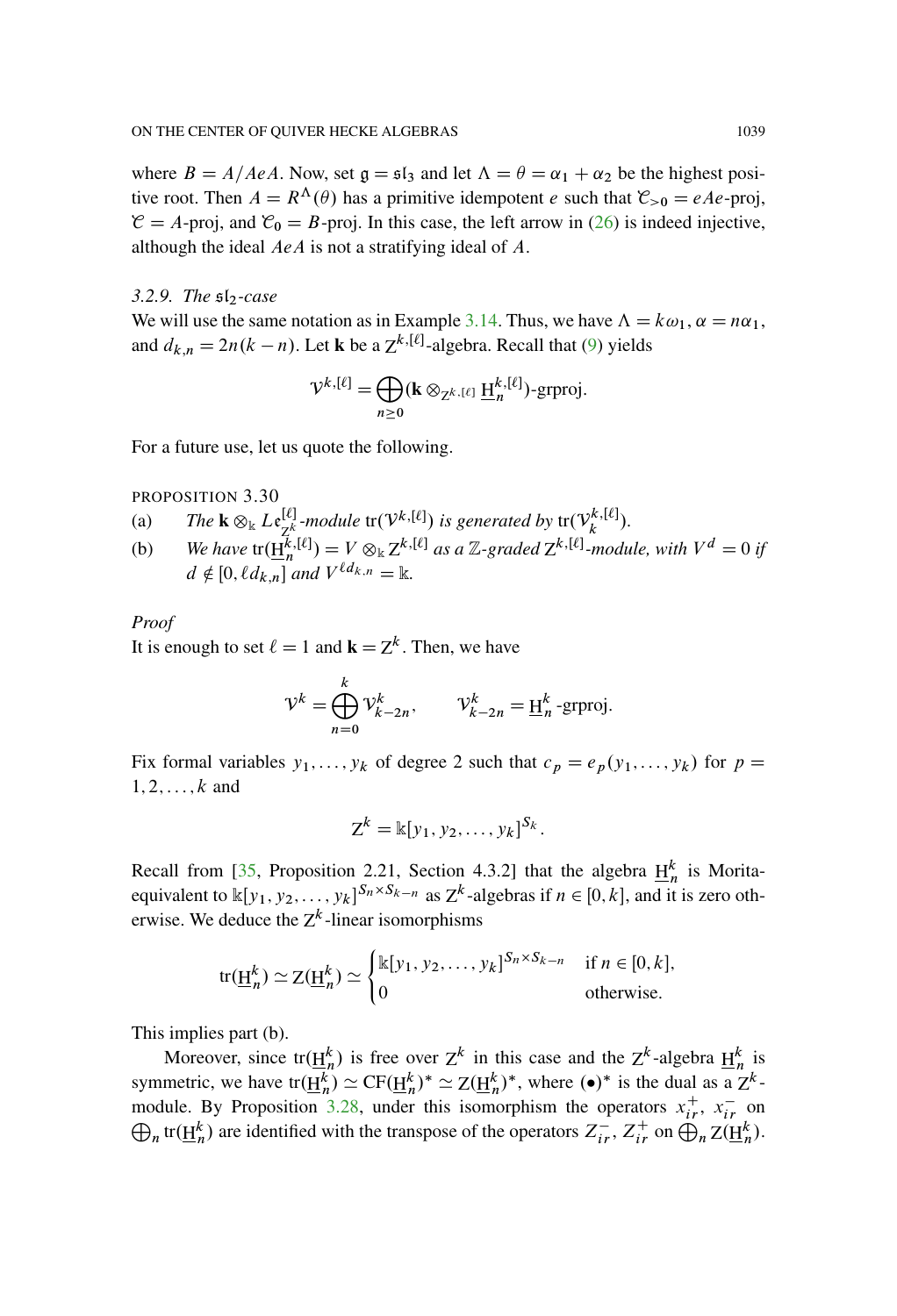For each  $p = 1, ..., k - 1$ , let  $\partial_{s_p}$  be the Demazure operator on  $\mathbb{K}[y_1, y_2, ..., y_k]$ associated with the simple reflection  $s_p = (p, p + 1)$ , which is defined by  $\partial_{s_p} (f) =$  $\frac{f(f - s_p(f))}{(y_{p+1} - y_p)}$ . The formulas in [\[36](#page-95-4)] for the symmetrizing form of  $\frac{H_n^k}{(y_p - y_p)^2}$ imply that the Bernstein operators are given by the following explicit formulas for all  $f \in Z(\underline{H}_n^k)$ :

$$
Z_{ir}^-(f) = \partial_{s_1} \circ \cdots \circ \partial_{s_n} \left( y_{n+1}^r f \prod_{p=n+2}^k (y_{n+1} - y_p) \right) \in Z(\underline{H}_{n+1}^k),
$$
  

$$
Z_{ir}^+(f) = \partial_{s_{k-1}} \circ \cdots \circ \partial_{s_n} \left( y_n^r f \prod_{p=1}^{n-1} (y_p - y_n) \right) \in Z(\underline{H}_{n-1}^k).
$$

More precisely, the formula for  $Z_{ir}^{-}(f)$  is [\[36,](#page-95-4) Lemma 5.13] and the formula for  $Z_{ir}^{+}(f)$  is [\[36,](#page-95-4) Lemma 5.12].

Now, the  $Z^k$ -algebra  $Z(\underline{H}_n^k)$  is equipped with the symmetrizing form  $\partial_{w_n}$ :  $Z(\underline{H}_n^k) \to Z^k$ , where  $w_n \in S_k$  is the unique element of minimal length in the longest coset in  $S_k/S_n \times S_{k-n}$ . It yields a nondegenerate bilinear form  $\tau_n^k: Z(\underline{H}_n^k) \times Z(\underline{H}_n^k) \to$  $Z^k$  such that  $(a, b) \mapsto \partial_{w_n}(ab)$ . The bilinear form  $\tau_n^k$  identifies  $Z(\underline{H}_n^k)^*$  with  $Z(\underline{H}_n^k)$ as a  $Z^k$ -module.

Finally, taking the transpose of  $Z_{ir}^-$ ,  $Z_{ir}^+$  with respect to  $\tau_n^k$ , we get the following formulas for the operators  $x_{ir}^+$ ,  $x_{ir}^-$ , which are viewed as  $Z^k$ -linear operators on  $\bigoplus_n Z(\underline{H}_n^k)$ :

$$
x_{ir}^+(f) = \sum_{p=n}^k (p,n)(y_n^r f) \in Z(\underline{H}_{n-1}^k),
$$
  

$$
x_{ir}^-(f) = \sum_{p=1}^{n+1} (p,n+1)(y_{n+1}^r f) \in Z(\underline{H}_{n+1}^k).
$$

In these formulas the symbols  $(p, n)$  and  $(p, n + 1)$  hold for the transpositions of p, *n* and of  $p, n + 1$ , respectively.

We can now prove part (a) of the proposition. For each  $n \geq 0$ , let

$$
\Lambda^+(n) = \{ \lambda \in \mathbb{N}^n : \lambda = (\lambda_1 \geq \lambda_2 \geq \cdots \geq \lambda_n) \}
$$

be the set of dominant weights. We abbreviate  $x_{i\lambda}^- = x_{i\lambda_1}^- x_{i\lambda_2}^- \cdots x_{i\lambda_n}^-$ . We must check that

$$
\sum_{\lambda \in \Lambda^+(n)} x_{i\lambda}^-(Z^k) = Z(\underline{H}_n^k). \tag{31}
$$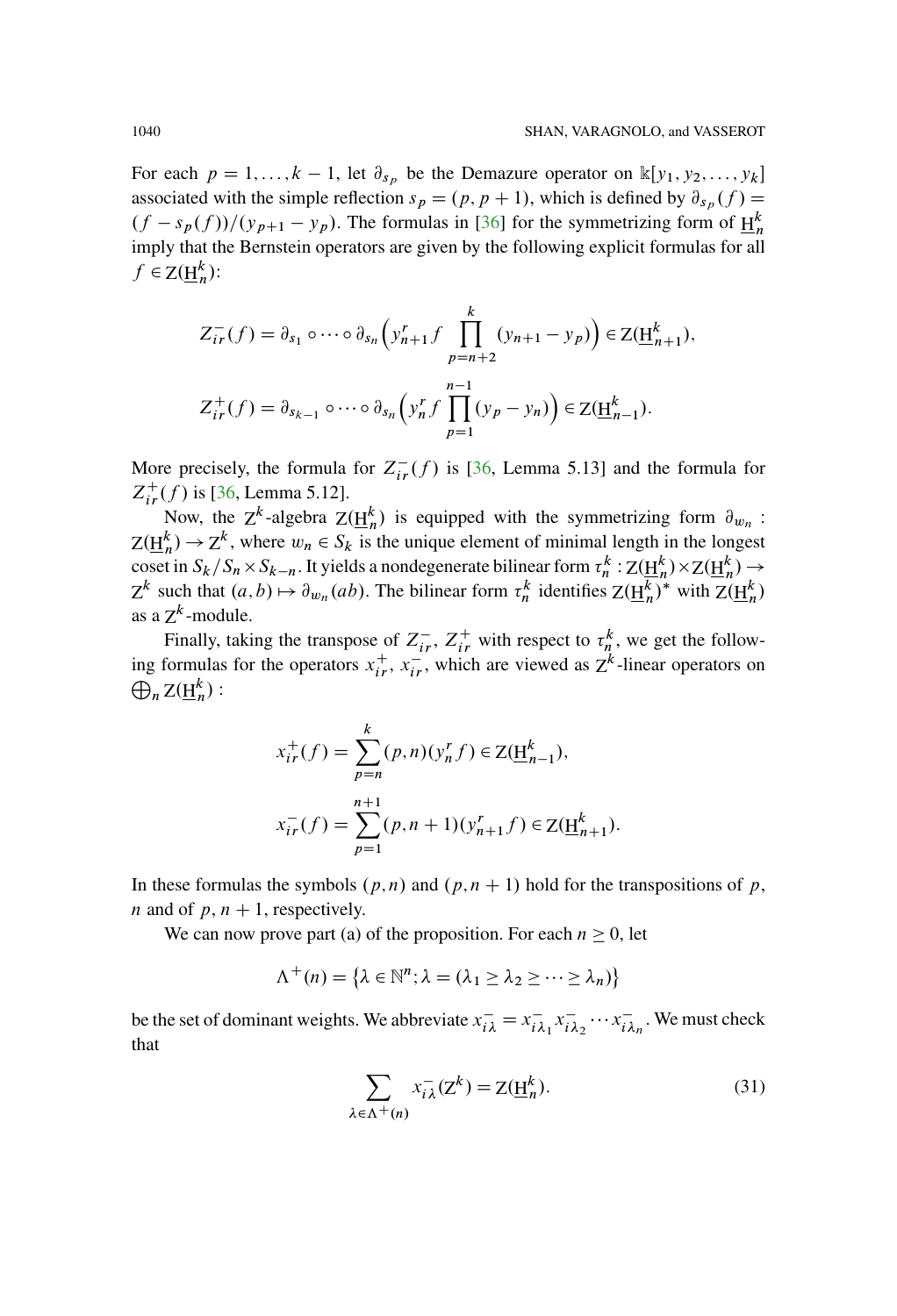This follows from the equality  $Z(\underline{H}_n^k) = \sum_{\lambda \in \Lambda^+(n)} Z^k \cdot h_\lambda(y_1, y_2, \dots, y_n)$  and the formula

$$
x_{i\lambda}^-(f) = f \cdot h_\lambda(y_1, y_2, \dots, y_n), \quad \forall f \in \mathbb{Z}^k. \qquad \Box
$$

## *3.3. The center and the cocenter of the minimal categorical representation*

From now on, and until the end of Section [3,](#page-10-0) we will assume that  $\Bbbk$  is of characteristic 0. Let  $\alpha$  be the symmetrizable Kac–Moody algebra over  $\mathbb k$  associated with the Cartan datum  $(P, P^{\vee}, \Phi, \Phi^{\vee})$ . Fix a dominant weight  $\Lambda \in P_+$ . Let **k** be an N-graded **k**-algebra as in Section [3.1.](#page-10-1) We equip tr( $R^{\Lambda}$ ),  $Z(R^{\Lambda})$  with the Z-gradings such that for each  $d \in \mathbb{Z}$  we have

tr
$$
(R^{\Lambda})^d = \{tr(x); x \in R^{\Lambda, d}\},
$$
  
 $Z(R^{\Lambda})^d = R^{\Lambda, d} \cap Z(R^{\Lambda}).$ 

# <span id="page-36-0"></span>*3.3.1. The grading of the cocenter*

In this section we set  $\mathbf{k} = \mathbb{k}$ . For  $\alpha \in Q_+$  we write  $\lambda = \Lambda - \alpha$  and  $R^{\Lambda}(\alpha) = R^{\Lambda}(\alpha; \mathbb{k})$ .

<span id="page-36-1"></span>THEOREM 3.31

*Assume that*  $\mathbf{k} = \mathbb{k}$ *. Then, for each*  $\alpha \in Q_+$  *we have the following:* 

- (a) *If*  $tr(R^{\Lambda}(\alpha))^d \neq 0$ , then  $d \in [0, d_{\Lambda,\alpha}]$ .
- (b) *If*  $tr(R^{\Lambda}(\alpha))^{d_{\Lambda,\alpha}} = 0$ *, then*  $V(\Lambda)_{\lambda} = 0$ .
- (c) dimtr $(R^{\Lambda}(\alpha))^0 = \dim V(\Lambda)_{\lambda}$ .

#### *Proof*

For each  $i \in I$  and  $k \in \mathbb{N}$  the *i*th isotypic filtration of  $\mathcal{V}^{\Lambda}$  yields  $(P \times \mathbb{Z})$ -graded categorical e-representations  $\mathcal{V}_{\geq k}^{\Lambda}$  and  $\mathcal{V}_{k}^{\Lambda}$  of degree  $d_i$  such that

•  $V_{\geq 0}^{\Lambda} = V^{\Lambda};$  $\mathcal{V}_{\lambda, \geq k}^{\overline{\Lambda}} = 0$  if k is large enough (depending on  $\lambda$ ); •  $V^{\Lambda}_{k} = (\mathcal{V}^{\Lambda}_{\geq k}/\mathcal{V}^{\Lambda}_{> k})^{c}$ .

Taking the trace we get Z-graded  $L\epsilon_{Z^k}^{[d_i]}$ -submodules  $tr(R^{\Lambda})_{\geq k} \subset tr(R^{\Lambda})$  as in [\(27\)](#page-33-0) such that

•  $tr(R^{\Lambda})_{\geq 0} = tr(R^{\Lambda});$ 

•  $tr(R^{\Lambda}(\alpha))_{\geq k} = 0$  if k is large enough (depending on  $\alpha$ ).

For each  $i \in I$ , let  $\epsilon_i$  be the Kashiwara function on the set of simple objects in  $\mathcal{A}^{\Lambda}/\mathbb{Z}$ , which is defined as in [\[21,](#page-94-0) Section 3.2]. For each indecomposable object  $P, Q \in \mathcal{V}^{\Lambda}$ , we have

$$
\epsilon_i\big(\text{top}(P)\big) > \epsilon_i\big(\text{top}(Q)\big) \iff \exists k \in \mathbb{N} \quad \text{such that } P \in \mathcal{V}_{\geq k}^{\Lambda}, Q \notin \mathcal{V}_{\geq k}^{\Lambda}.
$$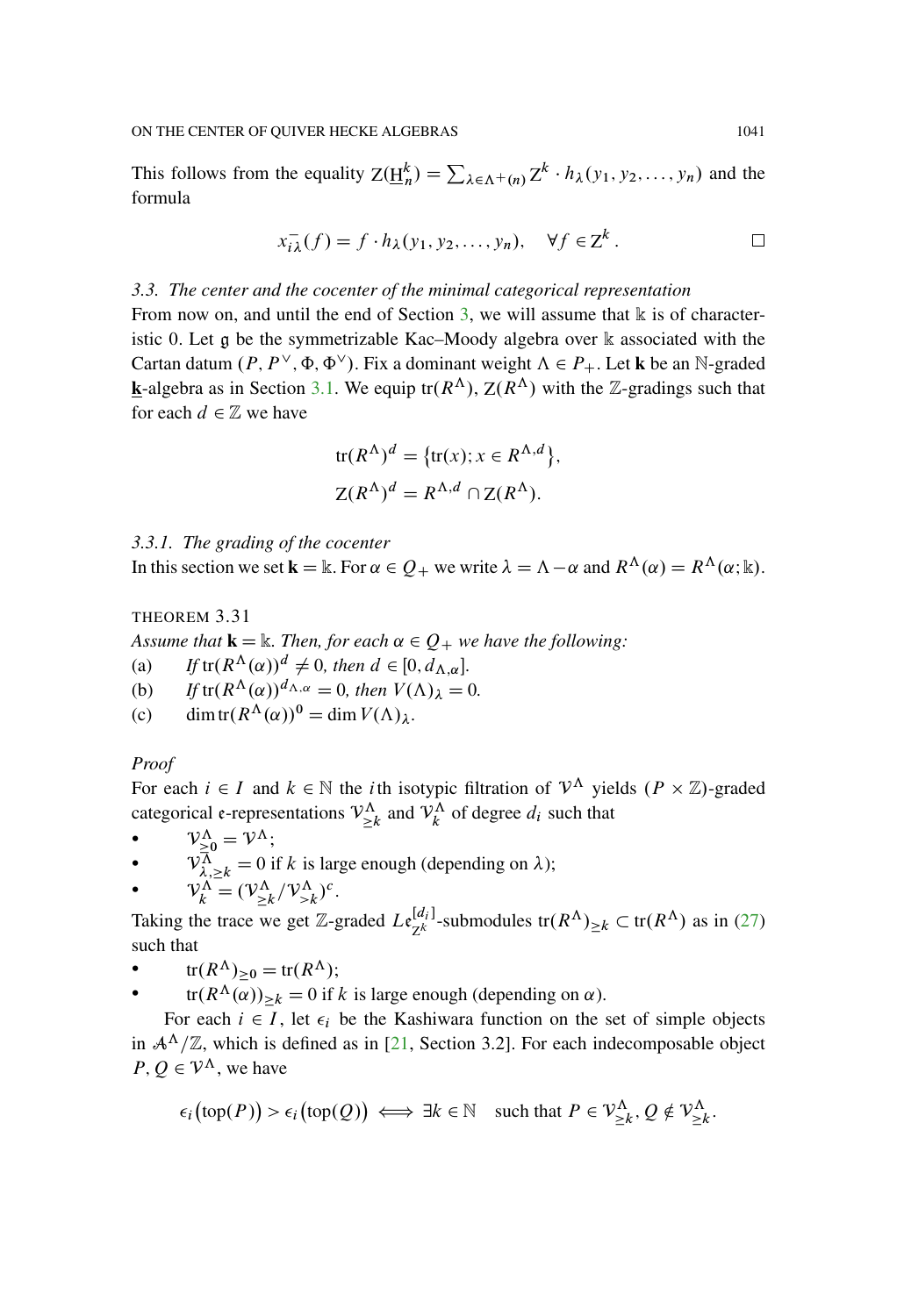Now, fix an indecomposable object  $P \in V_\lambda^\Lambda$  and an element  $v_P \in \text{tr}(\text{End}_{\mathcal{V}^\Lambda/\mathbb{Z}}(P))$ which is homogeneous of degree d. Let v be the image of  $v_P$  in tr $(R^{\Lambda}(\alpha))$ . We must prove that either  $d \in [0, d_{\Lambda,\alpha}]$  or  $v = 0$ .

Since  $R^{\Lambda}(0) \simeq \mathbb{k}$ , we may assume that  $\alpha \neq 0$ . The Grothendieck group of  $\mathcal{V}^{\Lambda}_{\lambda}/\mathbb{Z}$ is isomorphic to a Z-lattice in  $V(\Lambda)_{\lambda}$  by [\[16\]](#page-94-1). Since  $\alpha \neq 0$ , the weight subspace  $V(\Lambda)$ <sub> $\lambda$ </sub> does not contain any highest weight vector for the g-action on  $V(\Lambda)$ . So, we may choose  $i \in I$  such that the integer  $m = \epsilon_i(\text{top}(P))$  is positive. From now on, let  $V_{\geq k}^{\Lambda}$  denote the *i* th isotypic filtration of  $V^{\Lambda}$  for this choice of *i*.

Now, let k be maximal such that  $P \in \mathcal{V}_{\geq k}^{\Lambda}$  and set  $m = \epsilon_i(\text{top}(P))$ . We have

$$
v \in \text{tr}\big(R^{\Lambda}(\alpha)\big)_{\geq k}.
$$

Note that  $\epsilon_i$  (top $(Q)$ ) is bounded above as Q runs over the set of all indecomposable objects in  $\mathcal{V}_{\lambda}^{\Lambda}$  and that  $\epsilon_i(\text{top}(Q)) > m$  if and only if  $Q \in \mathcal{V}_{\geq k}^{\Lambda}$ .

The proof is an increasing induction on  $\alpha$  (or, equivalently, on ht( $\alpha$ )) and a decreasing induction on  $m$  (or, equivalently, on  $k$ ). We will assume that

- (d) deg(tr( $R^{\Lambda}(\beta)$ )  $\subseteq$  [0,  $d_{\Lambda,\beta}$ ] for each  $\beta \in Q_+$  such that  $\beta < \alpha$ ;
- (e)  $\deg(\text{tr}(R^{\Lambda}(\alpha))_{>k}) \subseteq [0, d_{\Lambda,\alpha}].$

We must check that  $deg(tr(R^{\Lambda}(\alpha)_k) \subseteq [0, d_{\Lambda,\alpha}]$ . Then, from [\(27\)](#page-33-0) and the inductive hypothesis (e), we will deduce that  $deg(tr(R^{\Lambda}(\alpha)_{\geq k}) \subseteq [0, d_{\Lambda,\alpha}]$ , and hence that  $d \in [0, d_{\Lambda,\alpha}]$  or  $v = 0$ , proving the theorem.

By [\(28\)](#page-33-1) and [\(30\)](#page-33-2), there is a finitely generated  $(P \times \mathbb{Z})$ -graded  $Z^{k,[d_i]}$ -algebra  $B_k$ such that  $B_{k,\mu} = 0$  if  $\mu_i \neq k$  and a surjective Z-graded  $Le_{Z^k}^{[d_i]}$ -module homomorphism

$$
\text{tr}(\mathcal{V}_k^{\Lambda}/\mathbb{Z}) \simeq \bigoplus_{n \in \mathbb{N}} \text{tr}(\underline{\mathrm{H}}_n^{k,[d_i]}) \otimes_{\mathbb{Z}^{k,[d_i]}} \text{tr}(B_k) \to \text{tr}(R^{\Lambda})_k.
$$

Let  $M_{k,\mu}$  be the image of tr $(\underline{H}^{k,[d_i]}) \otimes_{\mathbb{Z}^{k,[d_i]}}$  tr $(B_{k,\mu})$  in tr $(R^{\Lambda})_k$ . Set  $M_k = \bigoplus_{k=1}^{\infty} M_k$ . Py formula (21) in the proof of Proposition 2.20, we have  $\bigoplus_{\mu} M_{k,\mu}$ . By formula [\(31\)](#page-35-0) in the proof of Proposition [3.30,](#page-34-0) we have

$$
tr(\underline{H}_{0}^{k,[d_{i}]} ) = Z^{k,[d_{i}]} , \qquad \sum_{\mu \in \Lambda^{+}(n)} x_{i\mu}^{-} (tr(\underline{H}_{0}^{k,[d_{i}]})) = tr(\underline{H}_{n}^{k,[d_{i}]}).
$$
 (32)

Thus, there is a (unique) surjective  $\mathbb{Z}$ -graded  $\mathbb{k}$ -vector space homomorphism

<span id="page-37-0"></span>
$$
\bigoplus_{n \in \mathbb{N}} \text{tr}(\underline{\mathbf{H}}_n^{k, [d_i]}) \otimes_{\mathbf{Z}^{k, [d_i]}} M_k \to \text{tr}(R^{\Lambda})_k
$$
\n(33)

such that  $x_{i\mu}^-(f) \otimes u \mapsto fx_{i\mu}^-(u)$  for each  $f \in \mathbb{k}$ ,  $\mu \in \Lambda^+(n)$ ,  $u \in M_k$ . Note that, by the definition of  $k$ , we have

$$
k = \lambda_i + 2m = \langle \alpha_i^{\vee}, \lambda + m\alpha_i \rangle.
$$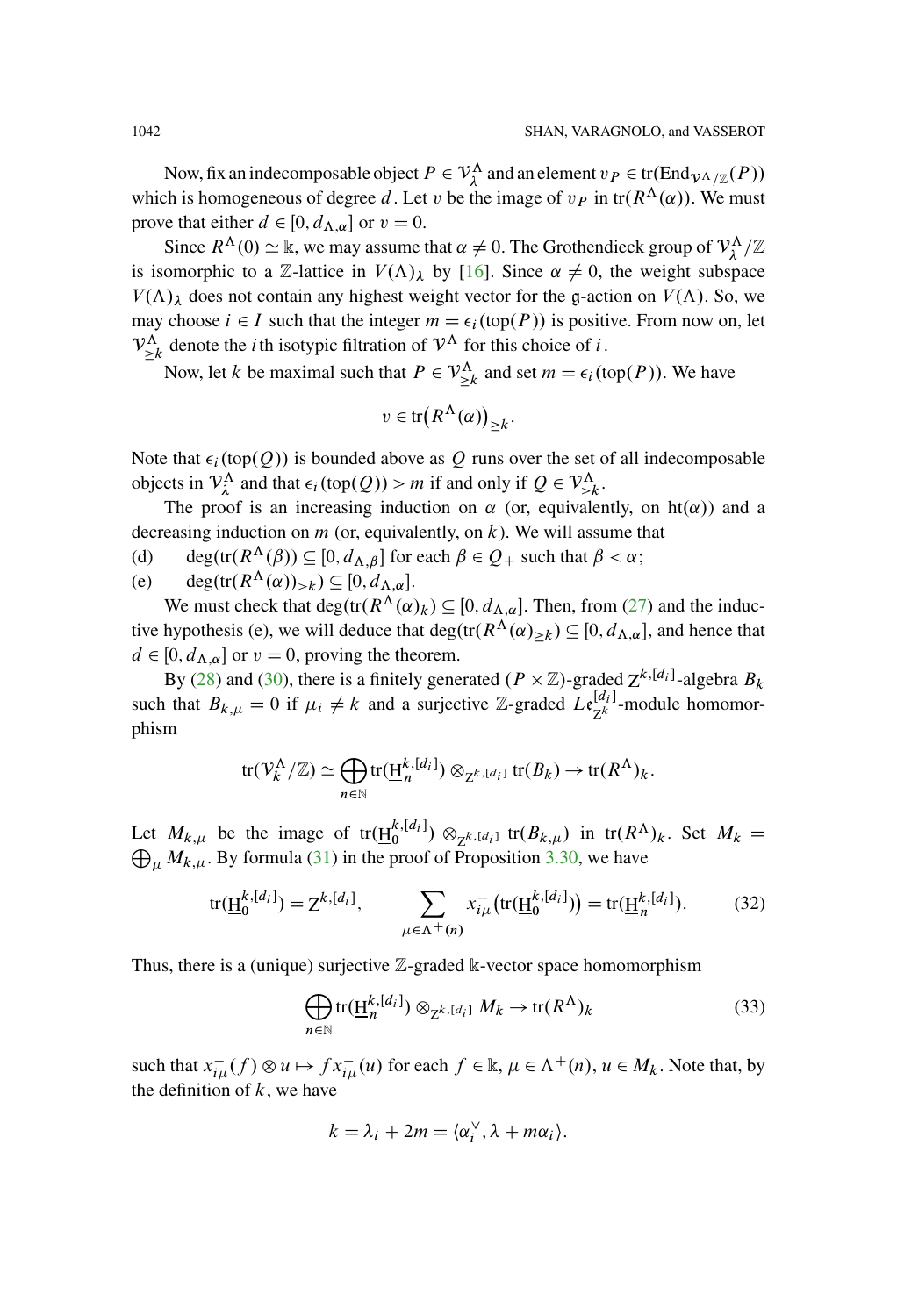Further, for each  $n \in \mathbb{N}$  the map [\(33\)](#page-37-0) yields a surjective map

$$
\text{tr}(\underline{\mathrm{H}}_n^{k,[d_i]}) \otimes_{\mathbb{Z}^{k,[d_i]}} M_{k,\lambda+m\alpha_i} \to \text{tr}\big(R^{\Lambda}(\alpha+(n-m)\alpha_i)\big)_k.
$$

Now, a short computation yields

$$
d_i d_{k,m} + d_{\Lambda,\alpha - m\alpha_i} = d_{\Lambda,\alpha}.
$$

Thus by Proposition [3.30,](#page-34-0) to prove part (a) of the theorem we must check that we have

$$
\deg(M_{k,\lambda+m\alpha_i}) \subseteq [0, d_{\Lambda,\alpha-m\alpha_i}].
$$

Since  $B_{k,\lambda+m\alpha_i}$  is the endomorphism ring of an object of  $\mathcal{V}_{k,\lambda+m\alpha_i}^{\Lambda}$  and since  $tr(B_{k,\lambda+m\alpha_i})$  maps onto  $M_{k,\lambda+m\alpha_i}$ , we have

$$
\deg(M_{k,\lambda+m\alpha_i}) \subseteq \deg\bigl(\operatorname{tr}\bigl(R^{\Lambda}(\alpha-m\alpha_i)\bigr)\bigr).
$$

Since  $m > 0$ , the inductive hypothesis (d) implies that

$$
\deg\bigl(\operatorname{tr}\bigl(R^{\Lambda}(\alpha-m\alpha_i)\bigr)\bigr)\subseteq[0,d_{\Lambda,\alpha-m\alpha_i}].
$$

This finishes the proof of (a).

To prove part (b), note that by Proposition [3.10](#page-16-0) the symmetrizing form on  $R^{\Lambda}(\alpha)$ yields a k-linear isomorphism  $Z(R^{\Lambda}(\alpha))^0 \simeq \text{Hom}_k(\text{tr}(R^{\Lambda}(\alpha))^{d_{\Lambda,\alpha}}, k)$ . We deduce that

$$
V(\Lambda)_{\lambda} \neq 0 \Rightarrow R^{\Lambda}(\alpha) \neq 0 \Rightarrow Z(R^{\Lambda}(\alpha))^{0} \neq 0 \Rightarrow \text{tr}(R^{\Lambda}(\alpha))^{d_{\Lambda,\alpha}} \neq 0.
$$

Finally, let us prove (c). We identify  $\mathfrak g$  with its image in  $L\mathfrak g$ . The operators  $x_{i0}^{\pm}$ with  $i \in I$  define a representation of g on  $\text{tr}(R^{\Lambda})^d$  for each integer d. Now, we specialize  $d = 0$  and we consider the e-action on tr( $R^{\Lambda}$ )<sup>0</sup>.

Let  $V(k)$  be the  $(k + 1)$ -dimensional irreducible representation of e. We have tr $(\underline{H}_n^k)^0 = \Bbbk$  for each  $n \in [0, k]$  and 0 if  $n \notin [0, k]$ . Further, the formulas in the proof of Proposition  $3.30$  show that there is an e-module isomorphism

$$
\bigoplus_{n\in\mathbb{N}}\text{tr}(\underline{\mathrm{H}}_n^{k,[d_i]})^0\simeq V(k).
$$

Now, the degree 0 part of  $Z^{k,[d_i]}$  is k. Thus, the map [\(33\)](#page-37-0) yields a surjective  $\epsilon$ -module homomorphism

$$
\bigoplus_{n\in\mathbb{N}}\text{tr}(\underline{\mathrm{H}}_n^{k,[d_i]})^0\otimes_{\mathbb{k}}(M_k)^0\to\text{tr}(R^\Lambda)_k^0,
$$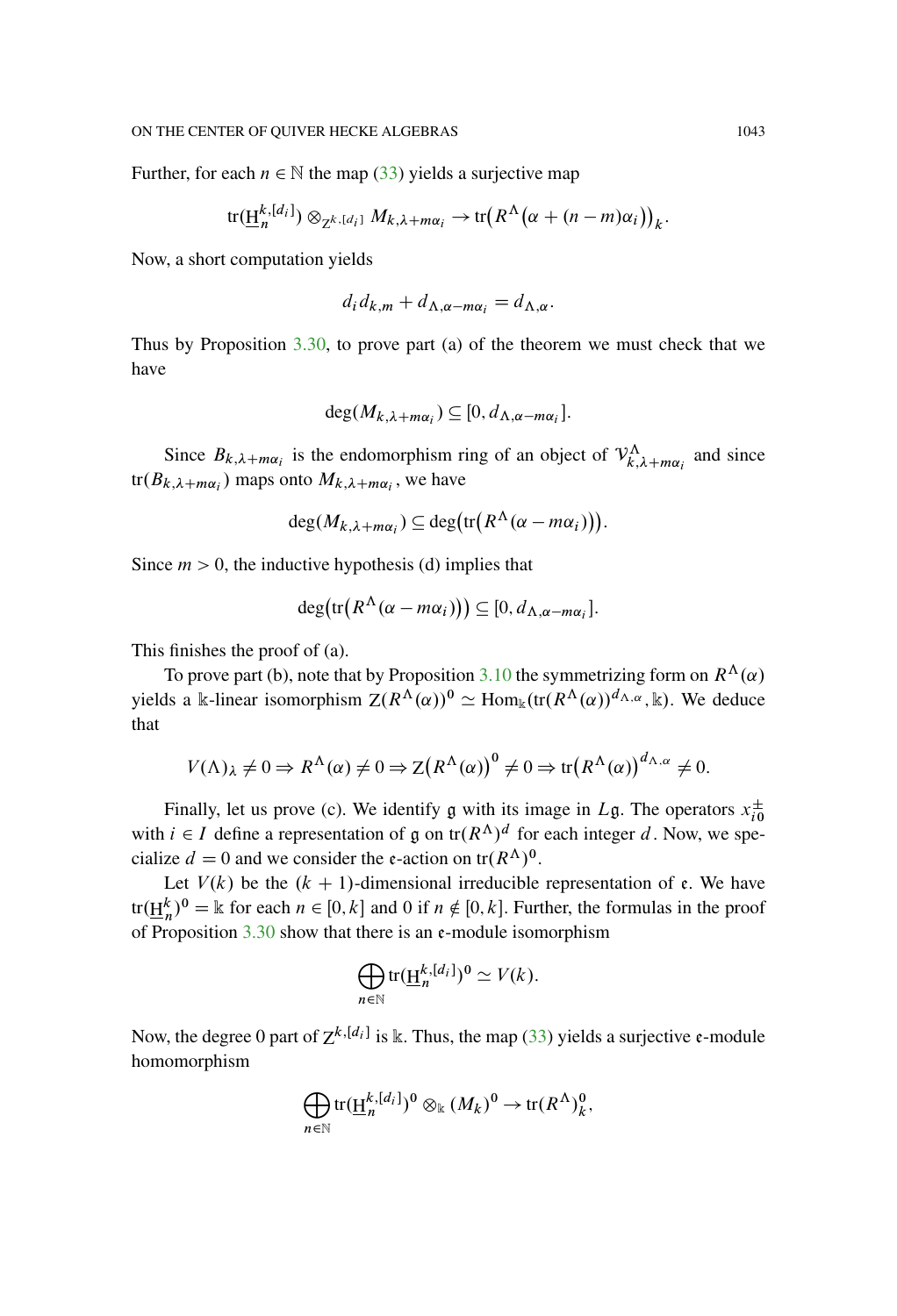which can be viewed as a surjective  $e$ -module homomorphism

$$
V(k) \otimes_{\mathbb{k}} (M_k)^0 \to \text{tr}(R^{\Lambda})^0_k.
$$

The  $\mathfrak{e}$ -module  $V(k)$  is generated by the highest weight subspace  $V(k)_k$ . Hence, the e-module  $tr(R^{\Lambda})_k^0$  is generated by the subspace  $V(k)_k \otimes_k (M_k)^0$ . We deduce that the same induction as in (d) above (based on the fact that for each indecomposable object  $P \in V^{\Lambda}_{\Lambda-\alpha}$  with  $\alpha \neq 0$  we may choose  $i \in I$  such that the integer  $\epsilon_i(\text{top}(P))$  is positive) implies that the representation of g on  $tr(R^{A})^0$  is cyclic. Hence  $tr(R^{A})^0 \simeq$  $V(\Lambda)$  as a g-module.  $\Box$ 

# *3.3.2. The grading of the center*

We use the same notation as in Section  $3.3.1$ . The pairing  $(25)$  gives a k-linear isomorphism

$$
\mathsf{Z}\big(R^\Lambda(\alpha)\big)^d \stackrel{\sim}{\rightarrow} \mathrm{Hom}_\Bbbk\big(\mathrm{tr}\big(R^\Lambda(\alpha)\big)^{d_{\Lambda,\alpha}-d}, \Bbbk\big).
$$

From Theorem [3.31](#page-36-1) we deduce the following.

COROLLARY 3.32 *If* **k** =  $\Bbbk$ , then we have  $Z(R^{\Lambda}(\alpha))^d = 0$  for any  $d \notin [0, d_{\Lambda, \alpha}]$ .

We have  $Z(R^{\Lambda}(\alpha))^0 \neq \{0\}$  whenever  $V(\Lambda)_{\lambda} \neq 0$ .

CONJECTURE 3.33 *If*  $\mathbf{k} = \mathbb{k}$ *, then we have*  $Z(R^{\Lambda}(\alpha))^0 \simeq \text{tr}(R^{\Lambda}(\alpha))^{d_{\Lambda,\alpha}} \simeq \mathbb{k}$  *whenever*  $V(\Lambda)_1 \neq 0$ *.* 

If g is symmetric of finite type, then the conjecture holds (see Remark [3.41](#page-45-0) below).

#### *3.3.3. The cocenter is a cyclic module*

Consider a categorical representation of  $\mathfrak{g}_k$  on a Z-graded k-category  $\mathcal{C}$ . Then, the **k**linear operator  $x_{ir}^{\pm}$  on  $tr(\mathcal{C}/\mathbb{Z})$  is well defined for each  $i \in I$ ,  $r \in \mathbb{N}$ . Let h:  $tr(\mathcal{C}^{hw}/\mathbb{Z}) \to tr(\mathcal{C}/\mathbb{Z})$  be the trace of the canonical embedding  $\mathcal{C}^{hw}/\mathbb{Z} \subset \mathcal{C}/\mathbb{Z}$ . Let  $tr(\mathcal{C}/\mathbb{Z})^{cyc} \subset tr(\mathcal{C}/\mathbb{Z})$  be the **k**-submodule generated by the image of h under the action of all operators  $x_{ir}^{\pm}$ .

<span id="page-39-0"></span>PROPOSITION 3.34 *If*  $\mathcal{C} = \mathcal{V}^{\Lambda}$ *, then we have*  $tr(\mathcal{C}/\mathbb{Z}) = tr(\mathcal{C}/\mathbb{Z})^{cyc}$ *.*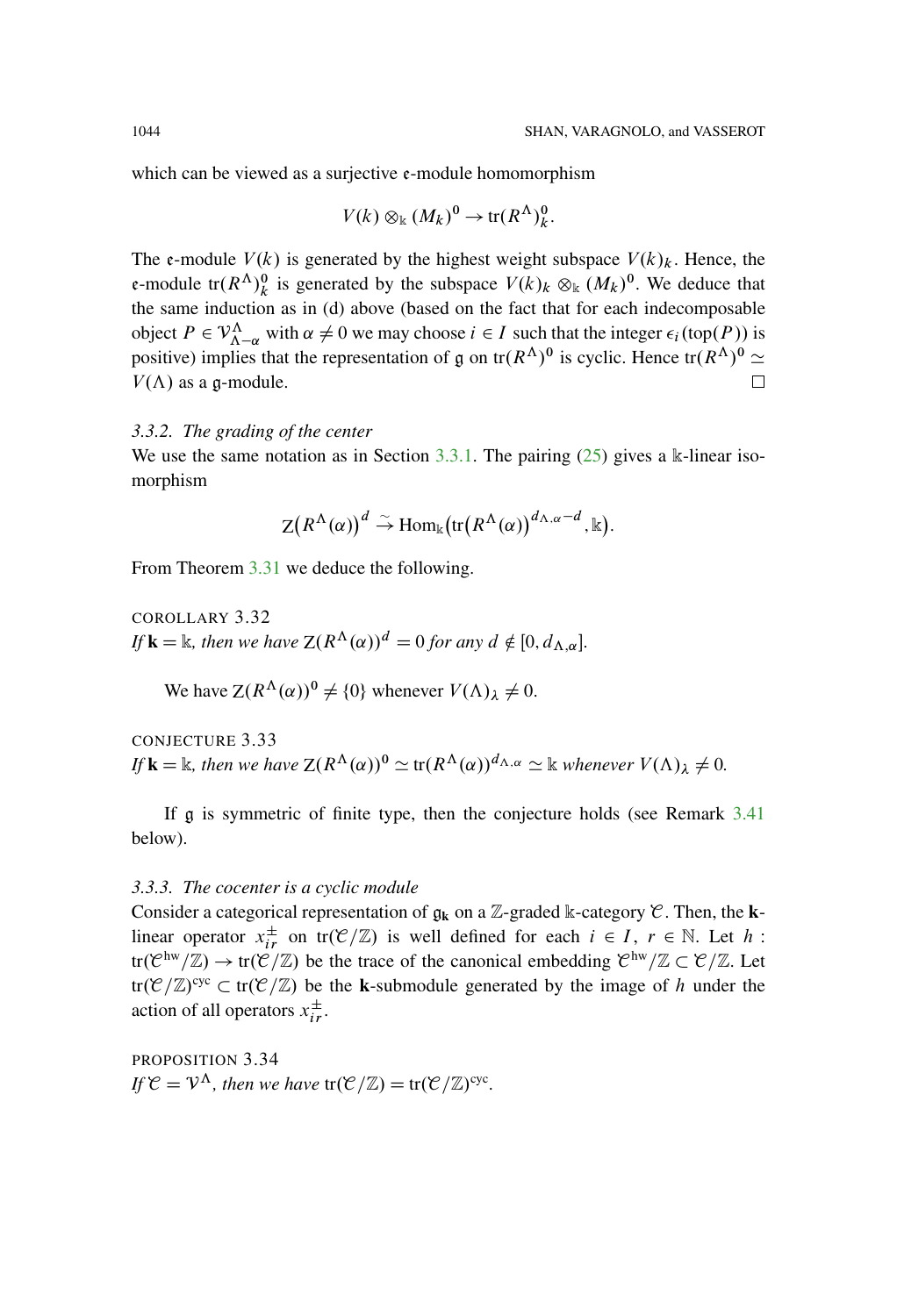The *i*th isotypic filtration of C yields a categorical  $\mathfrak{e}_{7k}$ -representation  $\mathfrak{C}_k$  for each  $k \geq 0$ . Let us quote the following consequence of [\(30\)](#page-33-2) and Proposition [3.30.](#page-34-0)

<span id="page-40-0"></span>LEMMA 3.35 *For all*  $i \in I$ ,  $k \geq 0$  *we have*  $tr(\mathcal{C}_k/\mathbb{Z}) = tr(\mathcal{C}_k/\mathbb{Z})^{\text{cyc}}$ .

Now, we can prove Proposition [3.34.](#page-39-0)

### *Proof*

Fix  $\alpha \in Q_+$ , and set  $\lambda = \Lambda - \alpha$ . Fix an indecomposable object  $P \in \mathcal{C}_{\lambda}^{\Lambda}$  and an element  $v_P \in \text{tr}(\text{End}_{\mathcal{V}^{\Lambda}/\mathbb{Z}}(P))$ . Let v be the image of  $v_P$  in  $\text{tr}(R^{\Lambda}(\alpha))$ . We must prove that  $v \in \text{tr}(\mathcal{C}_\lambda/\mathbb{Z})^{\text{cyc}}$ . Since  $\mathcal{C} = \mathcal{V}^\Lambda$ , we have  $\text{tr}(\mathcal{C}_\lambda/\mathbb{Z}) = \text{tr}(R^\Lambda(\alpha))$ . Since  $tr(R^{\Lambda}(0)) \subseteq tr(R^{\Lambda})^{cyc}$ , we may assume that  $\alpha \neq 0$ . Let i, m,  $k_0$  be as in the proof of Theorem [3.31.](#page-36-1) The proof is an induction on  $\alpha$  and a descending induction on m.

- We have  $v \in \text{tr}(R^{\Lambda}(\alpha))_{\geq k_0}$ , and we will assume that
- deg(tr $(R^{\Lambda}(\beta)) \subset \text{tr}(R^{\Lambda})^{\text{cyc}}$  for each  $\beta \in \mathcal{Q}_+$  such that  $\beta < \alpha$ ;
- $tr(R^{\Lambda}(\alpha))_{>k_0} \subset tr(R^{\Lambda})^{cyc}.$

We must check that  $tr(R^{\Lambda}(\alpha))_{\geq k_0} \subset tr(R^{\Lambda})^{\text{cyc}}$ .

Fix  $\beta$  as above and fix an element  $x \in U(L_{\mathfrak{e}_k})$  of weight  $\alpha - \beta$ . Consider the following commutative diagram, whose rows are exact sequences of  $L\mathfrak{e}_k$ -modules:

$$
0 \longrightarrow tr(R^{\Lambda}(\alpha))_{>k_0} \xrightarrow{f} tr(R^{\Lambda}(\alpha))_{\geq k_0} \xrightarrow{g} tr(R^{\Lambda}(\alpha))_{k_0} \longrightarrow 0
$$
  

$$
x \uparrow x \uparrow x \uparrow
$$
  

$$
tr(R^{\Lambda}(\beta))_{\geq k_0} \xrightarrow{g} tr(R^{\Lambda}(\beta))_{k_0} \longrightarrow 0
$$
  
(34)

Now, set  $\bar{v} = g(v) \in \text{tr}(R^{\Lambda}(\alpha))_{k_0}$ . By the definition of  $\text{tr}(R^{\Lambda})_{k_0}$ , there is a surjective  $U(L\mathfrak{e}_k)$ -module homomorphism  $\text{tr}(\mathcal{V}_{k_0}^{\Lambda}/\mathbb{Z}) \to \text{tr}(R^{\Lambda})_{k_0}$ . Hence, by Lemma [3.35,](#page-40-0) we can choose  $\beta$ , x such that there is an element  $\bar{u} \in \text{tr}(R^{\Lambda}(\beta))_{k_0}$ with  $\bar{v} = x \cdot \bar{u}$ . Then, fix  $u \in \text{tr}(R^{\Lambda}(\beta))_{\geq k_0}$  such that  $g(u) = \bar{u}$ . Then, we have  $v - x \cdot u = f(v')$  for some  $v' \in \text{tr}(R^{\Lambda}(\alpha))_{>k_0}$ .

Finally, we can apply both recursive hypotheses. We deduce that  $u \in \text{tr}(R^{\Lambda}(\beta)) \subset$ tr $(R^{\Lambda})^{\text{cyc}}$  and  $v' \in \text{tr}(R^{\Lambda}(\alpha))_{k_0} \subset \text{tr}(R^{\Lambda})^{\text{cyc}}$ . Hence, we have  $v = v - x \cdot u + x \cdot u =$  $f(v') + x \cdot u \in \text{tr}(R^{\Lambda})^{\text{cyc}}.$ □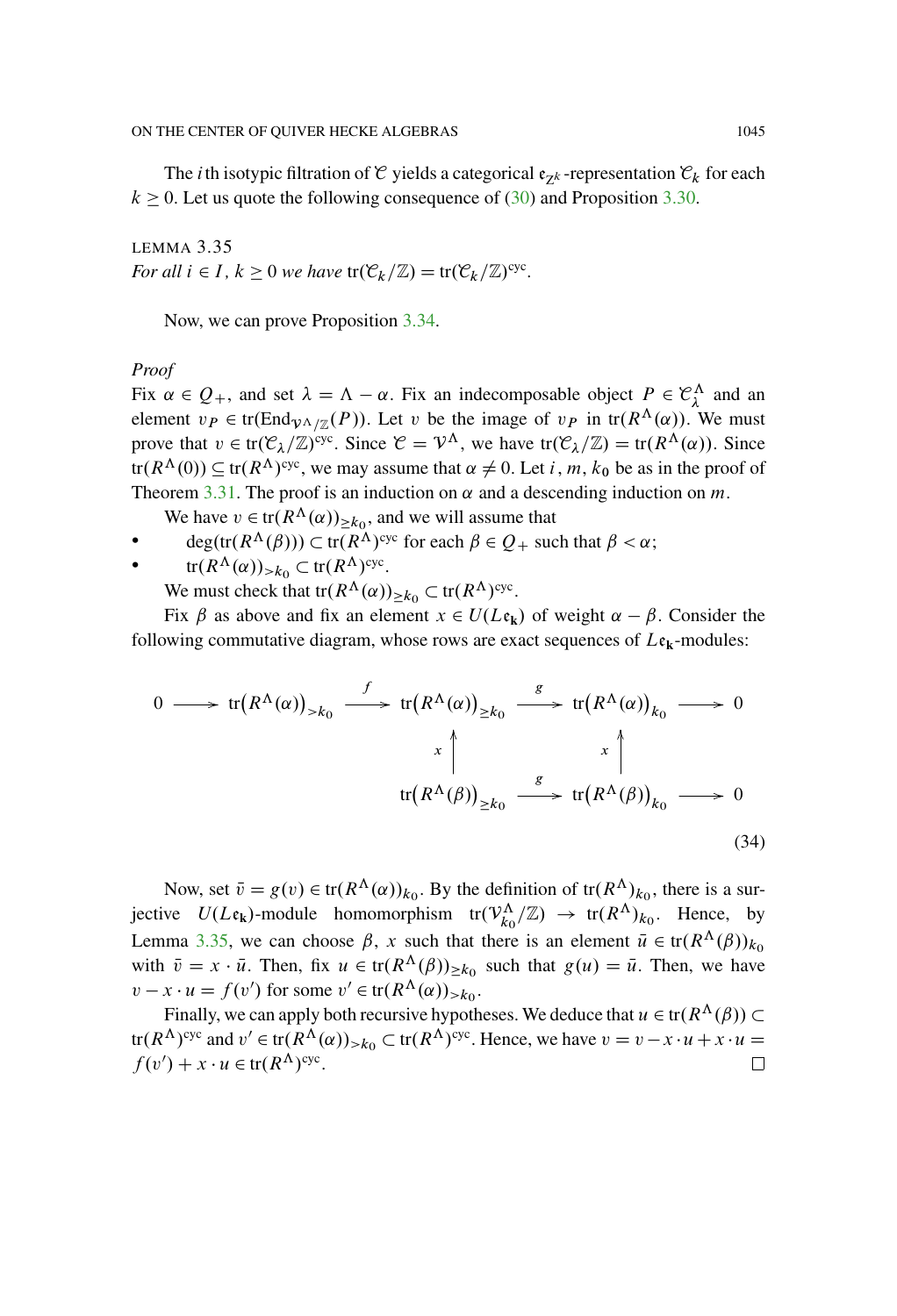# *3.4. The symmetric case*

Let **k** be a commutative N-graded ring as in Section  $3.1$  with  $\mathbb{k}$  of characteristic 0. Let g be the symmetrizable Kac–Moody algebra over k associated with the Cartan datum  $(P, P^{\vee}, \Phi, \Phi^{\vee}).$ 

## <span id="page-41-1"></span>*3.4.1. Weyl modules*

Assume that  $\frak{g}$  is of finite type, and fix a dominant weight  $\Lambda$ . The *local Weyl module* W( $\Lambda$ ) (over k) is the Z-graded Lg-module generated by a nonzero element  $|\Lambda\rangle$  of degree 0 with the following defining relations:

- $\mathfrak{n}^+[t] \cdot |\Lambda\rangle = 0;$
- $(f_i)^{\Lambda_i+1} \cdot |\Lambda\rangle = 0;$
- $h \cdot |\Lambda\rangle = \langle h, \Lambda\rangle |\Lambda\rangle$  for all  $h \in \mathfrak{h}$ ;
- $t \mathfrak{h}[t] \cdot |\Lambda\rangle = 0.$

The *global Weyl module*  $W(\Lambda)$  is the Z-graded Lg-module generated by a nonzero element  $|\Lambda\rangle$  satisfying the first three relations above. Consider the formal series  $\Psi_i(z) = \sum_{r\geq 0} \Psi_{ir} z^r$ ,  $i \in I$ , given by  $\Psi_i(z) = \exp(-\sum_{r\geq 1} h_{ir} z^r/r)$ . Then, there is a unique **k**-module structure on  $W(\Lambda)$  such that the representation of Lg is **k**linear and we have  $\Psi_{ip} \cdot |\Lambda\rangle = c_{ip} |\Lambda\rangle$  for each  $(i, p) \in I \times \mathbb{N}$ . For any k-algebra homomorphism  $\underline{\mathbf{k}} \to \mathbf{k}$ , we set  $W(\Lambda, \mathbf{k}) = \mathbf{k} \otimes_{\mathbf{k}} W(\Lambda)$ .

The Weyl modules are *universal* in the following sense. Let  $M$  be a  $\mathbb{Z}$ -graded integrable  $L\mathfrak{g}_k$ -module containing an element m of weight  $\Lambda$  which is annihilated by  $\pi^+[t]$ . Then there is a unique **k**-algebra structure on **k** and a unique Z-graded  $L\mathfrak{g}_k$ -module homomorphism  $W(\Lambda, k) \to M$  such that  $|\Lambda\rangle \mapsto m$ .

Let  $\Lambda_{\text{min}}$  be the unique minimal element in the poset  $\{\lambda \in P_+; \lambda \leq \Lambda\}$ . Let **h**<sup> $\prime$ </sup> be as in Section [3.2.3.](#page-19-0) The following is well known (see [\[31\]](#page-95-0), [\[25,](#page-95-1) Theorem 1.1]).

<span id="page-41-0"></span>PROPOSITION 3.36

- (a) dim<sub>k</sub> $(W(\Lambda)) < \infty$ .
- (b) W( $\Lambda$ ) is a free **k**-module of finite rank.
- (c)  $\text{top}(W(\Lambda)) = W(\Lambda)^0 \simeq V(\Lambda)$  as a Z-graded g-module.
- (d) *If* g *is symmetric, then*

$$
\operatorname{soc}(\mathbf{W}(\Lambda)) = \mathbf{W}(\Lambda)^{d_{\Lambda,\Lambda_{\min}}} \simeq V(\Lambda_{\min})[-d_{\Lambda,\Lambda_{\min}}]
$$

*as a* Z*-graded* g*-module.*

- (e)  $W(\Lambda, \mathbb{k}) \to W(\Lambda)$  as a Z-graded Lg-module.
- (f)  $\Lambda = \omega_i \Rightarrow W(\Lambda) \simeq k \otimes_k W(\Lambda)$  as a Z-graded Lg<sub>k</sub>-module.
- (g)  $\underline{W}(\Lambda, \underline{h'}) \simeq \underline{h'} \otimes_{\underline{h}} \overline{Q_i} \underline{W}(\omega_i)^{\otimes \Lambda_i}$  *as*  $L \mathfrak{g}_{\underline{h'}}$ *-modules such that*  $|\Lambda\rangle \mapsto 1 \otimes$  $\overline{\bigotimes_i} (w_{\omega_i})^{\otimes \Lambda_i}$ .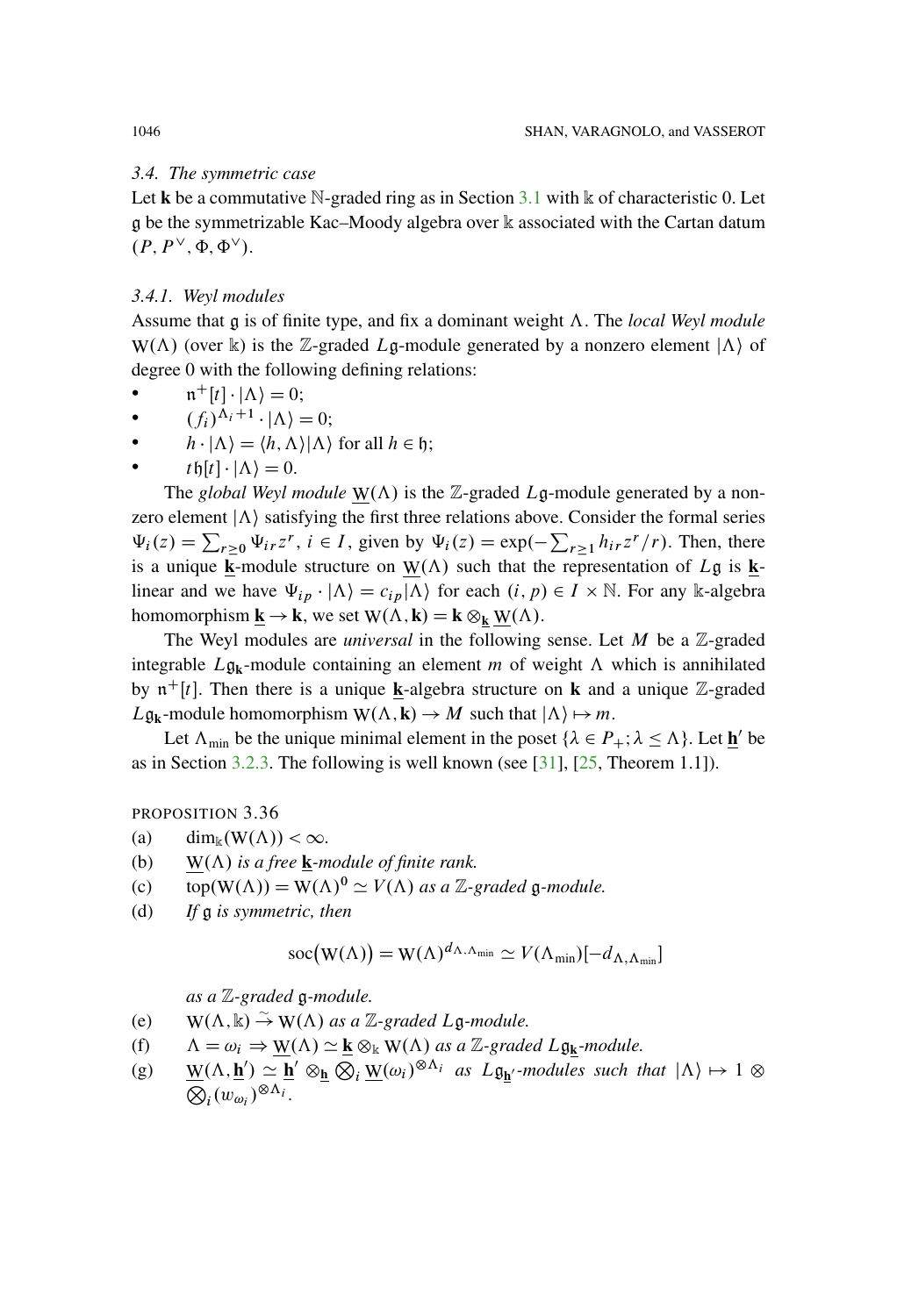Now, assume that  $g$  is symmetric and [\(11\)](#page-20-0) is satisfied. We consider the  $\mathbb{Z}$ -graded representation of  $L\mathfrak{g}_k$  on  $tr(R^\Lambda)$  in Theorem [3.25.](#page-29-0)

<span id="page-42-3"></span>THEOREM 3.37 *If* g *is symmetric of finite type and [\(11\)](#page-20-0) is satisfied, then there is a unique* Z*-graded*  $L\mathfrak{g}_k$ *-module isomorphism*  $W(\Lambda, k) \stackrel{\sim}{\rightarrow}$  tr $(R^{\Lambda})$  *such that*  $|\Lambda\rangle \mapsto |\Lambda\rangle$ *.* 

## *Proof*

From Proposition [3.34,](#page-39-0) we deduce that the element  $|\Lambda\rangle = \text{tr}(1)$  of  $\text{tr}(R^{\Lambda}(0))$  is a generator of the  $L\mathfrak{g}_k$ -module tr $(R^{\Lambda})$ . Thus, it is enough to prove that there is a Zgraded  $L\mathfrak{g}_k$ -module isomorphism  $\underline{W}(\Lambda) \stackrel{\sim}{\to} tr(\underline{R}^{\Lambda})$  such that  $|\Lambda\rangle \mapsto |\Lambda\rangle$ . To do this, note that, since  $\underline{W}(\Lambda)$  is universal, there is a unique  $\mathbb{Z}$ -graded  $L\mathfrak{g}_{\mathbf{k}}$ -module homomorphism

<span id="page-42-2"></span>
$$
\underline{\phi}^{\Lambda} : \underline{W}(\Lambda) \to \text{tr}(\underline{R}^{\Lambda}), \quad |\Lambda\rangle \mapsto |\Lambda\rangle. \tag{35}
$$

By Proposition [3.34,](#page-39-0) we deduce that  $\phi^{\Lambda}$  is surjective.

First, we consider the map  $\phi^{\Lambda}: W(\Lambda) \to tr(R^{\Lambda}(\mathbb{k}))$  given by  $\phi^{\Lambda} = 1 \otimes \phi^{\Lambda}$ . Since  $\phi^{\Lambda}$  is surjective, the map  $\phi^{\Lambda}$  is also surjective. To prove that it is injective, we must check that  $\phi^{\Lambda}(\text{soc}(W(\Lambda))) \neq 0$ . Since  $\phi^{\Lambda}$  is surjective and soc $(W(\Lambda)) \simeq$  $V(\Lambda_{\min})[-d_{\Lambda,\Lambda_{\min}}]$  as a Z-graded Lg-module, it is enough to prove that  $tr(R^{\Lambda}(\mathbb{k}))^{d_{\Lambda,\Lambda_{\min}}} \neq 0$ . The weight subspace  $V(\Lambda)_{\Lambda_{\min}}$  is nonzero. Thus the injectivity of  $\phi^{\Lambda}$  follows from Theorem [3.31\(](#page-36-1)b).

Now, we prove that  $\phi^{\Lambda}$  is injective. To do so, since  $\underline{W}(\Lambda)$  is a free **k**-module and since  $\phi^{\Lambda}$  is invertible, it is enough to check that  $tr(\underline{R}^{\Lambda})$  is free as a **k**-module. To do so, note that by Theorem [3.15](#page-20-1) and Example [3.5\(](#page-13-0)d), the  $h$ -algebras  $R^{\Lambda}(h)$ and  $\underline{\mathbf{h}}' \otimes_{\mathbb{k}} \bigotimes_i R^{\omega_i}(\mathbb{k})^{\otimes \Lambda_i}$  are Morita-equivalent. We deduce that there is an  $\underline{\mathbf{h}}'$ -linear isomorphism

<span id="page-42-0"></span>
$$
\text{tr}\big(R^{\Lambda}(\underline{\mathbf{h}}')\big) \to \underline{\mathbf{h}}' \otimes_{\mathbb{k}} \bigotimes_{i} \text{tr}\big(R^{\omega_i}(\mathbb{k})\big)^{\otimes \Lambda_i}, \quad |\Lambda\rangle \mapsto 1 \otimes \bigotimes_{i} |\omega_i\rangle^{\otimes \Lambda_i}.
$$
 (36)

Further, by Theorem [3.15,](#page-20-1) the map [\(36\)](#page-42-0) is  $L\mathfrak{g}_{h'}$ -linear. Next, by Proposition [3.36\(](#page-41-0)g) we have an  $L\mathfrak{g}_{h'}$ -module isomorphism

<span id="page-42-1"></span>
$$
W(\Lambda, \underline{\mathbf{h}}') \to \underline{\mathbf{h}}' \otimes_{\mathbb{k}} \bigotimes_{i} W(\omega_{i})^{\otimes \Lambda_{i}}, \quad |\Lambda\rangle \mapsto 1 \otimes \bigotimes_{i} |\omega_{i}\rangle^{\otimes \Lambda_{i}}.
$$
 (37)

Since the maps [\(36\)](#page-42-0) and [\(37\)](#page-42-1) are  $L\mathfrak{g}_{h'}$ -linear, from the unicity of the morphism  $\phi^{\Lambda}$  in [\(35\)](#page-42-2) we deduce that the following square is commutative: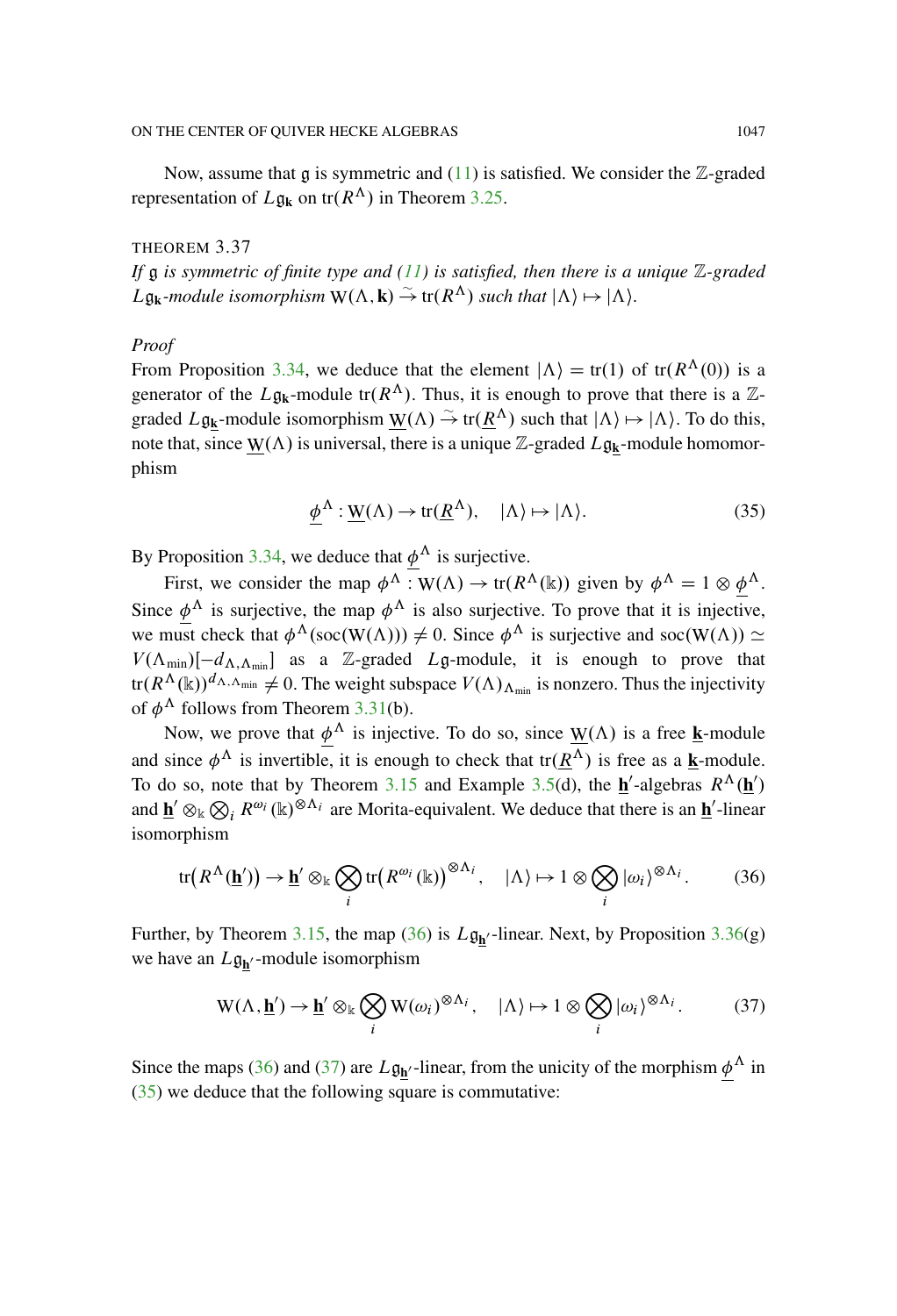$$
W(\Lambda, \underline{\mathbf{h}}') \xrightarrow{\qquad (37)} \underline{\mathbf{h}}' \otimes_{\mathbb{k}} \bigotimes_{i} W(\omega_{i})^{\otimes \Lambda_{i}}
$$
  

$$
\downarrow 1 \otimes \underline{\phi}^{\Lambda} \downarrow \qquad \qquad \downarrow 1 \otimes \bigotimes_{i} (\phi^{\omega_{i}})^{\otimes \Lambda_{i}}
$$
  

$$
\text{tr}(R^{\Lambda}(\underline{\mathbf{h}}')) \xrightarrow{\qquad (36)} \underline{\mathbf{h}}' \otimes_{\mathbb{k}} \bigotimes_{i} \text{tr}(R^{\omega_{i}}(\mathbb{k}))^{\otimes \Lambda_{i}}
$$

Since  $\phi^{\omega_i}$  is an isomorphism for each i, this implies that the map  $1 \otimes \underline{\phi}^{\Lambda}$  is also an isomorphism.

Finally, we must check that  $\phi^{\Lambda}$  is an isomorphism. To do so, note that by construction the map  $\phi^{\Lambda}$  preserves the weight decomposition of  $W(\Lambda)$ , tr $(\underline{R}^{\Lambda})$ . Therefore, the claim follows from the following lemma.

## LEMMA 3.38

*Let*  $\psi : M \to N$  *be a* Z-graded **k***-module homomorphism such that* M, N are both *finitely generated. Assume that the maps*  $1 \otimes \psi : \mathbb{k} \otimes_{\mathbf{k}} M \to \mathbb{k} \otimes_{\mathbf{k}} N$  *and*  $1 \otimes \psi$ :  $\underline{\mathbf{h}}' \otimes_{\mathbf{k}} M \rightarrow \underline{\mathbf{h}}' \otimes_{\mathbf{k}} N$  are invertible. Then  $\psi$  is also invertible.  $\Box$ 

## *3.4.2. Equivariant homology*

For any complex algebraic variety X and any commutative ring k, let  $H_*(X, \mathbb{k})$  be the Borel–Moore homology with coefficients in k. Given an action of a complex linear algebraic group G on X, let  $H_*^G(X, \mathbb{k})$  be the G-equivariant Borel–Moore homology. We will assume that  $X$  admits a locally closed  $G$ -equivariant embedding into a smooth projective G-variety. We define it as in  $[28,$  $[28,$  Section 2.8], but we assign the degree as in [\[12\]](#page-94-2), so that the fundamental class  $[X]$  of X has degree 2 dim X if X is pure-dimensional.

Alternatively, let  $D^{G}(X, \mathbb{k})$  be the equivariant derived category of constructible complexes on X with coefficients in  $\Bbbk$  (see [\[6\]](#page-93-0)). Let  $\Bbbk_X$  and  $\Bbbk_X^D$  be the constant and the dualizing sheaf on X, respectively. These are objects of  $D^G(X, \mathbb{k})$ . If M is in  $D^{G}(X,\mathbb{R})$ , then the *i*th equivariant cohomology of Y with coefficients in M is by definition  $H_G^i(X, M) = \text{Ext}^i(\mathbb{k}_X, M)$ . In particular, the G-equivariant cohomology and Borel–Moore homology of  $X$  are defined by

$$
H_G^i(X, \mathbb{k}) = H_G^i(X, \mathbb{k}_X), \qquad H_i^G(X, \mathbb{k}) = H_G^{-i}(X, \mathbb{k}_Y^D).
$$

Note that with our conventions, one can have  $H_i^G(X, \mathbb{k}) \neq 0$  for  $i < 0$ . We will abbreviate

$$
H^{i}(X, \mathbb{k}) = H_{\{1\}}^{i}(X, \mathbb{k}), \qquad H_{i}(X, \mathbb{k}) = H_{i}^{\{1\}}(X, \mathbb{k}).
$$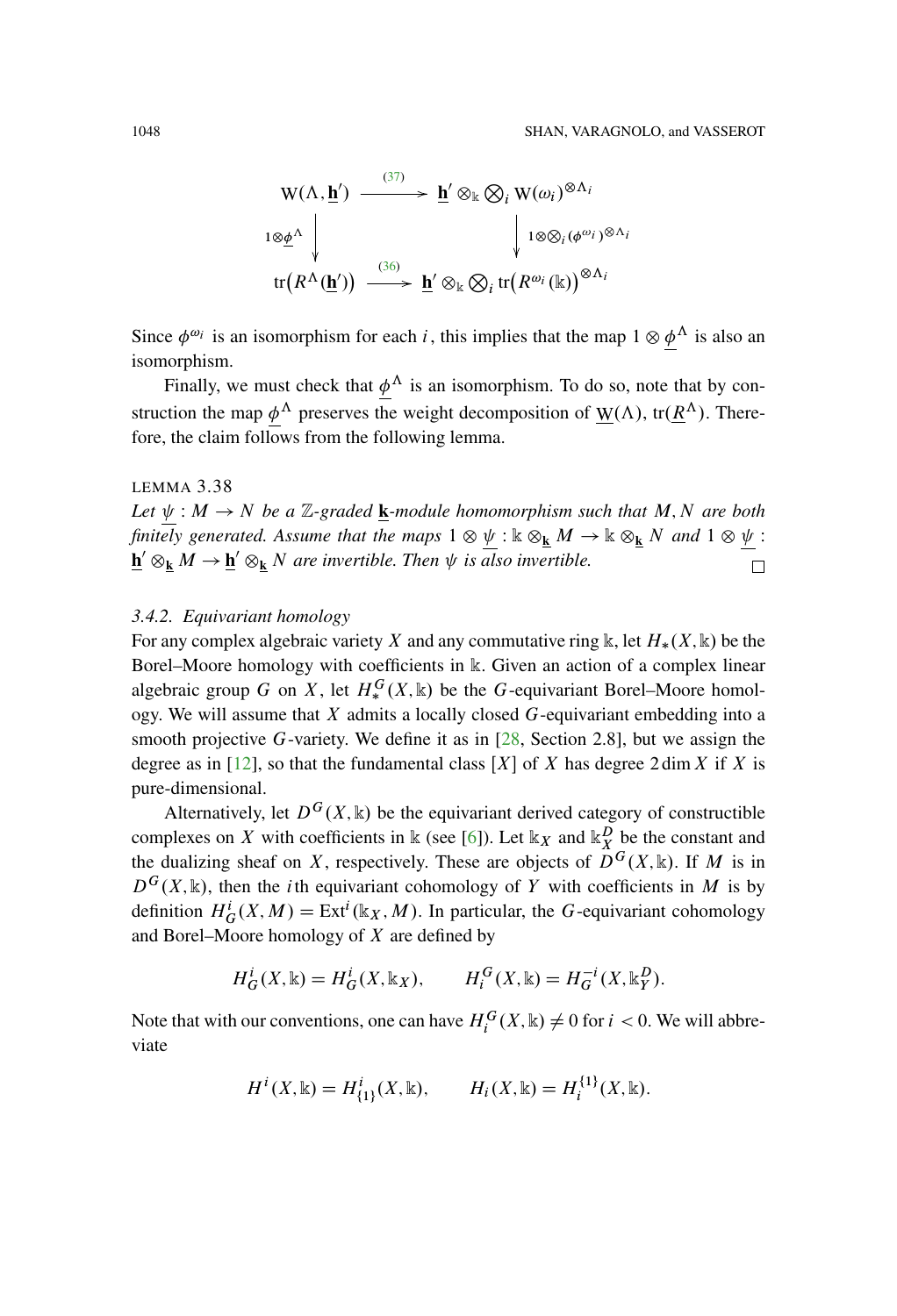The action of the cohomology on the Borel–Moore homology yields a map

$$
\cap: H^i_G(X, \mathbb{k}) \otimes_{\mathbb{k}} H^G_j(X, \mathbb{k}) \to H^G_{j-i}(X, \mathbb{k}).
$$

If X is smooth and pure-dimensional, then the cap product with  $[X]$  yields an isomorphism

$$
H_G^i(X, \mathbb{k}) \to H_{2\dim X - i}^G(X, \mathbb{k}).
$$

#### *3.4.3. Quiver varieties*

Assume that g is symmetric. Following Nakajima, to each  $\Lambda \in P_+$  and  $\alpha \in Q_+$  we associate a quiver variety  $\mathfrak{M}(\Lambda, \alpha)$ . It is a complex quasiprojective variety equipped with an action of the complex algebraic group  $G_{\Lambda} = \prod_{i \in I} GL(\Lambda_i)$ . Recall the following:

- $\mathfrak{M}(\Lambda,\alpha)$  is nonsingular, symplectic, possibly empty, and is equipped with a  $G_{\Lambda}$ -equivariant projective morphism to an affine variety  $p : \mathfrak{M}(\Lambda, \alpha) \to$  $\mathfrak{M}_0(\Lambda,\alpha)$ .
- The variety  $\mathfrak{M}_0(\Lambda, \alpha)$  has a distinguished point denoted by 0 such that the closed subvariety  $\mathfrak{L}(\Lambda, \alpha) = p^{-1}(0)$  of  $\mathfrak{M}(\Lambda, \alpha)$  is Lagrangian.
- If  $\mathfrak{M}(\Lambda, \alpha) \neq \emptyset$ , then its dimension is  $d_{\Lambda, \alpha}$ .

We put  $\mathfrak{M}(\Lambda) = \bigsqcup_{\alpha} \mathfrak{M}(\Lambda, \alpha)$  and  $\mathfrak{L}(\Lambda) = \bigsqcup_{\alpha} \mathfrak{L}(\Lambda, \alpha)$ . We have a canonical kalgebra isomorphism  $H_{G_\Lambda}^*(\bullet, \mathbb{k}) = \underline{\mathbf{k}}$ . Under this isomorphism, the equivariant Euler class of the pth fundamental representation of  $GL(\Lambda_i)$  maps to  $c_{ip}$  for any  $p \ge 0$ . We define

$$
H_{G_{\Lambda}}^{*}(\mathfrak{M}(\Lambda), \mathbb{k}) = \bigoplus_{d \geq 0} H_{G_{\Lambda}}^{d}(\mathfrak{M}(\Lambda), \mathbb{k}),
$$
  

$$
H_{[*]}^{G_{\Lambda}}(\mathfrak{L}(\Lambda), \mathbb{k}) = \bigoplus_{d \geq 0} H_{[d]}^{G_{\Lambda}}(\mathfrak{L}(\Lambda), \mathbb{k})
$$
  

$$
= \bigoplus_{d \geq 0} \bigoplus_{\alpha} H_{d_{\Lambda, \alpha} - d}^{G_{\Lambda}}(\mathfrak{L}(\Lambda, \alpha), \mathbb{k})
$$

:

Assume also that g is of finite type. The following is well known.

# PROPOSITION 3.39 *We have the following:* (a)  $H_{\llbracket d\rrbracket}(\mathfrak{L}(\Lambda), \mathbb{k}) = 0$  if  $d \notin (2\mathbb{Z}) \cap [0, d_{\Lambda, \alpha}].$ (b)  $H_{\llbracket * \rrbracket}^{G_{\Lambda}}(\mathfrak{L}(\Lambda), \Bbbk)$  is free over <u>**k**</u> and  $H_{\llbracket * \rrbracket}(\mathfrak{L}(\Lambda), \Bbbk) = \Bbbk \otimes_{\Bbbk} H_{\llbracket * \rrbracket}^{G_{\Lambda}}(\mathfrak{L}(\Lambda), \Bbbk).$ (c) There is a perfect **k**-bilinear pairing  $H^d_{G_\Lambda}(\mathfrak{M}(\Lambda), \mathbb{k}) \times H^{G_\Lambda}_{[d_{\Lambda,\alpha}-d]}(\mathfrak{L}(\Lambda),$  $\mathbb{k}) \rightarrow \mathbf{k}$ .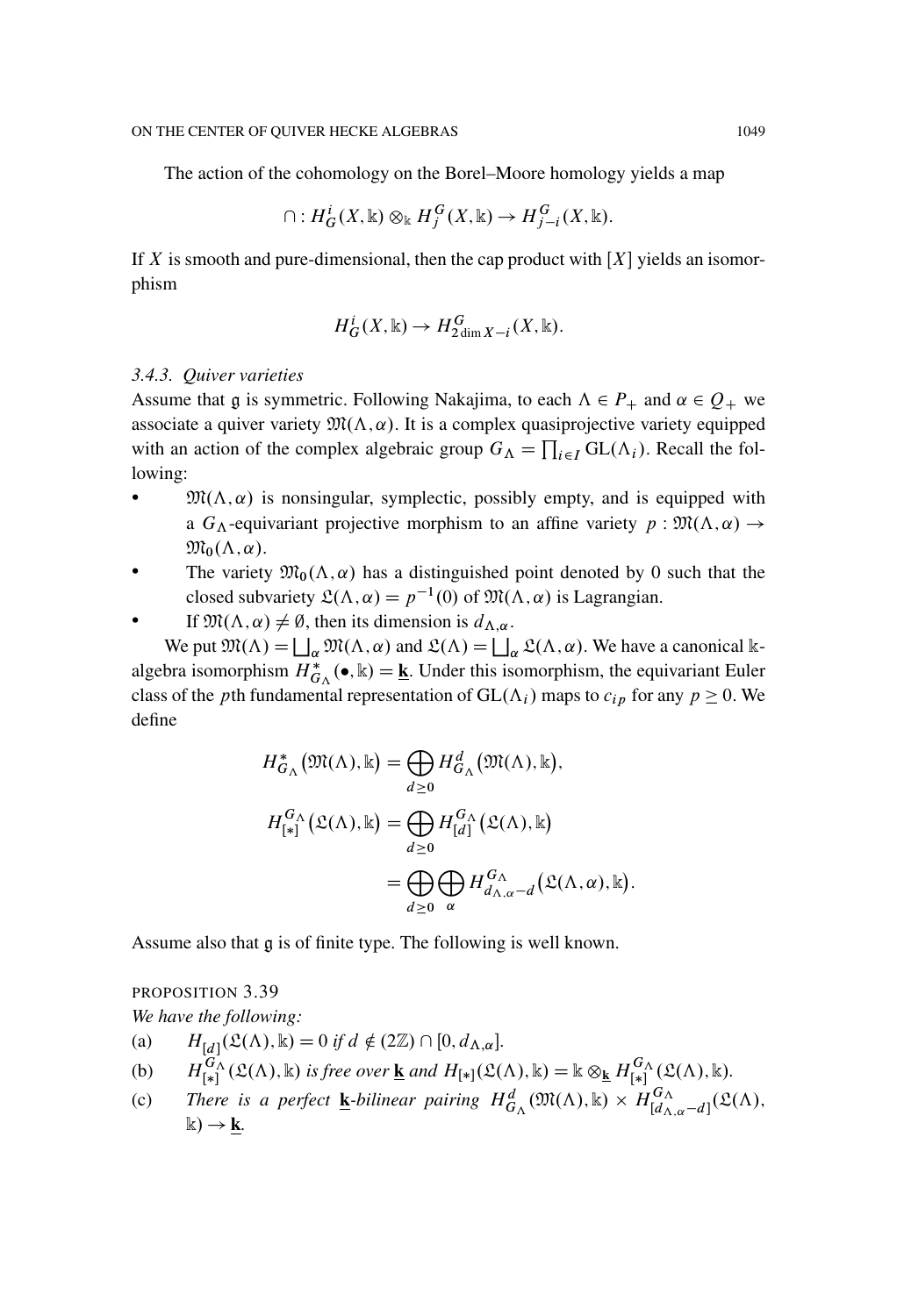(d) There is a Z-graded 
$$
L\underline{\mathfrak{g}}_k
$$
-representation on  $H_{[*]}^{G_\Lambda}(\mathfrak{L}(\Lambda), \mathbb{k})$  which is isomorphic to  $\underline{W}(\Lambda)$ . Under this isomorphism  $H_{[*]}^{G_\Lambda}(\mathfrak{L}(\Lambda, \alpha), \mathbb{k})$  maps to  $\underline{W}(\Lambda)_{\Lambda-\alpha}$ .

## *Proof*

Parts (b) and (c) are proved in  $[32,$  $[32,$  Theorem 7.3.5] for equivariant K-theory, but the same proof applies also to equivariant Borel–Moore homology. Part (d) follows from [\[33\]](#page-95-4). 口

From Theorem [3.37](#page-42-3) we deduce the following.

# <span id="page-45-1"></span>THEOREM 3.40

*If* g *is symmetric of finite type and [\(11\)](#page-20-0) is satisfied, then there are* Z*-graded* Lg**k***module isomorphisms*  $tr(R^{\Lambda}) \simeq k \otimes_{\underline{k}} H_{[*]}^{G_{\Lambda}}(\mathfrak{L}(\Lambda), \Bbbk)$ .

# <span id="page-45-0"></span>*Remark 3.41*

(a) Since  $\mathfrak{L}(\Lambda,\alpha)$  is connected, we deduce from Theorem [3.40](#page-45-1) that tr $(R^{\Lambda}(\alpha))^{d_{\Lambda,\alpha}} \simeq$ k whenever  $V(\Lambda)_{\lambda} \neq 0$  if g is symmetric and of finite type.

(b) We equip  $Z(R^{\Lambda})$  with the L $\mathfrak{g}_{k}$ -representation dual to tr $(R^{\Lambda})$  relatively to the pairing [\(25\)](#page-32-0) and the anti-involution  $\varpi$  of  $L\mathfrak{g}_k$ . The action of  $x_{ir}^{\pm}$  on  $Z(R^{\Lambda})$  is described in Proposition [3.28.](#page-32-1) Next, we equip  $H^*_{G_\Lambda}(\mathfrak{M}(\Lambda), \mathbb{k})$  with the  $L\mathfrak{g}_{\underline{k}}$ representation dual to  $H_{[*]}^{G_{\Lambda}}(\mathfrak{L}(\Lambda), \mathbb{k})$  relatively to the pairing in (c) above and the anti-involution  $\varpi$ . Then, from Theorem [3.40](#page-45-1) we deduce that there is a Z-graded  $L\mathfrak{g}_{k}$ module isomorphism

<span id="page-45-2"></span>
$$
\mathbf{k} \otimes_{\underline{\mathbf{k}}} H_{G_{\Lambda}}^{*}(\mathfrak{M}(\Lambda), \mathbb{k}) \stackrel{\sim}{\to} \mathbf{Z}(R^{\Lambda}).
$$
 (38)

# 3.4.4. The multiplicative structure on  $H^*_{G_\Lambda}(\mathfrak{M}(\Lambda), \mathbb{k})$

In this section, we explain how to construct a **k**-algebra isomorphism  $Z(R^{\Lambda}) \simeq \mathbf{k} \otimes_{\mathbf{k}}$  $H_{G_\Lambda}^*$  ( $\mathfrak{M}(\Lambda)$ , k) from the  $L\mathfrak{g}_k$ -linear isomorphism [\(38\)](#page-45-2). To simplify, we will assume that condition  $(11)$  holds.

We first introduce a **k**-linear map

$$
a:Z(R)\to \mathbf{k}\otimes_{\underline{\mathbf{k}}}H^*_{G_\Lambda}(\mathfrak{M}(\Lambda),\mathbf{k}),
$$

which is usually called the *Kirwan map*. Recall that, for each  $\alpha \in Q_+$ ,  $i \in I$ , the  $G_{\Lambda}$ variety  $\mathfrak{M}(\Lambda, \alpha)$  is equipped with  $G_{\Lambda}$ -equivariant bundles  $V_i$ ,  $W_i$  of rank  $a_i$ ,  $\Lambda_i$ , respectively, defined as in [\[32,](#page-95-3) Section 2.9], where  $a_i$  is the coordinate of  $\alpha$  along the simple root  $\alpha_i$ . On the other hand, if ht( $\alpha$ ) = n, then the center of  $R(\alpha)$  is given by

$$
Z(R(\alpha)) = \left(\bigoplus_{\nu \in I^{\alpha}} \mathbf{k}[x_1,\ldots,x_n]e(\nu)\right)^{\mathfrak{S}_n},
$$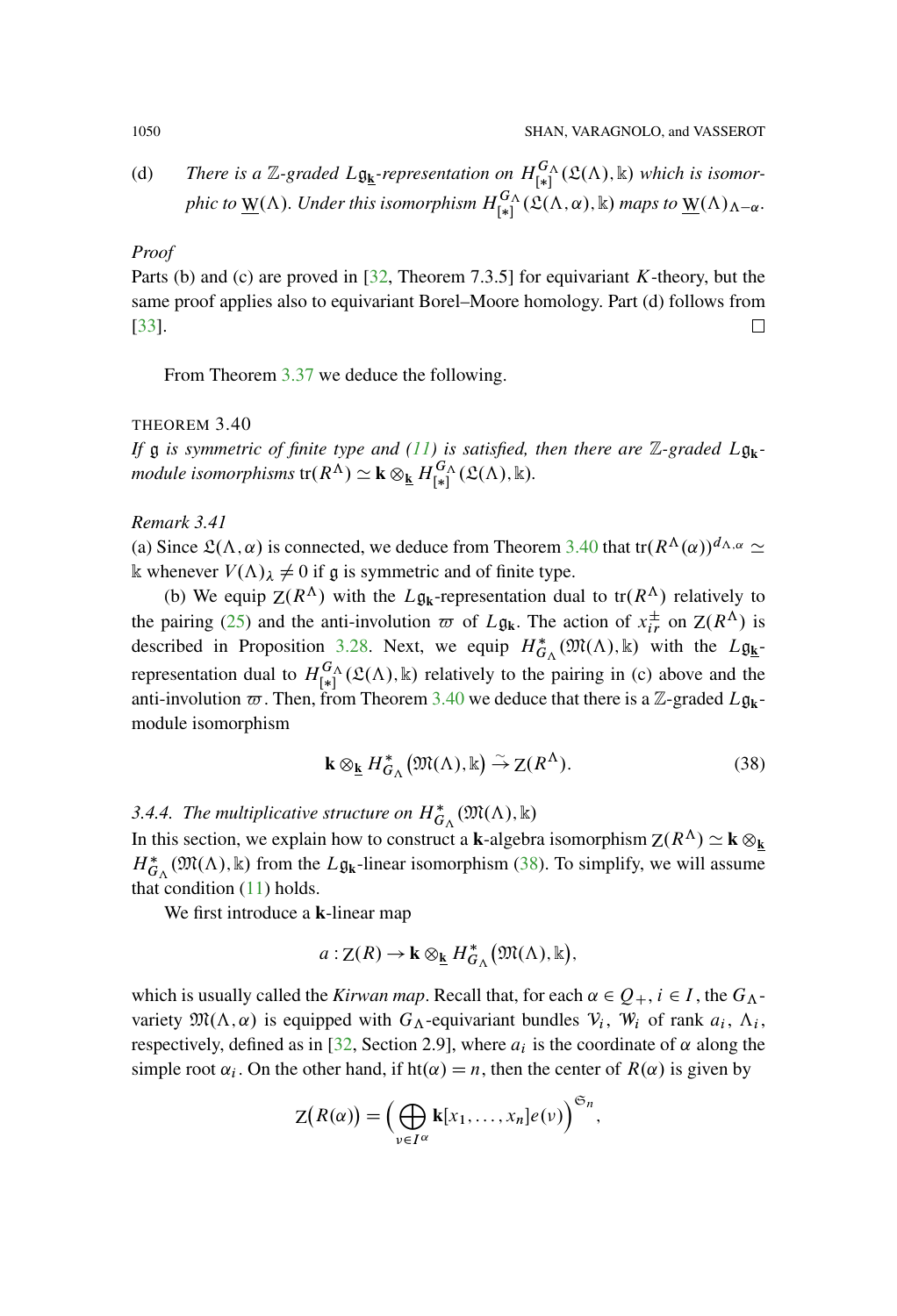where the symmetric group acts on  $\mathbf{k}[x_1,\ldots,x_n]$  and  $e(\nu)$  in the obvious way. Then, the Kirwan map is the unique k-algebra homomorphism such that

$$
a(c_{ip}) = (-1)^p c_p(\mathbb{W}_i), \quad \forall (i, p) \in I_\Lambda,
$$
  

$$
a\Big(\sum_{v \in I^\alpha} \prod_{k=1}^n (1 - zx_k)^{-a_{i, v_k}} e(v)\Big) = \prod_{j \in I} c_z(\mathbb{V}_j)^{-a_{i, j}},
$$

where  $c_p$  and  $c_z = \sum_p (-z)^p c_p$  are the pth  $G_\Lambda$ -equivariant Chern class and the  $G_\Lambda$ equivariant Chern polynomial, respectively.

Next, let  $b: Z(R) \to Z(R^{\Lambda})$  be the canonical map induced by the quotient map  $R \to R^{\Lambda}$ .

Finally, let  $\psi$  be the unique isomorphism as in [\(38\)](#page-45-2), which takes the unit of the ring  $\mathbf{k} \otimes_{\underline{\mathbf{k}}} H_{G_\Lambda}^* (\mathfrak{M}(\Lambda, 0), \mathbb{k})$  to the unit of  $\mathsf{Z}(R^\Lambda(0)).$ 

# PROPOSITION 3.42

*Assume that the Kirwan map* a *is surjective.*

- (a) *The element*  $\psi(1) \in Z(R^{\Lambda}(\alpha))$  *is invertible, and the map*  $\phi : \mathbf{k} \otimes_{\mathbf{k}} H_{G_{\Lambda}}^{*}(\mathfrak{M}(\Lambda,$  $(\alpha)$ ,  $\Bbbk$ )  $\rightarrow$   $Z(R^{\Lambda}(\alpha))$  given by  $\phi = \psi(1)^{-1} \cdot \psi$  is a **k**-algebra isomorphism.
- (b) *The map* b *is surjective.*

#### *Proof*

Consider the formal series  $\Psi_i(z) = \exp(-\sum_{r\geq 1} h_{ir}z^r/r)$  introduced in Section [3.4.1.](#page-41-1) Set  $\lambda = \Lambda - \alpha$ . Since condition [\(11\)](#page-20-0) holds, the formal power series  $B_{-i,\lambda}(z) \in$  $Z(R^{\Lambda}(\alpha))[[z]]$  in Section [B.2](#page-78-0) is given by the following formula (see Proposition [B.3\)](#page-81-0):

$$
B_{-i,\lambda}(z) = b \Big( \sum_{v \in I^{\alpha}} \prod_{p=1}^{\Lambda} (1 + z y_{ip}) \prod_{k=1}^{n} (1 - zx_k)^{-a_{i,\nu_k}} e(v) \Big).
$$

Here, the  $y_{ip}$ 's are formal variables as in Section [3.2.3.](#page-19-0) Further, by Lemma [B.4,](#page-82-0) under the representation of  $L\mathfrak{g}_k$  on  $Z(R^{\Lambda})$ , the formal series  $\Psi_i(z)$  acts on  $Z(R^{\Lambda}(\alpha))$  by multiplication by  $B_{-i,\lambda}(z)$ . Next, by [\[32,](#page-95-3) Section 9.2], under the representation of  $L\mathfrak{g}_k$  on  $\mathbf{k} \otimes_{\underline{k}} H^*_{G_\Lambda}(\mathfrak{M}(\Lambda), \mathbb{k})$ , the formal series  $\Psi_i(z)$  acts by multiplication by

$$
c_z(\mathbf{W}_i) \cup \prod_j c_z(\mathbf{V}_j)^{-a_{i,j}}.
$$

Since, by definition, the map  $\psi$  is  $L\mathfrak{g}_k$ -linear, we deduce that

$$
b\Big(\sum_{v\in I^{\alpha}}\prod_{p=1}^{\Lambda}(1+zy_{ip})\prod_{k=1}^{n}(1-zx_k)^{-a_{i,v_k}}e(v)\Big)\cdot\psi(\bullet)
$$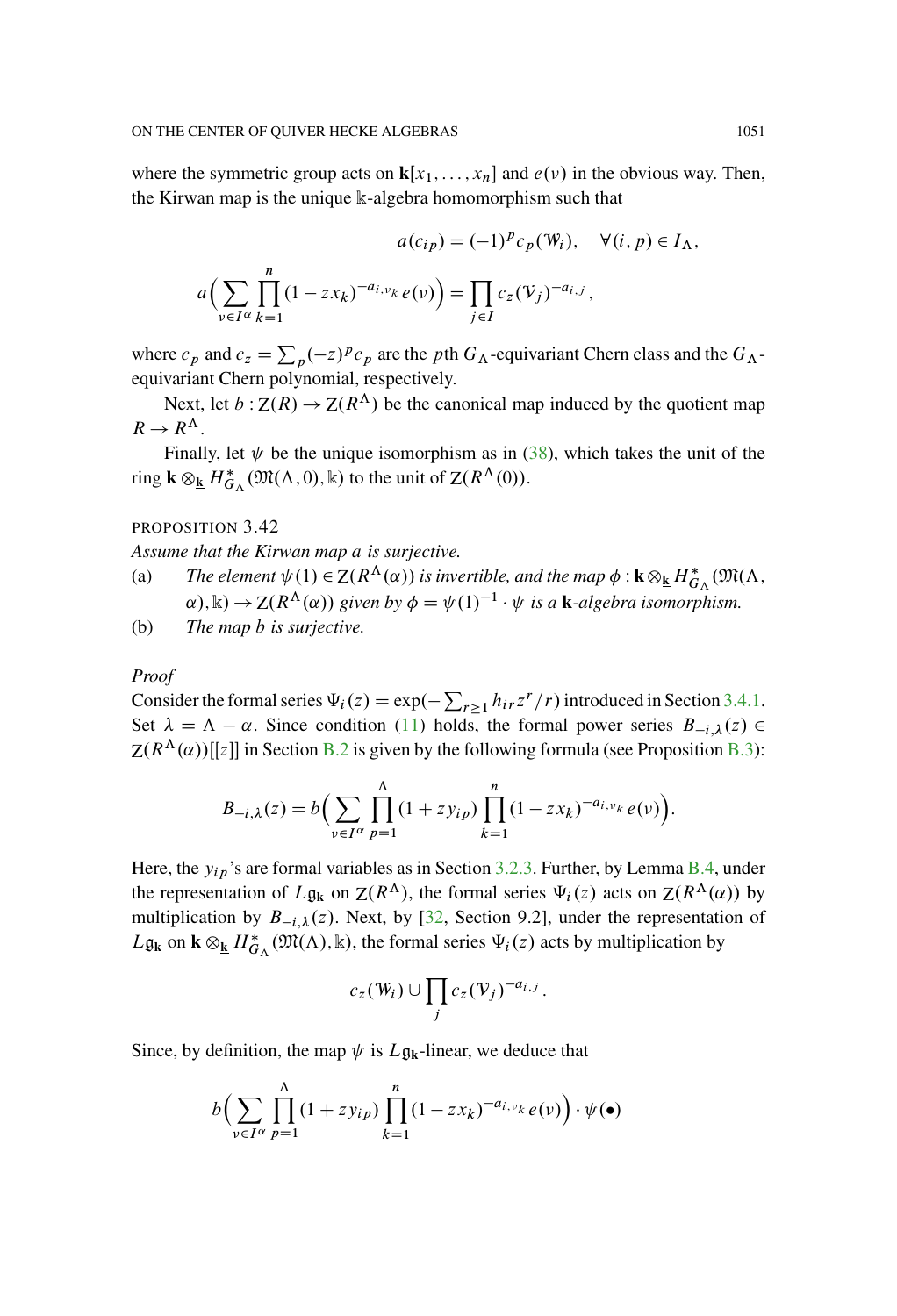$$
= \psi \Big( c_z(\mathbf{W}_i) \cup \prod_j c_z(\mathbf{V}_j)^{-a_{i,j}} \cup \bullet \Big)
$$
  
=  $\psi \Big( a \Big( \sum_{v \in I^{\alpha}} \prod_{p=1}^{\Lambda} (1 + z y_{ip}) \prod_{k=1}^{n} (1 - z x_k)^{-a_{i,\nu_k}} e(v) \Big) \cup \bullet \Big).$ 

We deduce that, for each  $z \in Z(R)$ , we have  $b(z) \cdot \psi(\bullet) = \psi(a(z) \cup \bullet)$ . Thus, we have  $b(z) \cdot \psi(1) = \psi(a(z))$ . Since  $\psi$  and a are surjective, there is an element z such that  $b(z) \cdot \psi(1) = 1$ , from which we deduce that  $\psi(1)$  is invertible. Furthermore, for each  $z, z' \in Z(R)$ , we have  $b(z) \cdot b(z') \cdot \psi(1) = \psi(a(z) \cup a(z'))$ . Hence, the map  $\phi$ is an algebra isomorphism and the diagram below is commutative:



The lemma is proved.

#### **4. The Jordan quiver**

We expect that the results above could be generalized to quivers with loops using the generalized quiver Hecke algebras introduced in [\[17](#page-94-3)]. In this section, we consider the particular case of the Jordan quiver. In this particular case, the quiver Hecke algebra in [\[17](#page-94-3)] is the degenerate affine Hecke algebra of the symmetric group.

From now on, let  $\mathbb{k}$  be a commutative domain, let  $\mathbf{k} = \mathbb{k}[\hbar, y_1, \dots, y_r]$ , and let  $\mathbf{k}'$ be the fraction field of **k**. The ring **k** is Z-graded with  $deg(y_p) = deg(\hbar) = 2$ . For any **k**-module M, write

$$
M'=\mathbf{k}'\otimes_{\mathbf{k}}M.
$$

If M is free  $\mathbb{Z}$ -graded of finite rank, then let grdim $(M)$  be its *graded rank*. It is the unique element in  $\mathbb{N}[t, t^{-1}]$  such that grdim(**k**[d]) =  $t^{-d}$  and grdim(*M*  $\oplus$  *N*) =  $\text{grdim}(M) + \text{grdim}(N)$ .

### *4.1. The quiver Hecke algebra*

For any integer  $n>0$ , the quiver Hecke algebra of rank n associated with the Jordan quiver is the degenerate affine Hecke **k**-algebra  $R(n)$ , which is generated by elements  $\tau_1, \ldots, \tau_{n-1}, x_1, \ldots, x_n$  with the defining relations

$$
(a) \qquad x_k x_l = x_l x_k,
$$

(b)  $\tau_k \tau_l = \tau_l \tau_k \text{ if } |k - l| > 1,$ 

 $\Box$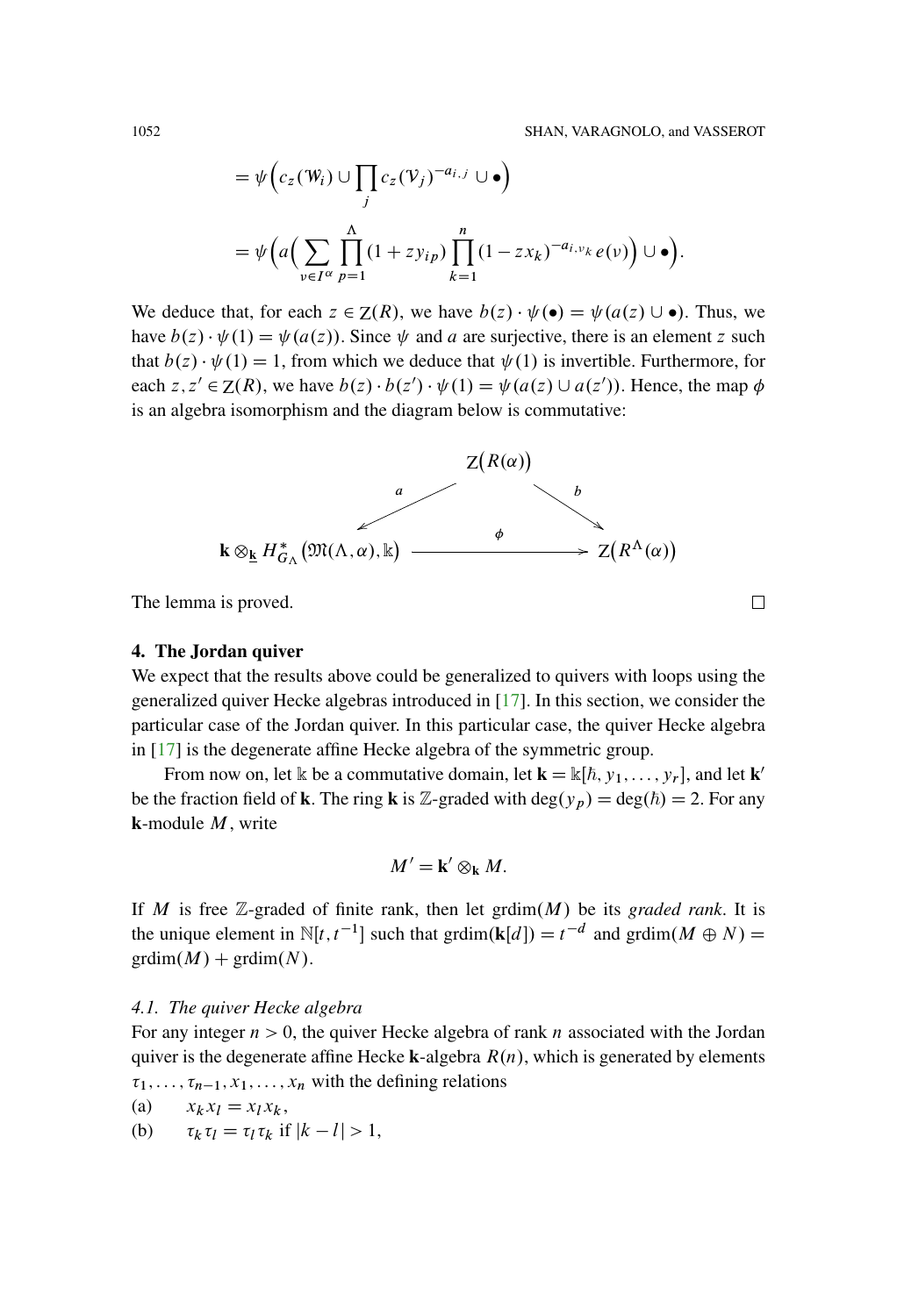- (c)  $i^2 = 1,$
- (d)  $\tau_k x_l x_{s_k(l)} \tau_k = \hbar(\delta_{l,k+1} \delta_{l,k}),$
- (e)  $\tau_{k+1} \tau_k \tau_{k+1} = \tau_k \tau_{k+1} \tau_k.$

We write  $R(0) = \mathbf{k}$ . For any integer  $r \geq 0$ , the cyclotomic quiver Hecke algebra of rank n and level r is the quotient  $R<sup>r</sup>(n)$  of  $R(n)$  by the two-sided ideal generated by the element  $\prod_{p=1}^{r} (x_1 - y_p)$ . The **k**-algebras  $R(n)$ ,  $R^r(n)$  are Z-graded, with  $deg(\tau_k) = 0$  and  $deg(x_k) = 2$ .

The canonical map  $R(n) \rightarrow R^{r}(n)$  yields a Z-graded **k**-algebra homomorphism  $Z(R(n)) \to Z(R^r(n))$ . Let  $Z(R^r(n))^{JM}$  be its image.

We equip  $Z(R^r(n)), Z(R^r(n))^M$  with the grading such that

$$
Z(R^{r}(n))^{d} = R^{r}(n)^{d} \cap Z(R^{r}(n)), \qquad (Z(R^{r}(n))^{JM})^{d} = R^{r}(n)^{d} \cap Z(R^{r}(n))^{JM}.
$$

The canonical inclusion  $R(n) \to R(n + 1)$  factors to a  $(R<sup>r</sup>(n), R<sup>r</sup>(n))$ -bilinear map  $\iota: R^r(n) \to R^r(n + 1)$ . We have the following.

<span id="page-48-0"></span>PROPOSITION 4.1

- (a)  $R^r(n) = \bigoplus_{r_i,w} \mathbf{k} x_1^{r_1} \cdots x_n^{r_n} w$ , where  $r_1 + \cdots + r_n < r$  and  $w \in \mathfrak{S}_n$ .
- (b)  $R^r(n+1) = \bigoplus_{k=0}^{r-1} \bigoplus_{j=1}^{n+1} R^r(n)(j, n+1)x_j^k$ .
- (c) *For each*  $z \in R^r(n + 1)$ *, there are unique elements*  $\pi(z) \in R^r(n) \otimes_{R^r(n-1)}$  $R^{r}(n)$  and  $p_{k}(z) \in R(n)$  such that  $z = \mu_{\tau_{n}}(\pi(z)) + \sum_{k=0}^{r-1} p_{k}(z) x_{n+1}^{k}$ , yield $ing a (R<sup>r</sup>(n), R<sup>r</sup>(n))$ -bimodule isomorphism

$$
R^{r}(n+1) = R^{r}(n)\tau_n R^{r}(n) \oplus \bigoplus_{k=0}^{r-1} R^{r}(n)x_{n+1}^{k}.
$$

(d) The canonical map 
$$
Z(R(n))' \to Z(R^r(n))'
$$
 is surjective and we have

$$
\sum_{n\geq 0} \dim(Z R^r(n)')q^{2n} = \prod_{j\geq 1} (1 - q^{2j})^{-r}.
$$

(e)  $Z(R^r(n))^{JM}$  *is a free* **k***-module of finite rank such that* 

$$
\sum_{n\geq 0} \text{grdim}(\mathbb{Z} R^r(n)^{\text{JM}}) q^{2n} = \prod_{p=1}^r \prod_{i=1}^\infty (1 - q^{2i} t^{2(ri+p-1-r)})^{-1}.
$$

*Proof*

Parts (a) and (b) are well known. The proof of part (c) is similar to [\[24](#page-95-5), Lemma 5.6.1], where the case  $\hbar = 1$  is done. Indeed, by part (b) it is enough to show that

$$
\bigoplus_{k=0}^{r-1} \bigoplus_{j=1}^{n} R^{r}(n)(j, n+1)x_{j}^{k} = R^{r}(n)\tau_{n} R^{r}(n).
$$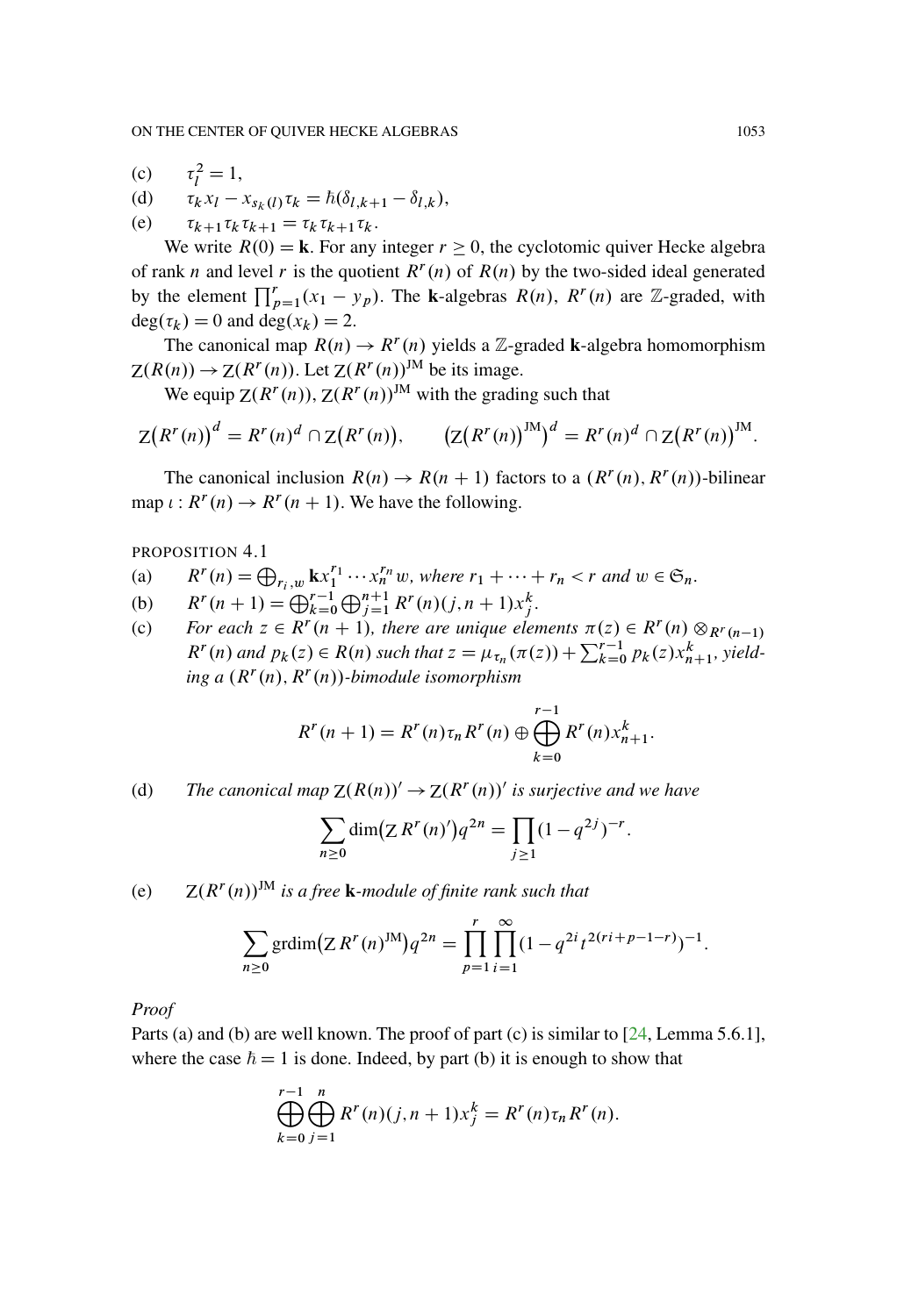By (b), we have  $R^r(n) = \bigoplus_{k=0}^{r-1} \bigoplus_{j=1}^{n} R^r(n-1)(j,n)x_j^k$ . Since  $\tau_n$  commutes with  $R^r(n-1)$  and  $\tau_n(j,n) = (j,n)(j,n+1)$ , we deduce  $R^r(n)\tau_n R^r(n) =$ <br> $\bigcap_{k=1}^{r-1} \bigcap_{k=1}^{n} R^r(n)(j,n+1)$ , we deduce  $R^r(n)\tau_n R^r(n)$  $\sum_{k=0}^{r-1} \bigoplus_{j=1}^{n} R^{r}(n)(j, n+1)x_{j}^{k}$ . Part (d) is proved in [\[8\]](#page-94-4).

Let us concentrate on (e). First, we prove that  $Z(R^r(n))^{JM}$  is free of finite rank as a **k**-module. To do that, set  $\mathbf{k}_1 = \mathbb{k}[y_1, \dots, y_r]$  and consider the  $\mathbf{k}_1$ -algebras

$$
R(n)1 = R(n)/(\hbar - 1), \qquad R^{r}(n)1 = R^{r}(n)/(\hbar - 1).
$$

Then, the assignment  $\tau_k \mapsto \tau_k$ ,  $x_k \mapsto x_k \otimes \hbar$ ,  $y_p \mapsto y_p \otimes \hbar$  yields a **k**-algebra homomorphism

$$
R^{r}(n) \rightarrow R^{r}(n)_{1} \otimes_{\mathbf{k}_{1}} \mathbf{k} = R^{r}(n)_{1}[\hbar].
$$

It restricts to an inclusion

<span id="page-49-0"></span>
$$
Z(Rr(n))JM \subset Z(Rr(n)) \subset Z(Rr(n)1)[\hbar].
$$
 (39)

Now, for any *n*-tuple  $\mu = (\mu_1, \ldots, \mu_n)$  of nonnegative integers, let

$$
p_{\mu}(x_1,\ldots,x_n)=\sum_{\nu}x_1^{\nu_1}\cdots x_n^{\nu_n}\in\mathbb{Z}\big(R^r(n)_1\big),
$$

where  $\nu$  runs over the set of all *n*-tuples which are obtained from  $\mu$  by permuting its entries. Let  $\mathcal{P}_n(r)$  be the set of all partitions  $\mu$  such that  $\ell(\mu) + \sum_i \lfloor \mu_i/r \rfloor \leq n$ . By [\[8,](#page-94-4) Theorem 3.2], the canonical map  $R(n)_1 \rightarrow R^{r}(n)_1$  yields a surjection  $Z(R(n)_1) \to Z(R^r(n)_1)$ . Further, the elements  $p_\mu(x_1,\ldots,x_n)$ , where  $\mu$  runs over the set  $\mathcal{P}_n(r)$ , form a **k**<sub>1</sub>-basis of  $Z(R^r(n)_1)$ . Therefore, under the inclusion [\(39\)](#page-49-0), the elements  $p_\mu(x_1,\ldots,x_n)\otimes \hbar^{|\mu|}$ , where  $\mu\in\mathcal{P}_n(r)$  yield a **k**-basis of  $Z(R^r(n))^{JM}$ . We deduce that  $Z(R^r(n))^M$  is free of finite rank as a **k**-module and that

$$
\sum_{n\geq 0} \text{grdim}(\text{Z} \, R^r(n))^{JM} q^{2n} = \sum_{n\geq 0} \sum_{\mu \in \mathcal{P}_n(r)} t^{2|\mu|} q^{2n}.
$$

To compute the right-hand side, note that [\[8,](#page-94-4) p. 243] yields a bijection

$$
\varphi : \Lambda_r^+(n) \to \mathcal{P}_n(r),
$$

where  $\Lambda_r^+(n)$  is the set of *r*-partitions  $\lambda = (\lambda^{(1)}, \ldots, \lambda^{(r)})$  of *n*. Further, if  $\varphi(\lambda) = \mu$ , then

$$
|\mu|=r|\lambda|-(r+1)\ell(\lambda)+\sum_{p=1}^r p\ell(\lambda^{(p)}).
$$

We deduce that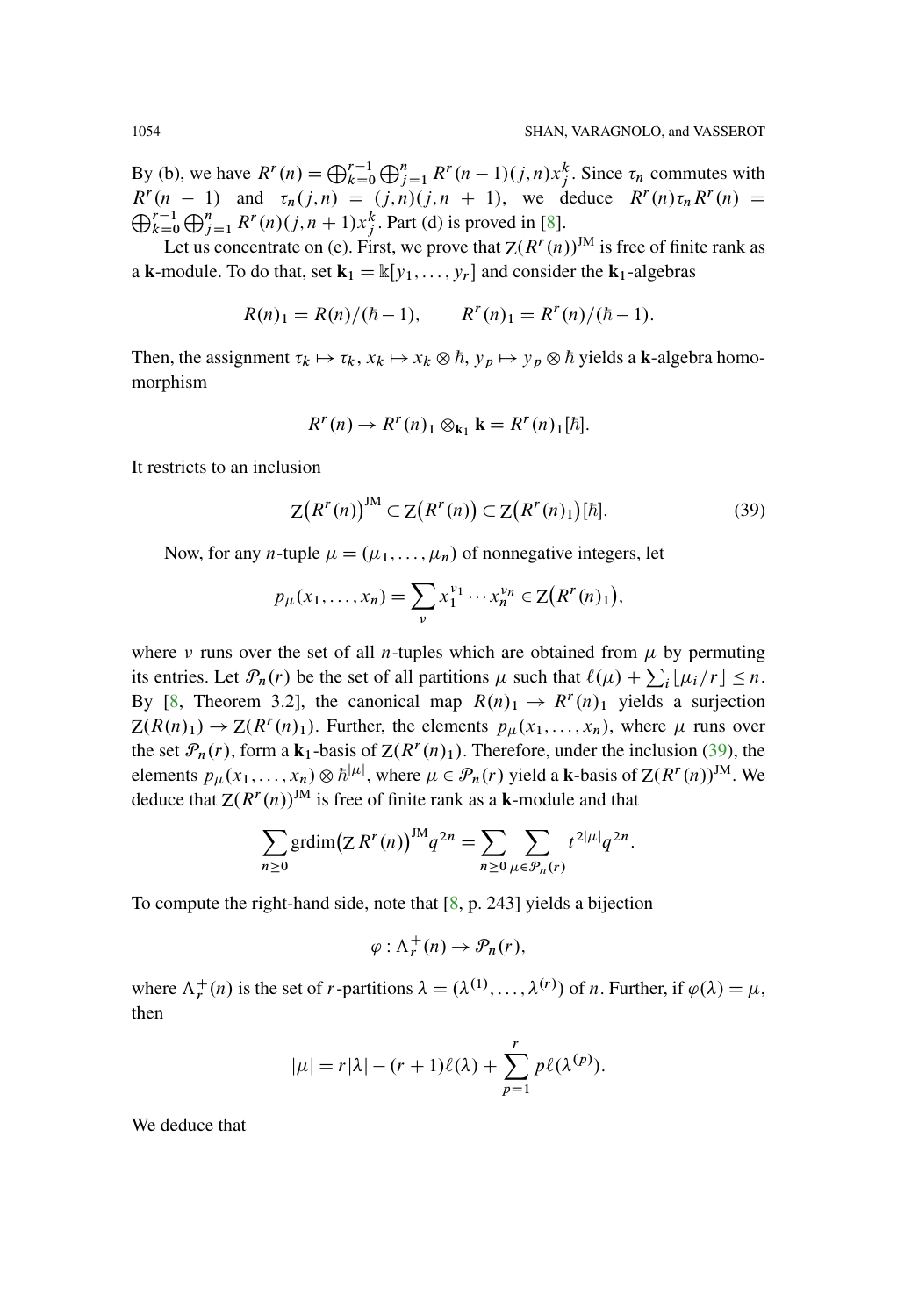$$
\sum_{n\geq 0} \text{grdim}(\text{Z} \, R^r(n))^{\text{JM}} q^{2n} = \sum_{n\geq 0} \sum_{\lambda \in \Lambda_r^+(n)} t^{2r|\lambda|-2(r+1)\ell(\lambda)+2\sum_{p=1}^r p\ell(\lambda^{(p)})} q^{2n}
$$

$$
= \prod_{p=1}^r \sum_{\lambda \in \Lambda_1^+(n)} t^{2r|\lambda|+2(p-r-1)\ell(\lambda)} q^{2|\lambda|}
$$

$$
= \prod_{p=1}^r \prod_{i=1}^\infty (1-q^{2i}t^{2(ri+p-1-r)})^{-1}.
$$

## <span id="page-50-1"></span>*4.2. The Lie algebra* W

Let W be the Lie **k**'-algebra generated by elements  $C_k$ ,  $D_{-1,k}$ ,  $D_{0,k+1}$ ,  $D_{1,k}$  with  $k \geq 0$ , modulo the following definition relations:

(a)  $[D_{0,l+1}, D_{0,k+1}] = 0,$ 

(b) 
$$
[D_{0,l+1}, D_{1,k}] = \hbar D_{1,l+k}
$$
 and  $[D_{0,l+1}, D_{-1,k}] = -\hbar D_{-1,l+k}$ ,

- (c)  $3[D_{12}, D_{11}] [D_{13}, D_{10}] + \hbar^2[D_{11}, D_{10}] = 0,$
- (d)  $3[D_{-1,2}, D_{-1,1}] [D_{-1,3}, D_{-1,0}] + \hbar^2[D_{-1,1}, D_{-1,0}] = 0,$
- (e)  $[D_{10}, [D_{10}, D_{11}]]=[D_{-1,0}, [D_{-1,0}, D_{-1,1}]] = 0,$

(f) 
$$
[D_{-1,k}, D_{1,l}] = E_{k+l},
$$

(g)  $C_k$  is central,

where the series  $E(z) = \sum_{k\geq 0} E_k z^k$  is given by the following formula

<span id="page-50-2"></span>
$$
E(z) = C_0 + \sum_{k \ge 1} (\gamma_h(D_{0,k+1}) + \gamma_{-h}(D_{0,k+1}) + C_k) z^k,
$$
  

$$
\gamma_t(D_{0,k+1}) = \sum_{p=1}^k {k \choose p} D_{0,k-p+1} t^{p-1}.
$$
 (40)

Let  $W_{\leq 0}$ ,  $W_{\geq 0}$ ,  $W_0 \subset W$  be the Lie subalgebras generated by  $\{D_{1,k}; k \geq 0\}$ ,  $\{D_{-1,k}; k \ge 0\}$ , and  $\{D_{0,k+1}, C_k; k \ge 0\}$ , respectively.

There is a unique Lie  $\mathbf{k}'$ -algebra anti-involution  $\varpi$  of W such that

<span id="page-50-0"></span>
$$
\varpi(C_k) = C_k, \qquad \varpi(D_{l,k}) = D_{-l,k}.
$$
\n(41)

The Lie **k**'-algebra W is Z-graded with  $deg(D_{l,k}) = 2l$  and  $deg(C_k) = 0$ . A representation V is *diagonalizable* if the operator  $D_{0,1}/\hbar$  is diagonalizable with integral eigenvalues. Then V is  $\mathbb{Z}$ -graded and its degree  $2n$  component  $V_n$  is the eigenspace associated with the eigenvalue  $n$ . We will say that a diagonalizable representation is *quasifinite* if the degree 2n component is finite-dimensional for each n. Finally, we define the *character* of a quasifinite representation V to be the formal series in  $\mathbb{N}[[q, q^{-1}]]$  given by

$$
ch(V)(q) = \sum_{n \in \mathbb{Z}} q^{2n} \dim(V_n).
$$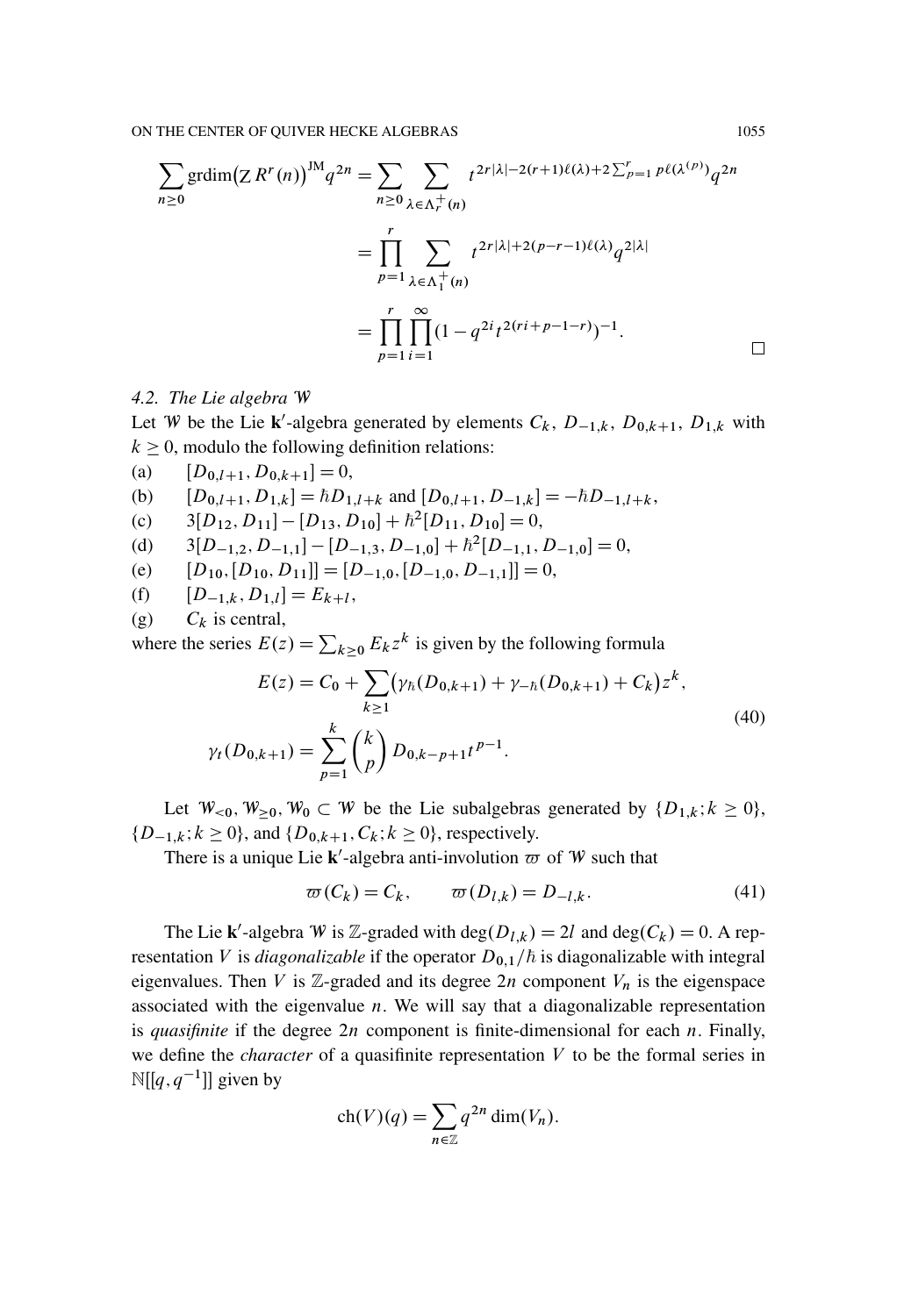Given a linear form  $\Lambda : W_0 \to \mathbf{k}'$  and a module V, an element  $v \in V$  is *primitive* of weight  $\Lambda$  if  $W_0$  acts on v by  $\Lambda$  and  $\overline{\omega}(W_{\leq 0})$  by zero. We call  $\Lambda(C_0)$  the *level* of  $\Lambda$ .

Let  $M(\Lambda)$  be the Verma module with the lowest weight  $\Lambda$ . It is the diagonalizable module induced from the 1-dimensional  $W_{\geq 0}$ -module spanned by a primitive vector  $|\Lambda\rangle$ . Let  $V(\Lambda)$  be the top of  $M(\Lambda)$ . It is an irreducible diagonalizable module. We call  $\Lambda$  the *lowest weight* and  $\Lambda(C_0)$  the *level* of  $M(\Lambda)$ ,  $V(\Lambda)$ . We call  $|\Lambda\rangle$  the highest weight vectors of  $M(\Lambda)$ ,  $V(\Lambda)$ .

# *4.3. The loop operators on the center and the cocenter*

For each  $r, n \in \mathbb{N}$  with  $r \neq 0$ , we set  $\mathcal{C}_n^r = R^r(n)$ -grproj. Write  $\mathcal{C}^r = \bigoplus_n \mathcal{C}_n^r$ . The restriction and induction functors form an adjoint pair  $(F, E)$  with

$$
E: R^{r}(n+1)\text{-grmod} \to R^{r}(n)\text{-grmod}, \qquad N \mapsto N,
$$
  

$$
F: R^{r}(n)\text{-grmod} \to R^{r}(n+1)\text{-grmod}, \qquad M \mapsto R^{r}(n+1) \otimes_{R^{r}(n)} M.
$$

Let  $\varepsilon$  :  $FE \rightarrow 1$  and  $\eta: 1 \rightarrow EF$  be the counit and unit, respectively, of the adjoint pair  $(F, E)$ . They are represented by the multiplication map  $\mu$  and the canonical map  $\iota$ , respectively:

$$
\varepsilon: R^{r}(n) \otimes_{R^{r}(n-1)} R^{r}(n) \to R^{r}(n),
$$
  

$$
\eta: R^{r}(n) \to R^{r}(n+1).
$$

PROPOSITION 4.2

- (a) *The pair*  $(E, F)$  *is adjoint with the counit*  $\hat{\epsilon}$ :  $EF \rightarrow 1$  *and the unit*  $\hat{\eta}$ :  $1 \rightarrow FE$ *represented by the morphisms*  $\hat{\varepsilon}$  :  $R^r(n + 1) \rightarrow R^r(n)$ ,  $\hat{\eta}$  :  $R^r(n) \rightarrow$  $R^r(n) \otimes_{R^r(n-1)} R^r(n)$  such that  $\hat{\varepsilon}(z) = p_{r-1}(z)$  and  $\hbar \hat{\eta}(1) = \pi(x_{n+1}^r)$ .
- (b) *The* **k**-algebra  $R^r(n)$  is a symmetric algebra. The symmetrizing form  $t_{r,n}$ :  $R^{r}(n) \rightarrow \mathbf{k}$  *is the unique*  $\mathbf{k}$ *-linear map sending the element*  $x_1^{r_1} \cdots x_n^{r_n}$  *w to 1 if*  $r_1 = \cdots = r_n = r - 1$  *and*  $w = 1$  *and to* 0 *otherwise. We have*  $t_{r,n} = \hat{\varepsilon} \circ \cdots \circ \hat{\varepsilon}$ *(*n *times).*

*Proof*

See [\[24,](#page-95-5) Lemma 5.7.2] for (a) and [\[9](#page-94-5), Theorem A.2] for (b).  $\Box$ 

We have  $tr(\mathcal{C}^r/\mathbb{Z}) = \bigoplus_n tr(R^r(n))$ . We equip  $tr(\mathcal{C}^r/\mathbb{Z})$  with the  $\mathbb{Z}^2$ -grading such that tr( $R^{r}(n)$ ) has the weight 2n and the order given by the degree of elements of  $R^r(n)$ . For each  $k \in \mathbb{N}$ , we define **k**-linear operators  $x_k^{\pm}$  on  $tr(\mathcal{C}^r/\mathbb{Z}) = \bigoplus_n tr(R^r(n))$ of weights  $\pm 2$  and order 2k such that the maps

$$
x_k^+:\text{tr}(R^r(n))\to\text{tr}(R^r(n-1)),\qquad x_k^-\colon\text{tr}(R^r(n))\to\text{tr}(R^r(n+1))
$$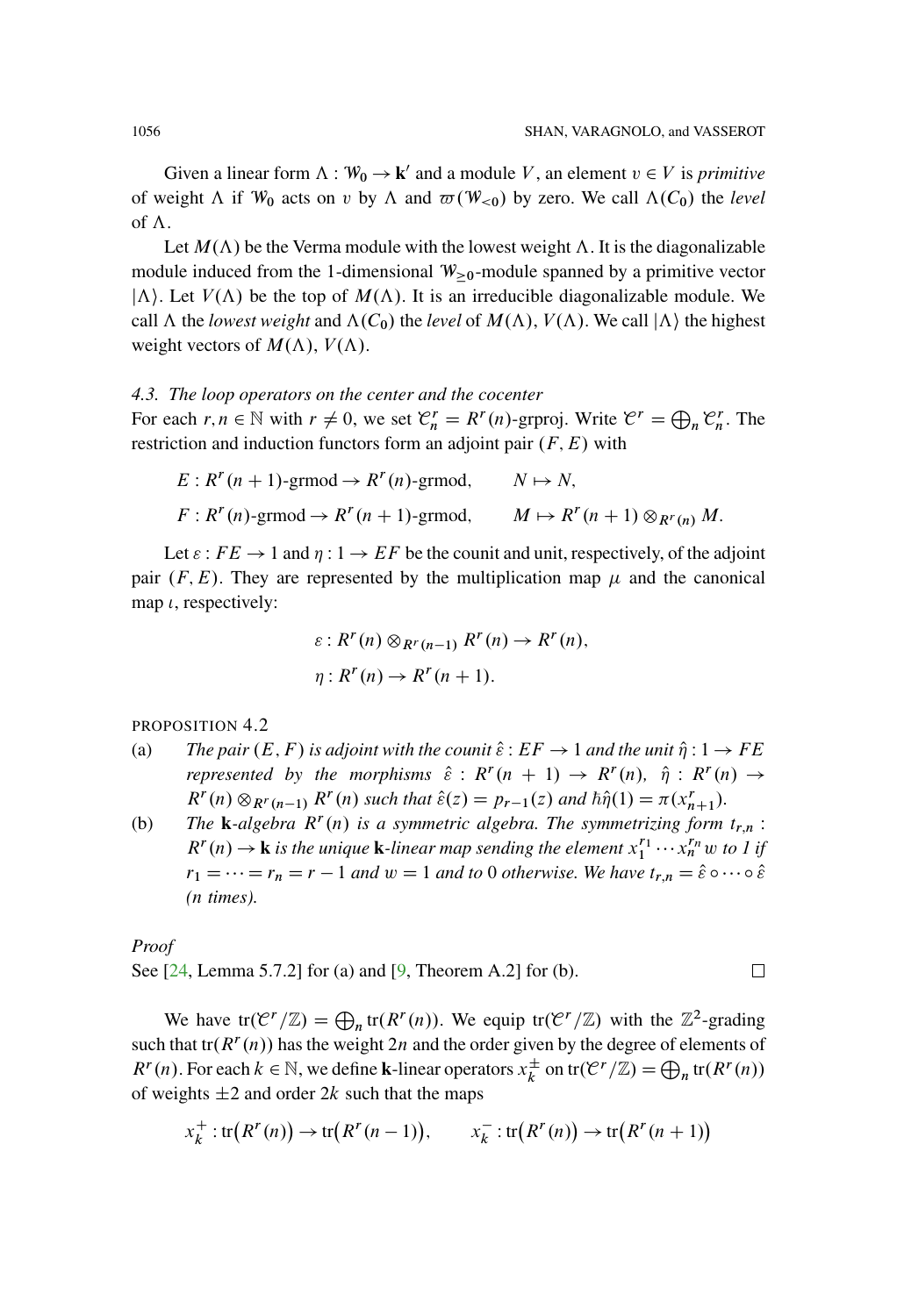are given, for each  $f \in \text{End}_{\mathcal{C}^r}(a)$  and  $a \in \mathcal{C}^r$ , by

$$
x_k^+(tr(f)) = tr(x^k(a) \circ (E(f))),
$$
  $x_k^-(tr(f)) = tr(x^k(a) \circ (F(f))).$ 

Here  $x \in \text{End}(F)$  is represented by the right multiplication by  $x_{n+1}$  on  $R^r (n + 1)$ , and  $x \in End(E)$  is the left-transposed endomorphism.

#### <span id="page-52-0"></span>THEOREM 4.3

The assignment  $C_k \mapsto p_k(y_1,...,y_r)$ ,  $D_{\mp 1,k} \mapsto x_k^{\pm}$  defines a representation of level *r of W on*  $tr(C^r/\mathbb{Z})'$ .

### *Proof*

First, we check that the operators  $x_0^-, x_1^-, x_2^-, x_3^-$  satisfy relations (c) and (e) for  $D_{10}$ ,  $D_{11}$ ,  $D_{12}$ ,  $D_{13}$  in the definition of W. For each  $k \in \mathbb{N}$  and  $f \in R^{r}(n)$ , we have  $x_k^-(tr(f)) = tr(fx_{n+1}^k)$ , where the element f on the right-hand side is identified with its image by the map

$$
\iota: R^r(n) \to R^r(n+1).
$$

Thus, using the relations  $\tau_{n+1}x_{n+2}\tau_{n+1} = x_{n+1} + \hbar\tau_{n+1}$  and  $\tau_{n+1}^2 = 1$ , we get

$$
[x_1^-, x_0^-] (\text{tr}(f)) = \text{tr}(f x_{n+2} - f x_{n+1})
$$
  
= tr(f x\_{n+2} x\_{n+1}^2 - f x\_{n+1})  
= tr(f x\_{n+1} x\_{n+2} x\_{n+1} - f x\_{n+1})  
= \hbar \text{tr}(f x\_{n+1}).

Similarly, using the relations

$$
\tau_{n+1}x_{n+1}x_{n+2}^2\tau_{n+1} = x_{n+1}^2x_{n+2} + \hbar x_{n+1}x_{n+2}\tau_{n+1},
$$
  

$$
\tau_{n+1}x_{n+2}^3\tau_{n+1} = x_{n+1}^3 + \hbar (x_{n+2}^2 + x_{n+1}x_{n+2} + x_{n+1}^2)\tau_{n+1},
$$

we deduce that

$$
[x_2^-, x_1^-] (tr(f)) = \hbar tr(f x_{n+1} x_{n+2} \tau_{n+1}),
$$
  
\n
$$
[x_3^-, x_0^-] (tr(f)) = \hbar tr(f(x_{n+2}^2 + x_{n+1} x_{n+2} + x_{n+1}^2) \tau_{n+1}).
$$

Relation (e) follows from

$$
[x_0^-, [x_0^-, x_1^-]](tr(f)) = \hbar tr(f(\tau_{n+2} - \tau_{n+1}))
$$
  
=  $\hbar tr(f(\tau_{n+2}\tau_{n+1}^2 - \tau_{n+1}\tau_{n+2}^2))$   
=  $\hbar tr(f(\tau_{n+1}\tau_{n+2}\tau_{n+1} - \tau_{n+2}\tau_{n+1}\tau_{n+2}))$   
= 0.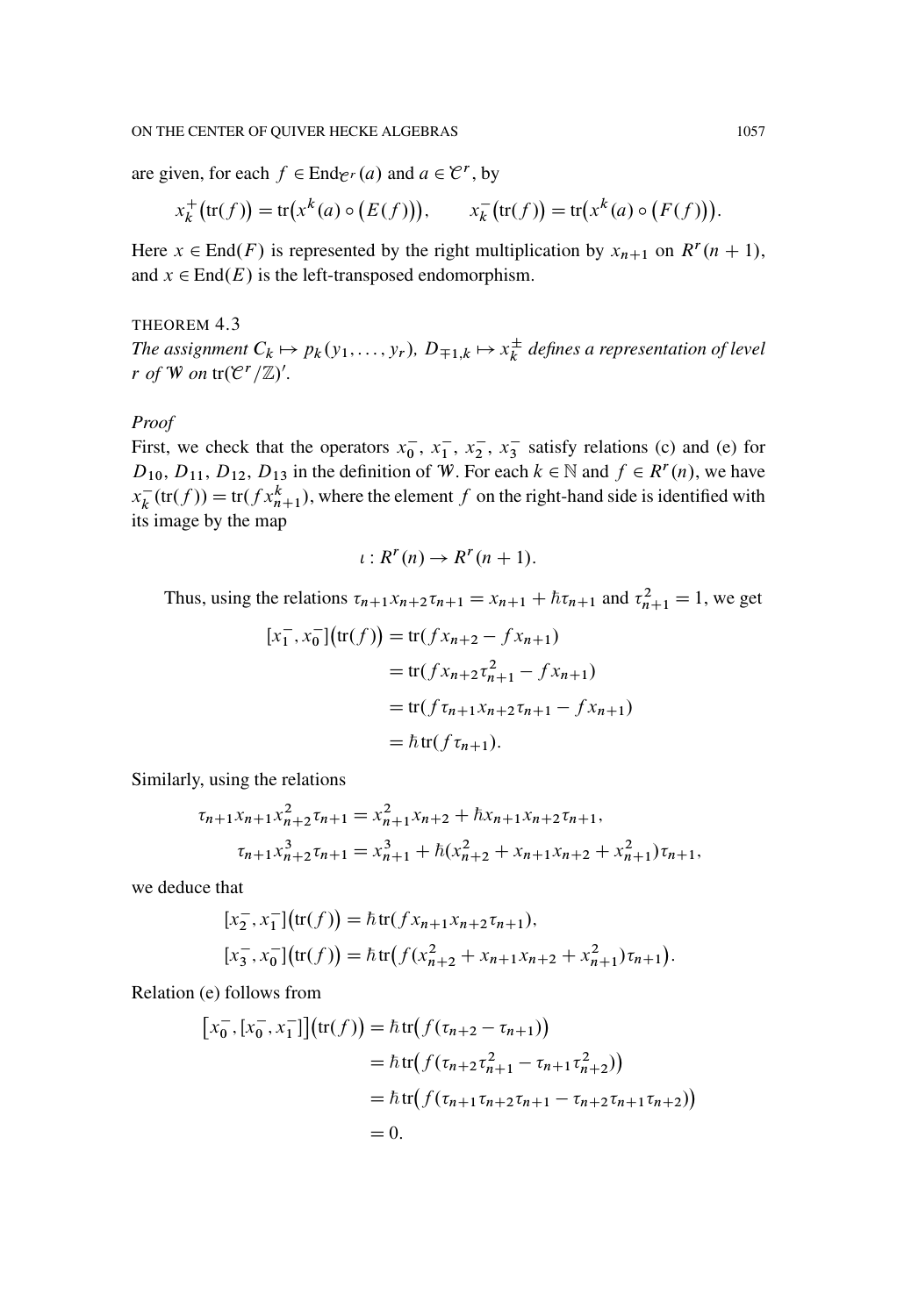To prove relation (c), we introduce the element  $\varphi_l = (x_l - x_{l+1})\tau_l + \hbar$ . We have

$$
\varphi_l^2 = \hbar^2 - (x_l - x_{l+1})^2
$$
,  $\varphi_l x_k = x_{s_l(k)} \varphi_l$ ,  $\varphi_l \tau_l = -\tau_l \varphi_l$ .

And we deduce that

$$
(3[x_2^-, x_1^-] - [x_3^-, x_0^-] + \hbar^2[x_1^-, x_0^-])(\text{tr}(f))
$$
  
=  $\hbar \text{tr}(f(3x_{n+1}x_{n+2} - x_{n+2}^2 - x_{n+1}x_{n+2} - x_{n+1}^2 - \hbar^2)\tau_{n+1})$   
=  $\hbar \text{tr}(f((x_{n+1} - x_{n+2})^2 - \hbar^2)\tau_{n+1})$   
=  $-\hbar \text{tr}(f\varphi_{n+1}^2\tau_{n+1})$   
=  $-\hbar \text{tr}(f\varphi_{n+1}^2\tau_{n+1})$   
=  $\hbar \text{tr}(f\varphi_{n+1}^2\tau_{n+1})$   
= 0.

We prove that the operators  $x_0^+, x_1^+, x_2^+, x_3^+$  satisfy relations (d) and (e) for  $D_{-1,0}$ ,  $D_{-1,1}$ ,  $D_{-1,2}$ ,  $D_{-1,3}$  in a similar way.

Next, we prove relations (a), (b), and (f). To do so, for each  $l \ge 0$ , consider the element  $p_1(x_1,...,x_n) \in Z(R^r(n))$  given by  $p_1(x_1,...,x_n) = \sum_{i=1}^n x_i^l$  if  $n > 0$  and 0 if  $n = 0$ . Let  $x_{l+1}^0$  be the **k**-linear operator on tr $(\mathcal{C}^r/\mathbb{Z})$  given by

<span id="page-53-0"></span>
$$
x_{l+1}^0(\text{tr}(f)) = \hbar \text{tr}(fp_l(x_1,\ldots,x_n)), \quad \forall f \in R^r(n). \tag{42}
$$

Then, under the assignment  $D_{0,k+1} \mapsto x_{k+1}^0$ , the defining relation (a) of W is obviously satisfied. Let us concentrate on (b). We have

$$
[x_{l+1}^0, x_k^-] (\text{tr}(f)) = \hbar \text{tr} (f (x_{n+1}^k p_l(x_1, ..., x_{n+1}) - x_{n+1}^k p_l(x_1, ..., x_n)))
$$
  
=  $\hbar x_{l+k}^- (\text{tr}(f)).$ 

The relation  $[x_{l+1}^0, x_k^+] = \hbar x_{l+k}^+$  is proved in a similar way.

Finally, let us prove relation (f) in the definition of the Lie algebra W. Let

$$
\hat{\varepsilon}: R^r(n+1) \to R^r(n), \qquad \hat{\eta}: R^r(n) \to R^r(n) \otimes_{R^r(n-1)} R^r(n)
$$

be as above. For each  $k \in \mathbb{N}$  we consider the following elements in  $Z(R^r(n))$ :

$$
B_{+,n}^{k} = \hat{\varepsilon}(x_{n+1}^{r-1+k}),
$$
  
\n
$$
B_{-,n}^{k} = \begin{cases} -\hbar^{2} \mu_{x_{n}^{r-1+k}}(\hat{\eta}(1)) & \text{if } k \ge r+1, \\ -p_{r-k}(x_{n+1}^{r}) & \text{if } 1 \le k \le r, \\ 1 & \text{if } k = 0. \end{cases}
$$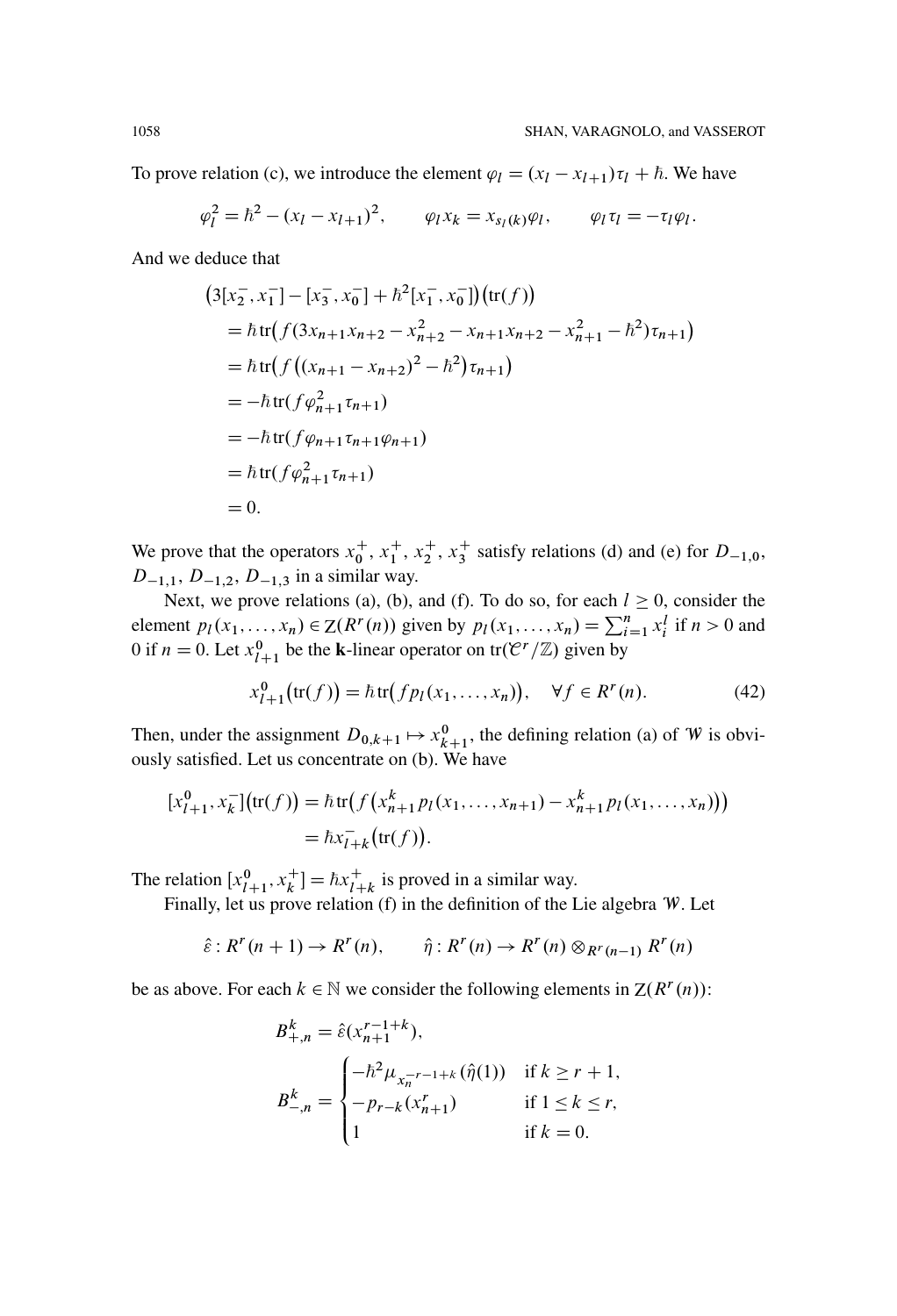We may abbreviate  $B_{\pm}^k = B_{\pm,n}^k$ . Consider the formal series  $B_{\pm}(z) = \sum_{k \in \mathbb{N}} B_{\pm}^k z^k$ . For each  $k, l \in \mathbb{N}$ , we define the operator  $E_{k,l} = [x_k^+, x_l^-]$  on tr $(\mathcal{C}^r/\mathbb{Z})'$ .

<span id="page-54-2"></span>LEMMA 4.4

*The following hold:*

- (a)  $\hat{\varepsilon}(\tau_n a \tau_n) = \hat{\varepsilon}(a)$  for each  $a \in R^r(n)$ ;
- (b)  $B_+(z)B_-(z) = 1;$
- (c)  $E_{k+l} := E_{k,l}$  depends only on  $k+l$  and we have  $E_l = \sum_{k=0}^{l} (r-k) B_+^{l-k} B_-^k$ ;
- (d)  $E(z) = r z \frac{d}{dz} \log B_-(z)$ ;
- (e)  $B_-(z) = \prod_{k=1}^n (1 \hbar^2 z^2 / (1 z x_k)^2) \prod_{p=1}^r (1 z y_p)$ .

# *Proof*

For part (a), note that  $a = \mu_{\tau_{n-1}}(\pi(a)) + \sum_{k=0}^{r-1} p_k(a) x_n^k$ . Thus, a direct computation yields

$$
\tau_n a \tau_n = \mu_{\tau_n \tau_{n-1} \tau_n} (\pi(a)) - \sum_{k=0}^{r-1} p_k(a) \hbar \sum_{s+t=k-1} x_n^s \tau_n x_n^t + \sum_{k=0}^{r-1} p_k(a) x_{n+1}^k
$$

$$
- \hbar^2 \sum_{k=0}^{r-1} p_k(a) \sum_{t=0}^{k-1} \sum_{a=0}^{t-1} x_n^{k-1-t+a} x_{n+1}^{t-1-a}.
$$

We deduce that  $p_{r-1}(\tau_n a \tau_n) = p_{r-1}(a)$ .

Next, a similar computation as in the proof of parts (a) and (c) of Lemma [B.1](#page-75-0) yields

<span id="page-54-1"></span><span id="page-54-0"></span>
$$
\pi(x_{n+1}^k) = \sum_{s=0}^{k-r} (\hat{\varepsilon}(x_{n+1}^{k-s}) \otimes x_n^s \otimes 1 \otimes 1) \pi(x_{n+1}^r),\tag{43}
$$

$$
p_a(x_{n+1}^k) = \sum_{s=0}^{r-a-1} B_{+,n}^{k-a-s} B_{-,n}^s
$$
 (44)

and the equality in part (b).

The proof of part (c) is similar to Proposition  $B.5(b)$  $B.5(b)$ , so we briefly indicate the key steps. First, the isomorphism in Proposition [4.1\(](#page-48-0)c) represents an isomorphism of functors  $\rho$  :  $EF1_n \rightarrow G$  with  $G = FE1_n \oplus 1_n^{\oplus r}$ . By Lemma [2.3](#page-6-0) we have

$$
x_k^+ x_l^- = \text{tr}_{EF}(x_i^k x_i^l) = \text{tr}_G(\rho^{-1}(x^k x^l)\rho,
$$

and it is equal to the sum of the trace of  $\rho^{-1}(x^k x^l)\rho$  restricted to each direct factor of G. The restriction of  $\rho^{-1}(x^k x^l)$  to  $FE1_n$  is represented by

$$
R^{r}(n) \otimes_{R^{r}(n-1)} R^{r}(n) \to R^{r}(n) \otimes_{R^{r}(n-1)} R^{r}(n), \qquad z \mapsto \pi\left(x_{n+1}^{k}\mu_{\tau_{n}}(z)x_{n+1}^{l}\right).
$$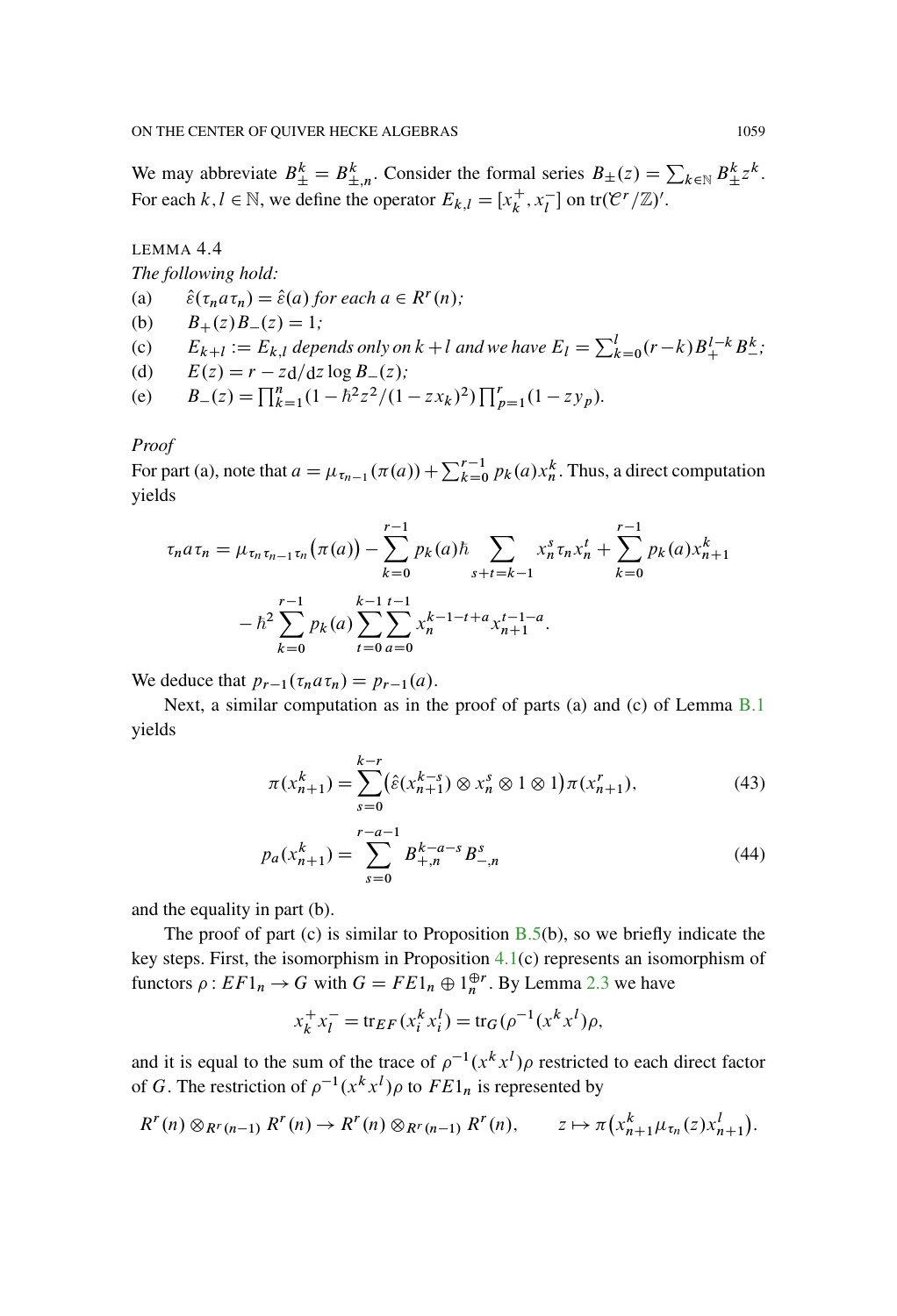We have

$$
\pi\left(x_{n+1}^k \mu_{\tau_n}(z) x_{n+1}^l\right) = \mu_{x_n^l \tau_n x_n^k}(z) + \hbar \sum_{a=0}^{k+l-1} \mu_{x_n^a}(z) \pi\left(x_{n+1}^{k+l-1-a}\right).
$$

Hence the restriction of  $\rho^{-1}(x^k x^l) \rho$  to  $FE1_n$  is the endomorphism

$$
x^{l} x^{k} + \hbar \sum_{a=0}^{k+l-1} \pi (x_{n+1}^{k+l-1-a}) \varepsilon (1 \otimes x_{n}^{a}),
$$

and by [\(43\)](#page-54-0) its trace is equal to

$$
x_l^- x_k^+ + \sum_{s=r+1}^{k+l} (r-s) B_{+,n}^{l+k-s} B_{-,n}^s.
$$

The restriction of  $\rho^{-1}(x^k x^l)$  to the ath copy of  $1_n$  is represented by the map  $R^{r}(n) \to R^{r}(n)$ ,  $z \mapsto z p_a(x_{n+1}^{k+l+a})$ . By [\(44\)](#page-54-1), it is equal to  $\sum_{s=0}^{r-1-a} B^{k+l-s}_{+,n} B^{s}_{-,n}$ . We conclude that

$$
x_k^+ x_l^- = x_l^- x_k^+ + \sum_{s=r+1}^{k+l} (r-s) B_{+,n}^{l+k-s} B_{-,n}^s + \sum_{a=0}^{r-1} \sum_{s=0}^{r-1-a} B_{+,n}^{k+l-s} B_{-,n}^s
$$
  
=  $x_l^- x_k^+ + \sum_{s=0}^{k+l} (r-s) B_{+,n}^{l+k-s} B_{-,n}^s$ .

To prove (d), note that, using (b), we get

$$
-z \, d/dz \log B_{-}(z) = -\left(\sum_{k\geq 0} k B_{-}^{k} z^{k}\right) \left(\sum_{k\geq 0} B_{+}^{k} z^{k}\right)
$$

$$
= \sum_{l\geq 0} \sum_{k=0}^{l} (-k B_{-}^{k} B_{+}^{l-k}) z^{l} = -r + E(z).
$$

Finally, we concentrate on (e). We have

$$
\tau_n x_n^k \tau_n = x_{n+1}^k - \hbar \sum_{p+q=k-1} x_n^p \tau_n x_n^q - \hbar^2 \sum_{a=0}^{k-2} (a+1) x_n^a x_{n+1}^{k-2-a}.
$$

Using (a), we deduce that

$$
\hat{\varepsilon}(x_n^k) = \hat{\varepsilon}(\tau_n x_n^k \tau_n) = \hat{\varepsilon}(x_{n+1}^k) - \hbar^2 \sum_{a=0}^{k-2} (a+1) x_n^a \hat{\varepsilon}(x_{n+1}^{k-2-a}).
$$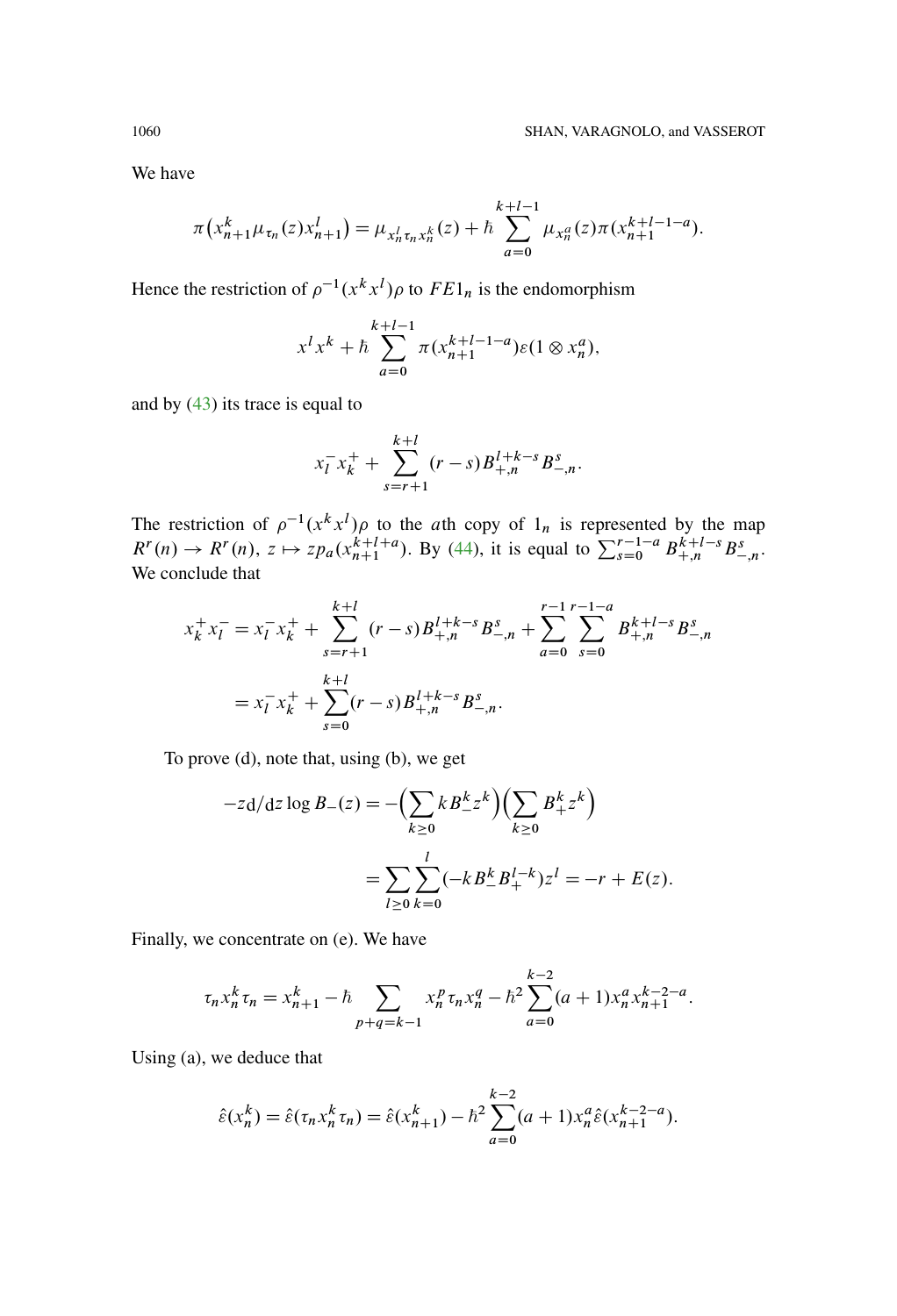Thus, we have

$$
B_{+,n-1}^{k-r+1} = B_{+,n}^{k-r+1} - \hbar^2 \sum_{a=0}^{k-2} (a+1) x_n^a B_{+,n}^{k-2-a-r+1}.
$$

This yields

$$
B_{+,n-1}(z) = (1 - \hbar^2 z^2 (1 - zx_n)^{-2}) B_{+,n}(z).
$$

Hence by (b) we get

$$
B_{-,n}(z) = \left(1 - \hbar^2 z^2 (1 - z x_n)^{-2}\right) B_{-,n-1}(z)
$$

for  $n \ge 1$ . By induction it remains to compute  $B_{-,0}(z)$ . Since

$$
x_1^r = -\sum_{a=1}^r (-1)^a e_a(y_1,\ldots,y_r) x_1^{r-a},
$$

we have

$$
\pi(x_1^r) = 0, \qquad B_{-,0}^a = (-1)^a e_a(y_1, \dots, y_r) \quad \forall a \in [1, r], \qquad B_{-,0}^a = 0 \quad \forall a > r.
$$
  
Therefore, we have  $B_{-,0}(z) = \prod_{a=1}^r (1 - z y_a).$ 

We can now finish the proof of relation (f) of W. According to Lemma [4.4,](#page-54-2) the formal series  $E(z) = \sum_{l \geq 0} E_l z^l$  is given by

$$
E(z) = r - zd/dz \log \Biggl( \prod_{p=1}^{r} (1 - zy_p) \prod_{k=1}^{n} (1 - z(x_k - \hbar)) \Biggr)
$$

$$
\times \Bigl( 1 - z(x_k + \hbar) \Bigr) (1 - zx_k)^{-2} \Biggr).
$$

Comparing this with formula [\(42\)](#page-53-0) and the identity

$$
\sum_{k\geq 1} (za)^k = -z(d/dz) \log(1 - za),
$$
\n(45)

we deduce that

$$
E(z) = r - \sum_{k \ge 1} \sum_{p=1}^{n} (2x_p^k - (x_p - \hbar)^k - (x_p + \hbar)^k) z^k + \sum_{k \ge 1} \sum_{p=1}^{r} y_p^k z^k.
$$

This implies that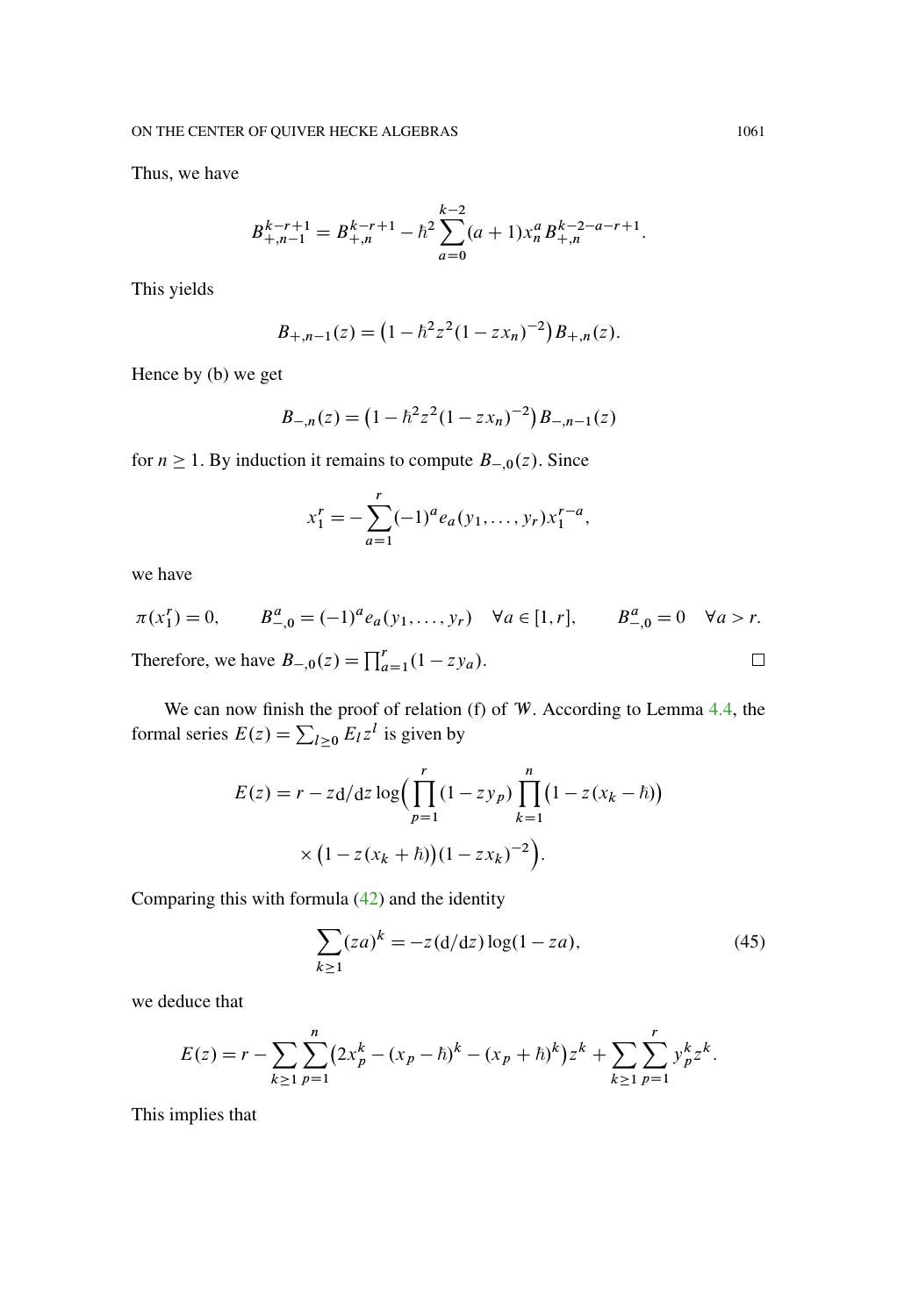1062 SHAN, VARAGNOLO, and VASSEROT

<span id="page-57-0"></span>
$$
E(z) = r + \sum_{k \ge 1} (\gamma_h(D_{0,k+1}) + \gamma_{-h}(D_{0,k+1}) + p_k(y_1, \dots, y_r))z^k,
$$
  

$$
\gamma_t(D_{0,k+1}) = \sum_{p=1}^k {k \choose p} D_{0,k-p+1} t^{p-1}.
$$
 (46)

This finishes the proof of the theorem.

Set  $Z(\mathcal{C}^r/\mathbb{Z}) = \bigoplus_n Z(R^r(n))$ . The symmetrizing form  $t_r = \bigoplus_n t_{r,n}$  on  $\bigoplus_n R^r(n)'$  yields a **k**'-bilinear form

$$
\mathsf{Z}(\mathcal{C}^r/\mathbb{Z})' \times \operatorname{tr}(\mathcal{C}^r/\mathbb{Z})' \to \mathbf{k}', \qquad (a,b) \mapsto t_r(ab),
$$

which induces an isomorphism  $Z(\mathcal{C}^r/\mathbb{Z})' \simeq \text{Hom}_{\mathbf{k}'}(\text{tr}(\mathcal{C}^r/\mathbb{Z})', \mathbf{k}')$ . Taking the transpose with respect to this bilinear form and twisting the action by the anti-involution  $\overline{\omega}$  in [\(41\)](#page-50-0), we get a representation of W on  $Z(\mathcal{C}^r/\mathbb{Z})'$  of level r. Let  $|r\rangle \in Z(\mathcal{C}^r/\mathbb{Z})'$ denote the unit of  $Z(R^r(0))' = \mathbf{k}'$ . We define a weight  $\Lambda_r$  of level r of W by the formula

$$
\Lambda_r(C_k) = p_k(y_1, \dots, y_r), \qquad \Lambda_r(D_{0,k+1}) = 0, \quad \forall k \ge 0.
$$
 (47)

PROPOSITION 4.5

*The following hold:*

(a)  $\vert r \rangle$  *is a primitive vector of*  $Z(\mathcal{C}^r/\mathbb{Z})'$  *of weight*  $\Lambda_r$ ;

(b)  $Z(C^r/\mathbb{Z})'$  is quasifinite of character  $\prod_{j\geq 1} (1-q^{2j})^{-r}$ .

*Proof*

Part (a) follows from formula [\(42\)](#page-53-0), which implies that  $x_{l+1}^0(|r\rangle) = 0$  for all  $l \ge 0$ . Part (b) follows from Proposition [4.1\(](#page-48-0)d). □

# *4.4. The cohomology ring of the moduli space of framed instantons*

Let  $\mathfrak{M}(r,n)$  be the moduli space of framed rank r torsion-free sheaves on  $\mathbb{P}^2$  with fixed second Chern class n. Set  $\mathfrak{M}(r) = \bigsqcup_n \mathfrak{M}(r,n)$ . First, let us review a few basic facts on  $\mathfrak{M}(r)$  (see [\[34](#page-95-6), Section 3] for more details).

The group  $GL(r) \times GL(2)$  acts on  $\mathfrak{M}(r)$  in the obvious way :  $GL(r)$  acts by changing the framing and GL(2) via the tautological action on  $\mathbb{P}^2$  which preserves the line at infinity. Let  $T \subset GL(r)$ ,  $A \subset GL(2)$  be the maximal tori, and let  $\mathbb{C}^{\times} \subset A$ be the *hyperbolic* torus  $\{\text{diag}(t, t^{-1}); t \in \mathbb{C}^{\times}\}$ . Set  $G = T \times \mathbb{C}^{\times}$  and  $G_A = T \times A$ .

We identify the Z-graded k-algebra  $H_G^*(\bullet, \mathbb{k})$  with **k** in the obvious way. Let  $\mathbf{h} = H_{G_A}^*(\bullet, \mathbb{k})$ , and write  $\mathbf{h}'$  for the fraction field of **h**. From now on, let k be a field of characteristic 0.

□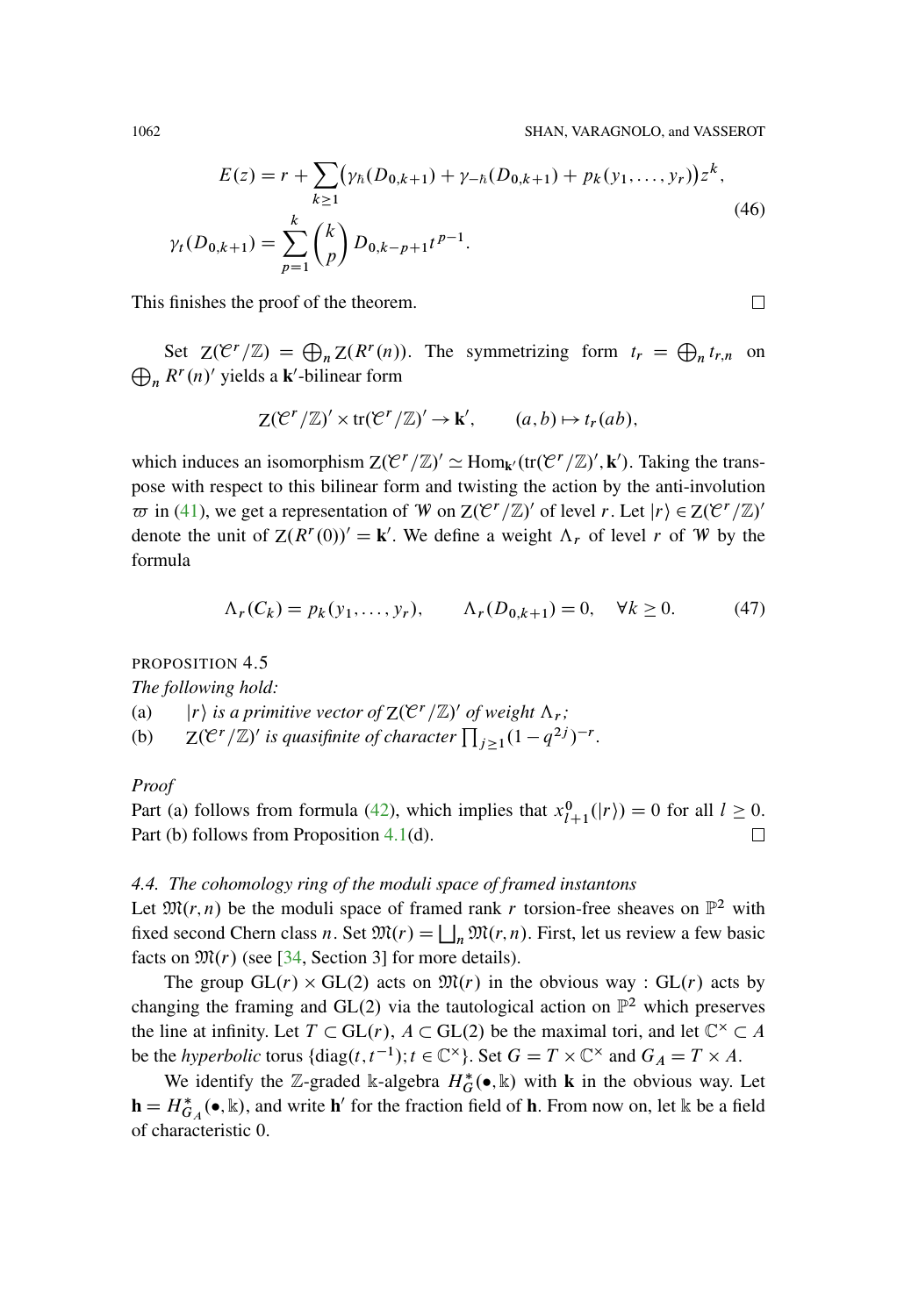The  $G_A$ -variety  $\mathfrak{M}(r,n)$  is equivariantly formal and smooth of dimension  $d_{r,n} = 2rn$ . Thus  $H_G^*(\mathfrak{M}(r), \mathbb{k})$  is a free Z-graded **k**-module isomorphic to  $H^*(\mathfrak{M}(r), \mathbb{k}) \otimes \mathbf{k}$ . The  $G_A$ -action yields an  $\alpha$ -partition of  $\mathfrak{M}(r)$  into affine spaces in the sense of De Concini, Lusztig, and Procesi [\[11](#page-94-6)]. We deduce that

<span id="page-58-0"></span>
$$
\sum_{d,n\geq 0} \dim H^d(\mathfrak{M}(r,n), \mathbb{k}) q^{2n} t^d
$$
  
= 
$$
\sum_{n\geq 0} \text{grdim} H^*_{G}(\mathfrak{M}(r,n), \mathbb{k}) q^{2n}
$$
  
= 
$$
\prod_{p=1}^r \prod_{i=1}^\infty (1 - q^{2i} t^{2(ri+p-1-r)})^{-1}.
$$
 (48)

In particular, note that the odd cohomology of  $\mathfrak{M}(r)$  vanishes, and hence the **k**-algebra  $H_G^*(\mathfrak{M}(r), \mathbb{k})$  is commutative. Let  $|r\rangle$  be the unit of  $H_G^*(\mathfrak{M}(r, 0), \mathbb{k}) \simeq \mathbf{k}$ . First, we prove the following.

#### PROPOSITION 4.6

- (a) *There is a representation of the Lie* **k**'-algebra W on  $H_G^*(\mathfrak{M}(r), \mathbb{k})'$  which *is isomorphic to*  $V(\Lambda_r)$ . This representation is quasifinite of character  $\prod_{j\geq 1} (1-q^{2j})^{-r}$ .
- (b) There is a unique isomorphism  $\psi : Z(\mathcal{C}^r/\mathbb{Z})' \to H^*_{G}(\mathfrak{M}(r), \mathbb{k})'$  of representa*tions of*  $W'$  *which takes the element*  $|r\rangle$  *to*  $|r\rangle$ *.*
- (c) For each  $n \in \mathbb{N}$ , the element  $\psi(1) \in H^*_{G}(\mathfrak{M}(r,n), \mathbb{k})'$  is invertible, and the  $map \phi' : Z(R^r(n))' \to H^*_{G}(\mathfrak{M}(r,n), \mathbb{k})'$  given by  $\phi'(\bullet) = \psi(1)^{-1} \cup \psi(\bullet)$  is a **k**0 *-algebra isomorphism.*

#### *Proof*

For each  $n, k \in \mathbb{N}$ , we consider the locus

$$
\mathfrak{B}(r, n+k, n) \subset \mathfrak{M}(r, n+k) \times \mathbb{C}^2 \times \mathfrak{M}(r, n)
$$

of triples  $(\mathcal{E}, x, \mathcal{F})$  such that  $\mathcal{E} \subset \mathcal{F}$  and  $\mathcal{F}/\mathcal{E}$  is a length k sheaf supported at x. For each  $\gamma \in H^*_{\mathcal{G}}(\mathfrak{B}(r,n+k,n),\mathbb{k})$  the correspondence  $\mathfrak{B}(r,n+k,n)$  defines two maps

$$
\Theta_+(\gamma): H^*_{G}(\mathfrak{M}(r,n), \mathbb{k}) \to H^*_{G}(\mathfrak{M}(r,n+k), \mathbb{k}),
$$
  

$$
\Theta_-(\gamma): H^*_{G}(\mathfrak{M}(r,n+k), \mathbb{k}) \to H^*_{G}(\mathfrak{M}(r,n), \mathbb{k})'.
$$

The map  $\Theta$  uses localized equivariant cohomology, because the projection  $\mathfrak{B}(r, n +$  $k, n) \rightarrow \mathfrak{M}(r, n)$  is not proper.

Let  $\tau_{n+k,n}$ ,  $\tau_n$  be the *tautological bundles* on  $\mathfrak{M}(r,n+k) \times \mathfrak{M}(r,n)$ ,  $\mathfrak{M}(r,n)$ . Write  $c_i$  for the *i* th equivariant Chern class. The obvious map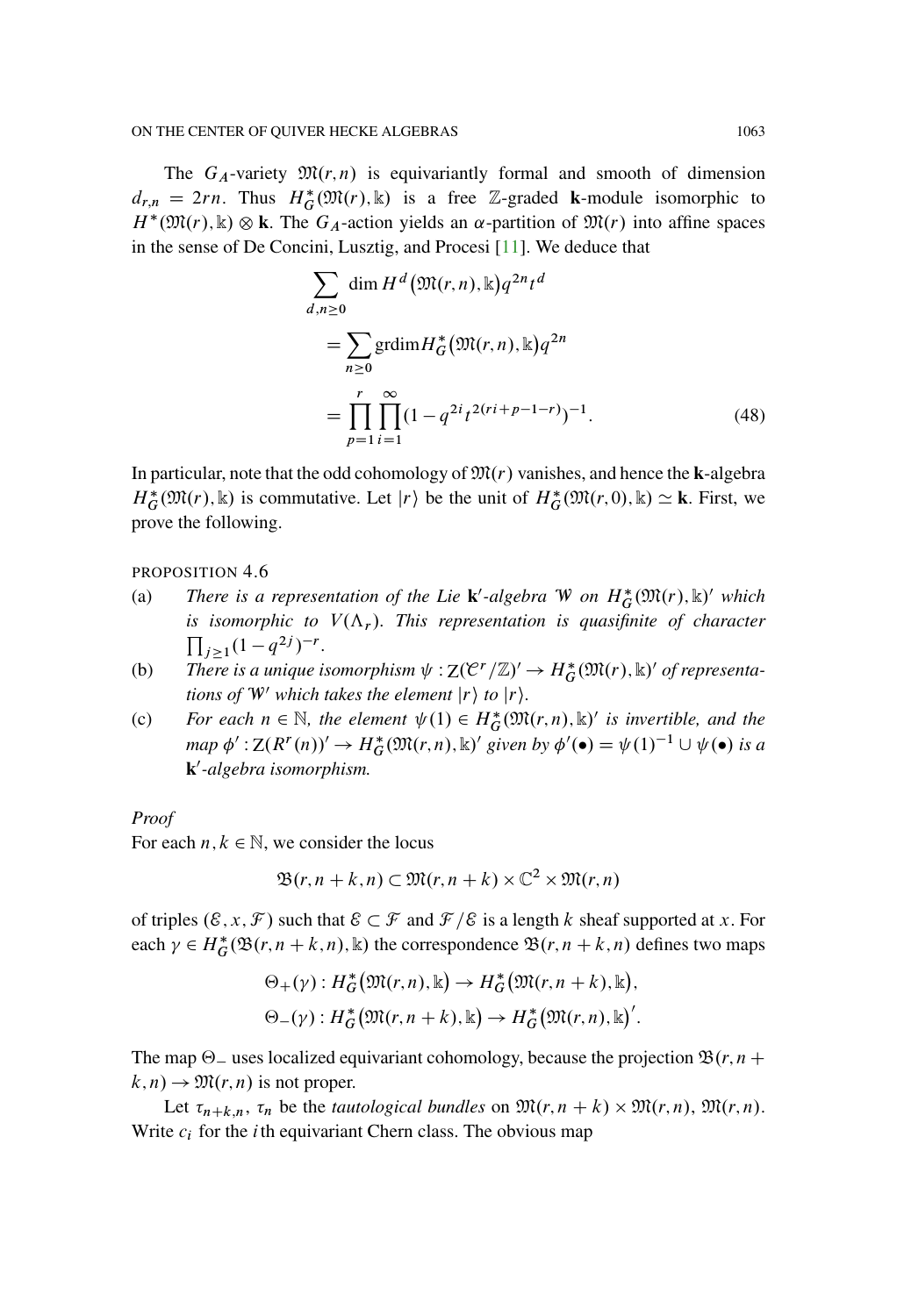$$
H_G^*(\mathfrak{M}(r,n+k)\times \mathfrak{M}(r,n),\mathbb{k})\times H_G^*(\mathbb{C}^2,\mathbb{k})\to H_G^*(\mathfrak{B}(r,n+k,n),\mathbb{k})
$$

is denoted by  $(a, b) \mapsto a \otimes b$ .

Now, we define the action of  $C_k$ ,  $D_{1,k}$ ,  $D_{-1,k}$ ,  $D_{0,k+1}$  on an element of  $H_G^*(\mathfrak{M}(r,n), \mathbb{k})'$  by

<span id="page-59-0"></span>
$$
D_{0,1} = \hbar n,
$$
  
\n
$$
C_k = p_k(y_1, \dots, y_r),
$$
  
\n
$$
D_{1,k} = -\hbar^2 \Theta_+ (c_1(\tau_{n+1,n})^k \otimes 1),
$$
  
\n
$$
D_{-1,k} = (-1)^{r-1} \Theta_- (c_1(\tau_{n+1,n})^k \otimes 1),
$$
  
\n
$$
\sum_{k \ge 0} D_{0,k+2} z^k = -\hbar (d/dz) \log \left( 1 + \sum_{k \ge 1} c_k(\tau_n) (-z)^k \right) \cup \bullet.
$$
  
\n(49)

The operators  $D_{-1,k}$ ,  $D_{1,k}$ ,  $D_{0,k+1}$  above are equal to the operators  $\hbar^k D_{-1,k}$ ,  $\hbar^k D_{1,k}$ ,  $\hbar^{k+1} D_{0,k+1}$  in [\[37](#page-95-7), (3.17)], respectively. The reason for this normalization by powers of  $\hbar$  is to give the term  $\hbar$  in relations (b), (c), and (d) of W in Section [4.2,](#page-50-1) which does not appear in the corresponding relations in [\[2](#page-93-1)].

By [\[37,](#page-95-7) Corollary 3.3] and [\[2](#page-93-1)], the formulas [\(49\)](#page-59-0) yield a representation of  $h' \otimes_{k'}$ W on

$$
H_{G_A}^*(\mathfrak{M}(r), \mathbb{k})' = \mathbf{h}' \otimes_{\mathbf{h}} H_{G_A}^*(\mathfrak{M}(r), \mathbb{k}).
$$

Note that [\[37](#page-95-7)] uses equivariant homology rather than equivariant cohomology, but since  $\mathfrak{M}(r)$  is smooth, its equivariant homology and cohomology are isomorphic by Poincaré duality. We must check that the formulas [\(49\)](#page-59-0) give indeed a representation of W on  $H^*_{G}(\mathfrak{M}(r), \mathbb{k})'$ .

The representation of  $h' \otimes_{k'} W$  in [\[37](#page-95-7)] depends on parameters  $y_1, \ldots, y_r, x, y$ which are generators of the field extension  $h'$  of k. Note that  $y_p$  is denoted by the symbol  $e_p$  in [\[37\]](#page-95-7). The representation of W we consider here is a specialization along the hyperplane  $x = -y = \hbar$  of some integral form of the representation in [\[37\]](#page-95-7). See [\[7](#page-94-7)] for more details on this integral form. We must check that the representation in [\[37\]](#page-95-7) specializes effectively.

To prove this, note that the main results of [\[37](#page-95-7)] are obtained by explicit computations in the **h**'-basis of  $H^*_{G_A}(\mathfrak{M}(r), \mathbb{k})$ ' formed by the fundamental classes of the fixed points of  $\mathfrak{M}(r)$  under the action of the torus  $G_A$ . For these computations it is essential that the fixed points are isolated. Now, it is well known, and easy to prove, that the fixed-point sets  $\mathfrak{M}(r)^G$  and  $\mathfrak{M}(r)^{G_A}$  are the same. Indeed, one can easily check that the explicit formulas for the representation of  $h' \otimes_{k'} W$  in [\[37,](#page-95-7) Corollary 3.3] in the basis of  $H^*_{G_A}(\mathfrak{M}(r), \mathbb{k})'$  have no poles along the hyperplane  $x = y$ . This follows from formulas  $(3.17)$  and  $(D.1)$ – $(D.3)$  in  $[37]$  $[37]$ .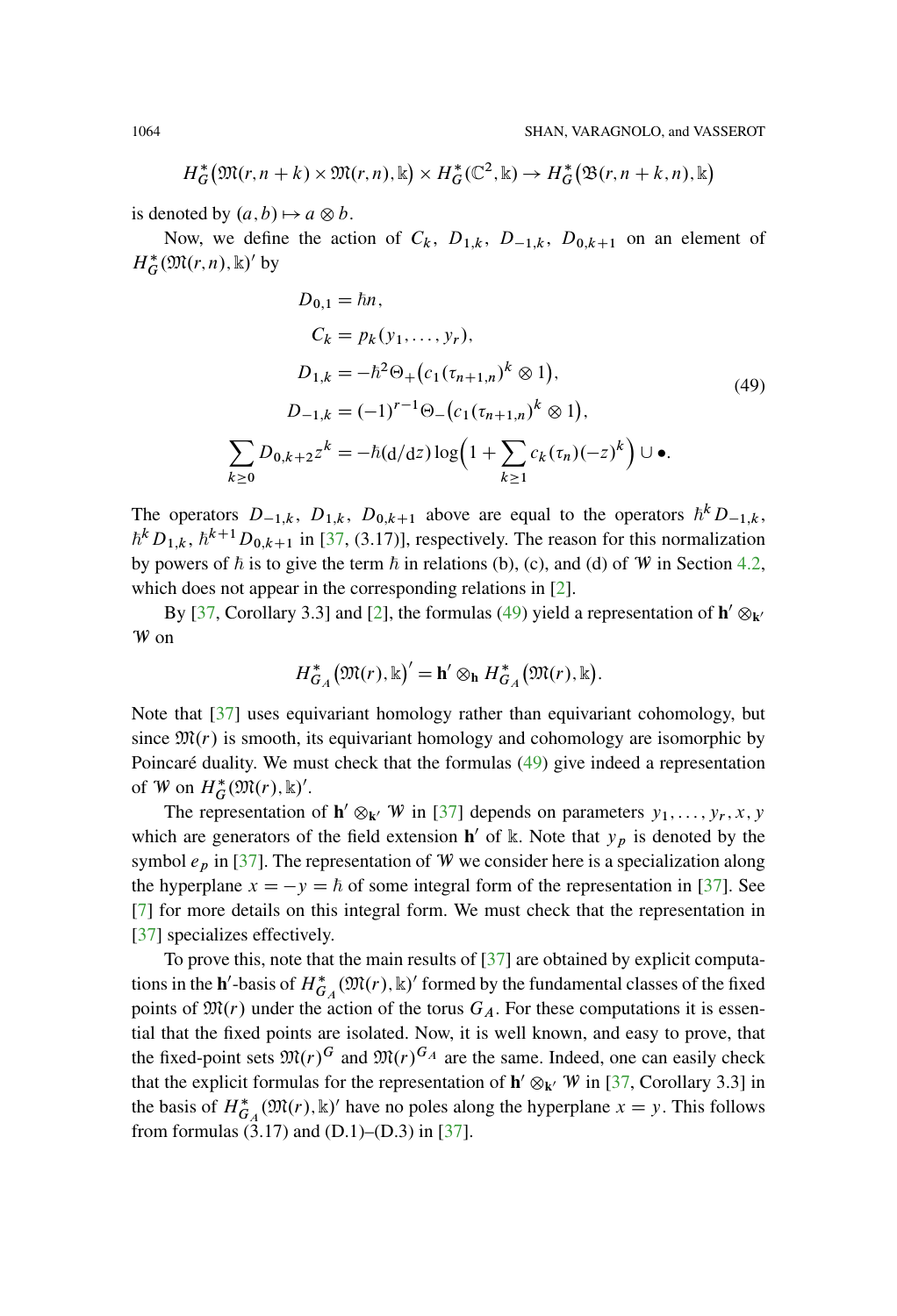Note, however, that the series  $E(z)$  in [\(40\)](#page-50-2) differs from the corresponding one in [\[37](#page-95-7), (1.70)]. We must check that these formulas are compatible. To do that, let us review quickly the proof in [\[37](#page-95-7), pp. 326–327]. Our setting differs from [\[37](#page-95-7)] because there we assumed that both parameters x, y are generic, while here we have  $x = \hbar$  $-y$  with  $\hbar$  generic.

Let  $\{a_i; i \in I\}$  and  $\{b_j; j \in J\}$  be as in [\[37](#page-95-7), p. 327]. Then, the computation there implies that the element  $[D_{-1,k}, D_{1,l}] = E_{k+l}$  depends only on  $k+l$  and yields the following identity:

$$
E(z) = \sum_{k \ge 0} \Bigl(\sum_{i \in I} a_i - \sum_{j \in J} b_j\Bigr) z^k.
$$

Fix some formal variables  $x_1, x_2,...,x_n$  such that  $c_i(\tau_n) = e_i(x_1, x_2,...,x_n)$  for each  $i \in [1, n]$ . Then, the same argument as in [\[37,](#page-95-7) p. 327] using [37, Lemma D.1] implies that

$$
E(z) = r - \sum_{k \ge 1} \sum_{p=1}^{n} (2x_p^k - (x_p - \hbar)^k - (x_p + \hbar)^k) z^k + \sum_{k \ge 1} \sum_{p=1}^{r} y_p^k z^k.
$$

We deduce that (see  $(46)$ )

$$
E(z) = r + \sum_{k \ge 1} (\gamma_h(D_{0,k+1}) + \gamma_{-h}(D_{0,k+1}) + p_k(y_1, \dots, y_r))z^k,
$$
  

$$
\gamma_t(D_{0,k+1}) = \sum_{p=1}^k {k \choose p} D_{0,k-p+1}t^{p-1}.
$$
 (50)

We have proved that the formulas in  $(49)$  define a representation of W on  $H_G^*(\mathfrak{M}(r), \mathbb{k})'$ . Now, we must check that this representation is irreducible and is isomorphic to  $V(\Lambda_r)$ .

The irreducibility follows from the main result of [\[37\]](#page-95-7). More precisely, it is proved in [\[37](#page-95-7), Theorem 8.33] that the representation of W on  $H^*_{G_A}(\mathfrak{M}(r), \mathbb{k})'$  gives rise to a representation of the W-algebra of the affine Kac–Moody algebra  $\hat{\mathfrak{gl}}_r$  on  $H^*_{G_A}(\mathfrak{M}(r), \mathbb{k})'$  (see, e.g., [\[1\]](#page-93-2) and [\[15](#page-94-8)] for some background on  $W(\widehat{\mathfrak{gl}}_r)$ ). It is also proved there that the  $W(\widehat{\mathfrak{gl}}_r)$ -module  $H^*_{G_A}(\mathfrak{M}(r), \mathbb{k})'$  is isomorphic to the Verma module with highest weight and level given, respectively, by

$$
a/x - \rho(1 + y/x) \qquad \text{and} \qquad -y/x - r. \tag{51}
$$

Here we have set  $a = (y_1, y_2,..., y_r)$  and  $\rho = (0, -1,..., 1 - r)$  (see also [\[7](#page-94-7)]). Then, the irreducibility of  $H^*_{G_A}(\mathfrak{M}(r), \mathbb{k})'$  as a  $W(\widehat{\mathfrak{gl}}_r)$ -module is well known, because a Verma module with a generic highest weight is irreducible. To prove that it is also irreducible as a W-module, use  $[37,$  $[37,$  Theorem 8.22] as in  $[37,$  Corollary 8.29].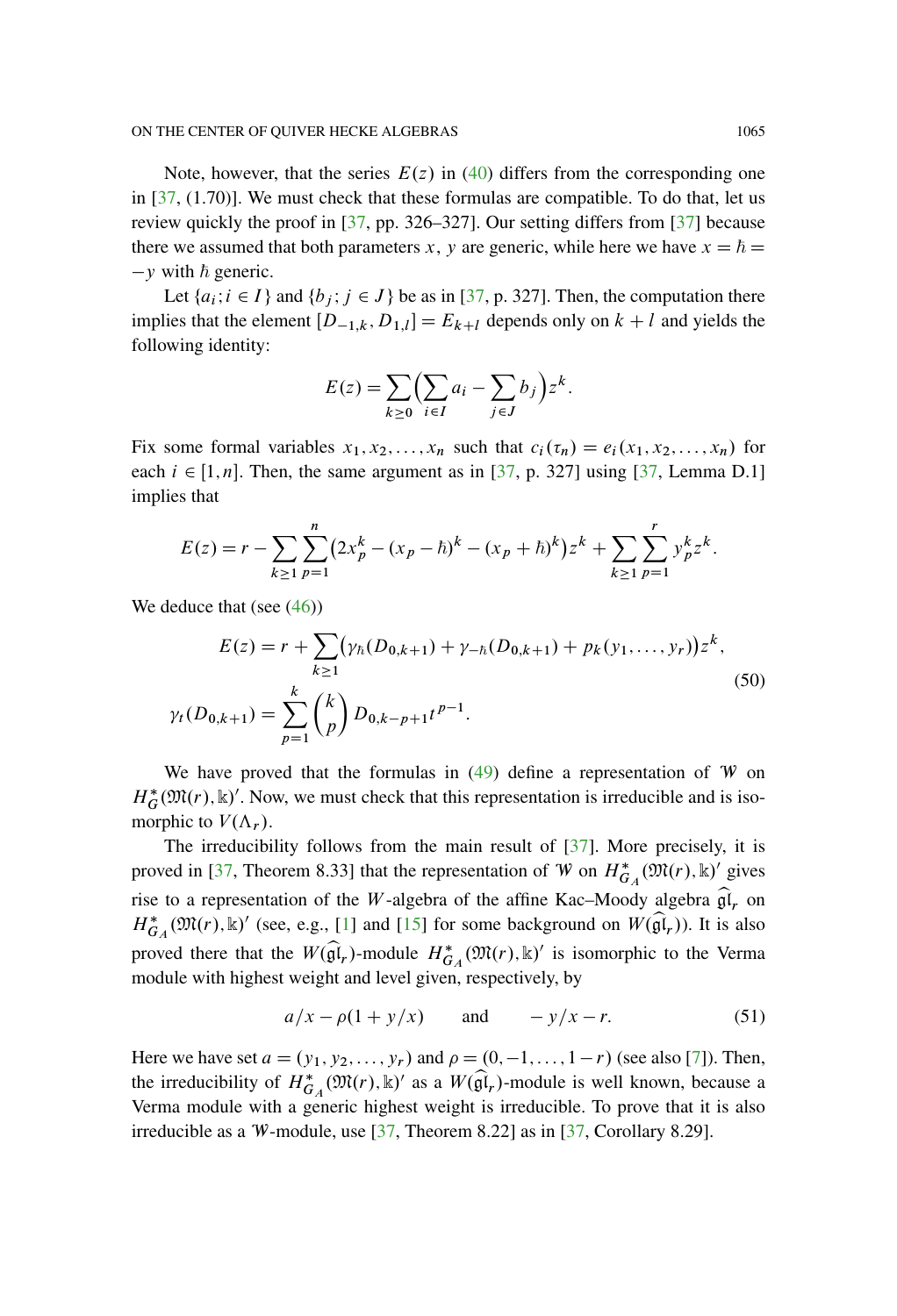The same argument proves that  $H_G^*(\mathfrak{M}(r), \mathbb{k})'$  is irreducible as a W-module.

Next, we must identify the representation of W on  $H^*_{\mathcal{G}}(\mathfrak{M}(r), \mathbb{k})'$  with  $V(\Lambda_r)$ . To do that, it is enough to prove that the element  $|r\rangle$  of  $H^*_{\mathcal{G}}(\mathfrak{M}(r), \mathbb{k})'$  is primitive of weight  $\Lambda_r$ . The equality [\[37,](#page-95-7) (3.9)] yields

$$
c_k(\tau_n) \cup |r\rangle = 0, \quad \forall k \ge 1.
$$

Thus, from [\(49\)](#page-59-0) we deduce that  $D_{0,k+1}(|r\rangle) = 0$  for each  $k \ge 0$ .

Finally, we must check the character formula in (a). It is well known, and follows easily by counting the (isolated) fixed points in  $\mathfrak{M}(r, n)$ . This finishes the proof of (a).

Now, let us concentrate on (b). Since the element  $|r\rangle$  of  $Z(\mathcal{C}^r/\mathbb{Z})'$  is primitive of weight  $\Lambda_r$  and since  $M(\Lambda_r)$  has a simple top isomorphic to  $V(\Lambda_r)$ , there is a unique surjective W-module homomorphism from the submodule  $M \subseteq Z(\mathcal{C}^r/\mathbb{Z})'$  generated by  $|r\rangle$  to  $H^*_G(\mathfrak{M}(r), \mathbb{k})'$  such that  $|r\rangle \mapsto |r\rangle$ . Since  $H^*_G(\mathfrak{M}(r), \mathbb{k})'$  and  $Z(\mathfrak{C}^r/\mathbb{Z})'$  have the same character, we deduce that

$$
Z(\mathcal{C}^r/\mathbb{Z})^{\prime}=M=H_G^{\ast}(\mathfrak{M}(r),\mathbb{k})^{\prime}.
$$

Let  $\psi$  be the unique W'-module isomorphism

$$
\psi: \mathsf{Z}(\mathcal{C}^r/\mathbb{Z})' \to H^*_G(\mathfrak{M}(r), \mathbb{k})', \quad |r\rangle \mapsto |r\rangle.
$$

Finally, let us prove part (c). By restriction, the map  $\psi$  yields a **k**'-linear isomorphism

$$
\psi: \mathsf{Z}\big(R^r(n)\big) \to H^*_G\big(\mathfrak{M}(r,n), \mathbb{k}\big)'
$$

for each  $n \in \mathbb{N}$ . We must prove that  $\psi(1)$  is invertible in  $H^*_{G}(\mathfrak{M}(r,n), \mathbb{k})'$  and the map

$$
\phi': \mathbf{Z}(R^r(n))' \to H^*_{G}(\mathfrak{M}(r,n), \mathbb{k})', \qquad \phi'(\bullet) = \psi(1)^{-1} \cup \psi(\bullet)
$$

is a k'-algebra isomorphism. To do so, we consider the diagram



The map b' is the **k**'-algebra homomorphism induced by the canonical map  $R(n) \rightarrow$  $R^{r}(n)$ . It is surjective by Proposition [4.1.](#page-48-0) The map a' is the **k**'-algebra homomorphism given by

$$
a'(e_i(x_1,\ldots,x_n))=c_i(\tau_n),\quad \forall i\in[1,n].
$$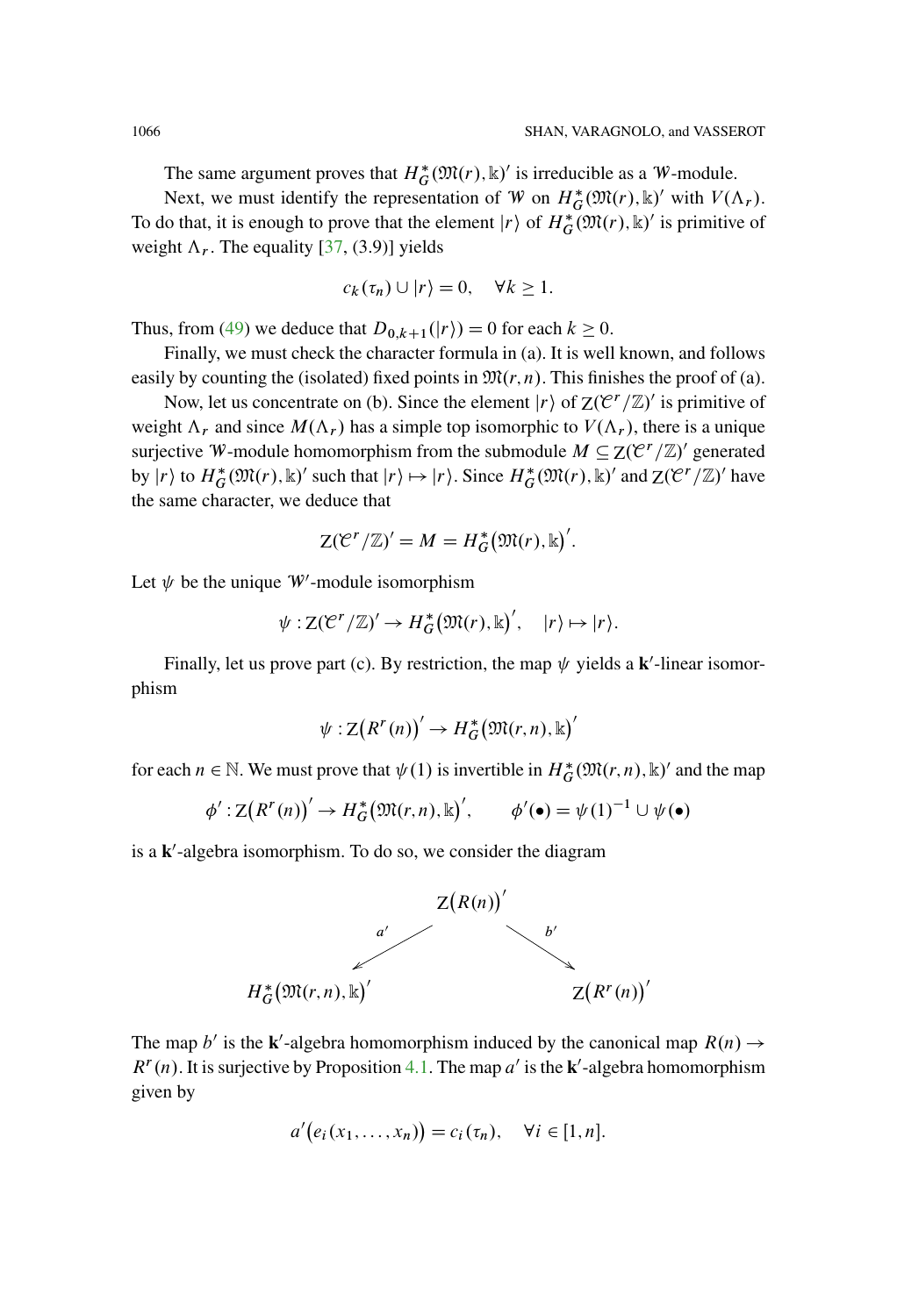Note that, by the definition of the representation of W on  $H_G^*(\mathfrak{M}(r,n), \mathbb{k})'$ , formula [\(49\)](#page-59-0) yields

<span id="page-62-0"></span>
$$
\hbar^{-1} D_{0,k+1} = a' (p_k(x_1, \dots, x_n)) \cup \bullet \quad \text{on } H_G^*(\mathfrak{M}(r,n), \mathbb{k})'.
$$
 (52)

Next, by the definition of the representation of W on  $Z(\mathcal{C}^r/\mathbb{Z})'$ , the formula [\(42\)](#page-53-0) in the proof of Theorem [4.3](#page-52-0) yields

<span id="page-62-1"></span>
$$
\hbar^{-1} D_{0,k+1} = b' (p_k(x_1, \dots, x_n)) \cdot \bullet \quad \text{on } \mathbb{Z} (R^r(n))'.
$$
 (53)

From [\(52\)](#page-62-0) and [\(53\)](#page-62-1), since  $\psi$  is W-linear, we deduce that

<span id="page-62-2"></span>
$$
\psi(b'(p_k(x_1,\ldots,x_n))\cdot\bullet) = a'(p_k(x_1,\ldots,x_n))\cup\psi(\bullet).
$$
 (54)

Now, an easy induction using [\(54\)](#page-62-2) yields

<span id="page-62-3"></span>
$$
\psi b'(z) = a'(z) \cup \psi(1), \quad \forall z \in \mathcal{Z}(R(n))'.
$$
 (55)

We also deduce that

<span id="page-62-4"></span>
$$
\psi(zz') \cup \psi(1) = \psi(z) \cup \psi(z'), \quad \forall z, z' \in Z(R^r(n))'.
$$
 (56)

Now, since b' and  $\psi$  are surjective, equality [\(55\)](#page-62-3) implies that the element  $\psi(1)$  is invertible in the (commutative) **k**'-algebra  $H_G^*(\mathfrak{M}(r,n), \mathbb{k})'$ . Thus, the map  $\phi'$  above is well defined and it is a  $k'$ -algebra homomorphism by  $(56)$ . It is clearly bijective because it is injective and both sides are finite-dimensional of the same dimension over **k**'. Further, we have a commutative diagram:



<span id="page-62-5"></span>Part (c) of the proposition is proved.

We can now prove the following, which is one of the main results of this paper.

THEOREM 4.7 *The canonical map*  $\mathbb{Z}(R(n)) \to H^*_{G}(\mathfrak{M}(r,n), \mathbb{k})$  *is a surjective* **k**-algebra homomorphism. It factors to a **k**-algebra isomorphism  $Z(R^r(n))^{JM} \to H_G^*(\mathfrak{M}(r,n), \mathbb{k})$ .

□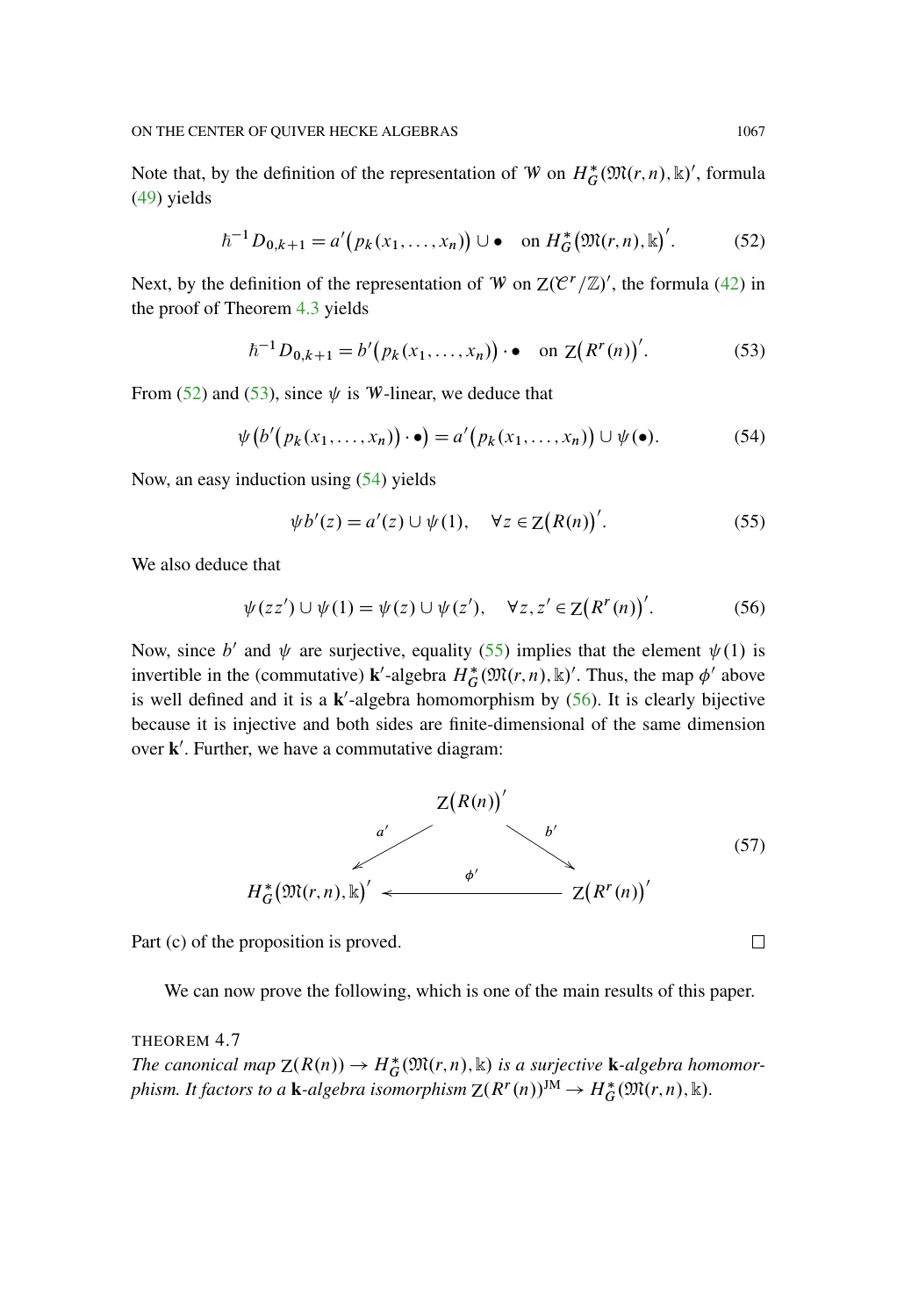*Proof*

We define the maps  $a: Z(R(n)) \to H^*_{G}(\mathfrak{M}(r,n), \mathbb{k})$  and  $b: Z(R(n)) \to Z(R^r(n))$  as in the triangle [\(57\)](#page-62-5) above. Thus, we have  $a' = \mathbf{k}' \otimes a$  and  $b' = \mathbf{k}' \otimes b$ . We claim that there is a **k**-linear map  $\phi$  making the following triangle commute:



<span id="page-63-0"></span>To prove this, it is enough to check that  $Ker(b) \subset Ker(a)$ . Since the triangle [\(57\)](#page-62-5) commutes, we have  $\text{Ker}(b') \subset \text{Ker}(a')$ . Thus, since  $Z(R(n))$  is free as a **k**-module, the map  $x \mapsto 1 \otimes x$  yields an inclusion

$$
Ker(b) \subset (1 \otimes Z(R(n))) \cap Ker(a').
$$

Finally, since  $Z(R(n))$  is free as a **k**-module, the map  $x \mapsto 1 \otimes x$  yields an isomorphism

$$
Ker(a) \simeq 1 \otimes Ker(a)
$$
  
\simeq (1 \otimes Z(R(n))) \cap Ker(a').

The claim is proved. Note that, since the map  $b'$  is surjective and the triangles [\(57\)](#page-62-5) and [\(58\)](#page-63-0) commute, we have  $\phi' = \mathbf{k}' \otimes \phi$ . Thus, since  $\phi'$  is injective, we deduce that  $\phi$  is also injective. Now, recall that Proposition [4.1](#page-48-0) and [\(48\)](#page-58-0) yield

$$
\sum_{n\geq 0} \operatorname{grdim} (Z R^r(n))^{JM} q^{2n} = \sum_{n\geq 0} \operatorname{grdim} H_G^* \big( \mathfrak{M}(r,n), \mathbb{k} \big) q^{2n}.
$$

We deduce that the map  $\phi$  is an isomorphism  $Z(R^r)^{JM} \to H_G^*(\mathfrak{M}(r), \mathbb{k})$ .

 $\Box$ 

The theorem above can be reformulated in the following way. Set  $\mathbf{k}_1$  =  $\mathbb{k}[y_1,\ldots,y_r]$  and consider the **k**<sub>1</sub>-algebras

$$
R(n)1 = R(n)/(\hbar - 1), \qquad R^{r}(n)1 = R^{r}(n)/(\hbar - 1).
$$

Recall the inclusion  $Z(R^r(n))^M \subset Z(R^r(n)_1)[\hbar]$  in [\(39\)](#page-49-0). By [\[8](#page-94-4)], the canonical map  $R(n)_1 \rightarrow R^r(n)_1$  yields a surjection  $Z(R(n)_1) \rightarrow Z(R^r(n)_1)$ . Since  $Z(R(n)_1)$  is Ngraded, this yields an increasing separated and exhaustive N-filtration  $F_{\bullet}$  of  $Z(R<sup>r</sup>(n)<sub>1</sub>)$ . Let Rees $(Z(R<sup>r</sup>(n)<sub>1</sub>))$  be the corresponding Rees algebra; that is,

$$
\operatorname{Rees}\bigl(Z\bigl(R^r(n)_1\bigr)\bigr)=\sum_{d\geq 0}F_{2d}\bigl(Z\bigl(R^r(n)_1\bigr)\bigr)\otimes \hbar^d\subset Z\bigl(R^r(n)_1\bigr)[\hbar].
$$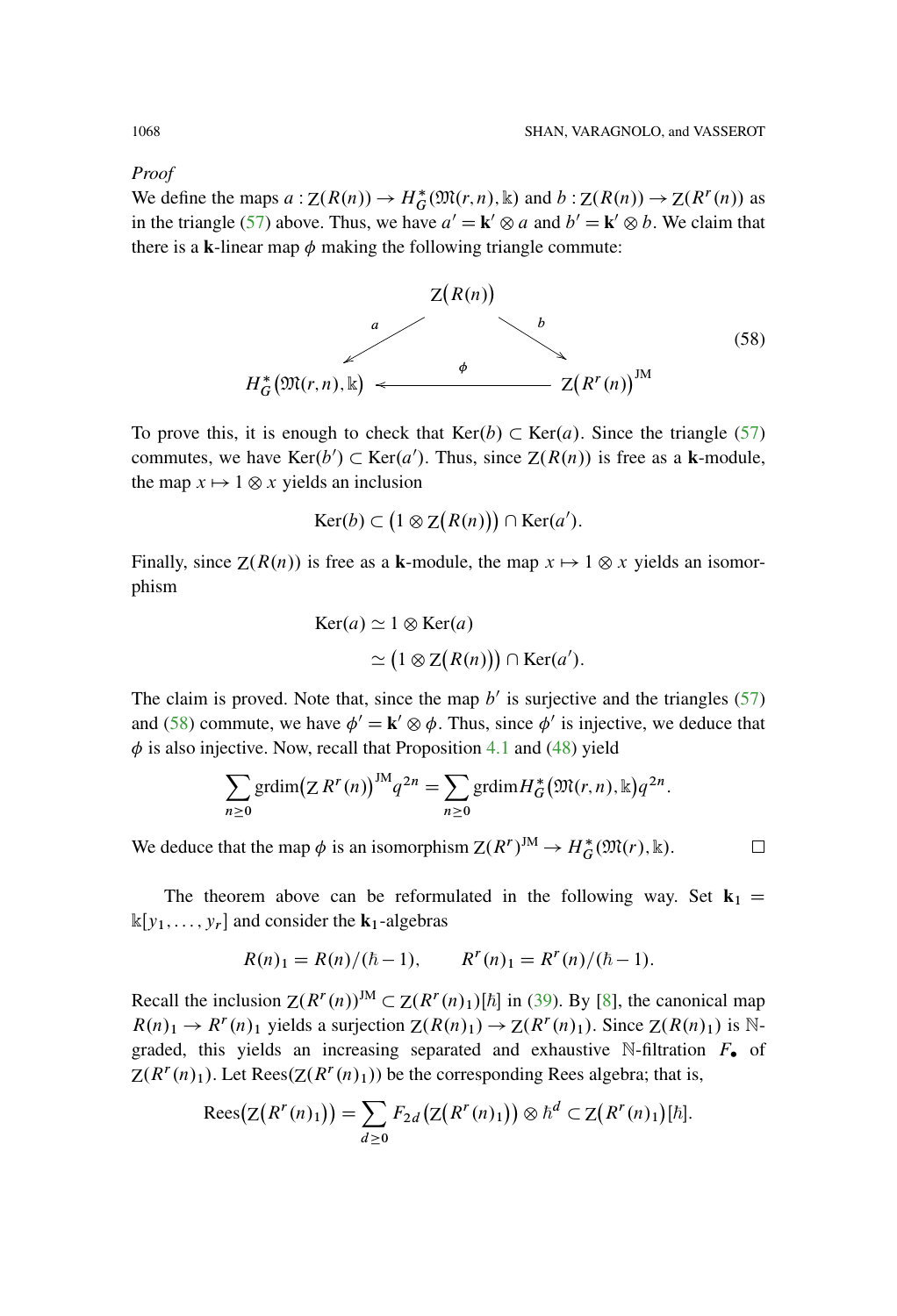By construction, the map [\(39\)](#page-49-0) identifies the **k**-algebras  $Z(R^r(n))^{JM}$  and Rees $(Z(R^r(n)_1))$ . We deduce the following

COROLLARY 4.8 *There is a* **k**-algebra isomorphism  $\text{Rees}(Z(R^r(n)_1)) \simeq H_G^*(\mathfrak{M}(r,n), \mathbb{k}).$ 

*Remark 4.9* In the particular case  $r = 1$ , the corollary was already known and follows from [\[38\]](#page-95-8).

# **Appendices**

## **Appendix A. The symmetrizing form**

Fix a dominant weight  $\Lambda \in P_+$ . Let  $\alpha \in Q_+$  and  $i, j \in I$ . Set  $\lambda = \Lambda - \alpha$  and  $\lambda_i =$  $\langle \alpha^{\vee}_i, \lambda \rangle.$ 

*A.1. Bubbles* Assume that  $\alpha$  has the height *n*.

### <span id="page-64-0"></span>*Definition A.1*

For each  $k \in \mathbb{N}$  the *bubble*  $B_{\pm i,\lambda}^k$  is the element of  $R^{\Lambda}(\alpha)$  given by the following: If  $\lambda_i \geq 0$ , we set

$$
B_{+i,\lambda}^k = \begin{cases} \hat{\varepsilon}'_{i,\lambda}(x_{n+1}^{\lambda_i-1+k}e(\alpha,i)) & \text{if } k \ge -\lambda_i + 1, \\ 1 & \text{if } k = \lambda_i = 0, \end{cases}
$$
  

$$
B_{-i,\lambda}^k = \begin{cases} \mu_{x_n^{-\lambda_i-1+k}}(\hat{\eta}'_{i,\lambda}(1)) & \text{if } k \ge \lambda_i + 1, \\ -p_{\lambda_i-k}(x_{n+1}^{\lambda_i}e(\alpha,i)) & \text{if } 1 \le k \le \lambda_i, \\ 1 & \text{if } k = 0. \end{cases}
$$

 $\bullet$  If  $\lambda_i \leq 0$ , we set

$$
B_{+i,\lambda}^{k} = \begin{cases} \hat{\varepsilon}'_{i,\lambda}(x_{n+1}^{\lambda_{i-1}+k}e(\alpha,i)) & \text{if } k \ge -\lambda_{i} + 1, \\ -\mu_{x_{n}^{-\lambda_{i}}}(\tilde{\pi}_{-\lambda_{i}-k}) & \text{if } 1 \le k \le -\lambda_{i}, \\ 1 & \text{if } k = 0, \end{cases}
$$

$$
B_{-i,\lambda}^{k} = \begin{cases} \mu_{x_{n}^{-\lambda_{i}-1+k}}(\hat{\eta}'_{i,\lambda}(1)) & \text{if } k \ge \lambda_{i} + 1, \\ 1 & \text{if } k = \lambda_{i} = 0. \end{cases}
$$

Note that  $B_{\pm i,\lambda}^0 = 1$  in all cases. We set by convention  $B_{\pm,\lambda}^k = 0$  if  $k < 0$ .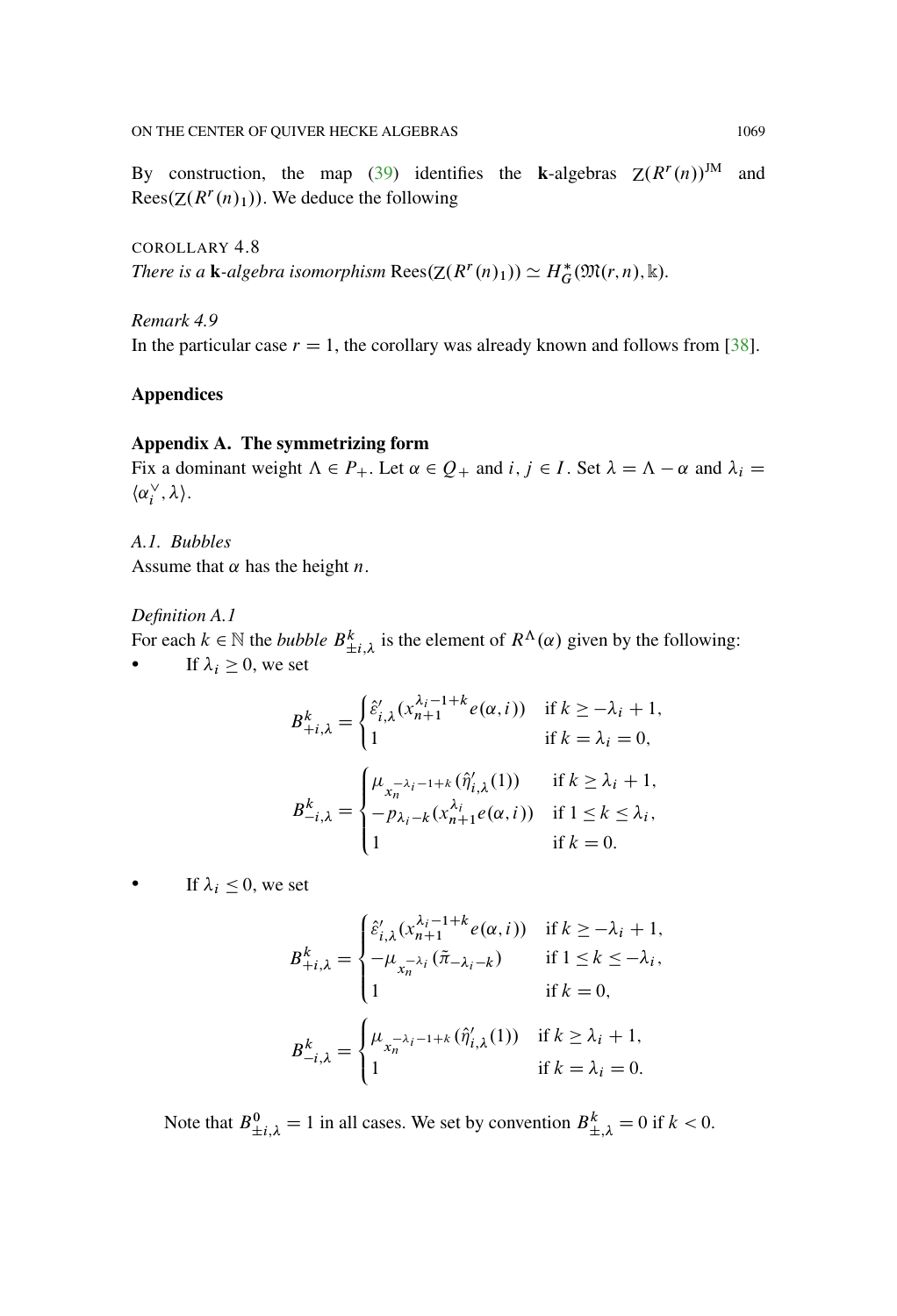# LEMMA A.2

The elements  $B_{\pm i,\lambda}^k$  are homogenous central elements in  $R^{\Lambda}(\alpha)$  of degree  $2k$ .

#### *Proof*

The central and homogenous property follows from the fact that  $\varepsilon_i^{\prime}$ ,  $p_k$ ,  $\eta_i^{\prime}$  are homogenous  $R^{\Lambda}(\alpha)$ -bilinear morphisms and that the element  $x_{n+1}$  centralizes  $R^{\Lambda}(\alpha)$  in  $R^{\Lambda}(\alpha + \alpha_i)$ . The degree is given by an explicit computation.  $\Box$ 

# *Remark A.3*

In Khovanov and Lauda's diagrammatic categorification, the element  $B_{+i,\lambda}^k$  corresponds to a clockwise *bubble* with a *dot* of multiplicity  $\lambda_i - 1 + k$ , and  $B_{-i,\lambda}^k$  corresponds to a clockwise bubble with a dot of multiplicity  $-\lambda_i - 1 + k$ .

# *A.2. A useful lemma*

Assume that  $\alpha$  has the height  $n-1$ . Let  $\lambda' = \lambda - \alpha_j$  and  $\lambda'_i = \langle \alpha_i^{\vee}, \lambda' \rangle = \lambda_i - a_{ij}$ . Consider the morphisms

$$
\mathbb{X}_{i,j,\lambda}: E'_i F'_i 1_{\lambda} \xrightarrow{E'_i \eta'_j F'_i} E'_j F'_j F'_i 1_{\lambda} \xrightarrow{\tau \tau} E'_j E'_i F'_i F'_j 1_{\lambda} \xrightarrow{E'_j \hat{\varepsilon}'_{i,\lambda'} F'_j} E'_j F'_j 1_{\lambda},
$$

$$
\mathbb{I}_{i,j,\lambda}: E_i' F_i' 1_{\lambda} \xrightarrow{\hat{\varepsilon}'_{i,\lambda}} 1_{\lambda} \xrightarrow{\eta'_j} E_j' F_j' 1_{\lambda}.
$$

The morphism  $\mathbb{X}_{i,j,\lambda}$  is represented by the composition

$$
e(\alpha, i) R^{\Lambda}(\alpha + \alpha_i) e(\alpha, i) \xrightarrow{i_j} e(\alpha, ij) R^{\Lambda}(\alpha + \alpha_i + \alpha_j) e(\alpha, ij)
$$

$$
\downarrow \tau_n(\bullet) \tau_n
$$

$$
e(\alpha, ji) R^{\Lambda}(\alpha + \alpha_i + \alpha_j) e(\alpha, ji) \xrightarrow{\hat{\varepsilon}'_{i, \lambda'}}
$$

$$
e(\alpha, ji) R^{\Lambda}(\alpha + \alpha_i + \alpha_j) e(\alpha, ji) \xrightarrow{\hat{\varepsilon}'_{i, \lambda'}}
$$

and  $\mathbb{I}_{i,j,\lambda}$  is represented by

$$
e(\alpha, i)R^{\Lambda}(\alpha + \alpha_i)e(\alpha, i) \xrightarrow{\hat{\epsilon}'_{i,\lambda}} R^{\Lambda}(\alpha) \xrightarrow{\iota_j} e(\alpha, i)R^{\Lambda}(\alpha + \alpha_i)e(\alpha, i).
$$

In other words, given  $a \in e(\alpha, i) R^{\Lambda}(\alpha + \alpha_i) e(\alpha, i)$ , we have

$$
\mathbb{X}_{i,j,\lambda}(a) = \hat{\varepsilon}'_{i,\lambda'}(\tau_n \iota_j(a)\tau_n),
$$
  

$$
\mathbb{I}_{i,j,\lambda}(a) = \iota_j \hat{\varepsilon}'_{i,\lambda}(a).
$$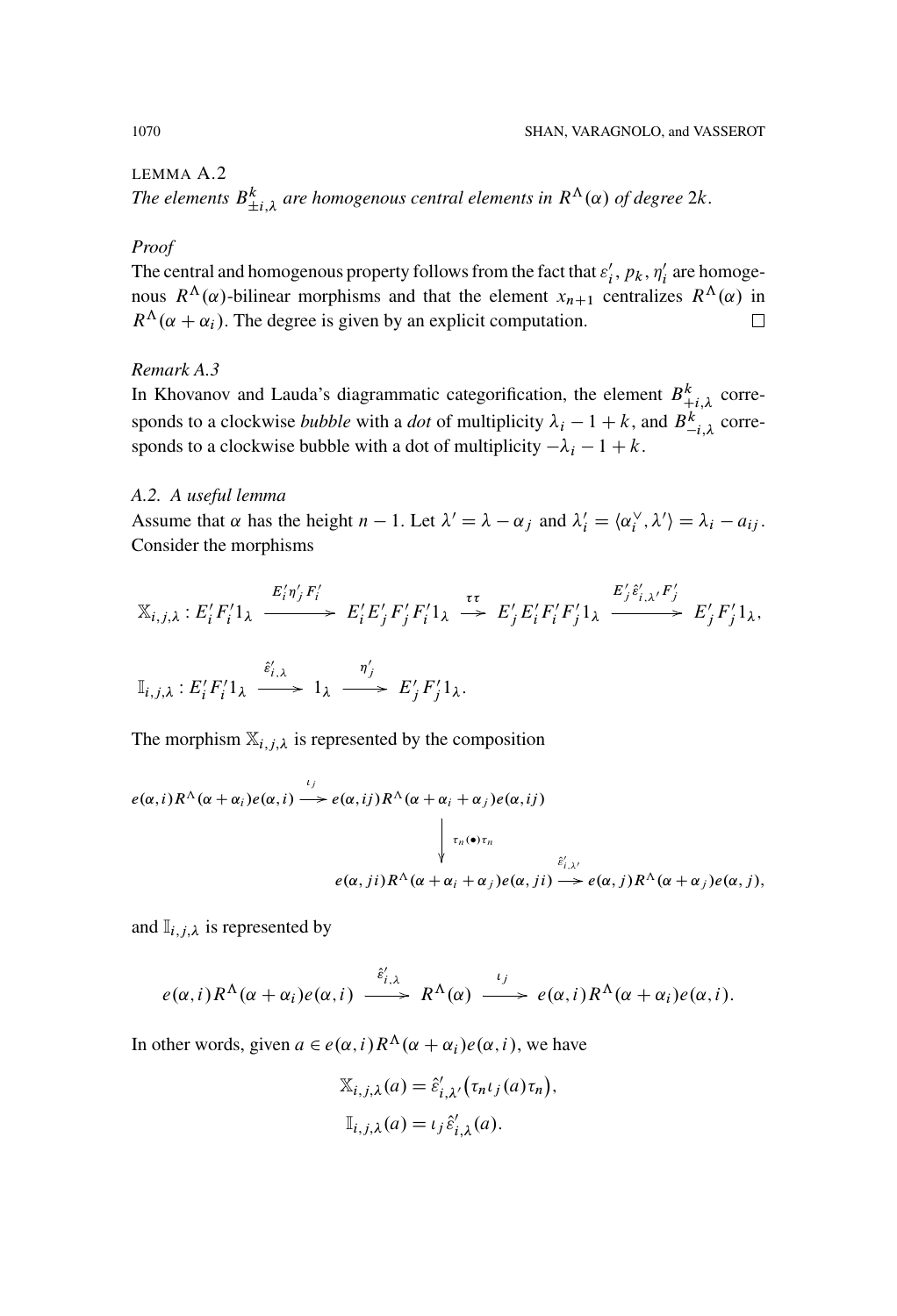Note that, since  $\iota_i : R^{\Lambda}(\beta) \to R^{\Lambda}(\beta + \alpha_i)$  is the canonical embedding for any  $\beta \in Q_+$ , we write  $\iota_i(b) = be(\beta, j)$  or simply  $\iota_i(b) = b$  for any  $b \in R^{\Lambda}(\beta)$ . Note also that since  $B_{\pm i,\lambda}^k \in Z(R^{\Lambda}(\alpha))$ , it can be viewed as an element in End(1<sub> $\lambda$ </sub>). Thus  $x^r B_{\pm i,\lambda}^s x^t$  defines an endomorphism of  $E_i' 1_\lambda F_i' = E_i' F_i'$  for each  $r, s, t \in \mathbb{N}$ .

LEMMA A.4 *The following hold:* (a) *If*  $i \neq j$ , then  $\mathbb{X}_{i,j,\lambda} = c_{i,j,-a_{ij}}, 0 \mathbb{I}_{i,j,\lambda}$ . (b)  $\mathbb{X}_{i,i,\lambda} = -\mathbb{I}_{i,i,\lambda} + \sum_{g_1+g_2+g_3=-\lambda'_i-1} x^{g_1} B^{g_2}_{+i,\lambda'} x^{g_3}$ .

Note that if  $\lambda'_i \ge 0$  the sum over  $g_1, g_2, g_3$  is empty, and hence  $\mathbb{X}_{i,i,\lambda} = -\mathbb{I}_{i,i,\lambda}$ .

#### *Proof*

Let us prove part (a). First, assume  $\lambda_i > 0$ . Then

$$
a = \mu_{\tau_{n-1}}(\pi(a)) + \sum_{k=0}^{\lambda_i - 1} p_k(a) x_n^k
$$

with  $\pi(a) \in R^{\Lambda}(\alpha) e(\alpha - \alpha_i, i) \otimes_{R^{\Lambda}(\alpha - \alpha_i)} e(\alpha - \alpha_i, i) R^{\Lambda}(\alpha)$  and  $p_k(a) \in R^{\Lambda}(\alpha)$ . We have

$$
\tau_n\iota_j(a)\tau_n=\mu_{\tau_n\tau_{n-1}\tau_n e(\alpha-\alpha_i, iji)}(\pi(a))+\sum_{k=0}^{\lambda_i-1}p_k(a)\tau_n x_n^k e(\alpha, i j)\tau_n.
$$

The relations (d), (e), and (f) in Definition [3.1](#page-11-0) yield

$$
\mu_{\tau_n \tau_{n-1} \tau_n e(\alpha - \alpha_i, i j i)}(\pi(a))
$$
\n
$$
= \mu_{(\tau_{n-1} \tau_n \tau_{n-1} + \frac{Q_{i,j}(x_{n-1}, x_n) - Q_{i,j}(x_{n+1}, x_n)}{x_{n-1} - x_{n+1}}) e(\alpha - \alpha_i, i j i)}(\pi(a)),
$$
\n
$$
\tau_n x_n^k e(\alpha, i j) \tau_n = x_{n+1}^k \tau_n^2 e(\alpha, j i) = x_{n+1}^k Q_{j,i}(x_n, x_{n+1}) e(\alpha, j i).
$$

Since  $\lambda'_i = \lambda_i - a_{ij} \ge \lambda_i > 0$ , we have  $\mathbb{X}_{i,j,\lambda}(a) = p_{\lambda'_i-1}(\tau_n \iota_j(a) \tau_n)$ , the coefficient of  $x_{n+1}^{\lambda_i - a_{ij}-1}$ . Since the degree of  $x_{n+1}$  in  $\frac{Q_{i,j}(x_{n-1},x_n)-Q_{i,j}(x_{n+1},x_n)}{x_{n-1}-x_{n+1}}$  is at most  $-a_{ij}$  – 1, which is less than  $\lambda'_i$  – 1 =  $\lambda_i$  –  $a_{ij}$  – 1, and since  $p_{\lambda'_i-1}$  ×  $(\mu_{\tau_{n-1}\tau_n\tau_{n-1}}(\pi(a))) = 0$ , we deduce that  $p_{\lambda'_i-1}$  kills  $\mu_{\tau_n\tau_{n-1}\tau_n e(\alpha-\alpha_i, iji)}(\pi(a)).$ 

Next, the degree of  $x_{n+1}$  in  $x_{n+1}^k Q_{j,i}(x_n, x_{n+1}) = x_{n+1}^k Q_{i,j}(x_{n+1}, x_n)$  is less than or equal to  $k - a_{ij}$  with the coefficient of  $x_{n+1}^{k-a_{ij}}$  given by  $c_{i,j,-a_{ij},0}$ ; therefore,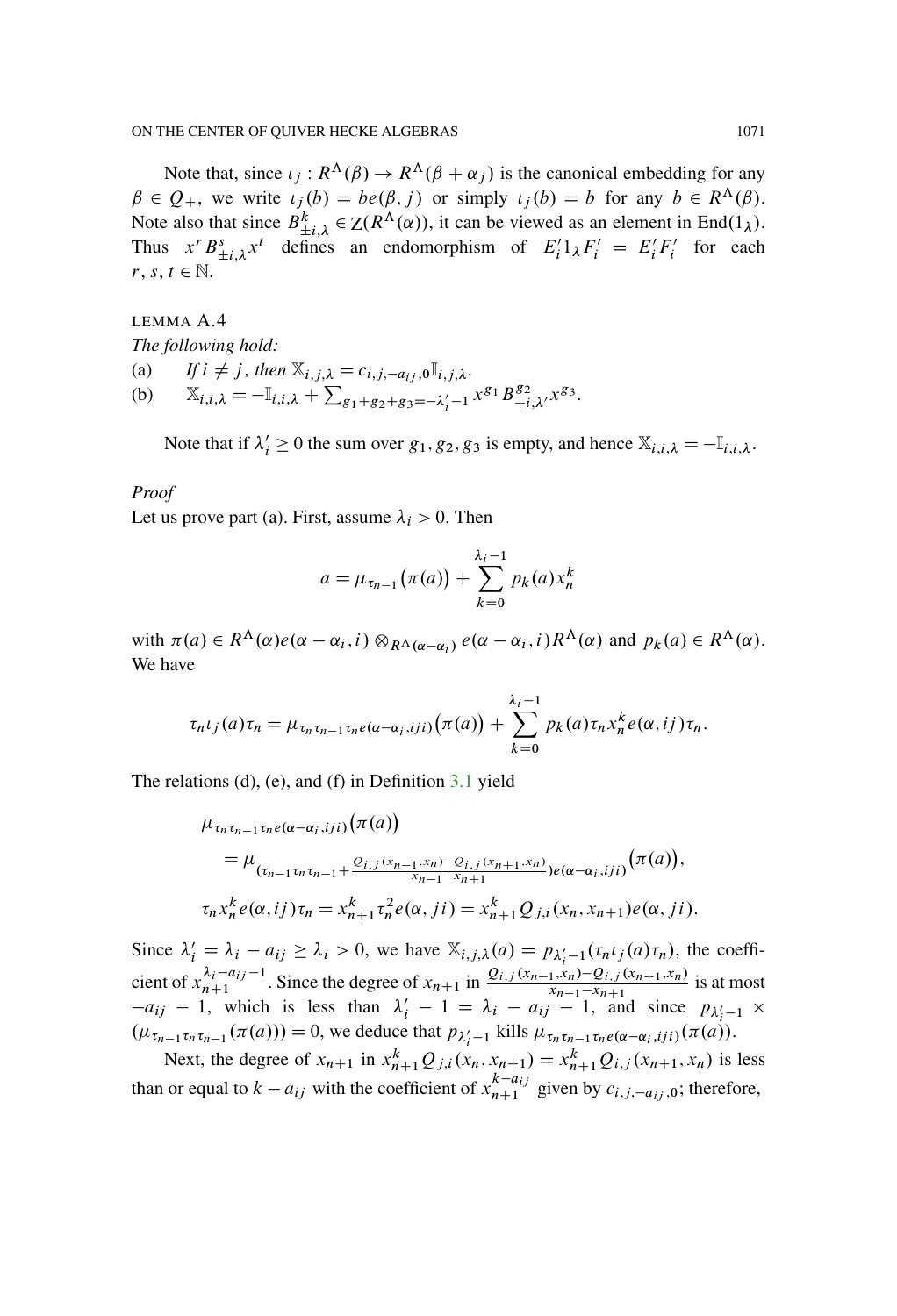$$
p_{\lambda'_i-1}\Big(\sum_{k=0}^{\lambda_i-1} p_k(a)\tau_n x_n^k e(\alpha,i j)\tau_n\Big) = \iota_j\big(p_{\lambda_i-1}(a)\big)c_{i,j,-a_{ij},0}
$$
  
=  $c_{i,j,-a_{ij},0}\big(\iota_j \circ \hat{\varepsilon}_i(a)\big).$ 

It follows that  $\mathbb{X}_{i,j,\lambda} = c_{i,j,-a_{ij},0} \mathbb{I}_{i,j,\lambda}$ .

Now, we consider the case  $\lambda_i \leq 0$ . Let  $\tilde{a} \in R^{\Lambda}(\alpha)e(\alpha - \alpha_i, i) \otimes_{R^{\Lambda}(\alpha - \alpha_i)} e(\alpha - \alpha_i)$  $\alpha_i$ , *i*)  $R^{\Lambda}(\alpha)$  such that  $\mu_{\tau_{n-1}}(\tilde{a}) = a$ ,  $\mu_{x_{n-1}^k}(\tilde{a}) = 0$  for  $k \in [0, -\lambda_i - 1]$ . We have

$$
\tau_n \iota_j(a) \tau_n = \mu_{\tau_n \tau_{n-1} \tau_n e(\alpha - \alpha_i, iji)}(\tilde{a})
$$
  
= 
$$
\mu_{(\tau_{n-1} \tau_n \tau_{n-1} + \frac{Q_{i,j}(x_{n-1}, x_n) - Q_{i,j}(x_{n+1}, x_n)}{x_{n-1} - x_{n+1}}) e(\alpha - \alpha_i, iji)}(\tilde{a}).
$$

Assume that  $\lambda_i$ ,  $\lambda'_i \leq 0$ . Then  $\mathbb{X}_{i,j,\lambda}(a) = \mu_{\substack{x \ n \lambda'_i}}(\tau_n \tilde{\iota}_j(a) \tau_n)$ . We claim that

<span id="page-67-0"></span>
$$
\widehat{\tau_n \iota_j(a)} \tau_n = (1 \otimes \tau_{n-1} \otimes \tau_{n-1} \otimes 1)(\iota_j \otimes \iota_j) \tilde{a}.
$$
 (59)

Denote the right-hand side by b. Concretely write  $\tilde{a} = \sum_r \tilde{a}'_r \otimes \tilde{a}''_r$  with  $\tilde{a}'_r \in$  $R^{\Lambda}(\alpha)e(\alpha-\alpha_i,i), \tilde{a}''_r \in (\alpha-\alpha_i,i)R^{\Lambda}(\alpha);$  then  $b = \sum_r \tilde{a}'_r e(\alpha-\alpha_i,ij)\tau_{n-1} \otimes$  $\tau_{n-1}e(\alpha-\alpha_i, ij)\tilde{a}_r''$ .

To prove [\(59\)](#page-67-0), note that the degree of  $x_{n-1}$  in  $\frac{Q_{i,j}(x_{n-1},x_n)-Q_{i,j}(x_{n+1},x_n)}{x_{n-1}-x_{n+1}}$  is less than or equal to  $-a_{ij} - 1 \leq -\lambda_i - 1$ ; hence

$$
\mu_{\frac{Q_{i,j}(x_{n-1},x_n)-Q_{i,j}(x_{n+1},x_n)}{x_{n-1}-x_{n+1}}}e(\alpha-\alpha_i,iji)}(\tilde{a})=0.
$$

We deduce

$$
\mu_{\tau_n}(b) = \mu_{\tau_{n-1}\tau_n\tau_{n-1}e(\alpha-\alpha_i,iji)}(\tilde{a}) = \tau_n\iota_j(a)\tau_n,
$$
  

$$
\mu_{x_n^k}(b) = \mu_{\tau_{n-1}x_n^k\tau_{n-1}e(\alpha-\alpha_i,ij)}(\tilde{a}) = \mu_{x_{n-1}^kQ_{ij}(x_{n-1},x_n)e(\alpha-\alpha_i,ij)}(\tilde{a}).
$$

Next, using the fact that  $\mu_{x_{n-1}^k}(\tilde{a}) = 0$  for  $k \in [0, -\lambda_i - 1]$ ,  $\hat{\varepsilon}'_{i,\lambda}(a) = \mu_{x_{n-1}^{-\lambda_i}}(\tilde{a})$ , and the degree of  $x_{n-1}$  in  $Q_{ij}(x_{n-1}, x_n)$  is at most  $-a_{ij}$  where the coefficient of  $x_{n-1}^{-a_{ij}}$ equals  $c_{i,j,-a_{ij},0}$ , we get  $\mu_{x_{n-1}^k Q_{ij}(x_{n-1},x_n)e(\alpha-\alpha_i,ij)}(\tilde{a}) = 0$  if  $k \in [0, -\lambda_i - 1 + a_{ij}]$ and

$$
\mu_{x_{n-1}^{-\lambda'_i} Q_{ij}(x_{n-1},x_n)e(\alpha-\alpha_i,ij)}(\tilde{a})=c_{i,j,-a_{ij},0} \iota_j(\mu_{x_{n-1}^{-\lambda_i}}(\tilde{a}))=c_{i,j,-a_{ij},0} \iota_j \circ \hat{\varepsilon}'_{i,\lambda}(a).
$$

Formula [\(59\)](#page-67-0) follows, and we have  $\mathbb{X}_{i,j,\lambda}(a) = \mu_{\substack{x_n \lambda'_i}}(b) = c_{i,j,-a_{ij}}, \substack{\text{if }i,j,\lambda(a)}$ .

Now, assume that  $\lambda_i \leq 0$  and  $\lambda'_i > 0$ . Then  $\ddot{x}_{i,j,\lambda}(a) = p_{\lambda'_i-1}(\tau_n \iota_j(a) \tau_n)$ . We have  $p_{\lambda'_i-1}(\mu_{\tau_{n-1}\tau_n\tau_{n-1}}(\tilde{a})) = 0$ . Recall that  $Q_{i,j}(u, v) = \sum_{p,q\geq 0}^{N_i} c_{i,j,p,q}u^pv^q$ , with  $p \leq -a_{ij}$ . We have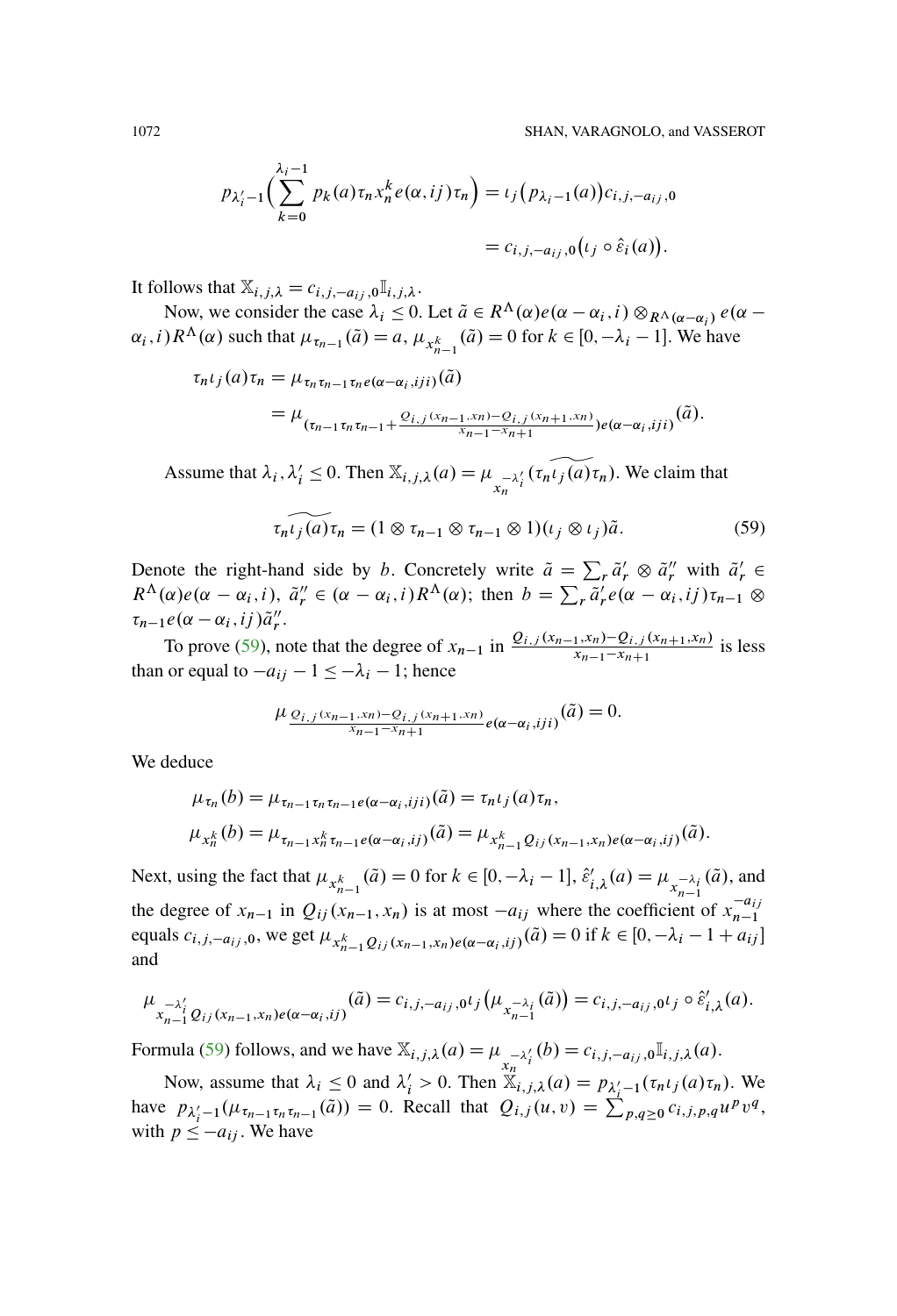$$
\frac{Q_{i,j}(x_{n-1},x_n) - Q_{i,j}(x_{n+1},x_n)}{x_{n-1} - x_{n+1}} = \sum_{p,q \ge 0} c_{i,j,p,q} \frac{x_{n-1}^p - x_{n+1}^p}{x_{n-1} - x_{n+1}} x_n^q
$$

$$
= \sum_{p,q \ge 0} c_{i,j,p,q} \left( \sum_{r_1+r_2=p-1} x_{n-1}^{r_1} x_{n+1}^{r_2} \right) x_n^q.
$$

The height of  $\alpha$  is  $n - 1$ , and hence  $x_n$ ,  $x_{n+1}$  centralize  $R^{\Lambda}(\alpha)$ . We deduce that

$$
\mu_{\frac{Q_{i,j}(x_{n-1},x_n)-Q_{i,j}(x_{n+1},x_n)}{x_{n-1}-x_{n+1}}}e(\alpha-\alpha_i,iji)^{(\tilde{a})}
$$
\n
$$
=\sum_{p,q\geq 0}c_{i,j,p,q}\left(\sum_{r_1+r_2=p-1}\mu_{x_{n-1}^{r_1}}(\tilde{a})x_{n+1}^{r_2}\right)x_n^q e(\alpha,ji).
$$

Now  $\mu_{x_{n-1}^{r_1}}(\tilde{a}) \neq 0$  only if  $r_1 \geq -\lambda_i$  and  $p_{\lambda'_i-1}(\mu_{x_{n-1}^{r_1}}(\tilde{a})x_{n+1}^{r_2}x_n^q) \neq 0$  only if  $r_2 \geq$  $\lambda'_i - 1 = \lambda_i - a_{ij} - 1$ . Hence  $r_1 + r_2 = p - 1 \le -a_{ij} - 1$  implies that

$$
p_{\lambda'_i-1}(\mu_{\frac{Q_{i,j}(x_{n-1},x_n)-Q_{i,j}(x_{n+1},x_n)}{x_{n-1}-x_{n+1}}}e_{(\alpha-\alpha_i,jji)}(\tilde{a})) = c_{i,j,-a_{ij},0}\mu_{x_{n-1}^{-\lambda_i}}(\tilde{a})e(\alpha,j)
$$
  
=  $c_{i,j,-a_{ij},0}t_j \circ \hat{\varepsilon}'_{i,\lambda}(a).$ 

We get  $\mathbb{X}_{i,j,\lambda}(a) = c_{i,j,-a_{ij},0}\mathbb{I}_{i,j,\lambda}$ .

Now, we concentrate on part (b) in the case  $\lambda'_i \geq 0$ . Since  $\lambda'_i = \lambda_i - 2$ , we have  $\lambda_i \geq 2$ . Thus

<span id="page-68-0"></span>
$$
a = \mu_{\tau_{n-1}}(\pi(a)) + \sum_{k=0}^{\lambda_i - 1} p_k(a) x_n^k
$$
 (60)

with  $\pi(a) \in R^{\Lambda}(\alpha) e(\alpha - \alpha_i, i) \otimes_{R^{\Lambda}(\alpha - \alpha_i)} e(\alpha - \alpha_i, i) R^{\Lambda}(\alpha)$  and  $p_k(a) \in R^{\Lambda}(\alpha)$ . We have

$$
\tau_n \iota_i(a) \tau_n = \mu_{\tau_n \tau_{n-1} \tau_n e(\alpha - \alpha_i, i^3)}(\pi(a)) + \sum_{k=0}^{\lambda_i - 1} p_k(a) \tau_n x_n^k \tau_n e(\alpha, i^2),
$$
  

$$
\mathbb{X}_{i,i,\lambda}(a) = p_{\lambda_i' - 1}(\tau_n \iota_i(a) \tau_n).
$$

Since  $Q_{ii} = 0$ , the relation (f) in Definition [3.1](#page-11-0) yields

$$
\mu_{\tau_n\tau_{n-1}\tau_n e(\alpha-\alpha_i,i^3)}(\pi(a)) = \mu_{\tau_{n-1}\tau_n\tau_{n-1}e(\alpha-\alpha_i,i^3)}(\pi(a)).
$$

Hence it is killed by  $p_{\lambda'_i-1}$  when  $\lambda'_i > 0$ . The relations (d) and (e) in Definition [3.1](#page-11-0) imply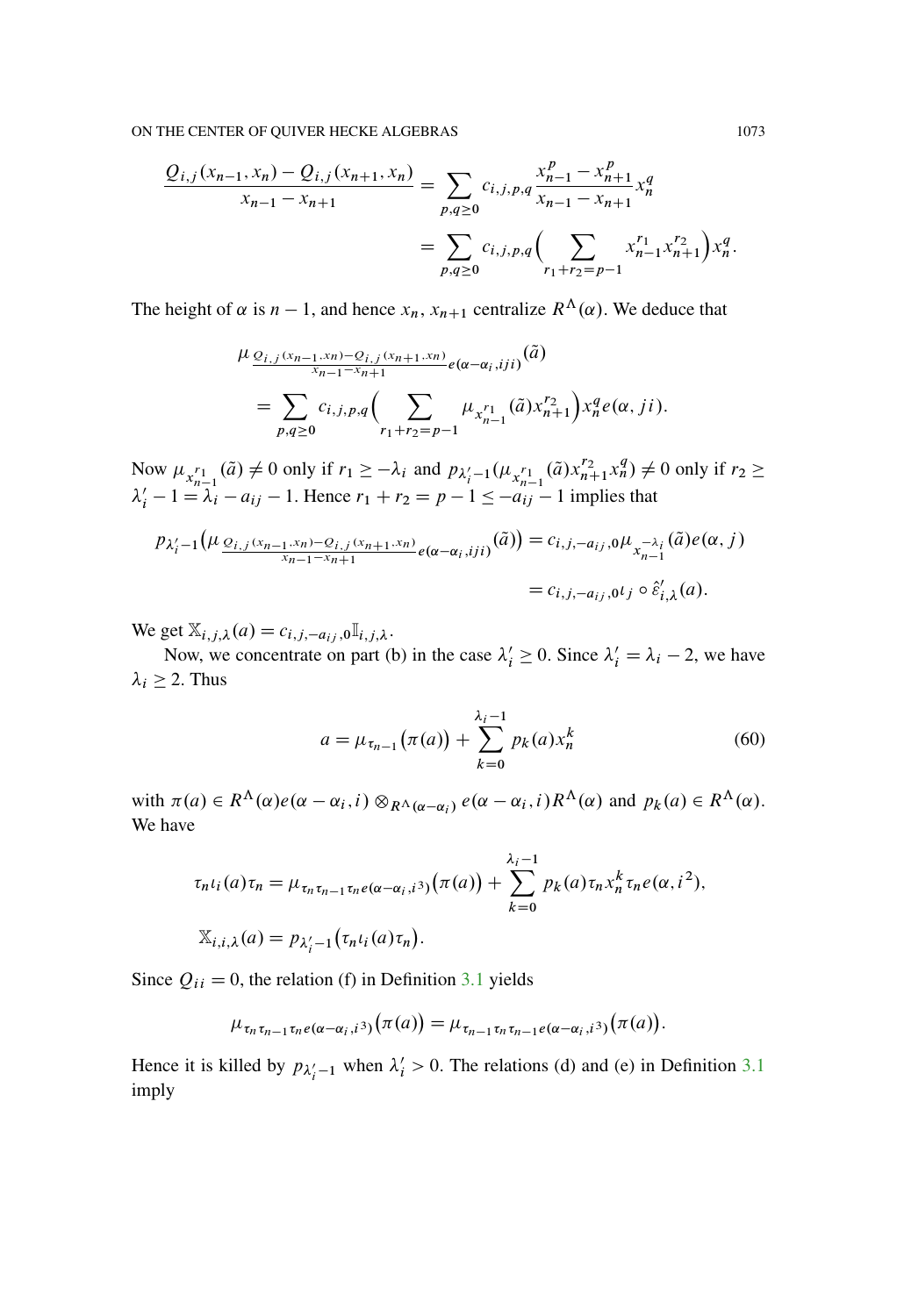<span id="page-69-0"></span>
$$
\tau_n x_n^k \tau_n e(\alpha, i^2) = x_{n+1}^k \tau_n^2 e(\alpha, i^2) - \frac{x_n^k - x_{n+1}^k}{x_n - x_{n+1}} \tau_n e(\alpha, i^2)
$$
  
\n
$$
= - \sum_{r_1 + r_2 = k-1} x_n^{r_1} x_{n+1}^{r_2} \tau_n e(\alpha, i^2)
$$
  
\n
$$
= - \sum_{r_1 + r_2 = k-1} x_n^{r_1} \left( \tau_n x_n^{r_2} + \sum_{g_1 + g_2 = r_2 - 1} x_n^{g_1} x_{n+1}^{g_2} \right)
$$
  
\n
$$
= - \sum_{r_1 + r_2 = k-1} x_n^{r_1} \tau_n x_n^{r_2} - \sum_{g_1 + g_2 = k-2} (g_1 + 1) x_n^{g_1} x_{n+1}^{g_2}.
$$
 (61)

If  $\lambda'_i > 0$ , then we deduce that

$$
p_{\lambda'_i - 1}(\tau_n x_n^k \tau_n e(\alpha, i^2)) = -p_{\lambda_i - 3} \Big( \sum_{g_1 + g_2 = k - 2} (g_1 + 1) x_n^{g_1} x_{n+1}^{g_2} \Big)
$$
  
= 
$$
\begin{cases} 0 & \text{if } k < \lambda_i - 1, \\ -1 & \text{if } k = \lambda_i - 1. \end{cases}
$$

By consequence,  $\mathbb{X}_{i,i,\lambda}(a) = -p_{\lambda_i-1}(a)e(\alpha, i) = -i_i \circ \hat{\varepsilon}'_{i,\lambda}(a) = -\mathbb{I}_{i,i,\lambda}(a)$ . If  $\lambda'_i = 0$ , then we deduce that

$$
\tau_{n} \iota_{i}(a) \tau_{n} = \mu_{\tau_{n-1} \tau_{n} \tau_{n-1} e(\alpha - \alpha_{i}, i^{3})}(\pi(a)) - p_{1}(a) \tau_{n} e(\alpha, i^{2})
$$
  
= 
$$
\mu_{\tau_{n}} \big( (1 \otimes \tau_{n-1} \otimes \tau_{n-1} \otimes 1)(\iota_{i} \otimes \iota_{i}) \pi(a) - \iota_{i} (p_{1}(a)) \otimes e(\alpha, i^{2}) \big).
$$

Hence

$$
\hat{\varepsilon}'_{i,\lambda'}(\tau_n\iota_i(a)\tau_n) = \mu_1((1 \otimes \tau_{n-1} \otimes \tau_{n-1} \otimes 1)(\iota_i \otimes \iota_i)\pi(a) - \iota_i(p_1(a)) \otimes e(\alpha, i^2))
$$
  
= 
$$
-\iota_i(p_1(a)).
$$

Here in the second equality we used the fact that  $\tau_{n-1}^2 e(\alpha - \alpha_i, i^3) = 0$ . Since  $\lambda_i = 2$ , we have  $\hat{\varepsilon}'_{i,\lambda}(a) = p_1(a)$ . So we get again  $\mathbb{X}_{i,i,\lambda}(a) = -\mathbb{I}_{i,i,\lambda}(a)$ .

Finally, we prove part (b) for  $\lambda'_i < 0$ . By assumption, we have  $\lambda'_i = \lambda_i - 2 < 0$ . First, if  $\lambda_i = 1$ , then  $a = \mu_{\tau_{n-1}}(\pi(a)) + p_0(a)$  and  $\hat{\varepsilon}'_{i,\lambda}(a) = p_0(a)$  as in [\(60\)](#page-68-0). The same computation as in the previous lemma yields

$$
\tau_n\iota_i(a)\tau_n=\mu_{\tau_{n-1}\tau_n\tau_{n-1}e(\alpha-\alpha_i,i^3)}(\pi(a)).
$$

Let  $b = (1 \otimes \tau_{n-1} \otimes \tau_{n-1} \otimes 1)(\iota_i \otimes \iota_i)\pi(a)$ . Then  $\tau_n \iota_i(a)\tau_n = \mu_{\tau_n}(b)$  and  $\mu_{x_n^0}(b) = 0$ . Since  $\lambda'_i = -1$ , we deduce  $b = \tau_n \widetilde{\mu_i(a)} \tau_n$  and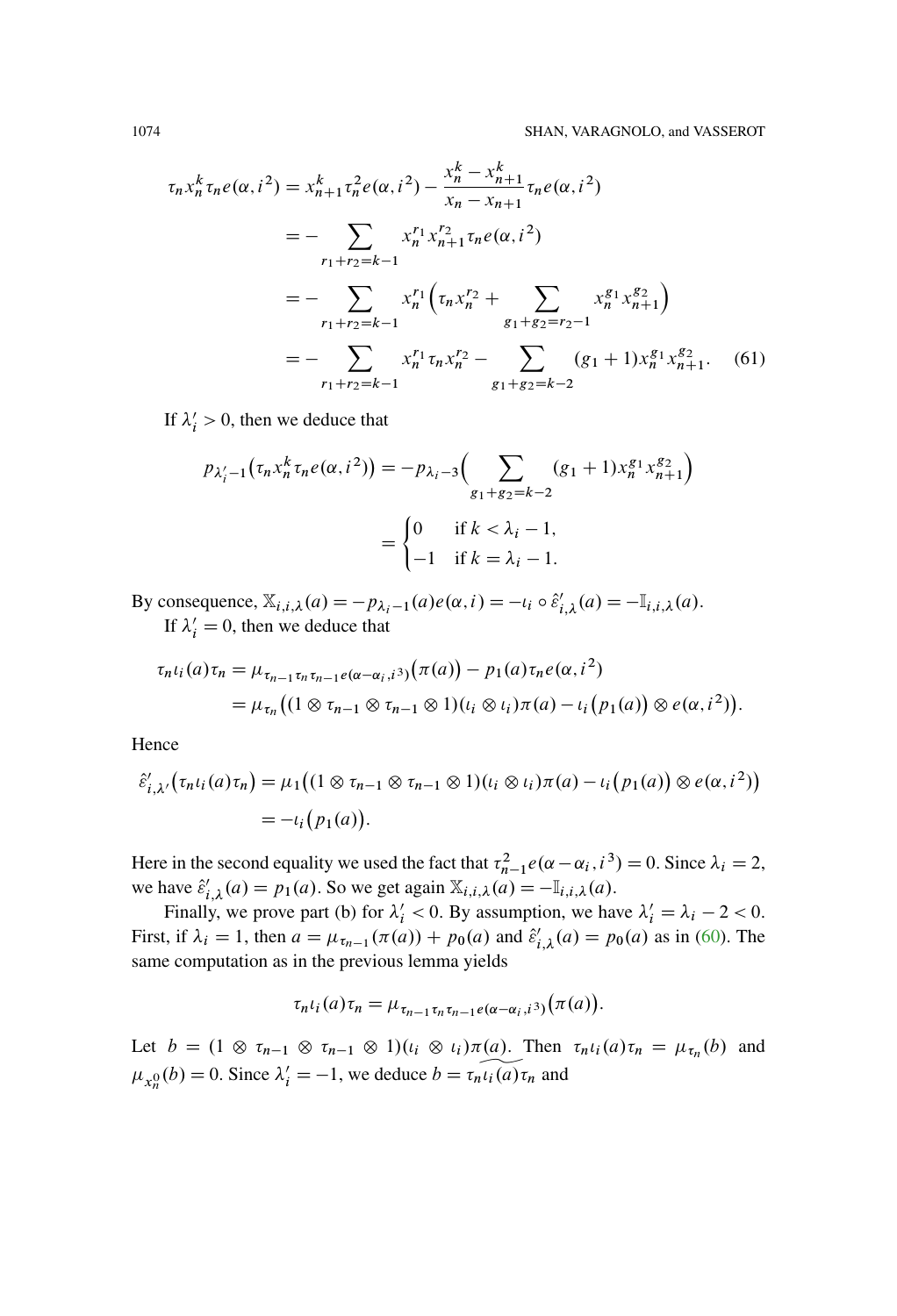$$
\hat{\varepsilon}'_{i,\lambda'}(\tau_n \iota_i(a)\tau_n) = \mu_{x_n}(b)
$$
  
=  $\mu_{\tau_{n-1}x_n\tau_{n-1}e(\alpha-\alpha_i,i^2)}(\pi(a))$   
=  $\mu_{\tau_{n-1}e(\alpha-\alpha_i,i^2)}(\pi(a))$   
=  $a - \iota_i(p_0(a)).$ 

We conclude that  $\mathbb{X}_{i,i,\lambda}(a) = -\mathbb{I}_{i,i,\lambda}(a) + a = -\mathbb{I}_{i,i,\lambda}(a) + B^0_{+i,\lambda'}a$ .

It remains to consider the case  $\lambda_i \leq 0$ . Let  $\tilde{a} \in R^{\Lambda}(\alpha)e(\alpha - \alpha_i, i) \otimes_{R^{\Lambda}(\alpha - \alpha_i)}$  $e(\alpha - \alpha_i, i) R^{\Lambda}(\alpha)$  such that  $\mu_{\tau_{n-1}}(\tilde{a}) = a$ ,  $\mu_{x_{n-1}^k}(\tilde{a}) = 0$  for  $k \in [0, -\lambda_i - 1]$ . We have

$$
\tau_n \iota_i(a) \tau_n = \mu_{\tau_n \tau_{n-1} \tau_n e(\alpha - \alpha_i, i^3)}(\tilde{a})
$$
  
= 
$$
\mu_{\tau_{n-1} \tau_n \tau_{n-1} e(\alpha - \alpha_i, i^3)}(\tilde{a}).
$$

Let  $b = (1 \otimes \tau_{n-1} \otimes \tau_{n-1} \otimes 1)(\iota_i \otimes \iota_i)(\tilde{a}) \in R^{\Lambda}(\alpha + \alpha_i)e(\alpha, i) \otimes_{R^{\Lambda}(\alpha)} e(\alpha, i) \times$  $R^{\Lambda}(\alpha + \alpha_i)$ . Then  $\mu_{\tau_n}(b) = \tau_n \iota_i(a) \tau_n$  and  $\mu_{x_n^k}(b) = \mu_{\tau_{n-1} x_n^k \tau_{n-1} e(\alpha - \alpha_i, i^2)}(\tilde{a})$ . A computation similar to  $(61)$  yields

$$
\tau_{n-1} x_n^k \tau_{n-1} e(\alpha - \alpha_i, i^2) = \left( \sum_{g_1 + g_2 = k-1} x_n^{g_1} \tau_{n-1} x_n^{g_2} - \sum_{g_1 + g_2 = k-2} (g_2 + 1) x_{n-1}^{g_1} x_n^{g_2} \right) e(\alpha - \alpha_i, i^2).
$$

Therefore, for  $0 \le k \le -\lambda'_i$ , we have

$$
\mu_{x_n^k}(b) = \sum_{g_1+g_2=k-1} x_n^{g_1} \mu_{\tau_{n-1}}(\tilde{a}) x_n^{g_2} - \sum_{g_1+g_2=k-2} (g_2+1) \mu_{x_{n-1}^{g_1}}(\tilde{a}) x_n^{g_2}
$$

$$
= \sum_{g_1+g_2=k-1} x_n^{g_1} a x_n^{g_2} - \delta_{k=-\lambda_i'} \mu_{x_{n-1}^{-\lambda_i}}(\tilde{a}).
$$

Here we used the fact that  $\mu_{\tau_{n-1}}(\tilde{a}) = a$  and  $\mu_{x_{n-1}^k}(\tilde{a}) = 0$  for  $0 \le k \le -\lambda_i - 1$ in the second equality. Finally, recall from [\(7\)](#page-15-0) that there are elements  $\tilde{\pi}_{\ell} \in R^{\Lambda}(\alpha +$  $\alpha_i$ ) $e(\alpha, i) \otimes_{R^{\Lambda}(\alpha)} e(\alpha, i) R^{\Lambda}(\alpha + \alpha_i)$  for  $0 \leq \ell \leq -\lambda'_i - 1$  such that  $\mu_{\tau_n}(\tilde{\pi}_{\ell}) = 0$  and  $\mu_{x_n^k}(\tilde{\pi}_{\ell}) = \delta_{k,l}$ . Set

$$
c = b - \sum_{k=0}^{-\lambda'_i - 1} \Biggl( \sum_{g_1 + g_2 = k - 1} x_n^{g_1} \tilde{\pi}_k x_n^{g_2} \Biggr).
$$

Then  $\mu_{\tau_n}(c) = \mu_{\tau_n}(b) = \tau_n \iota_i(a) \tau_n$  and  $\mu_{x_n^k}(c) = 0$  for  $0 \le k \le -\lambda'_i - 1$ . Hence  $c = \tau_n \widetilde{\iota_i(a)} \tau_n$ , and  $\mathbb{X}_{i,i,\lambda}(a)$  is equal to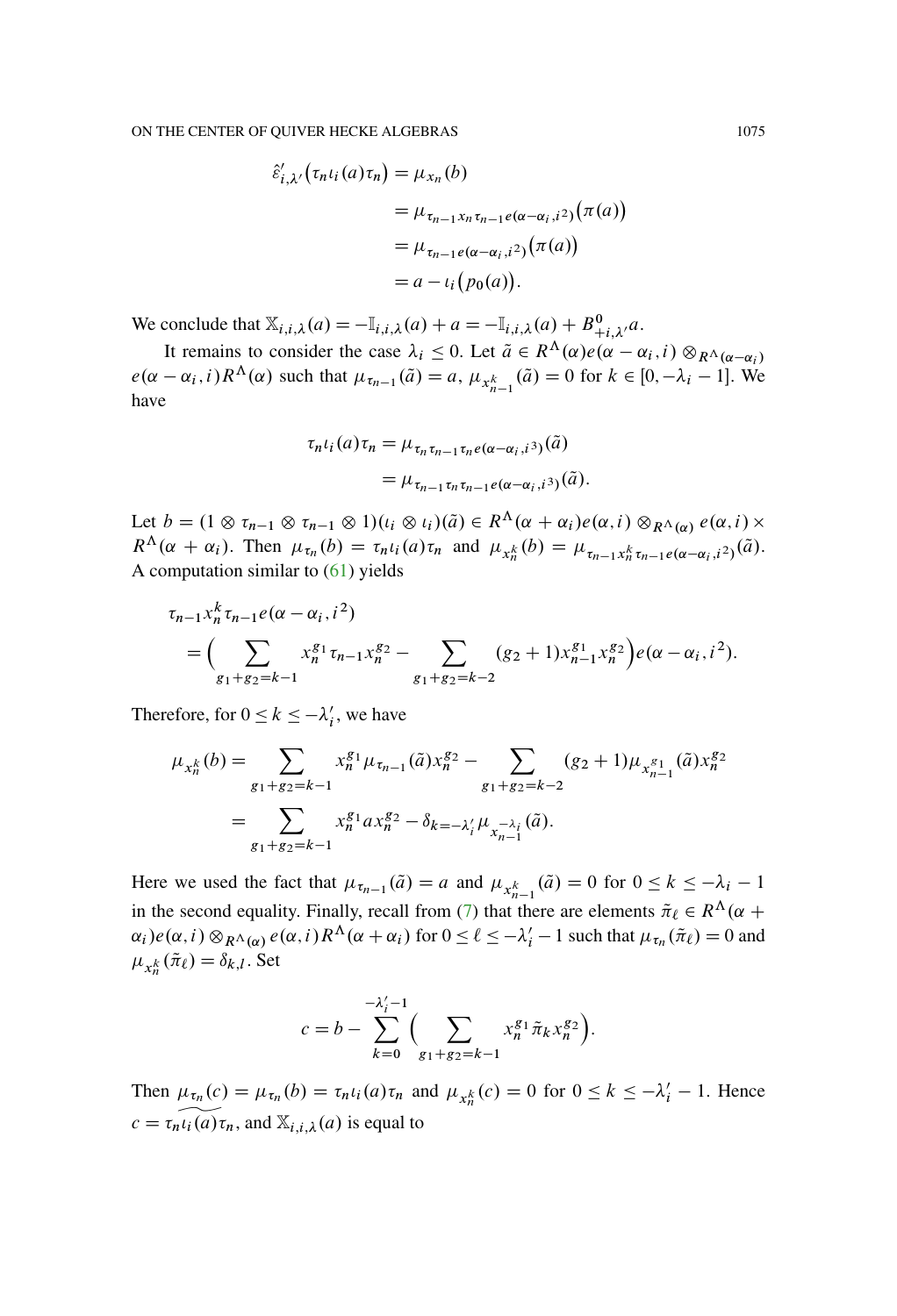$$
\mu_{x_n-\lambda'_i}(c) = \mu_{x_n-\lambda'_i}(b) - \sum_{k=0}^{-\lambda'_i-1} \Biggl(\sum_{g_1+g_2=k-1} x_n^{g_1} a \mu_{x_n-\lambda'_i}(\tilde{\pi}_k) x_n^{g_2}\Biggr)
$$
  
\n
$$
= -\mu_{x_{n-1}^{-\lambda_i}}(\tilde{a}) e(\alpha, i) + \sum_{g_1+g_2=-\lambda'_i-1} x_n^{g_1} a x_n^{g_2}
$$
  
\n
$$
- \sum_{g_3=1}^{-\lambda'_i} \sum_{g_1+g_2=-\lambda'_i-1-g_3} x_n^{g_1} a \mu_{x_n-\lambda'_i}(\tilde{\pi}_{-\lambda'_i-g_3}) x_n^{g_2}
$$
  
\n
$$
= -\mathbb{I}_{i,i,\lambda}(a) + \sum_{g_1+g_2+g_3=-\lambda'_i-1} x_n^{g_1} B_{+i,\lambda'}^{g_3} x_n^{g_2}(a).
$$

In the second equality, we substituted  $g_3 = -\lambda'_i - k$ . In the third equality, we used the definition of  $B_{+i,\lambda'}^{g_3}$  for  $0 \le g_3 \le -\lambda'_i$  in Definition [A.1.](#page-64-0)  $\Box$ 

*Remark A.5*

Assume that the Q-cyclicity condition in [\[10,](#page-94-9) (2.4), (2.5)] holds for  $V^{\Lambda}$ ; that is, the endomorphisms  $x_i \in \text{End}(E_i'), \tau_{ij} \in \text{End}(E_i'E_j')$  are such that

$$
x_i^{\vee} = {}^{\vee} x_i, \qquad \tau_{ij}^{\vee} = {}^{\vee} \tau_{ij}.
$$

See the notation in Section  $2.1.4$ . Then, under the adjunction isomorphism  $Hom(E'_i F'_i, E'_j F'_j) = Hom(F_j E_i, F_j E_i)$ , part (a) of the previous lemma gives the second equality in the mixed relation [\[10,](#page-94-9) (2.16)]. For  $i = j$ , under the same adjunction, part (b) gives the second equalities in  $[10, (2.22), (2.24), (2.26)]$  $[10, (2.22), (2.24), (2.26)]$ . The other relations in [\[10,](#page-94-9) Section 2.6.3] can be checked similarly. Since the computations are quite lengthy and will not be needed, we omit the details here. Finally, the *fake bubbles* relation  $[10, (2.20)]$  $[10, (2.20)]$  is proved in Lemma [B.2\(](#page-78-1)a) below. Therefore, assuming the Qcyclicity condition, we have proved that  $V^{\Lambda}$  carries a representation of Khovanov and Lauda's 2-Kac–Moody algebra. The Q-cyclicity condition can probably be proved by similar computations as in [\[18\]](#page-94-10). We have not checked this.

### *A.3. Proof of Proposition [3.10](#page-16-0)*

Assume that  $\text{ht}(\alpha) = n$ . For  $\nu = (\nu_1, \dots, \nu_n) \in I^{\alpha}$  and  $k \in [1, n]$ , we set  $\nu^{(k)} =$  $(v_1,\ldots,v_k)$ . Consider the map

$$
\hat{\varepsilon}_v = \hat{\varepsilon}_{v_1} \circ \cdots \circ \hat{\varepsilon}_{v_n} : e(v) R^{\Lambda}(\alpha) e(v) \to \mathbf{k}.
$$

Recall that  $\hat{\varepsilon}_{v_k}$  is a map

$$
\hat{\varepsilon}_{\nu_k}: e(\nu^{(k)})R^{\Lambda}\Big(\alpha-\sum_{j=k+1}^n \alpha_{\nu_j}\Big)e(\nu^{(k)}) \to e(\nu^{(k-1)})R^{\Lambda}\Big(\alpha-\sum_{j=k}^n \alpha_{\nu_j}\Big)e(\nu^{(k-1)}).
$$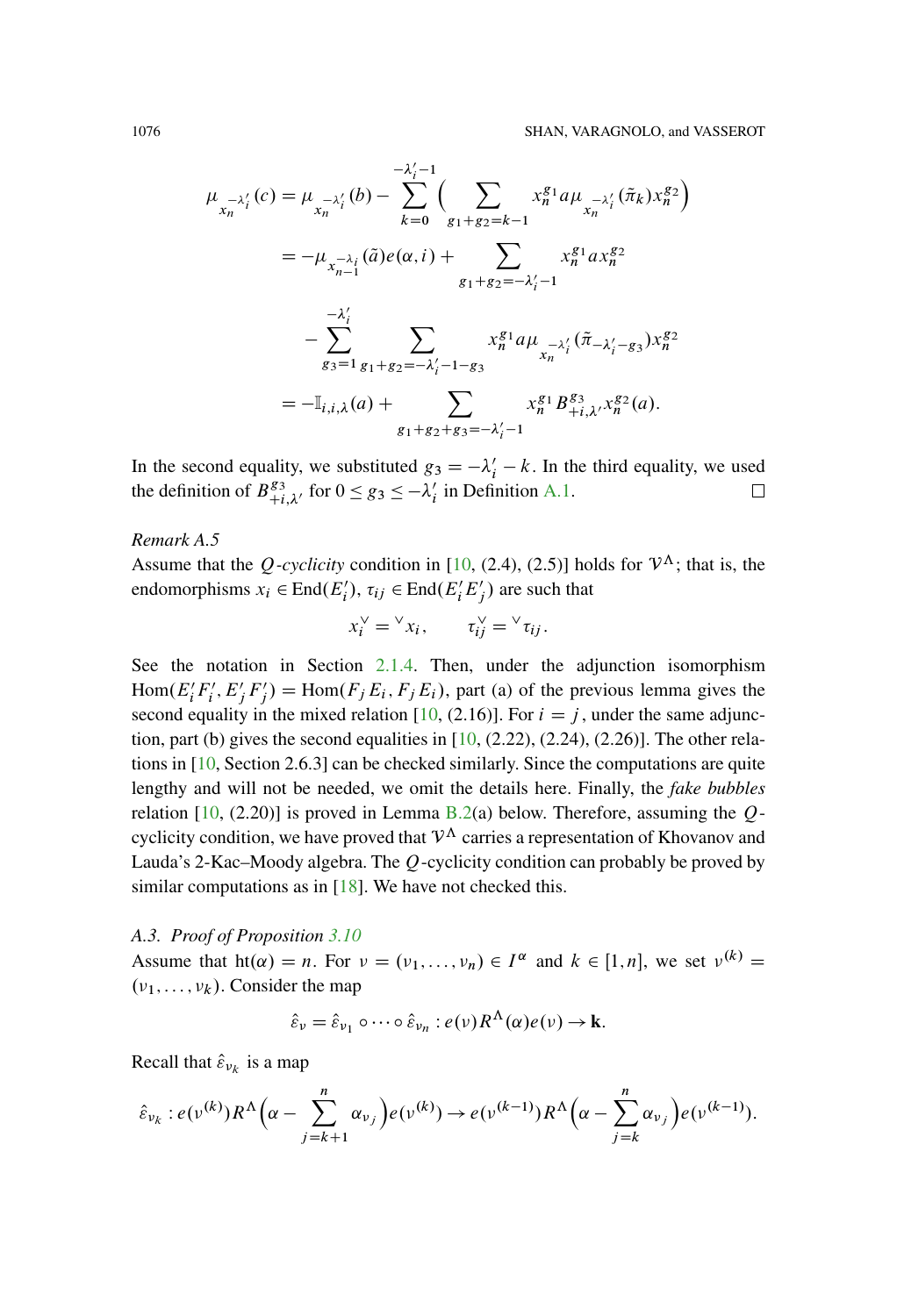Next, we define an invertible element  $r_v \in \mathbf{k}_0^{\times}$  by

$$
r_{\nu} = \prod_{k < l} r_{\nu_k, \nu_l}, \quad \text{where } r_{ij} = \begin{cases} c_{i,j,-a_{ij},0} & \text{if } j \neq i, \\ 1 & \text{if } j = i. \end{cases} \tag{62}
$$

*Definition A.6*

We define a **k**-linear map  $t_{\Lambda,\alpha}: R^{\Lambda}(\alpha) \to \mathbf{k}$  by setting, for all  $v, v' \in I^{\alpha}$ ,

$$
t_{\Lambda,\alpha}(e(\nu)\bullet e(\nu'))=\begin{cases}0 & \text{if } \nu\neq\nu',\\ r_{\nu}\hat{\varepsilon}_{\nu}(e(\nu)\bullet e(\nu')) & \text{if } \nu=\nu'.\end{cases}
$$

We will abbreviate  $t_{\alpha} = t_{\Lambda,\alpha}$  and  $t_{\Lambda} = \sum_{\alpha} t_{\alpha}$ . For  $\nu \in I^{\alpha}$ , we set

$$
r(\alpha, \nu_n) = \prod_{k=1}^{n-1} r_{\nu_k, \nu_n}.
$$
\n
$$
(63)
$$

By Corollary [3.9,](#page-15-0) the map  $t_{\alpha}$  is homogenous of degree  $-d_{\Lambda,\alpha}$ . Note that  $r_{\nu}$  =  $r(\alpha, \nu_n)r_{\nu^{(n-1)}}$ . Therefore we have

<span id="page-72-1"></span>
$$
t_{\alpha}(a) = r(\alpha - \alpha_{\nu_n}, \nu_n)t_{\alpha - \alpha_{\nu_n}}(\hat{\varepsilon}_{\nu_n}(a)), \quad \forall a \in e(\nu)R^{\Lambda}(\alpha)e(\nu). \tag{64}
$$

We will prove that  $t_{\alpha}$  is a symmetric form. First, note that the form  $t_{\alpha}$  is Frobenius. Indeed, let  $E' = \bigoplus_{\nu \in I^n} E'_\nu$  and  $F' = \bigoplus_{\nu \in I^n} F'_\nu$ . By Theorem [3.8](#page-15-1) we have an adjoint pair  $(E', F')$  relative to the counit  $\sum_{v} \hat{\varepsilon}_{v}$ , where  $\hat{\varepsilon}_{v}$ :  $E'F' \rightarrow 1$  is the morphism  $E'_{\nu} F'_{\nu} \rightarrow 1$  represented by the linear map  $\hat{\varepsilon}_{\nu}$  above and extended by 0. From the discussion in Section [2.2.3](#page-9-0) applied with  $B = \mathbf{k}$  and  $A = R^{\Lambda}(n)$ , we deduce that the linear form  $\sum_{v} \hat{\epsilon}_{v}$ :  $R^{\Lambda}(n) \to \mathbf{k}$  is Frobenius, and hence  $t_{\alpha}$ :  $R^{\Lambda}(\alpha) \to \mathbf{k}$  is also Frobenius. We must prove that for each  $w, z \in R^{\Lambda}(\alpha)$  we have

<span id="page-72-0"></span>
$$
t_{\alpha}(zw) = t_{\alpha}(wz). \tag{65}
$$

Without loss of generality, we may assume that

$$
z \in e(\nu)R^{\Lambda}(\alpha)e(\mu), \qquad w \in e(\mu)R^{\Lambda}(\alpha)e(\nu), \tag{66}
$$

the other cases being trivial. We will prove [\(65\)](#page-72-0) by induction on the height of  $\alpha$ . Assuming it holds for all  $\alpha$ 's of height  $n - 1$ , let us prove it for  $\alpha$  of height n. We will write  $v_n = i$ ,  $\mu_n = j$ ,  $\beta = \alpha - \alpha_i - \alpha_j$ , and  $\lambda = \Lambda - (\alpha - \alpha_i)$ .

First, consider the case when z belongs to the image of the map

$$
\sigma_{ij} = \mu_{\tau_{n-1}} : R^{\Lambda}(\alpha - \alpha_i) e(\beta, j) \otimes_{R^{\Lambda}(\beta)} e(\beta, i) R^{\Lambda}(\alpha - \alpha_j)
$$
  

$$
\rightarrow e(\alpha - \alpha_i, i) R^{\Lambda}(\alpha) e(\alpha - \alpha_j, j)
$$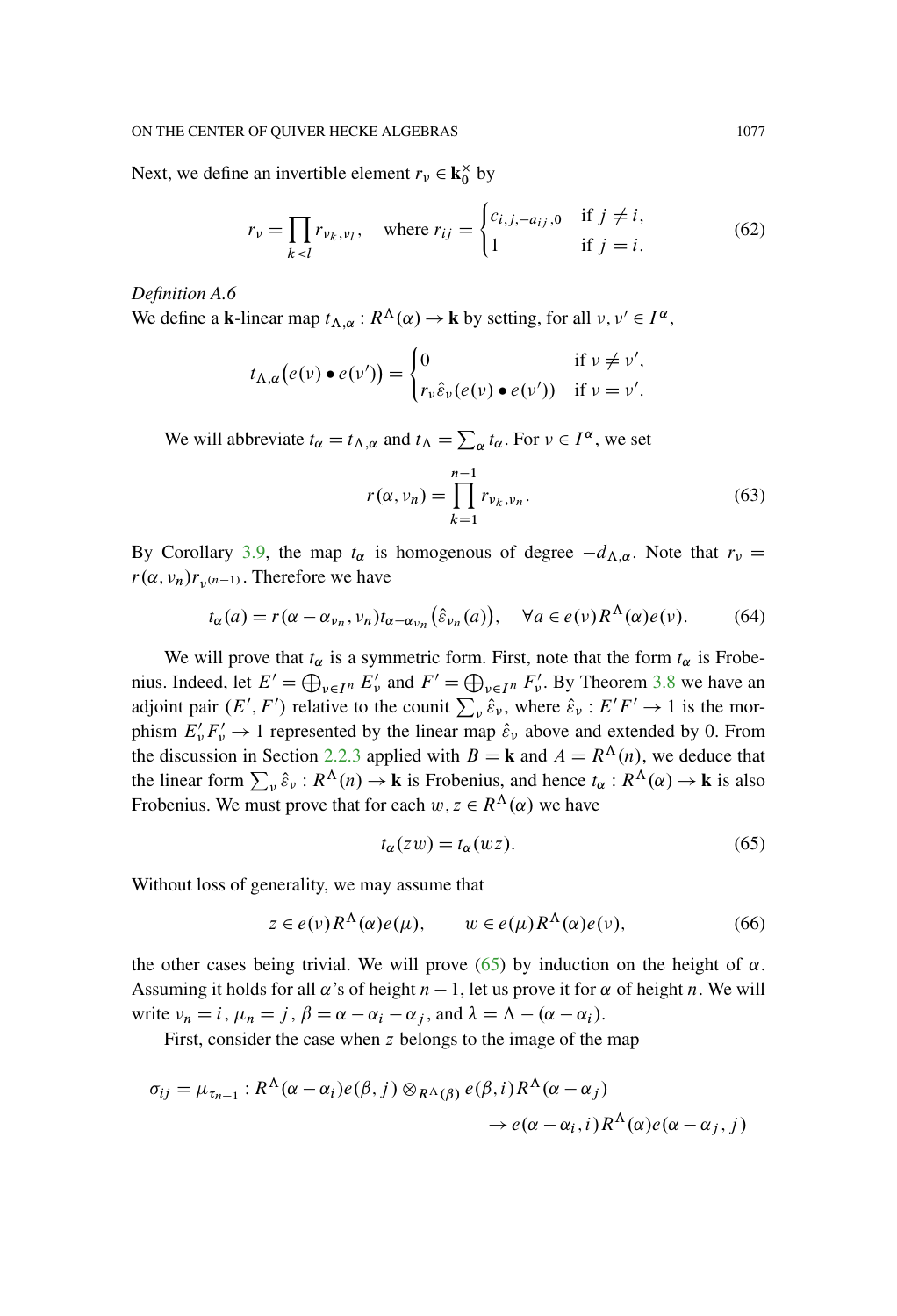for  $\beta = \alpha - \alpha_i - \alpha_j$ , and w belongs to the image of  $\sigma_{ji}$ . Note that this is always the case if  $i \neq j$  or if  $i = j$  and  $\lambda_i \leq 0$ . In this situation, up to taking a linear combination, we may write

<span id="page-73-1"></span>
$$
z = t_i(z')\tau_{n-1}t_j(z''), \qquad w = t_j(w')\tau_{n-1}t_i(w''), \tag{67}
$$

where  $\iota_s$  is the canonical morphism  $R^{\Lambda}(\alpha - \alpha_s) \to e(\alpha - \alpha_s, s)R^{\Lambda}(\alpha)e(\alpha - \alpha_s, s)$ for  $s = i, j$  and

$$
z' \in e(\nu^{(n-1)})R^{\Lambda}(\alpha - \alpha_i)e(\xi, j), \qquad z'' \in e(\xi, i)R^{\Lambda}(\alpha - \alpha_j)e(\mu^{(n-1)}),
$$
  

$$
w' \in e(\mu^{(n-1)})R^{\Lambda}(\alpha - \alpha_j)e(\eta, i), \qquad w'' \in e(\eta, j)R^{\Lambda}(\alpha - \alpha_i)e(\nu^{(n-1)})
$$

for some  $\xi, \eta \in I^{\beta}$ . By (64) and  $R^{\Lambda}(\alpha - \alpha_i)$ -bilinearity of  $\hat{\varepsilon}_i$ , we have

$$
t_{\alpha}(zw) = r_{\nu}\hat{\varepsilon}_{\nu}\big(t_i(z')\tau_{n-1}t_j(z''w')\tau_{n-1}t_i(w'')\big)
$$
  
=  $r(\alpha - \alpha_i, i)t_{\alpha - \alpha_i}\big(z'\hat{\varepsilon}_i\big(\tau_{n-1}t_j(z''w')\tau_{n-1}\big)w''\big).$ 

Next, Lemma A.4 yields

$$
\hat{\varepsilon}_i(\tau_{n-1}t_j(z''w')\tau_{n-1}) = r_{ij}t_j\hat{\varepsilon}_i(z''w') + \delta_{ij} \sum_{g_1+g_2+g_3=-\lambda_i-1} x_{n-1}^{g_1} B_{+i,\lambda}^{g_2} z''w'x_{n-1}^{g_3}.
$$

Therefore  $t_{\alpha}(zw) = A(z, w) + B(z, w)$ , where

$$
A(z, w) = r(\alpha - \alpha_i, i) r_{ij} t_{\alpha - \alpha_i} (z' \iota_j \circ \hat{\varepsilon}_i (z''w')w''),
$$
  
\n
$$
B(z, w) = \delta_{ij} r(\alpha - \alpha_i, i) t_{\alpha - \alpha_i} \Big( \sum_{g_1 + g_2 + g_3 = -\lambda_i - 1} z' x_{n-1}^{g_1} B_{+i,\lambda}^{g_2} z'' w' x_{n-1}^{g_3} w'' \Big).
$$

Thus, the formula  $(65)$  follows from the identities

<span id="page-73-0"></span>
$$
A(z, w) = A(w, z), \qquad B(z, w) = B(w, z). \tag{68}
$$

Let us first prove (68) for  $A(z, w)$ . We have

$$
t_{\alpha-\alpha_i}(z' \iota_j \circ \hat{\varepsilon}_i(z''w')w'') = t_{\alpha-\alpha_i}(\iota_j \circ \hat{\varepsilon}_i(z''w')w''z')
$$
  

$$
= \left(\prod_{p=1}^{n-2} r_{\xi_p,j}\right) t_\beta\left(\hat{\varepsilon}_j(\iota_j \circ \hat{\varepsilon}_i(z''w')w''z')\right)
$$
  

$$
= \left(\prod_{p=1}^{n-2} r_{\xi_p,j}\right) t_\beta\left(\hat{\varepsilon}_i(z''w')\hat{\varepsilon}_j(w''z')\right).
$$

Here, the first equality is because  $t_{\alpha-\alpha_i}$  is symmetric by induction; the second one is given by (64) since  $\hat{\varepsilon}_i(z''w')w''z' \in e(\xi, j)R^{\Lambda}(\alpha - \alpha_i)e(\xi, j)$ ; and the third one is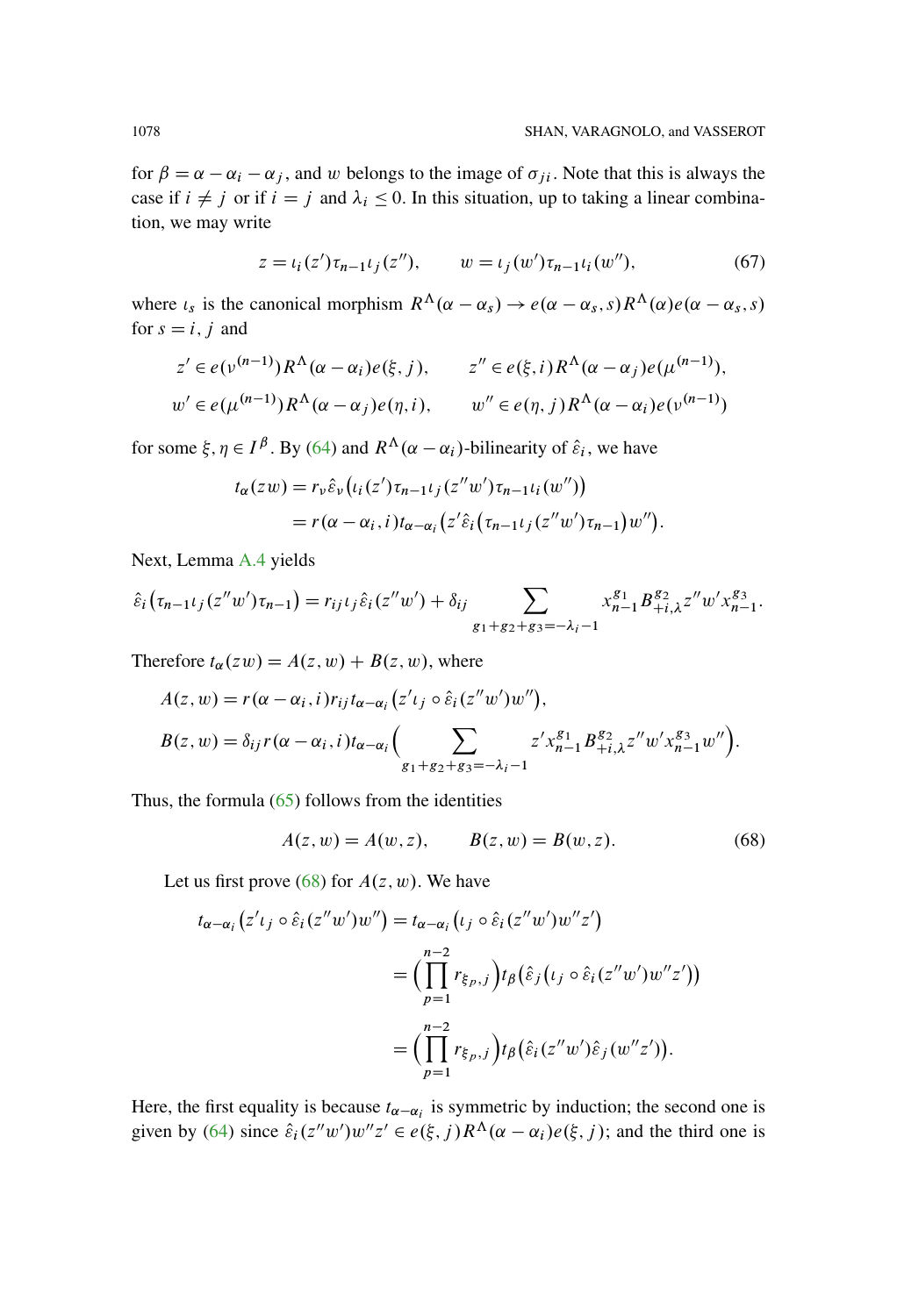the  $R^{\Lambda}(\beta)$ -bilinearity of  $\hat{\varepsilon}_j$ . Now, observe that  $r_{ij}(\prod_{p=1}^{n-2} r_{\xi_p,j}) = \prod_{p=1}^{n-1} r_{\nu_p',j}$ . We deduce that

$$
A(z, w) = r(\alpha - \alpha_i, i) r(\alpha - \alpha_j, j) t_{\beta} (\hat{\varepsilon}_i(z''w')\hat{\varepsilon}_j(w''z')).
$$

Exchanging z and w means also exchanging i and j, and  $\nu$  and  $\mu$ . So the right-hand side is symmetric with respect to z and w. We deduce that  $A(z, w) = A(w, z)$ .

Next, since  $t_{\alpha-\alpha_i}$  is symmetric by the inductive hypothesis and since  $B_{+i,\lambda}^{g_2}$ belongs to the center of  $R^{\Lambda}(\alpha - \alpha_i)$ , we have

$$
B(z, w) = \delta_{ij} r(\alpha - \alpha_i, i) t_{\alpha - \alpha_i} \Big( \sum_{g_1 + g_2 + g_3 = -\lambda_i - 1} B_{+i, \lambda}^{g_2} x_{n-1}^{g_1} z'' w' x_{n-1}^{g_3} w'' z' \Big).
$$

Exchanging z and w means also exchanging i and j, and v and  $\mu$ . But here  $B(z, w) \neq$ 0 only when  $i = j$ . In this situation,  $r(\alpha - \alpha_i, i) = r(\alpha - \alpha_j, j)$ . We conclude that  $B(z, w) = B(w, z)$ . Hence, we have proved [\(65\)](#page-72-0) when z and w are both of the form [\(67\)](#page-73-1).

If z and w are not of the form [\(67\)](#page-73-1), then we must have  $i = j$  and  $\lambda_i > 0$  as dis-cussed in the paragraph before [\(67\)](#page-73-1). In this situation,  $z \in e(\alpha - \alpha_i, i) R^{\Lambda}(\alpha) e(\alpha - \alpha_i)$  $\alpha_i$ , i) can be uniquely written as  $z = \mu_{\tau_{n-1}}(\pi(z)) + \sum_{k=0}^{\lambda_i-1} p_k(z) x_n^k$  (see Theo-rem [3.7\)](#page-14-0), and similarly for w. By the linearity of  $t_{\alpha}$  the remaining cases to be considered are

(1)  $z = z_k x_n^k, w = w' \tau_{n-1} w''$ , (2)  $z = z_k x_n^k, w = w_l x_n^l,$ 

for  $z_k, w_l \in R^{\Lambda}(\alpha - \alpha_i)$ ,  $k, l \in [0, \lambda_i - 1]$ , and  $w' \in R^{\Lambda}(\alpha - \alpha_i)e(\beta, i)$ ,  $w'' \in$  $e(\beta, i) R^{\Lambda}(\alpha - \alpha_i)$ . Note that in both cases we have

$$
t_{\alpha}(zw - wz) = r_{\nu}\hat{\varepsilon}_{\nu}(zw) - r_{\mu}\hat{\varepsilon}_{\mu}(wz)
$$

$$
= r(\alpha, i)t_{\alpha-\alpha_i}(\hat{\varepsilon}_i(zw - wz))
$$

Here, in the last equality, we used [\(64\)](#page-72-1) and the fact that  $i = j$ . By induction, to prove that  $t_{\alpha}$  is symmetric, it is enough to prove that  $\hat{\varepsilon}_i(zw-wz)$  belongs to the commutator of  $R^{\Lambda}(\alpha - \alpha_i)$ . We do this case by case:

• We have  $zw = z_k w'(x_n^k \tau_{n-1}) e(\beta, i^2) w''$ . Now

$$
x_n^k \tau_{n-1} e(\beta, i^2) = \left(\tau_{n-1} x_{n-1} + \sum_{p+q=k-1} x_{n-1}^p x_n^q\right) e(\beta, i^2).
$$

:

Hence  $\hat{\varepsilon}_i(zw) = p_{\lambda_i - 1}(zw) = 0$ . Similarly,  $\hat{\varepsilon}_i(wz) = 0$ .

We have  $zw - wz = (z_kw_l - w_lz_k)x_n^{k+l}$ . Hence  $\hat{\varepsilon}_i(zw - wz) = [z_k, w_l] \times$  $\hat{\epsilon}_i(x_n^{k+l})$ . Note that  $\hat{\epsilon}_i(x_n^{k+l})$  belongs to the center of  $R^{\Lambda}(\alpha - \alpha_i)$ . So  $\hat{\epsilon}_i(zw - \alpha_i)$ wz) belongs to the commutator of  $R^{\Lambda}(\alpha - \alpha_i)$ .

The proof of Proposition [3.10](#page-16-0) is now complete.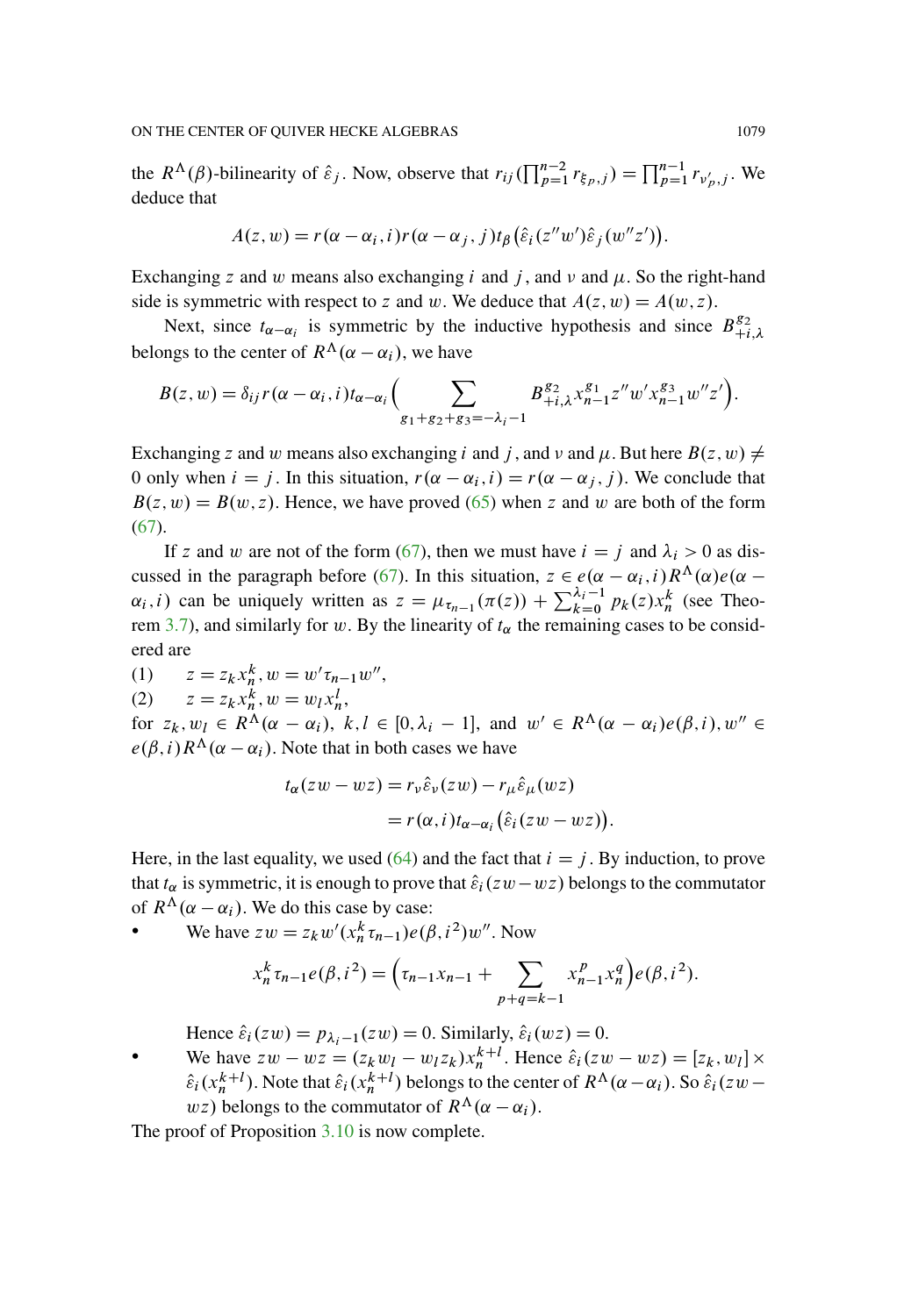### **Appendix B. Relations**

In this section we prove Theorem  $3.25$ .

B.1. A useful lemma

Let  $z \in e(\alpha, i) R^{\Lambda}(\alpha + \alpha_i) e(\alpha, i)$ . Recall the following:

If  $\lambda_i \geq 0$ , then z can be uniquely written as  $\bullet$ 

$$
z = \mu_{\tau_n}(\pi(z)) + \sum_{k=0}^{\lambda_i-1} p_k(z) x_{n+1}^k.
$$

If  $\lambda_i \leq 0$ , then there are  $\tilde{z}$ ,  $\tilde{\pi}_k \in R^{\Lambda}(\alpha) e(\alpha - \alpha_i, i) \otimes_{R^{\Lambda}(\alpha - \alpha_i)} e(\alpha - \alpha_i, i) \times$  $R^{\Lambda}(\alpha)$  such that  $\mu_{\tau_n}(\tilde{z}) = z$ ,  $\mu_{x_n^p}(\tilde{z}) = \mu_{\tau_n}(\tilde{\pi}_k) = 0$  and  $\mu_{x_n^p}(\tilde{\pi}_k) = \delta_{k,p}$  for  $k, p \in [0, -\lambda_i - 1].$ 

To prove Theorem  $3.25$ , we will need the following technical result.

<span id="page-75-0"></span>LEMMA B.1 For each  $r \in \mathbb{N}$ , we have the following: (a) If  $\lambda_i > 0$ , then

$$
\pi\left(x_{n+1}^r e(\alpha, i)\right) = \sum_{a=0}^{r-\lambda_i} \left(B_{+i,\lambda}^{r-\lambda_i - a} \otimes x_n^a \otimes 1 \otimes 1\right) \left(-\hat{\eta}_i'(1)\right),
$$
  

$$
p_k\left(x_{n+1}^r e(\alpha, i)\right) = \sum_{a=0}^{\lambda_i - k - 1} B_{+i,\lambda}^{r-k-a} B_{-i,\lambda}^a, \quad \forall k \in [0, \lambda_i - 1].
$$

(b) If  $\lambda_i \leq 0$ , then

$$
\mu_{x_n^r}(\tilde{z}) = \sum_{p=0}^{r+\lambda_i} \hat{\varepsilon}'_{i,\lambda}(zx_{n+1}^p) B_{-i,\lambda}^{r+\lambda_i-p}, \quad \forall z \in e(\alpha, i) R^{\Lambda}(\alpha + \alpha_i) e(\alpha, i),
$$

$$
\mu_{x_n^r}(\tilde{\pi}_k) = \sum_{a=k}^{-\lambda_i - 1} B_{+i,\lambda}^{a-k} B_{-i,\lambda}^{r-a}, \quad \forall k \in [0, -\lambda_i - 1].
$$

(c)  $\sum_{a=0}^{r} B_{+i}^{r-a} B_{-i}^{a} = \delta_{r,0}.$ 

Proof

First, assume that  $\lambda_i > 0$ . To simplify notation, we write  $x_{n+1}^r = x_{n+1}^r e(\alpha, i)$ . We have

$$
x_{n+1}^{r+1} = x_{n+1} \left( \mu_{\tau_n} \left( \pi(x_{n+1}^r) \right) + \sum_{k=0}^{\lambda_i - 1} p_k(x_{n+1}^r) x_{n+1}^k \right)
$$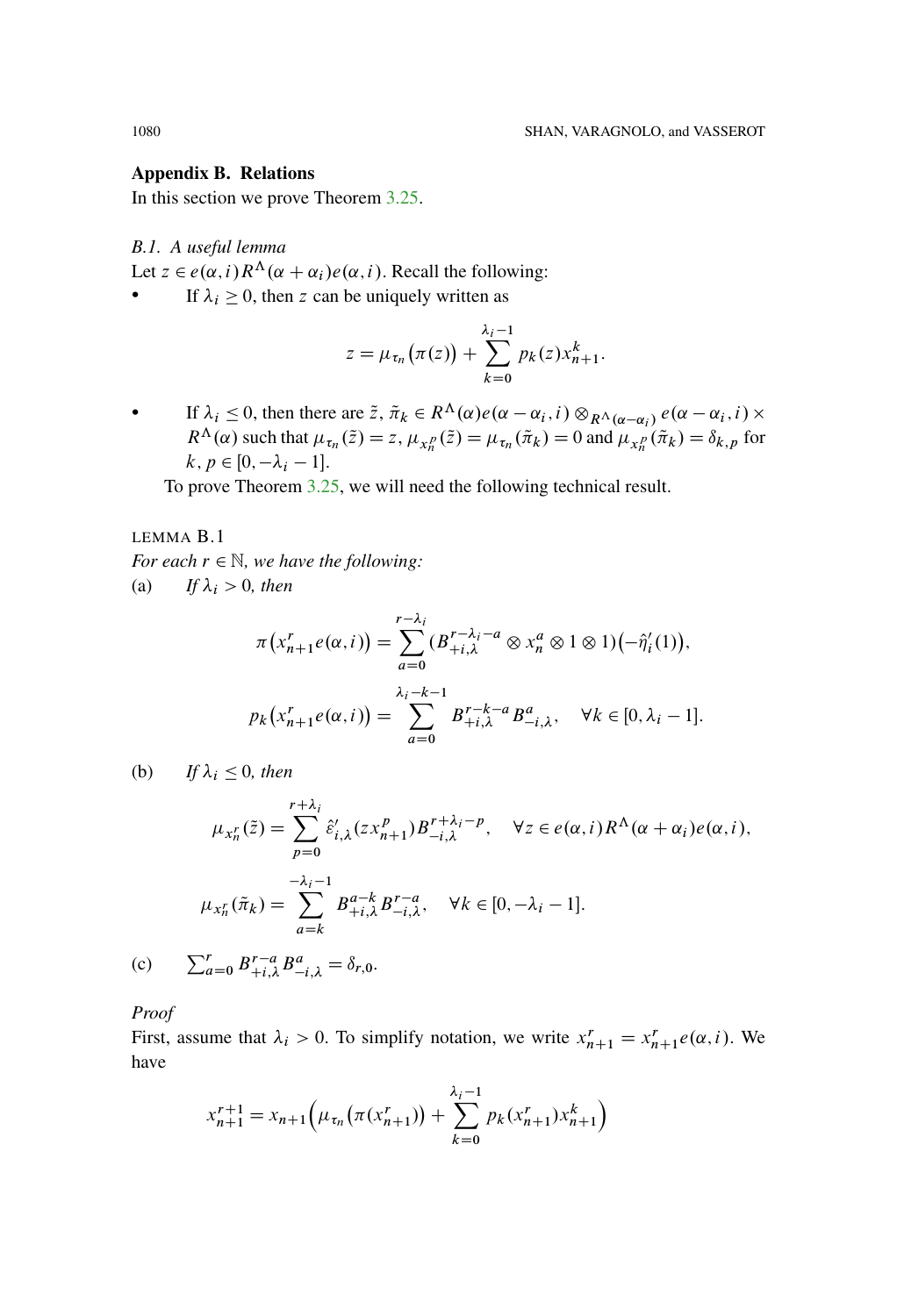<span id="page-76-0"></span>
$$
= \mu_{x_{n+1}\tau_n}(\pi(x'_{n+1})) + \sum_{k=0}^{\lambda_i-1} p_k(x'_{n+1})x_{n+1}^{k+1}
$$
  
=  $\mu_{\tau_n x_n}(\pi(x'_{n+1})) + \varepsilon'_i(\pi(x'_{n+1})) + \sum_{k=0}^{\lambda_i-1} p_k(x'_{n+1})x_{n+1}^{k+1}.$ 

Here, in the last equality, we used  $(x_{n+1}\tau - \tau_n x_n - 1)e(\alpha - \alpha_i, i^2) = 0$  and  $\mu_1 = \varepsilon'_i$ . It follows that

$$
\pi(x_{n+1}^{r+1}) = (1 \otimes x_n \otimes 1 \otimes 1)\pi(x_{n+1}^r) + p_{\lambda_i - 1}(x_{n+1}^r)\pi(x_{n+1}^{\lambda_i}),\tag{69}
$$

$$
p_0(x_{n+1}^{r+1}) = \varepsilon_i'(\pi(x_{n+1}^r)) + p_{\lambda_i - 1}(x_{n+1}^r) p_0(x_{n+1}^{\lambda_i}),
$$
\n(70)

$$
p_k(x_{n+1}^{r+1}) = p_{k-1}(x_{n+1}^r) + p_{\lambda_i - 1}(x_{n+1}^r) p_k(x_{n+1}^{\lambda_i}), \quad \forall k \in [1, \lambda_i - 1].
$$
 (71)

Now, recall that  $p_{\lambda_i-1}(x_{n+1}^{r+\lambda_i-1}) = \hat{\varepsilon}'_{i,\lambda}(x_{n+1}^{r+\lambda_i-1}) = B^r_{+i,\lambda}, p_k(x_{n+1}^{\lambda_i}) = B^{\lambda_i-k}_{-i,\lambda}$  and  $\hat{\eta}'_{i,\lambda} = -\pi (x_{n+1}^{\lambda_i}).$ 

If  $r < \lambda_i$ , then the first equality in part (a) is trivial with both sides being zero. If  $r \geq \lambda_i$ , then it follows recursively from [\(69\)](#page-76-0).

Next, by applying recursively [\(71\)](#page-76-1), we obtain

<span id="page-76-2"></span><span id="page-76-1"></span>
$$
p_k(x_{n+1}^{r+\lambda_i}) = p_0(x_{n+1}^{r+\lambda_i-k}) - \sum_{a=0}^{k-1} B_{+i,\lambda}^{r-a} B_{-i,\lambda}^{\lambda_i-k+a}.
$$

Substituting  $p_0(x_{n+1}^{r+\lambda_i-k})$  using [\(70\)](#page-76-2) gives

$$
p_k(x_{n+1}^{r+\lambda_i}) = \varepsilon'_i(\pi(x_{n+1}^{r+\lambda_i-k-1})) - \sum_{a=0}^k B_{+i,\lambda}^{r-a} B_{-i,\lambda}^{\lambda_i-k+a}.
$$

Apply this to the special case  $k = \lambda_i - 1$  and we get

<span id="page-76-3"></span>
$$
\varepsilon'_{i}(\pi(x'_{n+1})) = \sum_{a=0}^{\lambda_{i}} B^{r+1-a}_{+i,\lambda} B^{a}_{-i,\lambda}.
$$
 (72)

Therefore, we deduce that

$$
p_k(x_{n+1}^{r+\lambda_i}) = \sum_{a=0}^{\lambda_i} B_{+i,\lambda}^{r+\lambda_i-k-a} B_{-i,\lambda}^a - \sum_{a=\lambda_i-k}^{\lambda_i} B_{+i,\lambda}^{r+\lambda_i-k-a} B_{-i,\lambda}^a
$$
  
= 
$$
\sum_{a=0}^{\lambda_i-1-k} B_{+i,\lambda}^{r+\lambda_i-k-a} B_{-i,\lambda}^a.
$$

This proves the second equality in part (a) for  $r \geq \lambda_i$ .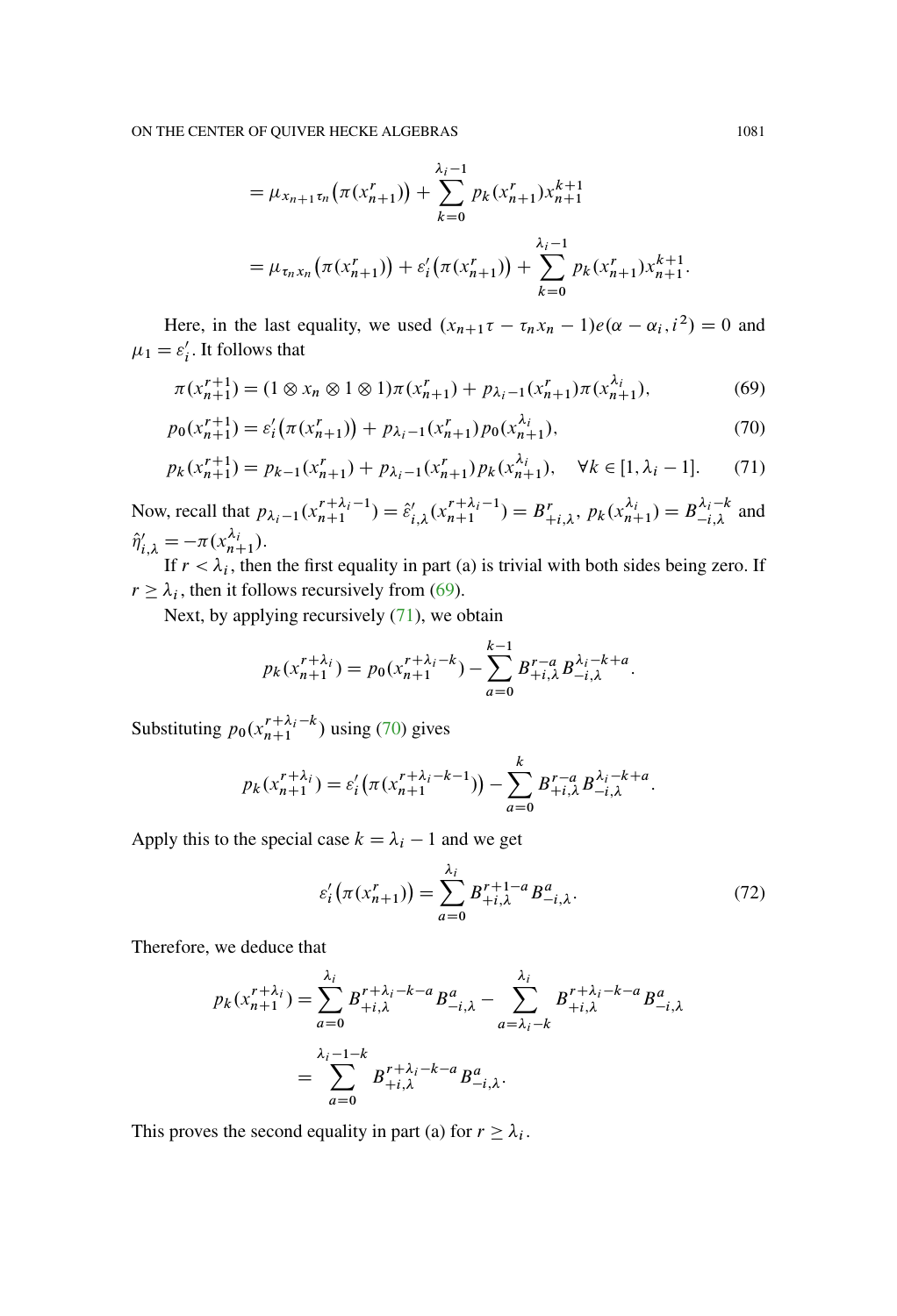On the other hand, we have

$$
\varepsilon'_{i}(\pi(x'_{n+1})) = \sum_{a=0}^{r-\lambda_{i}} B_{+i,\lambda}^{r-\lambda_{i}-a} \mu_{x_{n}}( - \hat{\eta}'_{i}(1)) = - \sum_{a=\lambda_{i}+1}^{r+1} B_{+i,\lambda}^{r+1-a} B_{-i,\lambda}^{a}
$$

by the first equality in part (a). Combined with [\(72\)](#page-76-3) it gives part (c) for  $r > 0$ . The case  $r = 0$  is obvious.

Finally, for  $r \leq \lambda_i - 1$  we have  $p_k(x_{n+1}^r e(\alpha, i)) = \delta_{k,r}$  and

$$
\sum_{a=0}^{\lambda_i - k - 1} B^{r-k-a}_{+i,\lambda} B^a_{-i,\lambda} = \sum_{a=0}^{r-k} B^{r-k-a}_{+i,\lambda} B^a_{-i,\lambda} = \delta_{r,k}
$$

by part (c). We deduce the second equality in part (a) for  $r \leq \lambda_i - 1$ .

The case  $\lambda_i \leq 0$  is proved by a computation of similar style. We only indicate some key steps. First, one checks by a direct computation that

$$
\widetilde{zx_{n+1}} = (1 \otimes x_n \otimes 1 \otimes 1)\widetilde{z} - \widehat{\varepsilon}'_{i,\lambda}(z)\widehat{\eta}'_i(1).
$$

Applying it recursively, we get

$$
\widetilde{zx_{n+1}^r} = (1 \otimes x_n^r \otimes 1 \otimes 1) \tilde{z} - \sum_{p=0}^{r-1} \hat{\varepsilon}'_{i,\lambda} (zx_{n+1}^p)(1 \otimes x_n^{r-1-p} \otimes 1 \otimes 1) \hat{\eta}'_i(1).
$$

The first equality in (b) is obtained by applying  $\mu_{x_n^{-\lambda_i}}$  to both sides of the above equality with r replaced by  $r + \lambda_i$ . To prove the second equality, observe that for  $k, p \in [0, -\lambda_i - 2]$  we write  $A = (1 \otimes x_n \otimes 1 \otimes 1) \tilde{\pi}_{k+1}$ , and we have  $\mu_{\tau_n}(A) = 0$ ,  $\mu_{x_n^p}(A) = \delta_{k,p}$ , and  $\mu_{x_n^{-\lambda_i-1}}(A) = -B_{-i,\lambda}^{-\lambda_i-k-1}$ . We deduce that

$$
\tilde{\pi}_k = \sum_{p=0}^{-\lambda_i - 1 - k} B_{-i,\lambda}^{-\lambda_i - k - 1 - p} (1 \otimes x_n^p \otimes 1 \otimes 1) \hat{\eta}'_{i,\lambda}(1).
$$

Now, apply  $\mu_{x_n^r}$  to both sides, and we get the second equality in (b). Finally, to get (c), observe that the first equality applied to  $z = 1$  yields

$$
\mu_{x_n^r}(\tilde{1}) = \sum_{p=-\lambda_i+1}^{r+1} B_{+i,\lambda}^p B_{-i,\lambda}^{r+1-p}.
$$

On the other hand, it is easy to check that  $-\tilde{1} = (1 \otimes x_n \otimes 1 \otimes 1)\tilde{\pi}_0 + B_{+i,\lambda}^{-\lambda_i} \hat{\eta}'_{i,\lambda}(1)$ . **Hence** 

$$
-\mu_{x_n^r}(\tilde{1}) = \mu_{x_n^{r+1}}(\tilde{\pi}_0) + B_{+i,\lambda}^{-\lambda_i} B_{-i,\lambda}^{r+1+\lambda_i} = \sum_{p=0}^{-\lambda_i} B_{+i,\lambda}^p B_{-i,\lambda}^{r+1-p}
$$

by the second equality in (b). Combining the two equalities gives (c).

 $\Box$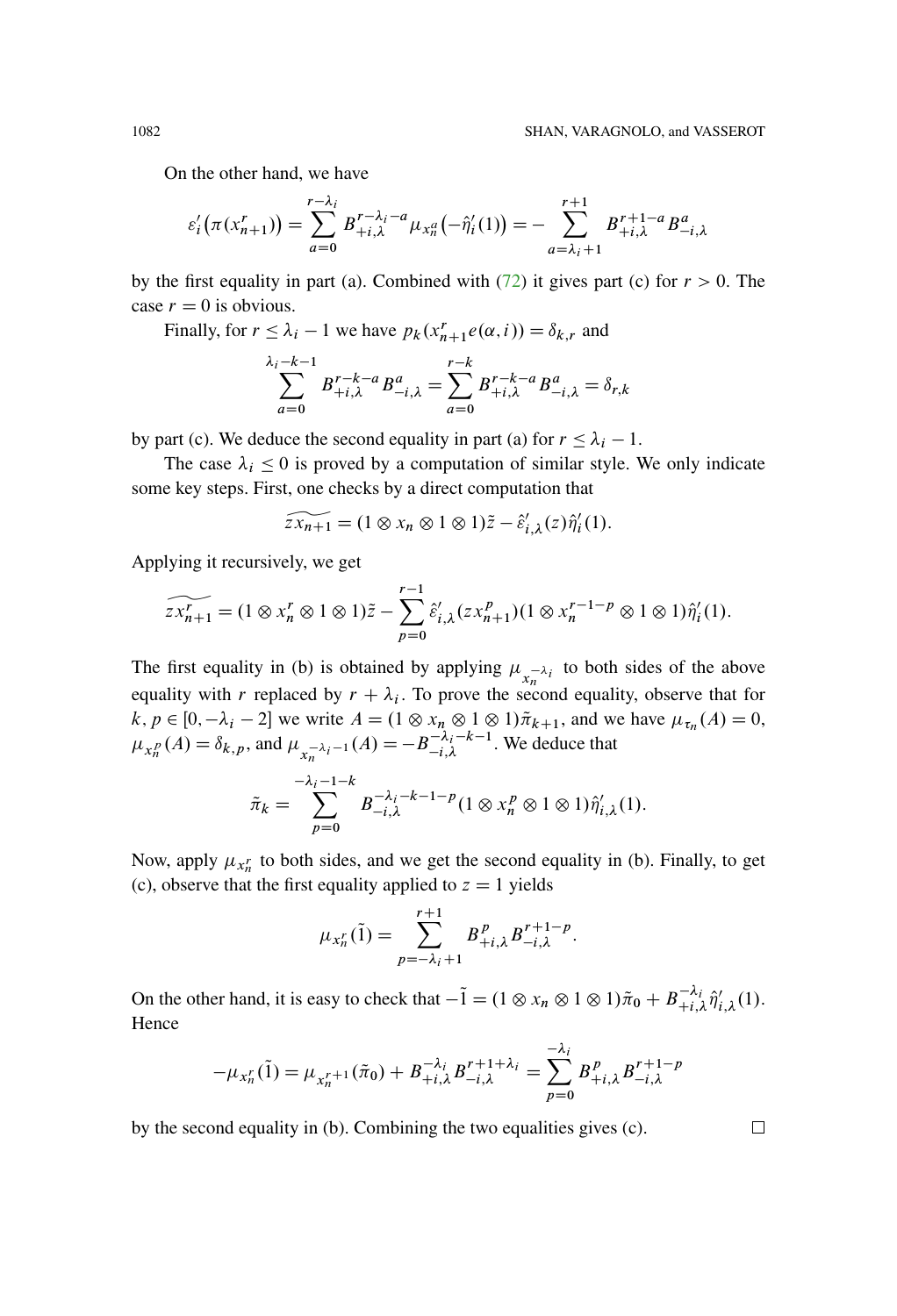### *B.2. The Cartan loop operators*

Consider the following formal power series:

$$
B_{\pm i,\lambda}(z) = \sum_{k\geq 0} B_{\pm i,\lambda}^k z^k \in \mathbb{Z}\big(R^{\Lambda}(\alpha)\big)[[z]\big].
$$

The aim of this section is to express the coefficients of the formal series  $B_{\pm i,\lambda}(z)$ as elements in the image of the canonical map  $Z(R(\alpha)) \to Z(R^{\Lambda}(\alpha))$  (see Proposi-tion [B.3](#page-81-0) for details). To do that, fix formal variables  $y_{i,1},\ldots,y_{i,\Lambda_i}$  of degree 2 such that

$$
a_i^{\Lambda}(u) = \prod_{p=1}^{\Lambda_i} (u + y_{ip}) \text{ with } c_{ip} = e_p(y_{i,1}, \dots, y_{i,\Lambda_i}).
$$
 (73)

Consider the following formal series in  $\mathbf{k}[[u, v]]$ :

<span id="page-78-1"></span>
$$
q_{ij}(u,v) = \begin{cases} u^{-a_{ij}} Q_{ij}(u^{-1},v)/c_{i,j,-a_{ij},0} & \text{if } i \neq j, \\ (1 - uv)^{-2} & \text{else.} \end{cases}
$$
(74)

<span id="page-78-0"></span>LEMMA B.2 *For each*  $\alpha \in Q_+$  *of height n, we have* (a)  $B_{+i,\lambda}(z)B_{-i,\lambda}(z) = 1;$ (b)  $(B_{\pm i,\lambda}(z) - q_{ij}(z, x_n)^{\mp 1} B_{\pm i,\lambda+\alpha_i}(z))e(\alpha - \alpha_j, j) = 0$  for each i, j.

### *Proof*

Part (a) will be proved in Lemma  $B.1(c)$  $B.1(c)$  below. Now, we concentrate on (b). By (a), it is enough to prove it for  $B_{+i,\lambda}(z)$ . Write  $\beta = \alpha - \alpha_j$  and  $\lambda' = \Lambda - \beta = \lambda + \alpha_j$ .

First, assume that  $i = j$ . Recall that

$$
\varphi_n e(\beta, i^2) = (x_n \tau_n - \tau_n x_n) e(\beta, i^2) \in R^{\Lambda}(\alpha + \alpha_i).
$$

We have

$$
x_{n+1}^{k} e(\beta, i^{2})
$$
  
=  $\varphi_{n} x_{n}^{k} \varphi_{n} e(\beta, i^{2})$   
=  $(x_{n} \tau_{n} - \tau_{n} x_{n}) x_{n}^{k} (x_{n} \tau_{n} - \tau_{n} x_{n}) e(\beta, i^{2})$   
=  $(x_{n} (\tau_{n} x_{n}^{k+1} \tau_{n}) - \tau_{n} x_{n}^{k+2} \tau_{n} - x_{n} (\tau_{n} x_{n}^{k} \tau_{n}) x_{n} + (\tau_{n} x_{n}^{k+1} \tau_{n}) x_{n}) e(\beta, i^{2}).$ 

By Lemma [A.4\(](#page-66-0)b), for all  $\ell \in \mathbb{N}$ , we have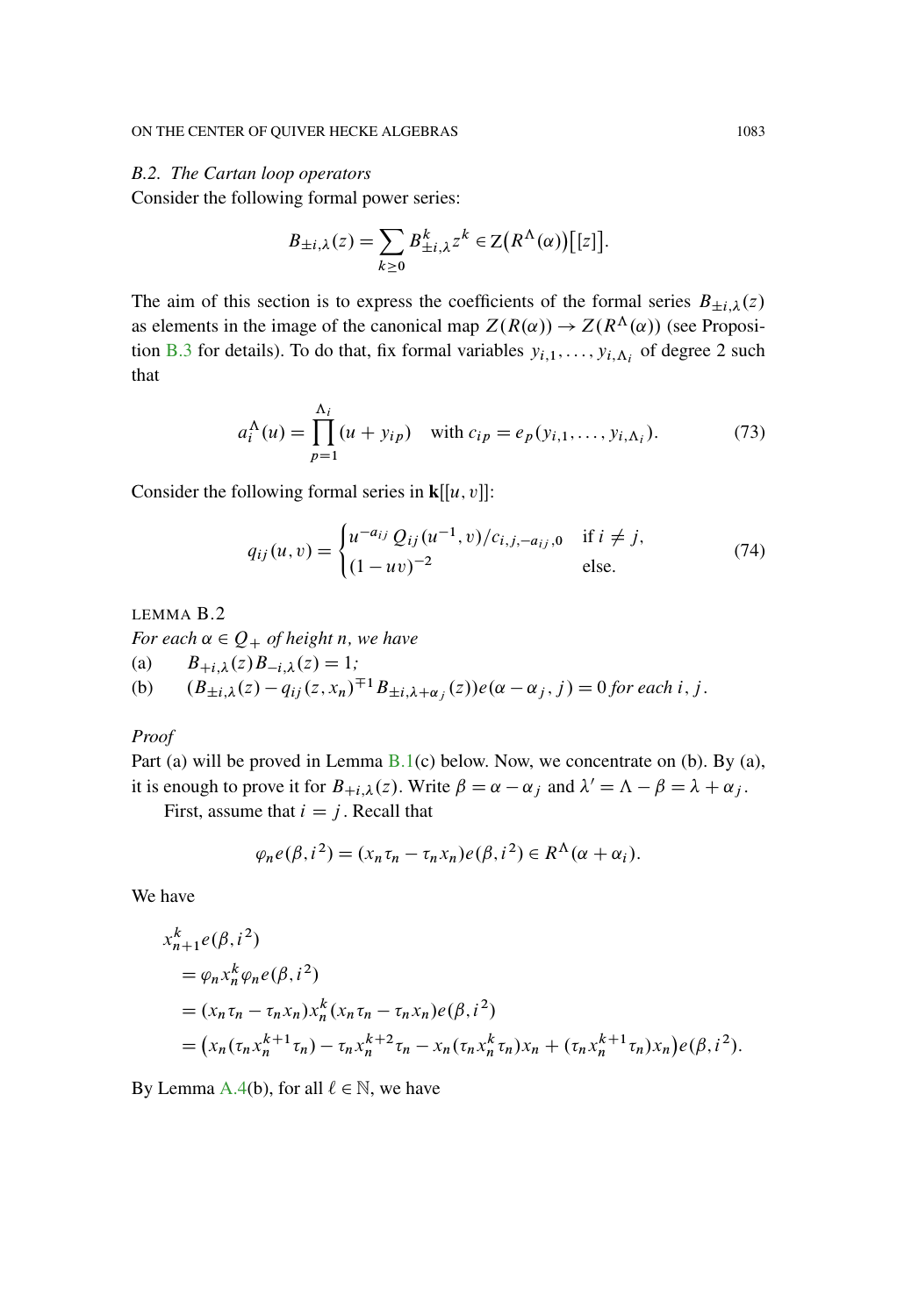$$
\hat{\varepsilon}'_{i,\lambda}(\tau_n x_n^{\ell} \tau_n e(\beta, i^2)) = \mathbb{X}_{i,i,\lambda'}(x_n^{\ell} e(\beta, i))
$$
  
=  $\left(-\mathbb{I}_{i,i,\lambda'} + \sum_{g_1+g_2+g_3=-\lambda_i-1} x^{g_1} B_{+i,\lambda}^{g_2} x^{g_3}\right) (x_n^{\ell} e(\beta, i))$   
=  $-\hat{\varepsilon}'_{i,\lambda'}(x_n^{\ell} e(\beta, i)) + \sum_{g_1+g_2+g_3=-\lambda_i-1} x_n^{\ell+g_1} B_{+i,\lambda}^{g_2} x_n^{g_3}.$ 

If  $k \ge -\lambda_i + 1$ , then  $k - 2 \ge -\lambda'_i + 1$ , and we have

$$
B_{+i,\lambda}^k = \hat{\varepsilon}'_{i,\lambda} \big( x_{n+1}^{\lambda_i - 1 + k} e(\alpha, i) \big), \qquad B_{+i,\lambda'}^l = \hat{\varepsilon}'_{i,\lambda'} \big( x_n^{\lambda_i - 3 + l} e(\beta, i) \big), \quad \forall l \ge k - 2.
$$

In this situation,

<span id="page-79-0"></span>
$$
B_{+i,\lambda}^{k}e(\beta,i) = \hat{\varepsilon}'_{i,\lambda}(x_{n+1}^{\lambda_{i}-1+k}e(\alpha,i))e(\beta,i)
$$
  
\n
$$
= \hat{\varepsilon}'_{i,\lambda}(x_{n+1}^{\lambda_{i}-1+k}e(\beta,i^{2}))
$$
  
\n
$$
= -2x_{n}\hat{\varepsilon}'_{i,\lambda'}(x_{n}^{\lambda_{i}+k}e(\beta,i)) + \hat{\varepsilon}'_{i,\lambda'}(x_{n}^{\lambda_{i}+k+1}e(\beta,i))
$$
  
\n
$$
+ x_{n}^{2}\hat{\varepsilon}'_{i,\lambda'}(x_{n}^{\lambda_{i}+k-1}e(\beta,i))
$$
  
\n
$$
= (B_{+i,\lambda'}^{k} - 2x_{n}B_{+i,\lambda'}^{k-1} + x_{n}^{2}B_{+i,\lambda'}^{k-2})e(\beta,i).
$$
 (75)

In particular, this yields

$$
B_{+i,\lambda}(z)e(\beta,i) = (1 - x_n z)^2 B_{+i,\lambda'}(z)e(\beta,i) \quad \text{if } \lambda_i \ge 0.
$$

If  $\lambda_i$  < 0, then we must also check (75) for  $k \le -\lambda_i$ . Consider the element

$$
A_k = (1 \otimes \tau_{n-1} \otimes \tau_{n-1} \otimes 1)(\iota_i \otimes \iota_i)(\tilde{\pi}_{-\lambda'_i-k} - 2x_n\tilde{\pi}_{-\lambda'_i-(k-1)} + x_n^2\tilde{\pi}_{-\lambda'_i-(k-2)})
$$

in  $R^{\Lambda}(\alpha)e(\beta, i) \otimes_{R^{\Lambda}(\beta)} e(\beta, i) R^{\Lambda}(\alpha)$ . Here  $\tilde{\pi}_{-\lambda'_{i}-l} \in R^{\Lambda}(\beta)e(\beta-\alpha_{i}, i) \otimes_{R^{\Lambda}(\beta-\alpha_{i})}$  $e(\beta - \alpha_i, i) R^{\Lambda}(\beta)$  is the element defined in (8) for  $l \in [1, -\lambda'_i]$ , and we set  $\tilde{\pi}_{-1} =$  $-\widehat{e(\beta,i)}$  and  $\tilde{\pi}_{-2} = -x_n \widetilde{e(\beta,i)}$ , where  $e(\beta,i)$  and  $x_n e(\beta,i)$  are viewed as elements in  $e(\beta, i)R(\alpha)e(\beta, i)$ . One can check by direct computation that  $\mu_{\tau_n}(A_k) = 0$ ,  $\mu_{x_n^a}(A_k) = \delta_{a,-\lambda_i-k} e(\beta, i)$  for  $a \in [0, -\lambda_i - 1]$ , and that

$$
\mu_{x_n^{-\lambda_i}}(A_k) = (B_{+i,\lambda'}^k - 2x_n B_{+i,\lambda'}^{k-1} + x_n^2 B_{+i,\lambda'}^{k-2}) e(\beta, i).
$$

It follows that  $A_k = \tilde{\pi}_{-\lambda_i - k} e(\beta, i)$  and

$$
B_{+i,\lambda}^k e(\beta, i) = \mu_{x_n^{-\lambda_i}}(A_k) = (B_{+i,\lambda'}^k - 2x_n B_{+i,\lambda'}^{k-1} + x_n^2 B_{+i,\lambda'}^{k-2}) e(\beta, i).
$$

The proof for part (b) in the case  $i = j$  is complete.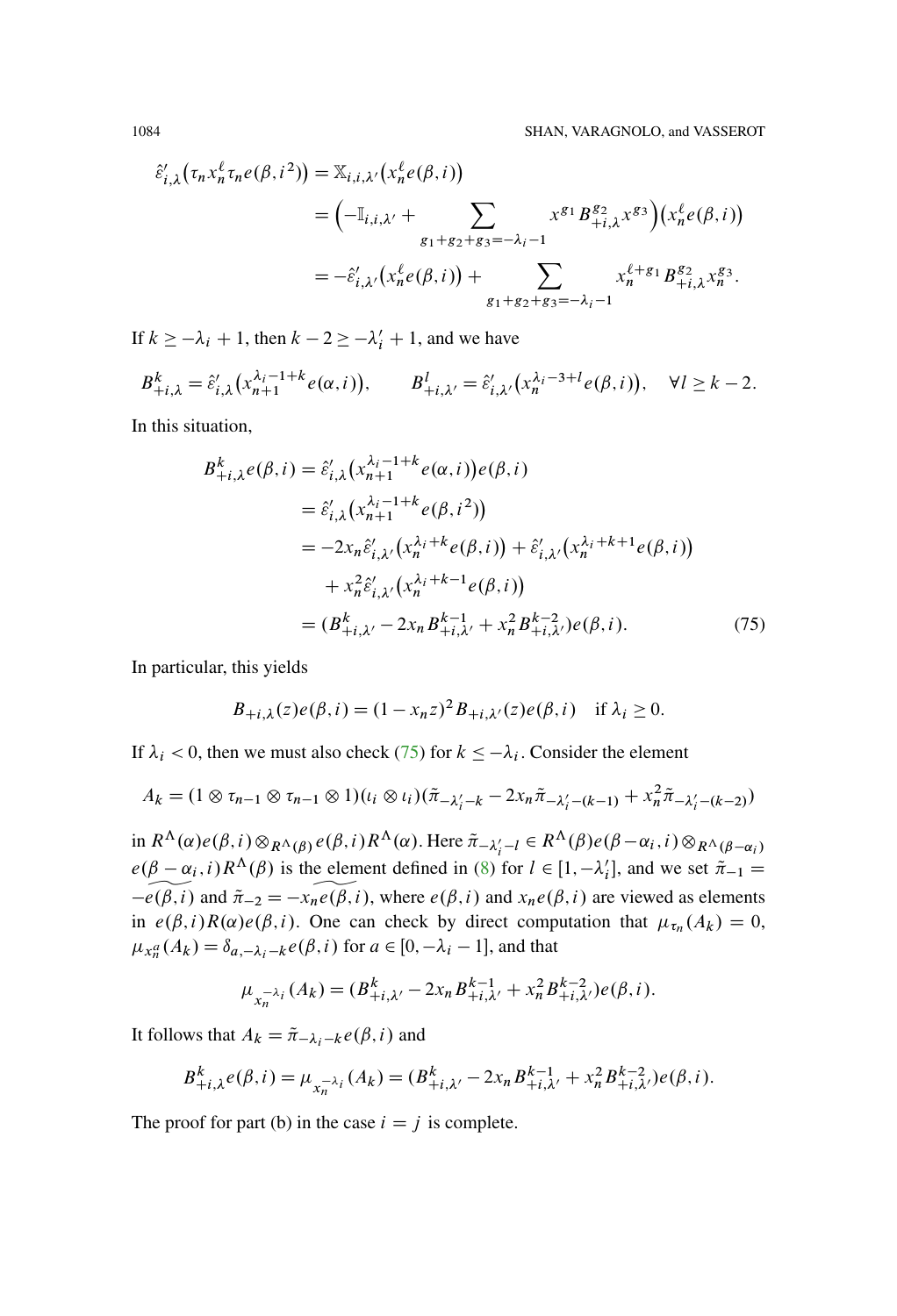Finally, assume that  $i \neq j$ . By relation (d) in Definition [3.1,](#page-11-0) we have

$$
\tau_n x_n^k \tau_n e(\beta, ji) = x_{n+1}^k \tau_n^2 e(\beta, ji) = \sum_{p,q} c_{i,j;p,q} x_{n+1}^{p+k} x_n^q e(\beta, ji).
$$

Applying  $\hat{\varepsilon}'_{i,\lambda}$  to both sides of the equality, we get

$$
c_{i,j,-a_{ij},0}\hat{\varepsilon}'_{i,\lambda'}(x_n^k)e(\beta,j) = \sum_{p,q} c_{i,j,p,q}\hat{\varepsilon}'_{i,\lambda}(x_{n+1}^{p+k}e(\alpha,i))x_n^q e(\beta,j)
$$

by Lemma [A.4\(](#page-66-0)a). Hence, if  $k \ge -\lambda_i + 1$ , then we get

$$
c_{i,j,-a_{ij},0}B_{+i,\lambda'}^{k-a_{ij}}e(\beta,j)=\sum_{p,q}c_{i,j,p,q}B_{+i,\lambda}^{k+p}x_n^q e(\beta,j).
$$

Now, assume that  $k \leq -\lambda_i$ . Then  $k - a_{ij} \leq -\lambda'_i$ . In this case,  $B^{k-a_{ij}}_{+i,\lambda'} =$  $-\mu_{x_{n-1}^{-\lambda'_i}}(\tilde{\pi}_{-\lambda_i-k})$  with  $\tilde{\pi}_{-\lambda_i-k} \in R^{\Lambda}(\beta)e(\beta-\alpha_i,i) \otimes_{R^{\Lambda}(\beta-\alpha_i)} e(\beta-\alpha_i,i)R^{\Lambda}(\beta).$ Set

$$
A_k = (1 \otimes \tau_{n-1} \otimes \tau_{n-1} \otimes 1)(\iota_j \otimes \iota_j)(\tilde{\pi}_{-\lambda_j - k}).
$$

Then we have the following equalities in  $e(\alpha, i) R^{\Lambda}(\alpha + \alpha_i) e(\alpha, i)$ :

$$
\mu_{\tau_n}(A_k) = \mu_{\tau_{n-1}\tau_n\tau_{n-1}e(\beta-\alpha_i, iji)}(\tilde{\pi}_{-\lambda_i-k})
$$
\n
$$
= \mu_{(\tau_n\tau_{n-1}\tau_n - \sum_{p,q}c_{i,j,p,q}(\sum_{a=0}^{p-1}x_{n-1}^a x_{n+1}^{p-1-a})x_n^q)e(\beta-\alpha_i, iji)}(\tilde{\pi}_{-\lambda_i-k})
$$
\n
$$
= -\sum_{p,q}c_{i,j,p,q}\left(\sum_{a=0}^{p-1}\mu_{x_{n-1}^a}(\tilde{\pi}_{-\lambda_i-k})x_{n+1}^{p-1-a}\right)x_n^q e(\beta, j i),
$$

because  $\mu_{\tau_n \tau_{n-1} \tau_n}(\tilde{\pi}_{-\lambda_i-k}) = \tau_n \mu_{\tau_{n-1}}(\tilde{\pi}_{-\lambda_i-k}) \tau_n = 0$ . Since  $\mu_{x_{n-1}}(\tilde{\pi}_{-\lambda_i-k}) =$  $\delta_{a,-\lambda_i-k}$  for  $a \in [0, -\lambda'_i - 1]$ , for any  $p \in [0, -a_{ij}]$ , we have

$$
\sum_{a=0}^{p-1} \mu_{x_{n-1}^a}(\tilde{\pi}_{-\lambda_i-k}) x_{n+1}^{p-1-a}
$$
\n
$$
= \begin{cases}\n-\sum_{q} c_{i,j,p,q} x_n^q x_{n+1}^{p-1+\lambda_i+k} e(\beta, ji) & \text{if } p > -\lambda_i - k + 1, \\
0 & \text{otherwise.} \n\end{cases}
$$

Next, for any positive integer  $l$ , we have

$$
\mu_{x_n^j}(A_k) = \mu_{\tau_{n-1}x_n^j \tau_{n-1}e(\beta - \alpha_i, ij)}(\tilde{\pi}_{-\lambda_i - k})
$$
  
= 
$$
\mu_{(x_{n-1}^j \sum_{p,q} c_{i,j,p,q} x_{n-1}^p x_n^q)e(\beta - \alpha_i, ij)}(\tilde{\pi}_{-\lambda_i - k})
$$
  
= 
$$
\sum_{p,q} c_{i,j,p,q} \mu_{x_{n-1}^{l+p}}(\tilde{\pi}_{-\lambda_i - k}) x_n^q e(\beta, j).
$$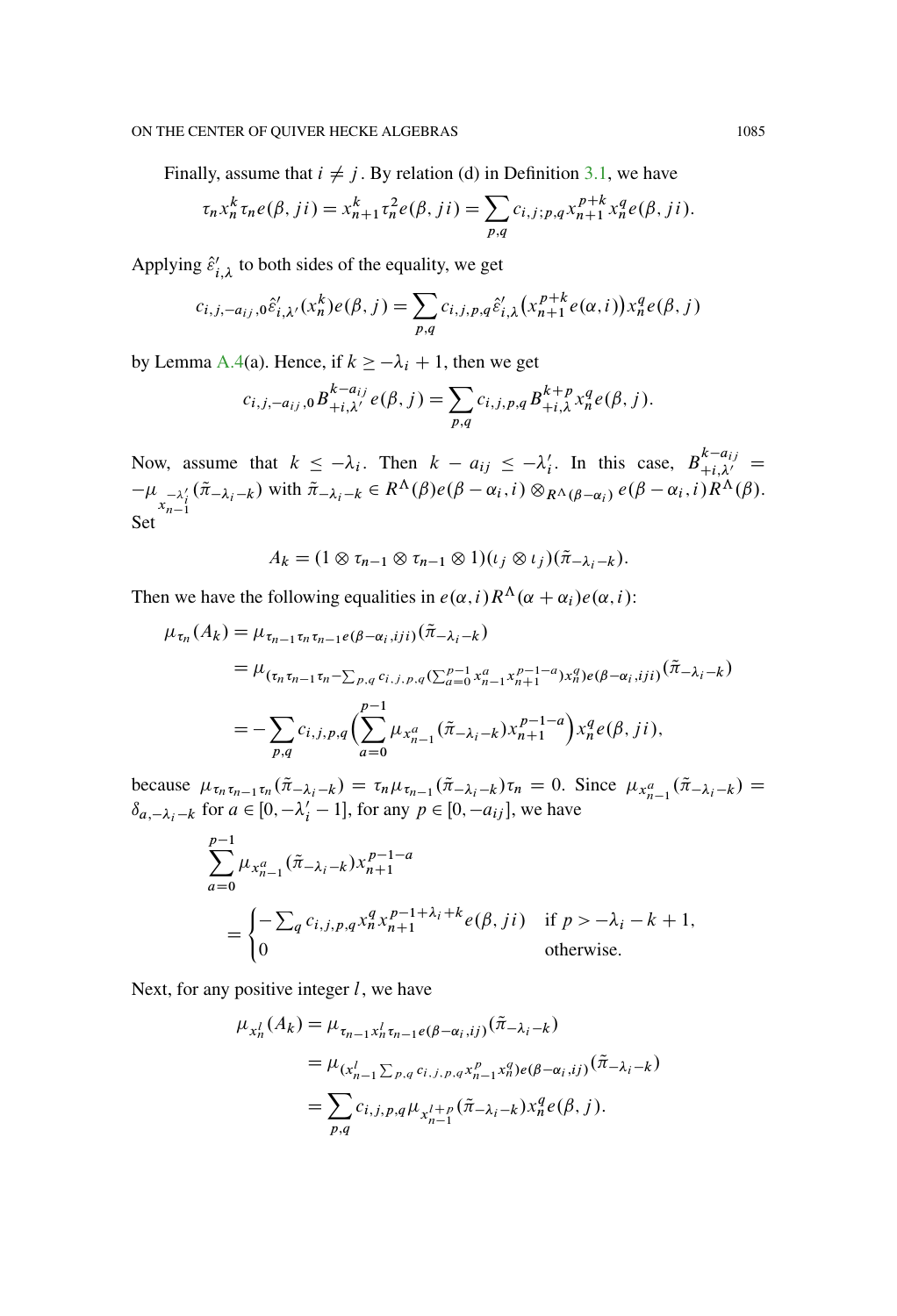In particular, since  $\mu_{x_{n-1}^a}(\tilde{\pi}_{-\lambda_i-k}) = \delta_{a,-\lambda_i-k}$  for  $a \in [0, -\lambda'_i - 1]$ , we get

<span id="page-81-1"></span>
$$
\mu_{x_n^{-\lambda_i}}(A_k) = c_{i,j,-a_{ij},0} \mu_{x_{n-1}^{-\lambda'_i}}(\tilde{\pi}_{-\lambda_i-k}) e(\beta, j) = -c_{i,j,-a_{ij},0} B_{+i,\lambda'}^{k-a_{ij}} e(\beta, j) \tag{76}
$$

and for  $l \in [0, -\lambda_i - 1]$  we have

$$
\mu_{x_n^l}(A_k)
$$
\n
$$
= \begin{cases}\n\sum_{q} c_{i,j,(-\lambda_i - k - l), q} x_n^q e(\beta, j) & \text{if } l \in [\min\{0, -\lambda_i - k + a_{ij}\}, -\lambda_i - k], \\
0 & \text{otherwise.} \n\end{cases}
$$

It follows that

$$
A_k = -\sum_{p=-\lambda_i-k+1}^{-a_{ij}} \sum_q c_{i,j,p,q} x_n^q (x_{n+1}^{p-1+\lambda_i+k}) e(\beta, ji)
$$
  
+ 
$$
\sum_{p=0}^{-\lambda_i-k} \sum_q c_{i,j,p,q} x_n^q e(\beta, j) \tilde{\pi}_{-\lambda_i-p-k}
$$

in  $R^{\Lambda}(\alpha)e(\alpha-\alpha_i, i)\otimes_{R^{\Lambda}(\alpha-\alpha_i)}e(\alpha-\alpha_i, i)R^{\Lambda}(\alpha)$ . By applying  $\mu_{x_n^{-\lambda_i}}$  to both sides of the equation and by  $(76)$  and Definition [A.1,](#page-64-0) we get

$$
c_{i,j,-a_{ij},0}B_{+i,\lambda'}^{k-a_{ij}}e(\beta,j)=\sum_{p,q}c_{i,j,p,q}B_{+i,\lambda}^{k+p}x_n^qe(\beta,j).
$$

The proof for part (b) is now complete.

We can now prove the main result of this section.

## <span id="page-81-0"></span>PROPOSITION B.3 *For each*  $\alpha \in Q_+$  *of height n, we have*

$$
B_{\pm i,\lambda}(z) = z^{\mp \Lambda_i} a_i^{\Lambda} (z^{-1})^{\mp 1} \sum_{\nu \in I^{\alpha}} \prod_{k=1}^n q_{i\nu_k}(z, x_k)^{\mp 1} e(\nu).
$$

*Proof*

The relation  $a_i^{\Lambda}(x_1) = 0$  yields  $x_1^{\Lambda_i} = -\sum_{k=0}^{\Lambda_i-1} e_k(y_{i,1}, \ldots, y_{i,\Lambda_i}) x_1^{\Lambda_i-k}$ . Therefore, for  $k \in [1, \Lambda_i]$  we have  $B_{-i,\Lambda}^k = -p_{\Lambda_i-k}(x_1^{\Lambda_i}) = e_k(y_{i,1}, \ldots, y_{i,\Lambda_i})$ , and for  $k > \Lambda_i$ , since  $\eta'_{i,\Lambda} = -\pi(x_1^{\Lambda_i}) = 0$ , we deduce that  $B_{-i,\Lambda}^k = 0$ . So we have

$$
B_{-i,\Lambda}(z) = \sum_{p=0}^{\Lambda_i} B_{-i,\Lambda}^p z^p = \sum_{p=0}^{\Lambda_i} e_p(y_{i,1},\ldots,y_{i,\Lambda_i}) z^p = \prod_{p=1}^{\Lambda_i} (1+y_{ip}z).
$$

 $\Box$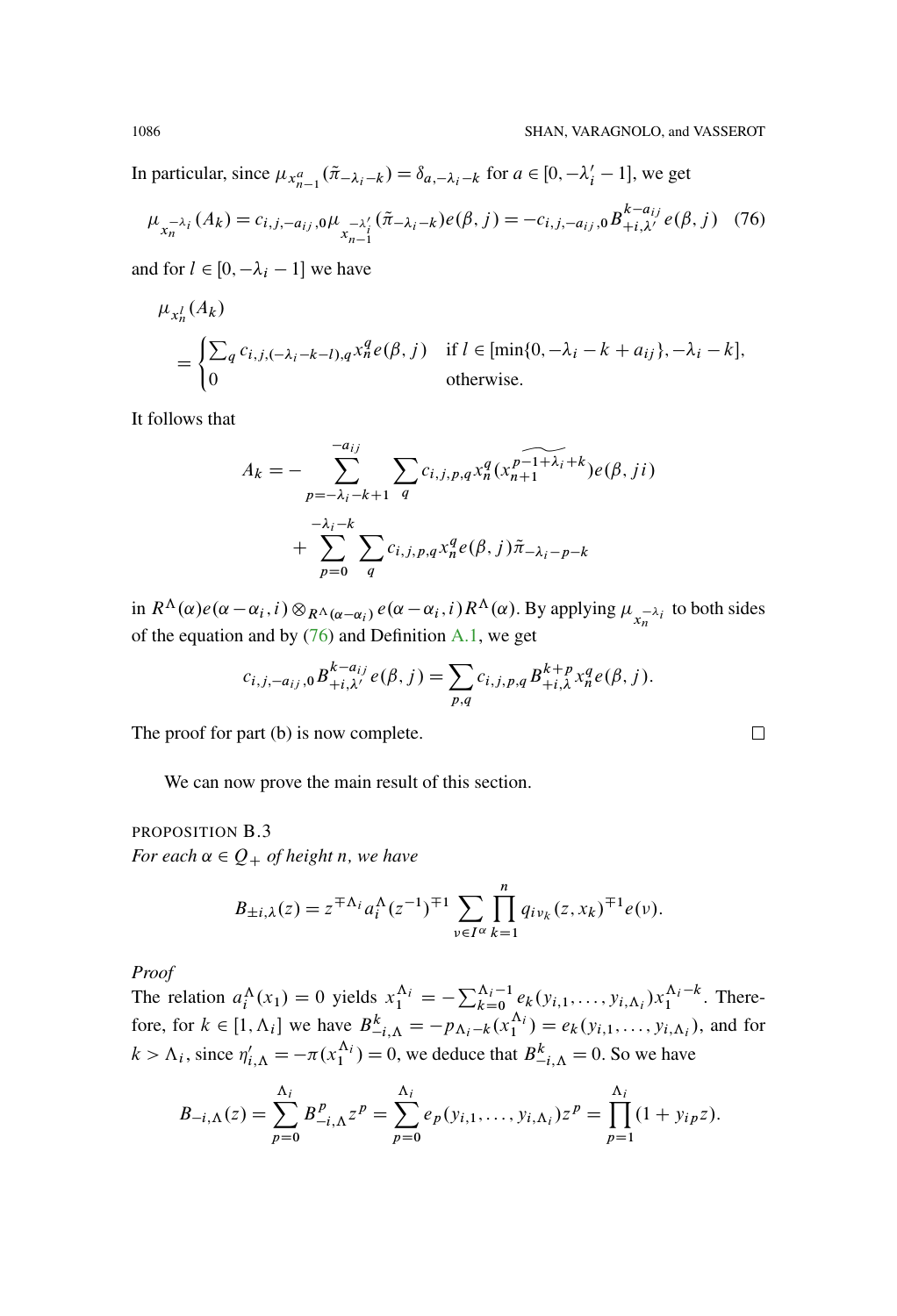We deduce that  $B_{\pm i,\Lambda}(z) = \prod_{p=1}^{\Lambda_i} (1 + y_{ip}z)^{\mp 1}$ . Now, by Lemma [B.2,](#page-78-0) we have

$$
B_{\pm i,\lambda}(z) = B_{\pm i,\lambda'}(z) \sum_{j} q_{ij}(z, x_n)^{\mp 1} e(\alpha - \alpha_j, j)
$$
  
=  $B_{\pm i,\Lambda}(z) \sum_{\nu \in I^{\alpha}} \prod_{k=1}^{n} q_{i\nu_k}(z, x_k)^{\mp 1} e(\nu).$ 

## *B.3. Proof of Theorem [3.25](#page-29-0)*

Consider the operator  $h_{ir} \in$  End<sub>k</sub> $(tr(\mathcal{C}/\mathbb{Z}))$  which acts on  $tr(R^{\Lambda}(\alpha))$  by multiplication by the central element

$$
h_{ir,\lambda} = \sum_{k=0}^{r} (\lambda_i - k) B_{+i,\lambda}^{r-k} B_{-i,\lambda}^k
$$

in  $R^{\Lambda}(\alpha)$ . Then, define the following formal series:

<span id="page-82-0"></span>
$$
\Psi_i(z) = \sum_{r \ge 0} \psi_{ir} z^r = \exp\left(-\sum_{r \ge 1} h_{ir} z^r / r\right), \qquad H_i(z) = \sum_{r \ge 0} h_{ir} z^r. \tag{77}
$$

The following holds.

<span id="page-82-1"></span>LEMMA B.4 The operator  $\psi_{ir}$  acts on  $tr(R^{\Lambda}(\alpha))$  by multiplication by  $B^{r}_{-i,\lambda}$ .

*Proof*

By definition, the operator  $h_{ir}$  acts by multiplication by the element

$$
h_{ir,\lambda} = \sum_{k=0}^r (\lambda_i - k) B_{+i,\lambda}^{r-k} B_{-i,\lambda}^k.
$$

Since  $B_{\pm i,\lambda}(z) = \sum_{k\geq 0} B_{\pm i,\lambda}^k z^k$  and since  $B_{+i,\lambda}(z)B_{-i,\lambda}(z) = 1$  by Lemma [B.2,](#page-78-0) we deduce that

$$
H_{i,\lambda}(z) = \lambda_i - z \, \mathrm{d} \, \mathrm{d} z \log B_{-i,\lambda}(z).
$$

Now, from [\(77\)](#page-82-0) we get

$$
H_i(z) = h_{i0} - z \frac{d}{dz} \log \Psi_i(z).
$$

Hence, the formal series  $\Psi_i(z)$  acts on tr $(R^{\Lambda}(\alpha))$  by multiplication by  $B_{-i,\lambda}(z)$ .  $\Box$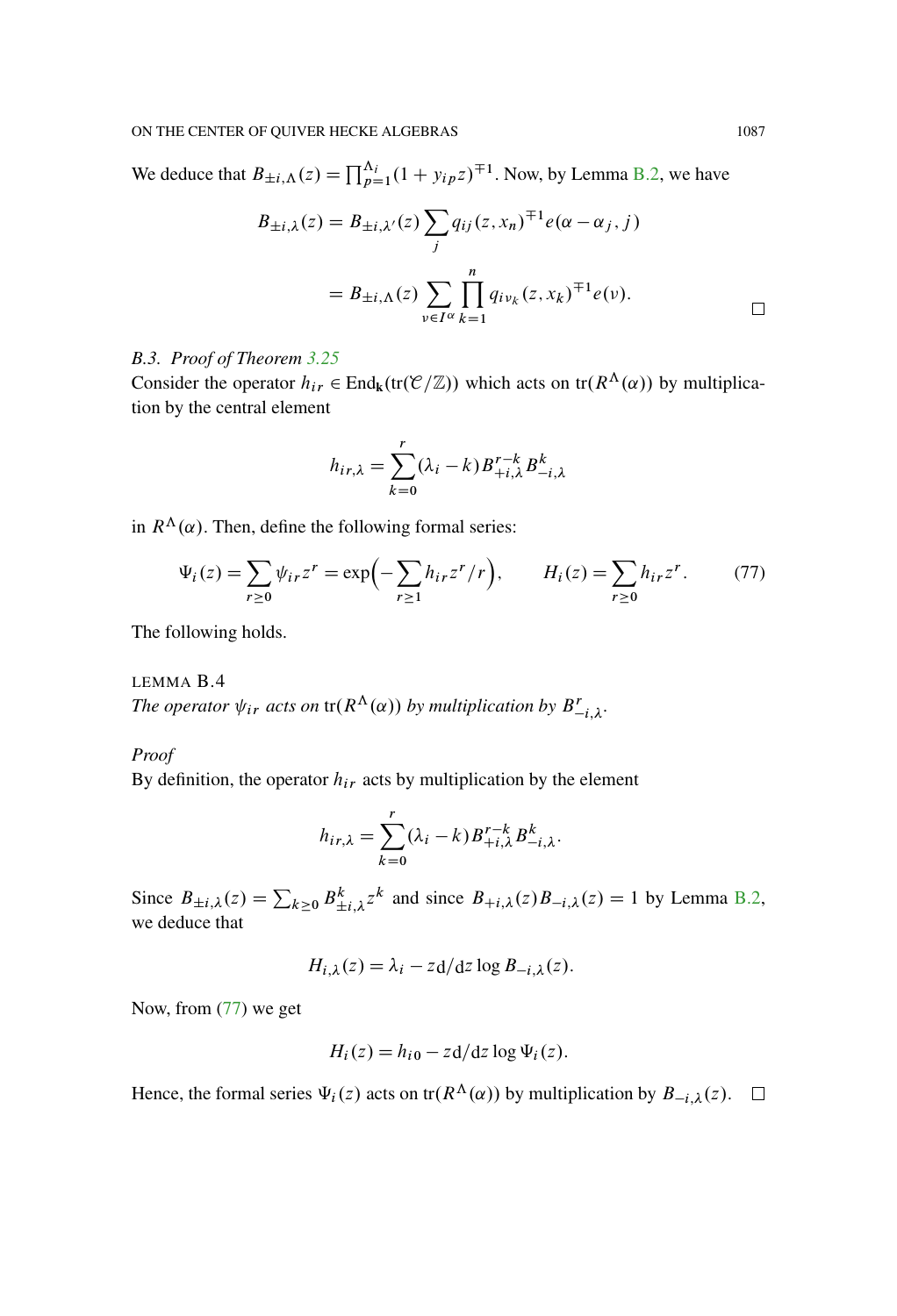Finally, let  $a_{i,j,p,q} \in \mathbf{k}$  be such that

$$
q_{ij}(u,v) = \sum_{p,q \ge 0} a_{i,j,p,q} u^p v^q.
$$

We can now prove the following.

### <span id="page-83-0"></span>PROPOSITION B.5

*For each*  $i, j \in I$ ,  $r, s \in \mathbb{N}$ , we have

(a)  $[h_{ir}, h_{js}] = 0;$ (b)  $[x_{ir}^+, x_{js}^-] = \delta_{ij} h_{i,r+s};$ (c)  $\psi_{ir} x_{js}^{-1} = \sum_{p,q \ge 0} a_{i,j,p,q} x_{j,s+q}^{-} \psi_{i,r-p}$  and  $x_{js}^{+} \psi_{ir} = \sum_{p,q \ge 0} a_{i,j,p,q}$  $\psi_{i,r-p} x_{j,s+q}^{+}$ ;

(d) 
$$
\sum_{p,q\geq 0}^{r_1,r-p-j,s+q} c_{i,j,p,q}[x_{i,r+p}^{\pm},x_{j,s+q}^{\pm}]=0 \text{ if } i\neq j;
$$

(e) 
$$
[x_{i,r}^{\pm}, x_{i,s}^{\pm}] = 0;
$$

(f) 
$$
[x_{i,r_1}^{\pm}, [x_{i,r_2}^{\pm}, \dots, [x_{i,r_m}^{\pm}, x_{j,s}^{\pm}]\dots]] = 0
$$
 with  $i \neq j, r_p \in \mathbb{N}, m = 1 - a_{ij}$ .

## *Proof*

The first relation is obvious. Let us concentrate on part (b). If  $i \neq j$ , then we have an isomorphism  $\sigma_{ji,\lambda}$ :  $F_j E_i 1_\lambda \simeq E_i F_j 1_\lambda$  such that  $\sigma_{ji,\lambda} (x_j^s x_i^r) \sigma_{ji,\lambda}^{-1} = x_i^r x_j^s$ . Hence, by Lemma [2.3](#page-6-0) we have  $\text{tr}_{F_j E_i 1_\lambda}(x_j^s x_i^r) = \text{tr}_{E_i F_j 1_\lambda}(x_i^r x_j^s)$ , which is  $[x_{ir}^+, x_{js}^-] = 0$ .

Now consider the case  $i = j$ . First, assume that  $\lambda_i > 0$ . Let  $G = F_i E_i 1_{\lambda} \oplus 1_{\lambda}^{\oplus \lambda_i}$ . Recall the isomorphism of functors  $\rho_{i,\lambda}$ :  $G \to E_i F_i 1_\lambda$ . By Lemma [2.3,](#page-6-0) we have

$$
x_{ir}^{+}x_{is}^{-} = \text{tr}_{E_i F_i}(x_i^{r}x_i^{s}) = \text{tr}_G(\rho_{i,\lambda}^{-1}(x_i^{r}x_i^{s})\rho_{i,\lambda})
$$

and it is equal to the sum of the trace of  $\rho_{i,\lambda}^{-1}(x_i^r x_i^s) \rho_{i,\lambda}$  restricted to each direct factor of G. The restriction of  $\rho_{i,\lambda}^{-1}(x_i^r x_i^s)\rho_{i,\lambda}$  to  $F_i E_i 1_{\lambda}$  is represented by

$$
R^{\Lambda}(\alpha)e(\alpha-\alpha_i,i) \otimes_{R^{\Lambda}(\alpha-\alpha_i)} e(\alpha-\alpha_i,i) R^{\Lambda}(\alpha)
$$
  
\n
$$
\rightarrow R^{\Lambda}(\alpha)e(\alpha-\alpha_i,i) \otimes_{R^{\Lambda}(\alpha-\alpha_i)} e(\alpha-\alpha_i,i) R^{\Lambda}(\alpha),
$$
  
\n
$$
z \mapsto \pi(x_{n+1}^r \mu_{\tau_n}(z)x_{n+1}^s).
$$

Now, we have

$$
\pi(x_{n+1}^r \mu_{\tau_n}(z) x_{n+1}^s) = \pi(\mu_{x_{n+1}^r \tau_n x_{n+1}^s}(z))
$$
  
=  $\pi(\mu_{x_n^s \tau_n x_n^r}(z) + \sum_{p=0}^{r+s-1} \mu_{x_n^{r+s-1}}(z) x_{n+1}^p)$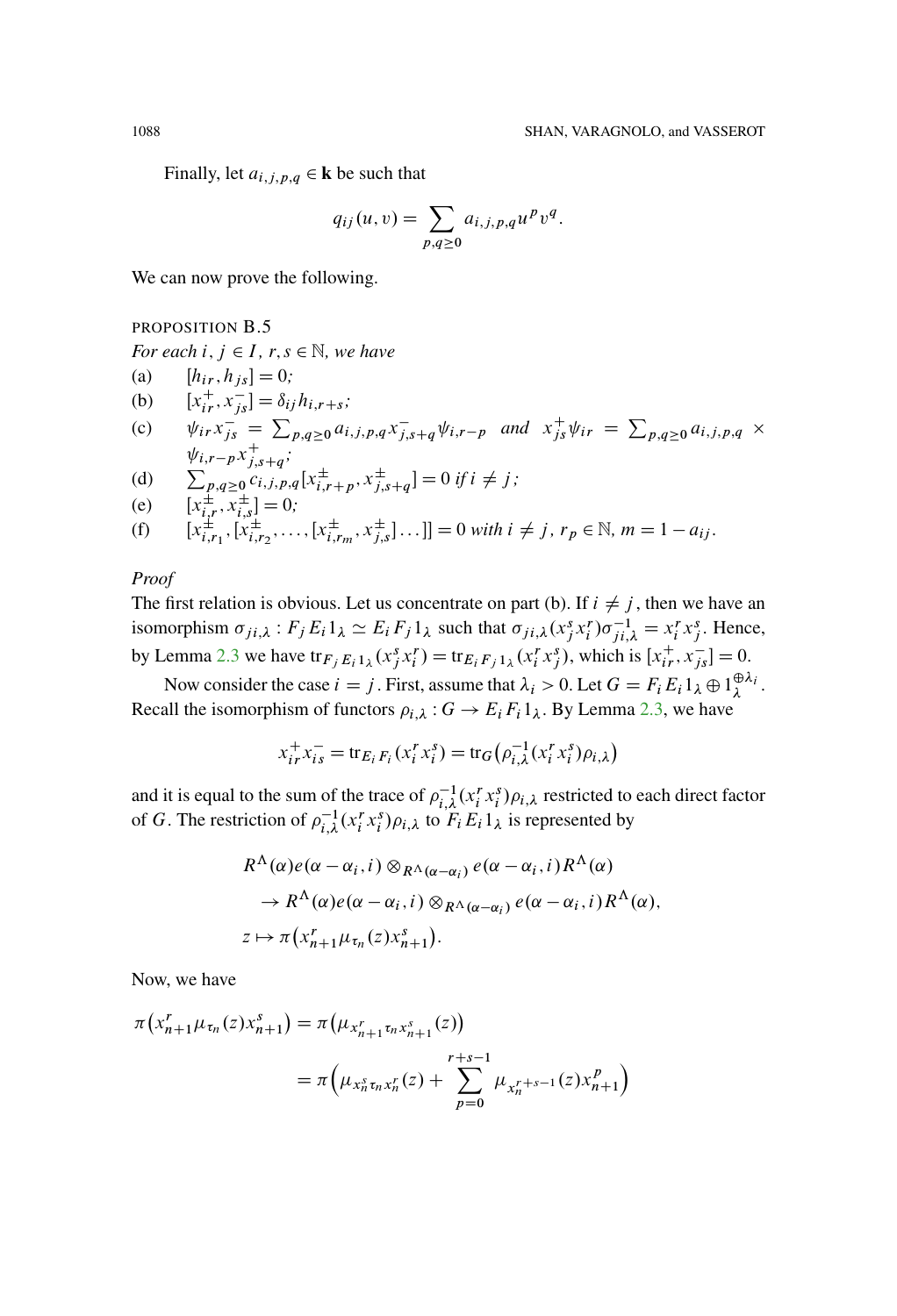$$
= (1 \otimes x_n^s \otimes x_n^r \otimes 1)(z) + \sum_{p=\lambda_i}^{r+s-1} \mu_{x_n^{r+s-1-p}}(z) \pi(x_{n+1}^p)
$$
  
=  $(1 \otimes x_n^s \otimes x_n^r \otimes 1)(z)$   

$$
- \sum_{p=\lambda_i}^{r+s-1} \sum_{a=0}^{p-\lambda_i} \mu_{x_n^{r+s-1-p}}(z) (B_{+i,\lambda}^{p-\lambda_i-a} \otimes x_n^a \otimes 1 \otimes 1) \hat{\eta}_i'(1).
$$

Here we used the relation (e) in Definition  $3.1$  to get the second equality and Lemma B.1 for the last equality. It yields that the restriction of  $\rho_{i,\lambda}^{-1}(x_i^r x_i^s)\rho_{i,\lambda}$  to  $F_i E_i 1_{\lambda}$  is the endomorphism

$$
x_i^s x_i^r - \sum_{p=\lambda_i}^{r+s-1} \sum_{a=0}^{p-\lambda_i} (B_{+i,\lambda}^{p-\lambda_i-a} F_i x_i^a) \circ \hat{\eta}_i' \circ \varepsilon_i' \circ (F_i x_i^{r+s-1-p}),
$$

and its trace is equal to

<span id="page-84-0"></span>
$$
\text{tr}_{F_i E_i 1_\lambda}(x_i^s x_i^r) - \text{tr}_{1_\lambda}\Big(\sum_{p=\lambda_i}^{r+s-1} \sum_{a=0}^{p-\lambda_i} B_{+i,\lambda}^{p-\lambda_i-a} \varepsilon_i^r \circ (F_i x_i^{r+s-1-p+a}) \circ \hat{\eta}_i^r\Big)
$$
\n
$$
= x_{is}^- x_{ir}^+ - \sum_{p=\lambda_i}^{r+s-1} \sum_{a=0}^{p-\lambda_i} B_{+i,\lambda}^{p-\lambda_i-a} B_{-i,\lambda}^{r+s-p+a+\lambda_i}
$$
\n
$$
= x_{is}^- x_{ir}^+ + \sum_{a=\lambda_i+1}^{r+s} (\lambda_i - a) B_{+i,\lambda}^{r+s-a} B_{-i,\lambda}^a. \tag{78}
$$

The restriction of  $\rho_{i,\lambda}^{-1}(x_i^r x_i^s)\rho_{i,\lambda}$  to the *k*th copy of  $1_\lambda$  is represented by the map  $R^{\Lambda}(\alpha) \rightarrow R^{\Lambda}(\alpha)$ ,  $z \mapsto p_k(x_{n+1}^{r}zx_{n+1}^{s+k}) = zp_k(x_{n+1}^{r+s+k})$ . By the second equality in<br>Lemma B.1(a), it is equal to  $\sum_{a=0}^{\lambda_i-k-1} B_{+i,\lambda}^{r+s-a} B_{-i,\lambda}^{a}$ . Combined with (78) we obtain

$$
x_{ir}^{+}x_{is}^{-} = \text{tr}_{G}(\rho_{i,\lambda}^{-1}(x_{i}^{r}x_{i}^{s})\rho_{i,\lambda})
$$
  
\n
$$
= x_{is}^{-}x_{ir}^{+} + \sum_{a=\lambda_{i}+1}^{r+s} (\lambda_{i}-a)B_{+i,\lambda}^{r+s-a}B_{-i,\lambda}^{a} + \sum_{k=0}^{\lambda_{i}-1} \sum_{a=0}^{\lambda_{i}-k-1}B_{+i,\lambda}^{r+s-a}B_{-i,\lambda}^{a}
$$
  
\n
$$
= x_{is}^{-}x_{ir}^{+} + \sum_{a=\lambda_{i}+1}^{r+s} (\lambda_{i}-a)B_{+i,\lambda}^{r+s-a}B_{-i,\lambda}^{a} + \sum_{a=0}^{\lambda_{i}-1} (\lambda_{i}-a)B_{+i,\lambda}^{r+s-a}B_{-i,\lambda}^{a}
$$
  
\n
$$
= x_{is}^{-}x_{ir}^{+} + h_{i,r+s}.
$$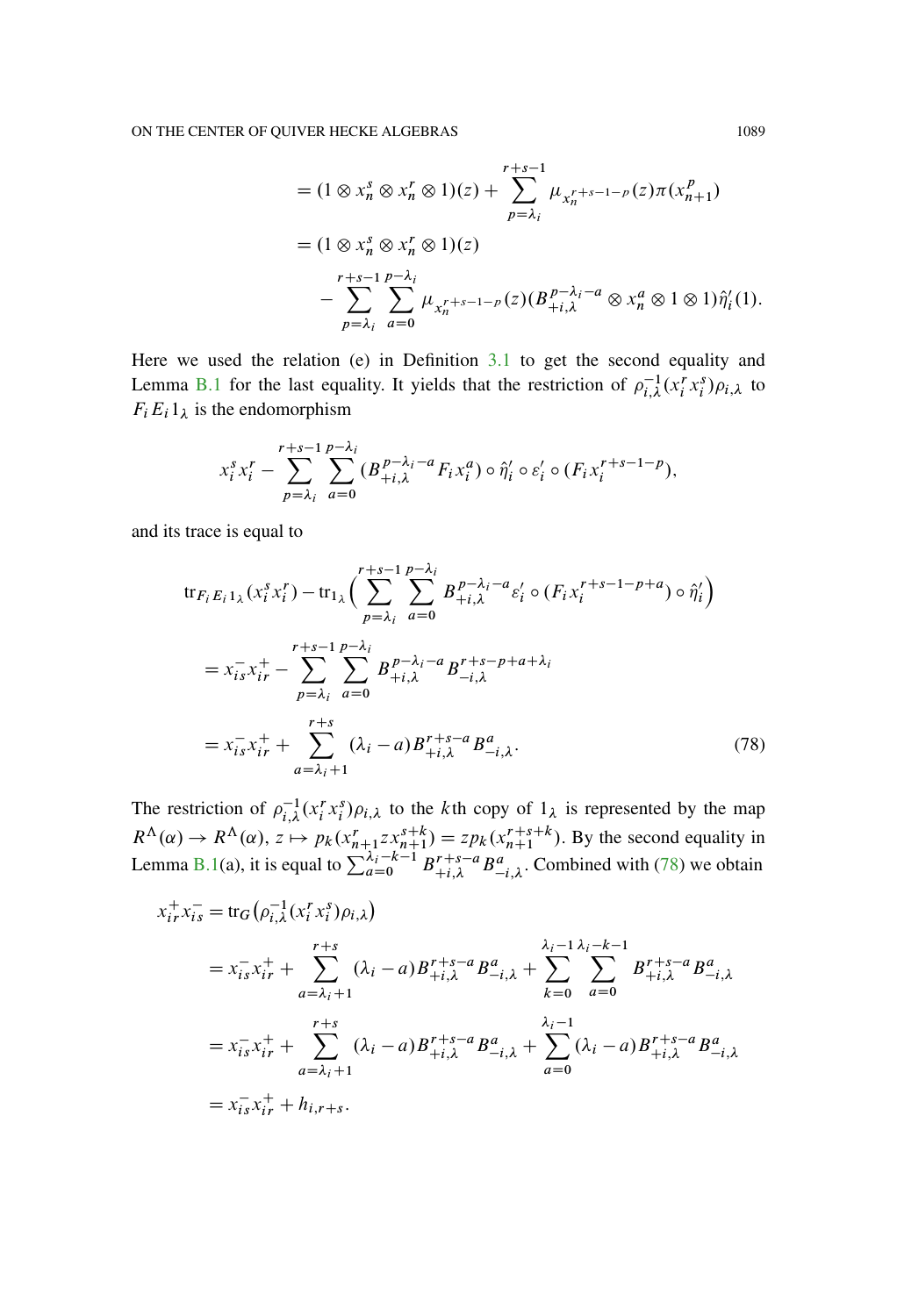Now, assume that  $\lambda_i < 0$ . Let  $G = E_i F_i 1_\lambda \oplus 1_\lambda^{\oplus (-\lambda_i)}$ , and consider the isomorphism  $\rho_{i,\lambda}$ :  $F_i E_i 1_\lambda \rightarrow G$ . By Lemma [2.3,](#page-6-0) we have

$$
x_{is}^{-}x_{ir}^{+} = \text{tr}_{F_i E_i}(x_i^{s} x_i^{r}) = \text{tr}_G(\rho_{i,\lambda}(x_i^{s} x_i^{r}) \rho_{i,\lambda}^{-1})
$$

and it is equal to the sum of the trace of  $\rho_{i,\lambda}(x_i^s x_i^r) \rho_{i,\lambda}^{-1}$  restricted to each direct factor of G. The restriction of  $\rho_{i,\lambda}(x_i^s x_i^r) \rho_{i,\lambda}^{-1}$  to  $E_i F_i 1_{\lambda}$  is represented by

$$
e(\alpha, i) R^{\Lambda}(\alpha + \alpha_i) e(\alpha, i) \to e(\alpha, i) R^{\Lambda}(\alpha + \alpha_i) e(\alpha, i),
$$
  

$$
z \mapsto \mu_{x_n^s \tau_n x_n^r}(\tilde{z}).
$$

By relation (e) in Definition [3.1](#page-11-0) and the definition of  $\tilde{z}$ , we have

$$
\mu_{x_n^s \tau_n x_n^r e(\alpha - \alpha_i, i^2)}(\tilde{z}) = x_{n+1}^r z x_{n+1}^s - \sum_{p=-\lambda_i}^{r+s-1} \mu_{x_n^p}(\tilde{z}) x_{n+1}^{r+s-1-p}.
$$

The restriction of  $\rho_{i,\lambda}(x_i^sx_i^r)\rho_{i,\lambda}^{-1}$  to the *k*th copy of  $1_{\lambda}$  is represented by

$$
R^{\Lambda}(\alpha) \to R^{\Lambda}(\alpha), \qquad a \mapsto a\mu_{x_n^{r+k+s}}(\tilde{\pi}_k).
$$

Now, relation (b) follows from Lemma [B.1\(](#page-75-0)b) and the fact that

$$
\operatorname{tr}_{E_i F_i 1_\lambda}((E_i x_i^a) \circ \eta'_{i,\lambda} \circ \hat{\varepsilon}'_{i,\lambda} \circ (E_i x_i^b)) = \operatorname{tr}_{1_\lambda}(\hat{\varepsilon}'_{i,\lambda}(E_i x_i^{a+b}) \circ \eta'_{i,\lambda})
$$

using similar computation as in the previous case. We leave the details to the reader.

Next, we prove (c). Consider the formal series  $X_j^-(w) = \sum_{s \geq 0} x_{js}^{\dagger} w^s$ . From Proposition [B.3](#page-81-0) and Lemma [B.4](#page-82-1) we deduce that, for each  $f \in R^{\Lambda}(\alpha)$ , we have

$$
X_j^-(w) (\text{tr}(f)) = \text{tr}\Big(\sum_{s\geq 0} x_{n+1}^s w^s f e(\alpha, j)\Big),
$$
  

$$
\Psi_i(z) X_j^-(w) \Psi_i(z)^{-1} (\text{tr}(f)) = \text{tr}\Big(q_{ij}(z, x_{n+1}) \sum_{s\geq 0} x_{n+1}^s w^s f e(\alpha, j)\Big).
$$

This yields the first equation of (c). The second one is obtained in a similar way.

Let us now prove relation (d). Consider the endomorphism  $x_i^r x_j^s \tau_{ji} \tau_{ij}$  on  $E_i E_j$ . We have  $x_i^r x_j^s \tau_{ji} \tau_{ij} = \tau_{ji} x_j^s x_i^r \tau_{ij}$ . Therefore,

$$
\operatorname{tr}_{E_i} E_j\left(x_i^r x_j^s \tau_{ji} \tau_{ij}\right) = \operatorname{tr}_{E_i} E_j\left(\tau_{ji} x_j^s x_i^r \tau_{ij}\right) = \operatorname{tr}_{E_j} E_i\left(x_j^s x_i^r \tau_{ij} \tau_{ji}\right).
$$

Next, by relation (d) in Definition [3.1,](#page-11-0) we have

$$
\tau_{ji}\tau_{ij}=Q_{ij}(x_i,x_j)=\sum_{p,q}c_{i,j,p,q}x_i^px_j^q=Q_{ji}(x_j,x_i)=\tau_{ij}\tau_{ji}.
$$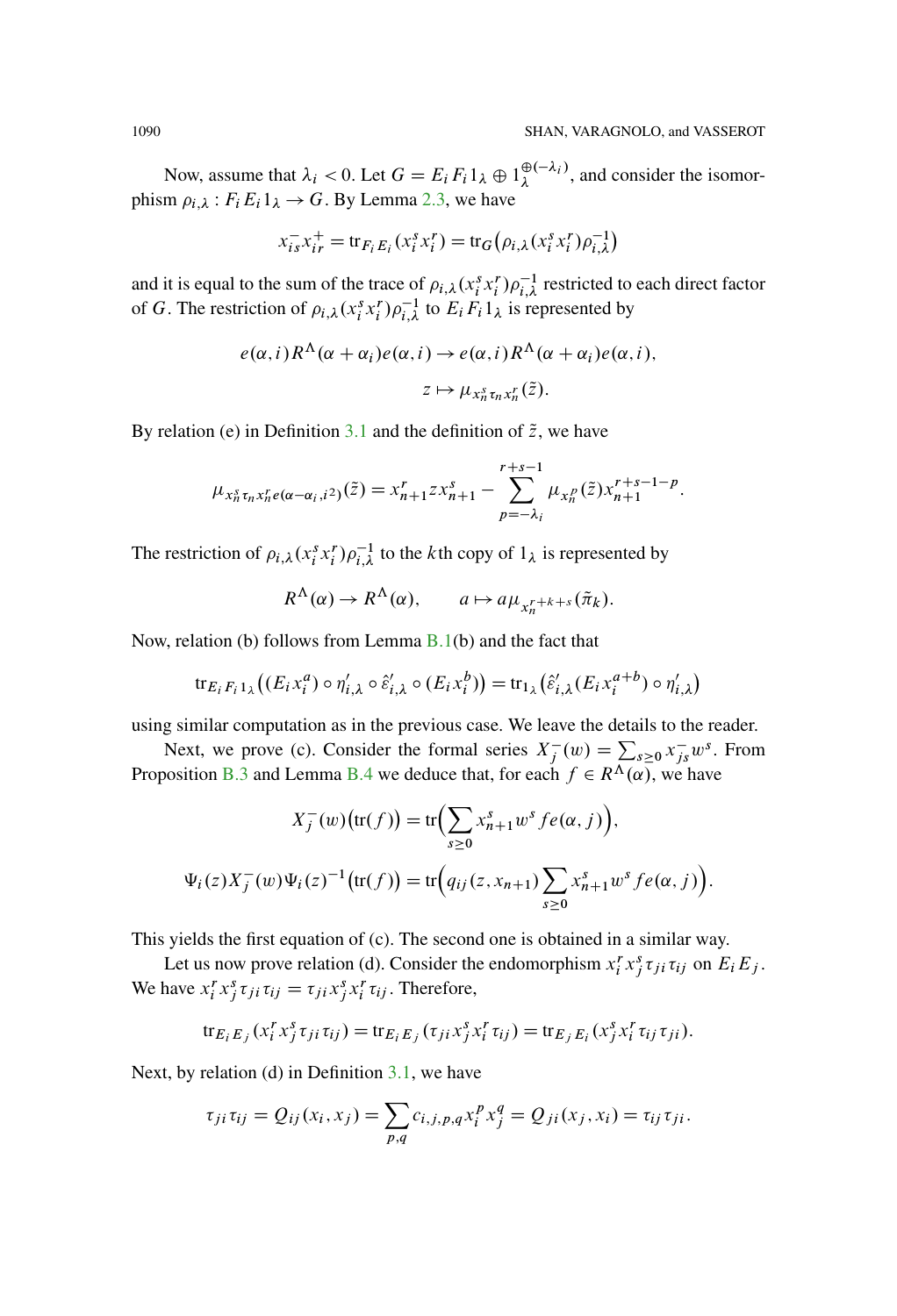<span id="page-86-0"></span>Put this back into the equation above and we get

$$
\sum_{p,q} c_{i,j,p,q} \left( \operatorname{tr}_{E_i E_j} (x_i^{r+p} x_j^{s+q}) - \operatorname{tr}_{E_j E_i} (x_j^{s+q} x_i^{r+s}) \right) = 0,
$$

which is the relation (d).

Next, let us prove (e). The functor  $E_i^2$  acting on  $R^{\Lambda}(\alpha)$  is represented by the bimodule  $e(\alpha - 2\alpha_i, i^2) R^{\Lambda}(\alpha)$ . A morphism  $x_i^r x_i^s$  on  $E_i^2$  is represented by the left multiplication by  $x_{n-1}^r x_n^s$  if  $\alpha$  has height n. It is enough to consider the case  $n = 2$ . The intertwiner  $\varphi_1 = (x_1 - x_2)\tau_1 + 1$  is such that  $\varphi_1(x_1^r x_2^s) e(i^2) = (x_2^r x_1^s) \varphi_1 e(i^2)$ and  $\varphi_1^2 e(i^2) = e(i^2)$ . It follows that  $tr_{E_i^2}(x_i^r x_i^s) = tr_{E_i^2}(x_i^s x_i^r)$ . Hence  $x_{ir}^+ x_{is}^+ =$  $x_{is}^{+}x_{ir}^{+}$ . The proof for  $x^{-}$  is similar.

Finally, let us prove relation (f). By (e), it is equivalent to prove the following relation:

$$
\sum_{w \in S_m} \left[ x_{i, r_{w(1)}}^{\pm}, \left[ x_{i, r_{w(2)}}^{\pm}, \dots, \left[ x_{i, r_{w(m)}}^{\pm}, x_{j, r_0}^{\pm} \right] \dots \right] \right] = 0
$$
  
with  $i \neq j, r_p \in \mathbb{N}$  and  $m = 1 - a_{ij}$ .

We will prove it for  $x^+$ ; the proof for  $x^-$  is similar. First, recall that the functor  $E_i^{(a)}$ is the image of the divided power operator

$$
e_{i,a} = x_1^{a-1} \cdots x_{a-1} \tau_{w_0} \in R(a\alpha_i)
$$

by the canonical morphism  $R(a\alpha_i) \to \text{End}(E_i^a)$ . The element  $e_{i,a}$  is an idempotent, and we have  $E_i^a \simeq (E_i^{(a)})^{\oplus a!}$  (see, e.g., [\[22\]](#page-94-0) for details).

Given  $i, j \in I$  with  $i \neq j$ , we write  $m = 1 - a_{ij}$ . In [\[22](#page-94-0), Proposition 6], an isomorphism of functors

$$
\alpha' : \bigoplus_{a=0}^{[\frac{m}{2}]} E_i^{(2a)} E_j E_i^{(m-2a)} \stackrel{\sim}{\to} \bigoplus_{a=0}^{[\frac{m-1}{2}]} E_i^{(2a+1)} E_j E_i^{(m-2a-1)}
$$

and a quasi-inverse  $\alpha''$  are constructed.

If  $a_{ij} = 0$ , then we have  $\alpha' = \tau_{ji} : E_j E_i \rightarrow E_i E_j$  and  $\alpha'' = c_{ij,0,0}^{-1} \tau_{ij}$ . Since  $i \neq j$ , we have  $\alpha'(x_j^s x_i^r) = (x_i^r x_j^s) \alpha'$ . Hence

$$
x_{j,s}^+ x_{i,r}^+ = \text{tr}_{E_j E_i}(x_j^s x_i^s)
$$
  
= 
$$
\text{tr}_{E_i E_j}(\alpha''(x_i^r x_j^s) \alpha')
$$
  
= 
$$
\text{tr}_{E_i E_j}(x_i^r x_j^s) = x_{i,r}^+ x_{j,s}^+,
$$

yielding relation (f) in this case.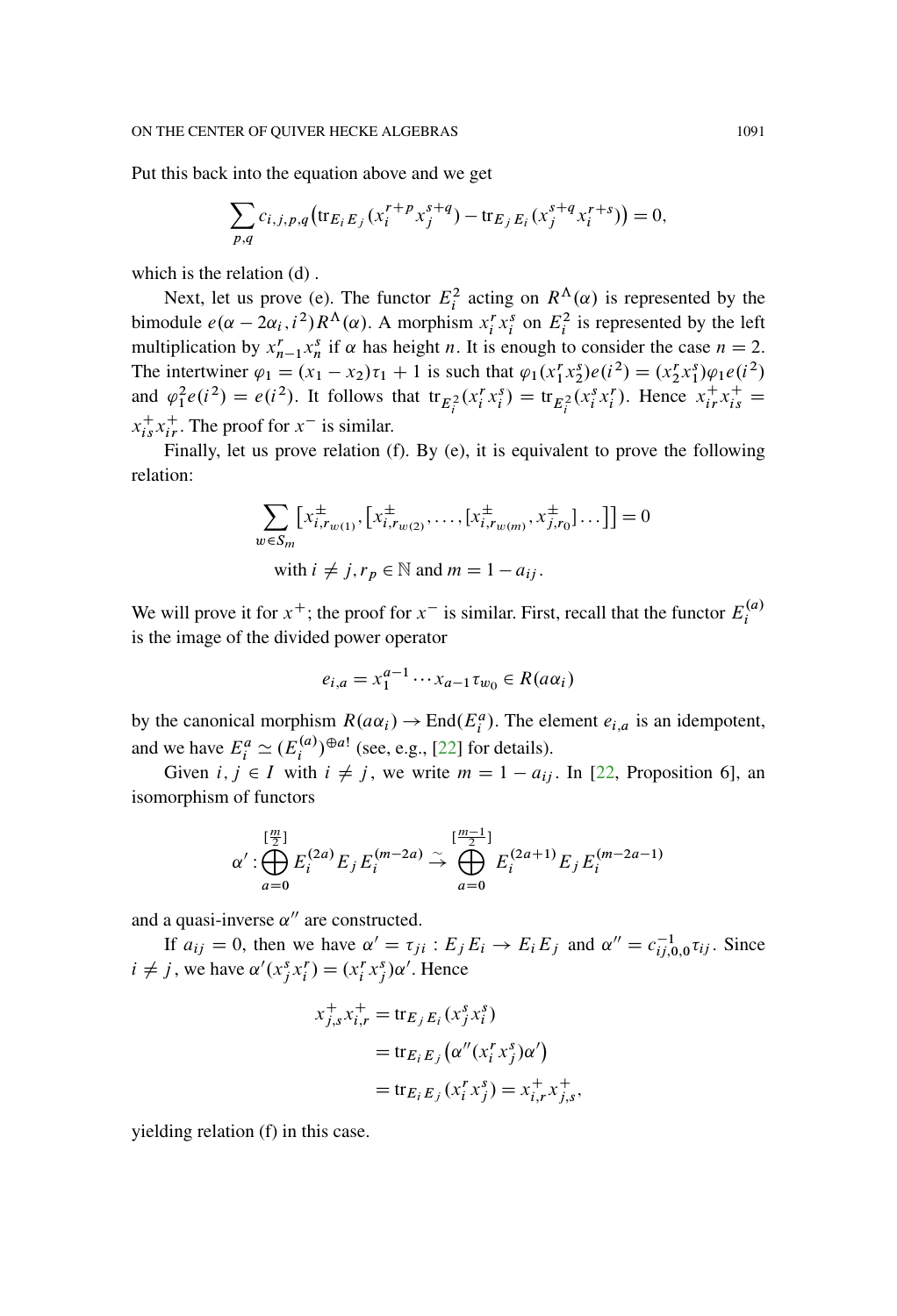Assume now that  $a_{ij} < 0$ . Then the maps  $\alpha'$ ,  $\alpha''$  are given by

$$
\alpha' = \sum_{a=0}^{\left[\frac{m-1}{2}\right]} \alpha^+_{(2a,m-2a)} + \sum_{a=0}^{\left[\frac{m}{2}\right]} \alpha^-_{(2a,m-2a)},
$$
  

$$
\alpha'' = \sum_{a=0}^{\left[\frac{m}{2}\right]} \alpha^-_{(2a+1,m-1-2a)} - \sum_{a=0}^{\left[\frac{m-1}{2}\right]} \alpha^-_{(2a+1,m-1-2a)},
$$

where for  $a \in [0, m]$  and  $b = m - a$ , we have

$$
\alpha_{a,b}^{+} = (e_{i,a+1}E_j e_{i,b-1}) \circ \tau_{a+1} \circ \tau_{a+2} \cdots \circ \tau_{a+b} \circ \iota_a :
$$
  
\n
$$
E_i^{(a)} E_j E_i^{(b)} \to E_i^{(a+1)} E_j E_i^{(b-1)},
$$
  
\n
$$
\alpha_{a,b}^{-} = (e_{i,a-1}E_j e_{i,b+1}) \circ \tau_a \circ \tau_{a-1} \cdots \circ \tau_1 \circ \iota_a :
$$
  
\n
$$
E_i^{(a)} E_j E_i^{(b)} \to E_i^{(a-1)} E_j E_i^{(b+1)}.
$$

Here  $\iota_a : E_i^{(a)} E_j E_i^{(b)} \to E_i^a E_j E_i^b$  is the canonical embedding, and  $\tau_k$  acts by  $\tau$  on the kth and  $(k + 1)$ th copy of E in the sequence  $E_i^a E_j E_i^b$ .

Given any integers  $r_1, \ldots, r_m, s \in \mathbb{N}$ , we define for each  $a \in [0, m]$  a morphism

$$
\Xi_a = \sum_{w \in \mathfrak{S}_m} x_i^{r_{w(1)}} \cdots x_i^{r_{w(a)}} x_j^s x_i^{r_{w(a+1)}} \cdots x_i^{r_{w(m)}} \in \text{End}(E_i^a E_j E_i^b). \tag{79}
$$

Note that  $\Xi_a$  is symmetric in the first a-tuple of  $x_i$ 's and also in the last b-tuple of  $x_i$ 's; hence it commutes with the divided power operator  $e_{i,a}E_j e_{i,b}$ . By consequence,  $E_a$  restricts to a well-defined endomorphism of  $E_i^{(a)} E_j E_i^{(b)}$ , which we denote again<br>by  $\Xi_a$ . Further, since  $E_i^a E_j E_i^b \simeq (E_i^{(a)} E_j E_i^{(b)})^{\oplus a!b!}$ , we have  ${\rm tr}_{E_i^a E_j E_i^b} (\Xi_a)$  $(a!b!)$  tr<sub> $E_i^{(a)}E_iE_i^{(b)}(\Xi_a)$ .</sub>

CLAIM B.6 We have  $(a)$ 

$$
\sum_{w \in \mathfrak{S}_m} [x_{i,r_{w(1)}}^+, [\dots, [x_{i,r_{w(m)}}^+, x_{j,s}^+] \dots]] = m! \sum_{a+b=m} (-1)^b \operatorname{tr}_{E_i^{(a)}E_j E_i^{(b)}}(\Xi_a);
$$
  

$$
\alpha^+ \in \Xi \subset \Xi \quad \text{and} \quad \alpha^- \in \Xi \quad \Xi \quad \text{and}
$$

(b) 
$$
\alpha_{a,b}^{\top} \Xi_a = \Xi_{a+1} \alpha_{a,b}^{\top}, \alpha_{a,b}^{\top} \Xi_a = \Xi_{a-1} \alpha_{a,b}^{\top}.
$$

Let us show how to deduce relation (f) from this claim. Part (b) implies that the following diagram commutes: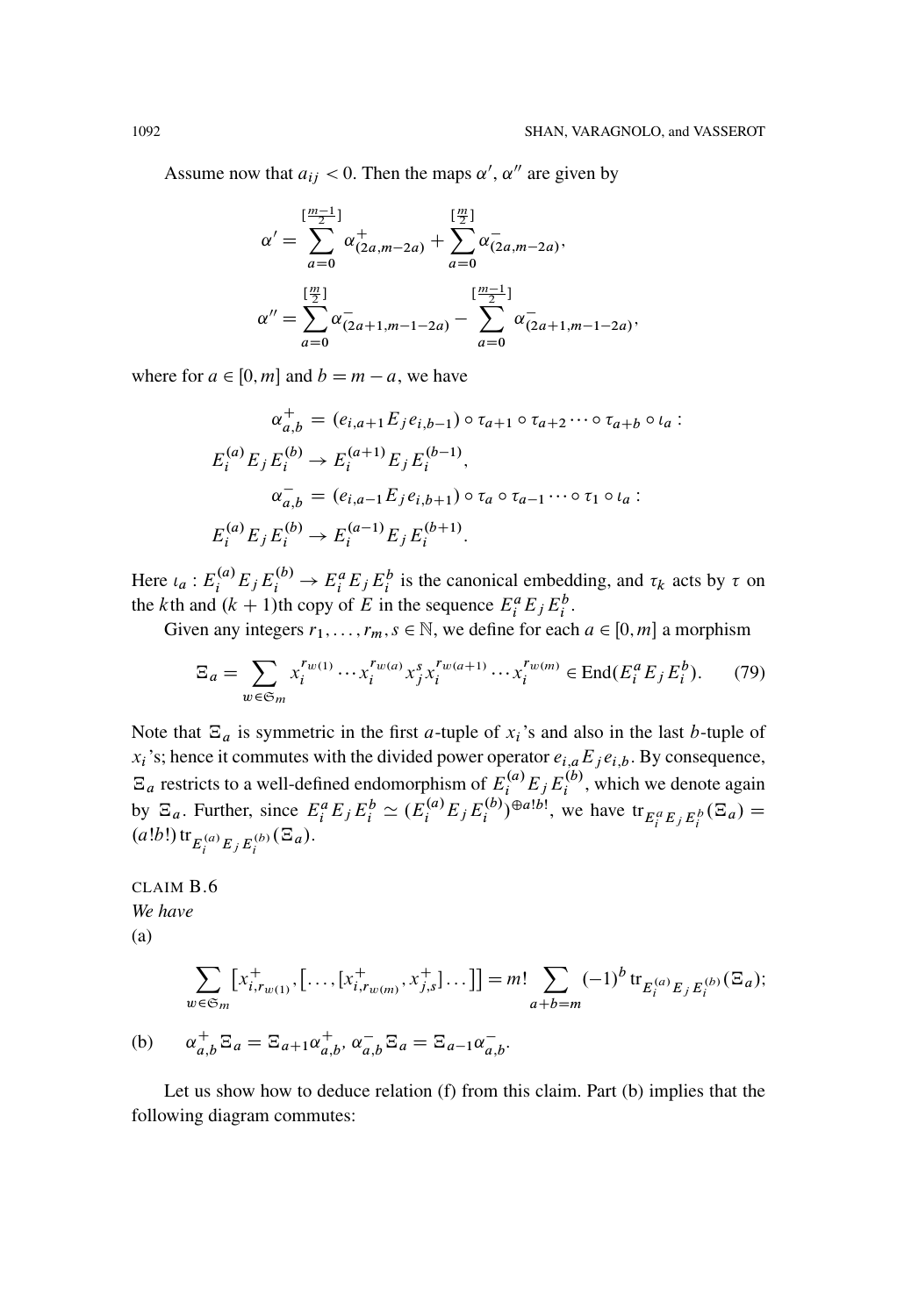$$
\bigoplus_{a=0}^{\left[\frac{m}{2}\right]} E_i^{(2a)} E_j E_i^{(m-2a)} \xrightarrow{\alpha'} \bigoplus_{a=0}^{\left[\frac{m-1}{2}\right]} E_i^{(2a+1)} E_j E_i^{(m-2a-1)}
$$
\n
$$
\bigoplus_{a=0}^{\left[\frac{m}{2}\right]} E_i^{(2a)} E_j E_i^{(m-2a)} \xrightarrow{\alpha'} \bigoplus_{a=0}^{\left[\frac{m-1}{2}\right]} E_i^{(2a+1)} E_j E_i^{(m-2a-1)}
$$

Therefore,

$$
\sum_{a=0}^{\left[\frac{m}{2}\right]} tr_{E_i^{(2a)}E_j E_i^{(m-2a)}}(\Xi_{2a})
$$
  
= 
$$
\sum_{a=0}^{\left[\frac{m-1}{2}\right]} tr_{E_i^{(2a+1)}E_j E_i^{(m-2a-1)}}(\Xi_{2a+1}).
$$

Hence by part (a) of the claim we get  $\sum_{w \in \mathfrak{S}_m} [x^+_{i,r_{w(1)}}, \dots, [x^+_{i,r_{w(m)}}, x^+_{j,s}] \dots]] = 0$ as desired.

It remains to prove the claim. Let us introduce some more notation. For  $a \in [0, m]$ let  $\Gamma^a = \{ \underline{k} = (k_1, ..., k_a) \in \mathbb{N}^a \mid 1 \le k_1 < k_2 < \cdots < k_a \le m \}$ , and for  $\underline{k} \in \Gamma^a$  we set  $\underline{k}^{\circ} = (l_1, ..., l_b) \in \Gamma^b$  such that  $\{k_1, ..., k_a\} \cup \{l_1, ..., l_b\} = \{r_1, ..., r_m\}$ . Let  $\mathfrak{S}^{(a,b)}$  be the set of minimal representatives of the left cosets  $\mathfrak{S}_m/\mathfrak{S}_a \times \mathfrak{S}_b$ . Then the map  $w \mapsto w(1, 2, ..., m)$  yields a bijection  $\mathfrak{S}^{(a,b)} \simeq \Gamma^a$ . Let  $w_b$  be the longest element in  $\mathfrak{S}_b$ . Given any sequence  $r_1,\ldots,r_m$  and  $s \in \mathbb{N}$  we have

$$
[x_{i,r_1}^+, [x_{i,r_2}^+, \ldots, [x_{i,r_m}^+, x_{j,s}^+] \ldots]]
$$
  
\n
$$
= \sum_{a=0}^m (-1)^b \sum_{\underline{k} \in \Gamma^a, \underline{l} = \underline{k}^\circ} x_{i,r_{k_1}}^+, \ldots x_{i,r_{k_a}}^+, x_{j,s}^+, x_{i,r_{l_b}}^+, \ldots x_{i,r_{l_1}}^+
$$
  
\n
$$
= \sum_{a=0}^m (-1)^b \sum_{y \in \mathfrak{S}^{(a,b)}} x_{i,r_{y(1)}}^+, \ldots x_{i,r_{y(a)}}^+, x_{j,s}^+, x_{i,r_{y(a+1)}}^+, \ldots x_{i,r_{y(m)}}^+.
$$

It follows that

$$
\sum_{w \in \mathfrak{S}_m} \left[ x_{i, r_{w(1)}}^+, \left[ x_{i, r_{w(2)}}^+, \dots, \left[ x_{i, r_{w(m)}}^+, x_{j, s}^+ \right] \dots \right] \right] =
$$
\n
$$
= \sum_{a=0}^m (-1)^b \sum_{y \in \mathfrak{S}^{(a, b)}} \sum_{w_b} x_{i, r_{w(y(1)}}^+ \cdots x_{i, r_{w(y(a)}}^+ x_{j, s}^+ x_{i, r_{w(y(a+1)}}^+ \cdots x_{i, r_{w(y(m)}}^+)
$$
\n
$$
= \sum_{a=0}^m (-1)^b \frac{m!}{a!b!} \sum_{w \in \mathfrak{S}_m} x_{i, r_{w(1)}}^+ \cdots x_{i, r_{w(a)}}^+ x_{j, s}^+ x_{i, r_{w(a+1)}}^+ \cdots x_{i, r_{w(m)}}^+
$$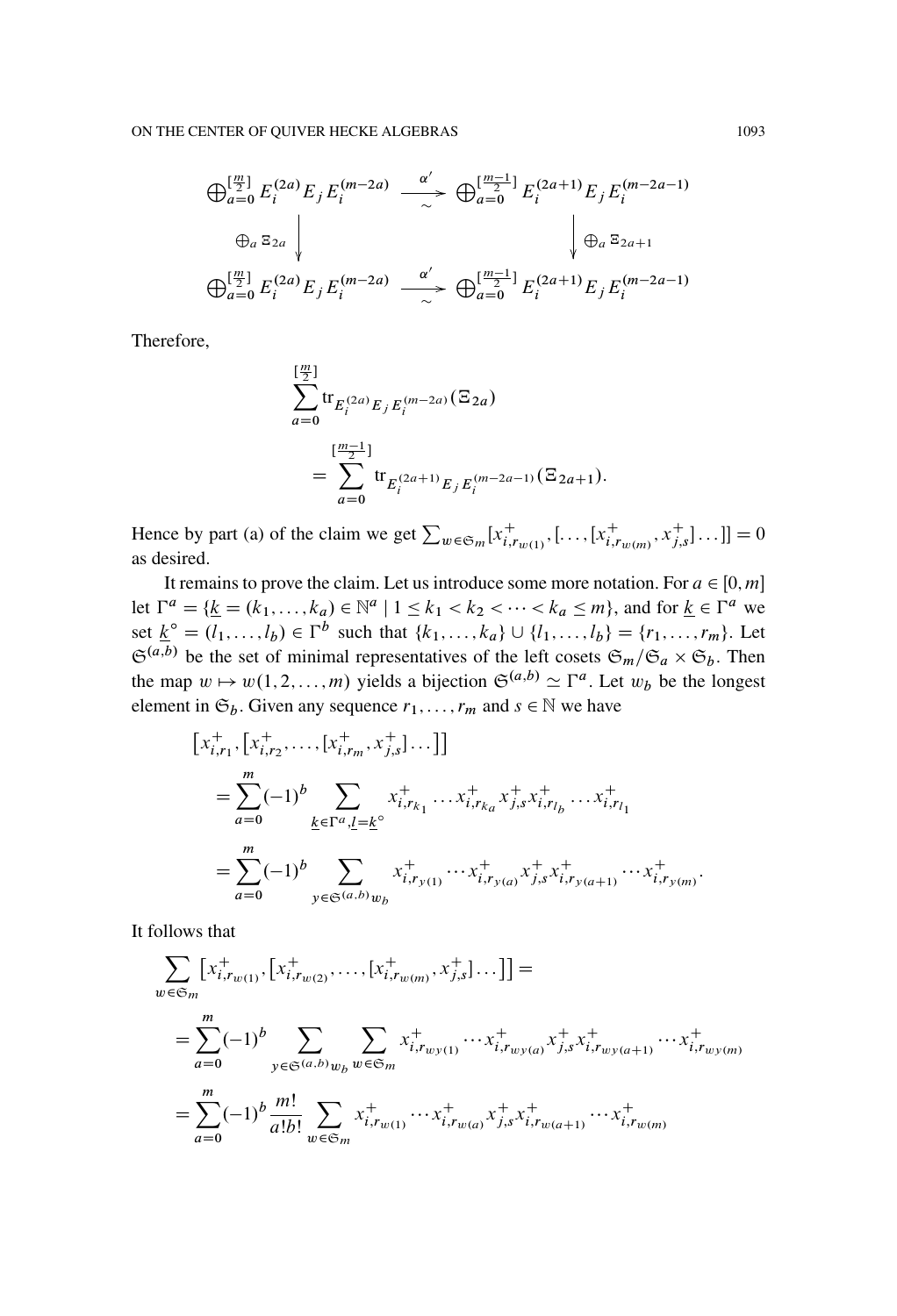$\Box$ 

$$
= \sum_{a=0}^{m} (-1)^{b} \frac{m!}{a!b!} \text{tr}_{E_{i}^{a}E_{j}E_{i}^{b}}(\Xi_{a})
$$

$$
= m! \sum_{a=0}^{m} (-1)^{b} \text{tr}_{E_{i}^{(a)}E_{j}E_{i}^{(b)}}(\Xi_{a}).
$$

This proves part (a) of the claim.

Part (b) is a direct computation. On each  $R^{\Lambda}(\alpha)$ , the functor  $E_i^{(a)} E_j E_j^{(b)}$  is represented by the  $(R^{\Lambda}(\alpha - m\alpha_i - \alpha_i), R^{\Lambda}(\alpha))$ -bimodule

$$
_{i^{(a)}ji^{(m-a)}}P=(1\otimes e_{i,a}\otimes 1\otimes e_{i,m-a})e(\alpha-m\alpha_i-\alpha_j,i^a,j,i^{m-a})R^{\Lambda}(\alpha).
$$

To check the relation in (b), without loss of generality we may assume that  $\alpha =$  $m\alpha_i + \alpha_j$ . Then  $\Xi_a$  is represented by the left multiplication on  $_{i^{(a)}i^{(b)}}P$  by

$$
\sum_{w \in \mathfrak{S}_m} x_1^{r_{w(1)}} \cdots x_a^{r_{w(a)}} x_{a+1}^s x_{a+2}^{r_{w(a+1)}} \cdots x_{m+1}^{r_{w(m)}},
$$

and  $\alpha_{a,b}^+$  is represented by  $(1 \otimes e_{i,a+1} \otimes 1 \otimes e_{i,b-1})e(i^{a+1}ji^{b-1})\tau_{a+1}\tau_{a+2}\cdots\tau_m$ . Since  $\Xi_a$  is symmetric in  $\{x_{a+2},...,x_{m+1}\}$ , we have  $e(i^a j i^b) \tau_k \Xi_a = e(i^a j i^b) \Xi_a \tau_k$ for any  $k \in [a + 2, m]$ . Next,

$$
e(i^{a+1}ji^{b-1})\tau_{a+1}\Xi_a
$$
  
\n
$$
= \tau_{a+1}e(i^aj_i^b)\Xi_a
$$
  
\n
$$
= \sum_{w \in \mathfrak{S}_m} x_1^{r_w(1)} \cdots x_a^{r_w(a)} \tau_{a+1}(x_{a+1}^s x_{a+2}^{r_w(a+1)}) \cdots x_{m+1}^{r_w(m)} e(i^aj_i^b)
$$
  
\n
$$
= \sum_{w \in \mathfrak{S}_m} x_1^{r_w(1)} \cdots x_a^{r_w(a)} (x_{a+2}^s x_{a+1}^{r_w(a+1)}) \tau_{a+1} \cdots x_{m+1}^{r_w(m)} e(i^aj_i^b)
$$
  
\n
$$
= \Xi_{a+1} \tau_{a+1} e(i^aj_i^b) = \Xi_{a+1} e(i^{a+1}ji^{b-1}) \tau_{a+1}.
$$

Finally, since  $\Xi_{a+1}$  is symmetric in  $\{x_1, \ldots, x_{a+1}\}\$  and in  $\{x_{a+3}, \ldots, x_{a+b+1}\}\$ , the divided power operator  $1 \otimes e_{i,a+1} \otimes 1 \otimes e_{i,b-1}$  commutes with  $\Xi_{a+1}$ . To summarize, we have

$$
\alpha_{a,b}^{+} \Xi_{a} = (1 \otimes e_{i,a+1} \otimes 1 \otimes e_{i,b-1}) e(i^{a+1} j i^{b-1}) \tau_{a+1} \tau_{a+2} \cdots \tau_{a+b} \Xi_{a}
$$
  
\n
$$
= (1 \otimes e_{i,a+1} \otimes 1 \otimes e_{i,b-1}) e(i^{a+1} j i^{b-1}) \tau_{a+1} \Xi_{a} \tau_{a+2} \cdots \tau_{a+b}
$$
  
\n
$$
= (1 \otimes e_{i,a+1} \otimes 1 \otimes e_{i,b-1}) \Xi_{a+1} e(i^{a+1} j i^{b-1}) \tau_{a+1} \tau_{a+2} \cdots \tau_{a+b}
$$
  
\n
$$
= \Xi_{a+1} \alpha_{a,b}^{+},
$$

which is the first equality in part (b); the proof for the second one is similar.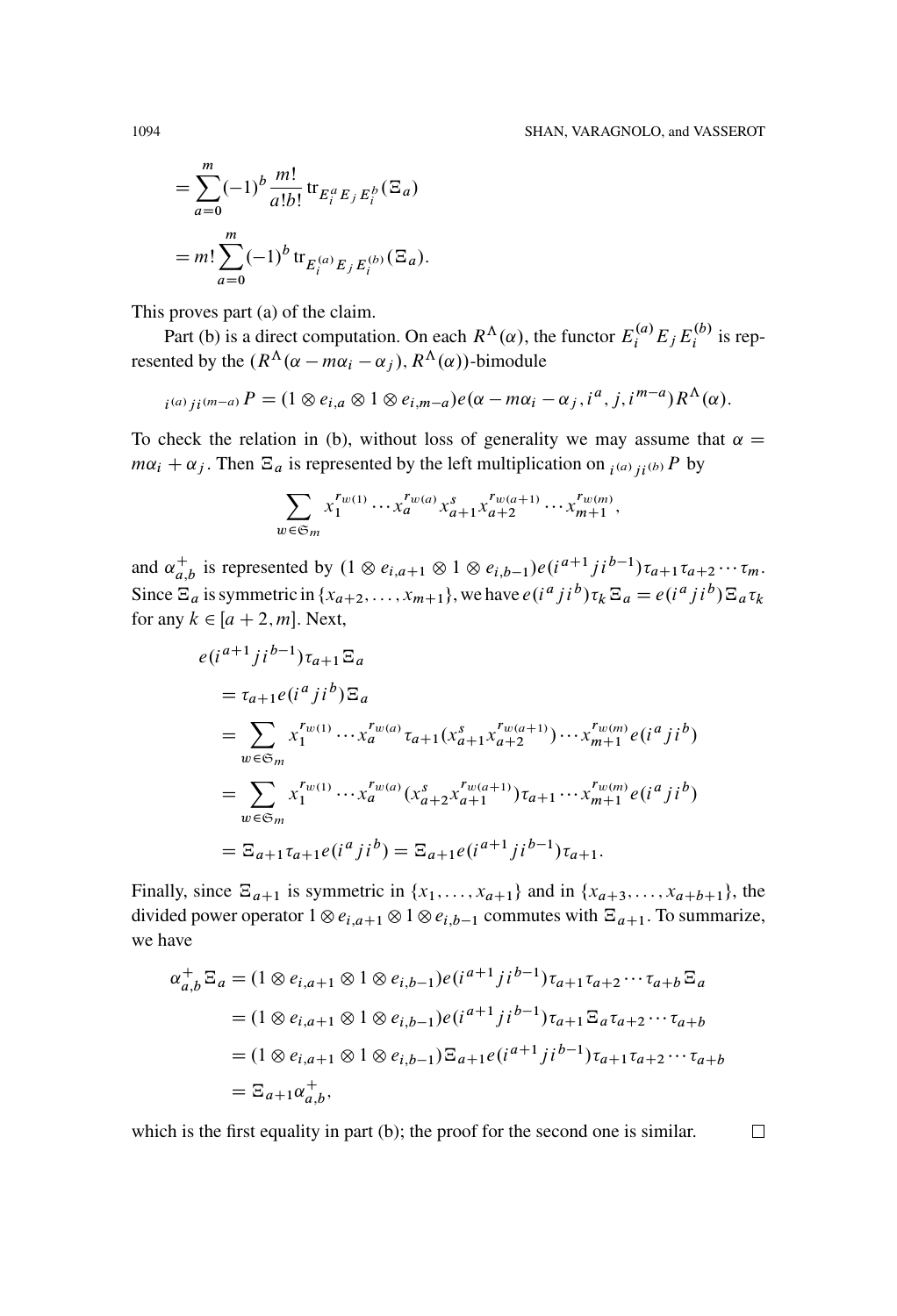Finally, we have the following.

COROLLARY B.7 *Assume that* g *is symmetric and that [\(11\)](#page-20-0) holds. Then, Theorem [3.25](#page-29-0) holds.*

### *Proof*

We can assume that  $\ell = 1$ . We must prove that the relations in Definition [3.24](#page-29-1) follow from the relations in Proposition [B.5.](#page-83-0) From  $(74)$  we deduce that

$$
q_{ij}(u, v) = (1 - uv)^{-a_{ij}}, \quad \forall i, j.
$$

We must check that relations (c) and (d) in Proposition  $B.5$  can be rewritten as

(c)  $[h_{ir}, x_{js}^{\pm}] = \pm a_{ij} x_{j,r+s}^{\pm}$ ;<br>(d)  $\sum_{p=0}^{m} (-1)^p {n \choose p} [x_{i,r+p}^{\pm}, x_{j,s+m-p}^{\pm}] = 0$  with  $i \neq j$  and  $m = -a_{ij}$ . Relation (d) is obvious, because  $(11)$  implies that

$$
c_{i,j,p,q} = \delta_{q,-a_{ij}-p} r_{ij} (-1)^p \begin{pmatrix} -a_{ij} \\ p \end{pmatrix}, \quad \forall p,q,
$$

and  $r_{ij}$  is invertible. Let us prove (c). Given  $\alpha$  of height n and  $\lambda = \Lambda - \alpha$ , by Proposition [B.3](#page-81-0) we have

$$
B_{-i,\lambda}(z) = \sum_{\nu \in I^{\alpha}} \prod_{p=1}^{\Lambda_i} (1 + y_{ip}z) \prod_{k=1}^n (1 - zx_k)^{-a_{i\nu_k}} e(\nu).
$$

By Lemma [B.4,](#page-82-1) we have

$$
\exp\left(-\sum_{r\geq 1}h_{ir,\lambda}z^r/r\right)=B_{-i,\lambda}(z).
$$

Since the  $e(\nu)$ 's are orthogonal idempotents in  $R^{\Lambda}(\alpha)$ , we have

$$
\exp\left(-\sum_{r\geq 1}h_{ir,\lambda}z^r/r\right)=\sum_{\nu\in I^{\alpha}}\exp\left(-\sum_{r\geq 1}h_{ir,\lambda}e(\nu)z^r/r\right)e(\nu).
$$

Therefore, we deduce that

$$
\sum_{r\geq 1} h_{ir,\lambda}e(\nu)z^r = z(d/dz)\log\Big(\prod_{p=1}^{\Lambda_i} (1+y_{ip}z)\prod_{k=1}^n (1-zx_k)^{-a_{iv_k}}\Big)e(\nu).
$$

Hence we have that

$$
h_{ir,\lambda}e(\nu) = \left(\sum_{p=1}^{\Lambda_i}(-y_{ip})^r - \sum_{k=1}^n a_{i,\nu_k}x_k^r\right)e(\nu), \quad \forall r \ge 1.
$$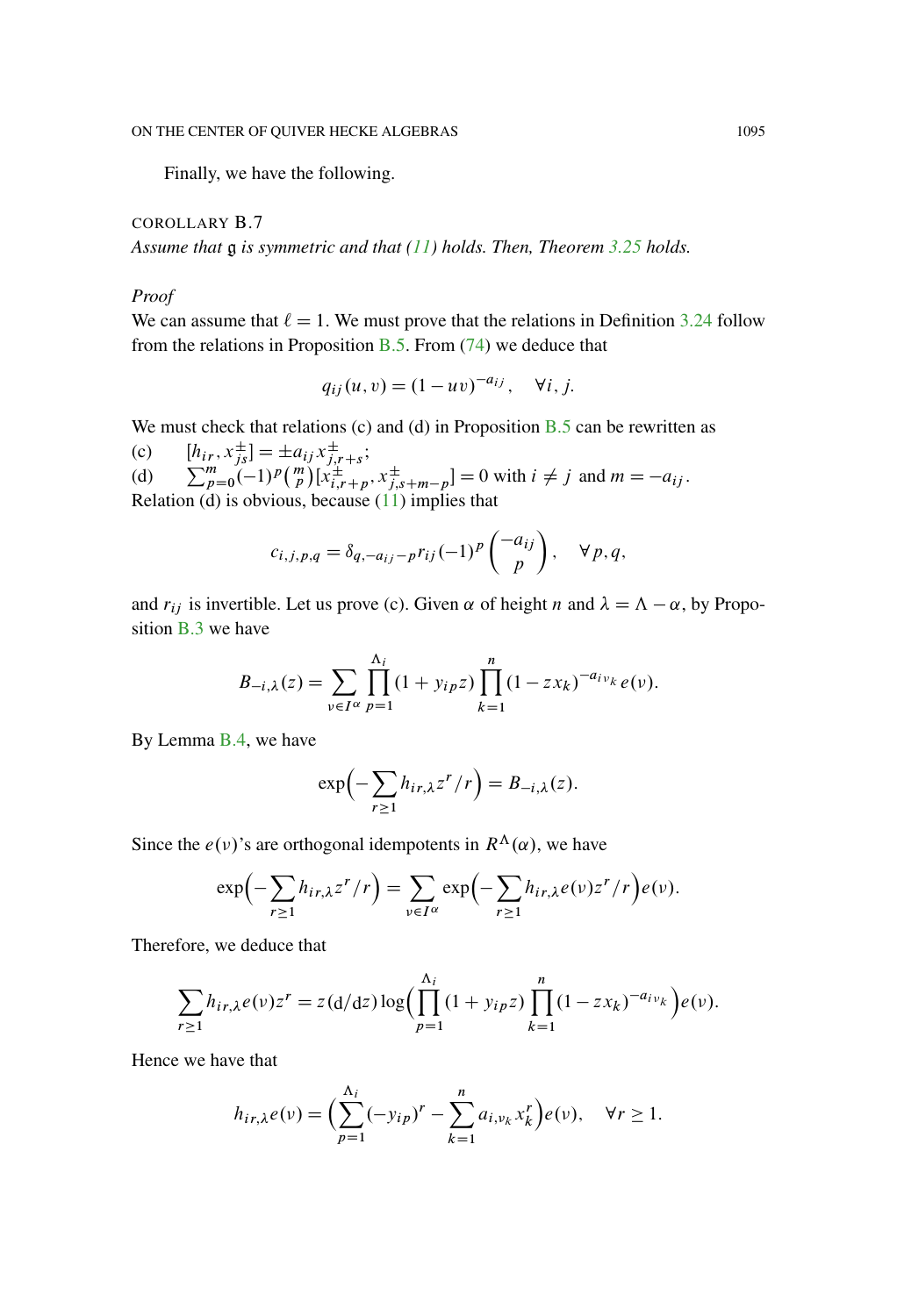In particular, we have

$$
h_{ir,\lambda-\alpha_j}e(\alpha,j)=(h_{ir,\lambda}-a_{ij}x_{n+1}^r)e(\alpha,j).
$$

Hence, for any  $f \in R^{\Lambda}(\alpha)$ , we have

$$
h_{ir}x_{js}^- \operatorname{tr}(f) = \operatorname{tr}(h_{ir,\lambda-\alpha_j}x_{n+1}^s f e(\alpha, j))
$$
  
= 
$$
\operatorname{tr}(h_{ir,\lambda}x_{n+1}^s f e(\alpha, j)) - a_{ij} \operatorname{tr}(x_{n+1}^{r+s} f e(\alpha, j))
$$
  
= 
$$
x_{js}^- h_{ir} - a_{ij}x_{j,r+s}^-.
$$

The proof of Theorem 3.25 is complete.

 $\Box$ 

# **Index of notations**

| $\mathcal{C}, \mathcal{C}^c, \mathcal{C}/\ell \mathbb{Z}, \mathcal{C}^{[\ell]},$<br>2.1.1     |  |
|-----------------------------------------------------------------------------------------------|--|
| 1e, 1F                                                                                        |  |
| Center $Z(\mathcal{C})$ ,                                                                     |  |
| Shift $[\ell],$                                                                               |  |
| $M^d, M^{[\ell]}$                                                                             |  |
| 2.1.2<br>A, Z(A),                                                                             |  |
| $tr(\mathcal{C}), CF(\mathcal{C}), HH_*(\mathcal{C}),$                                        |  |
| $tr(A), CF(A), HH_*(A),$                                                                      |  |
| Base change RM                                                                                |  |
| 2.1.3<br>Operator $tr_F(x)$                                                                   |  |
| $(E, F), \eta_E, \varepsilon_E, \forall x, y^{\vee}$<br>2.1.4                                 |  |
| Operators $Z_E(x)$ , $Z_F(x)$<br>2.1.5                                                        |  |
| $Res^A_B$ , Ind <sup>A</sup> <sub>B</sub> , A <sup>B</sup> ,<br>2.2.2                         |  |
| $\mu, \mu_f: A \otimes_B A \rightarrow A$                                                     |  |
| Frobenius form $t: A \rightarrow B$ ,<br>2.2.3                                                |  |
| $\hat{i}: A \to \text{Hom}_B(A, B),$                                                          |  |
| Casimir element $\pi \in (A \otimes_B A)^A$                                                   |  |
| $\mathbf{k} = \bigoplus_{n \in \mathbb{N}} \mathbf{k}^n$ , $\mathbb{k} = \mathbf{k}^0$<br>3.1 |  |
| Root datum P, $P^{\vee}$ , $\Phi$ , $\Phi^{\vee}$ , $Q_+$ , $P_+$ ,<br>3.1.1                  |  |
| $I, (a_{ij}), d_i, (\bullet   \bullet),$                                                      |  |
| $\mathfrak{g}, \mathfrak{h}, \mathfrak{n}^+,$                                                 |  |
| Simple module $V(\Lambda)$                                                                    |  |
| 3.1.2<br>$c_{i,j,p,q}, Q = (Q_{ij})_{i,j \in I}, I^{\alpha},$                                 |  |
| $R(n; Q, \mathbf{k})$ , generators $e(\nu)$ , $x_k$ , $\tau_l$ ,                              |  |
| Demazure operator $\partial_{k,l}$ ,                                                          |  |
|                                                                                               |  |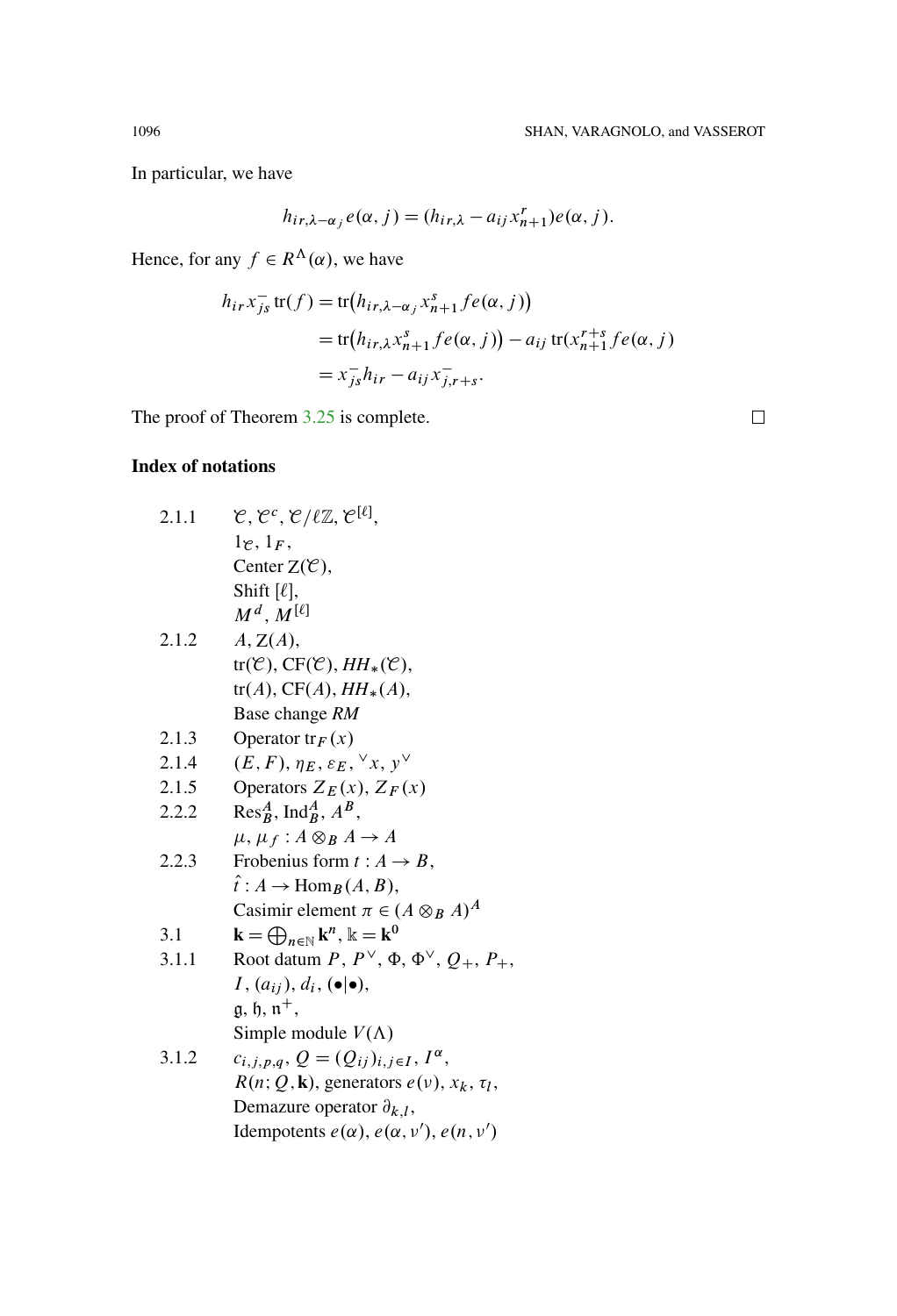| 3.1.3 | $I_{\Lambda}$ with map $I_{\Lambda} \rightarrow I$ ,                                                                                                          |
|-------|---------------------------------------------------------------------------------------------------------------------------------------------------------------|
|       | $\mathbf{k} = \underline{\mathbf{k}}^{\Lambda} = \mathbb{k}[c_t; t \in I_{\Lambda}],$                                                                         |
|       | $a_i^{\Lambda}(u)$ ,                                                                                                                                          |
|       | $R^{\Lambda}(\alpha)$ , $R^{\Lambda}(\alpha;k)$ , $R^{\Lambda}(\alpha;Q,k)$ , $R^{\Lambda}$ , $R^{\Lambda}(\alpha)$ ,                                         |
|       | $R(\alpha)$ , $R(\alpha; \mathbf{k})$ , $R(\alpha; Q, \mathbf{k})$ , $R$ ,                                                                                    |
|       | Intertwiner $\varphi_k$                                                                                                                                       |
| 3.1.4 | $\lambda_i = \langle \alpha_i^{\vee}, \lambda \rangle$ ,                                                                                                      |
|       | $\iota_i: R(\alpha) \hookrightarrow R(\alpha + \alpha_i),$                                                                                                    |
|       | $E'_i, F'_i, \varepsilon'_{i,\lambda}, \eta'_{i,\lambda}, \sigma'_{i,j,\lambda}, \rho'_{i,\lambda}, \hat{\eta}'_{i,\lambda}, \hat{\varepsilon}'_{i,\lambda},$ |
|       | $\pi(z), p_k(z), \tilde{z}, \tilde{\pi}$                                                                                                                      |
| 3.1.5 | $d_{\Lambda,\alpha}$                                                                                                                                          |
| 3.2   | gk                                                                                                                                                            |
| 3.2.1 | $\mathcal{C}_{\lambda}, \mathcal{C}^{\text{hw}}$                                                                                                              |
| 3.2.2 | Minimal categorifications $A^{\Lambda}$ , $V^{\Lambda}$ ,                                                                                                     |
|       | $\mathfrak{e} = \mathfrak{sl}_2, \mathcal{V}^k, \mathcal{Z}^k, \mathcal{H}^k_n, \mathcal{H}^k_n$                                                              |
| 3.2.3 | $\mathbf{h} = \mathbb{k}[y_t; t \in I_\Lambda], \mathbf{h}'$                                                                                                  |
| 3.2.4 | $e_i (= \mathfrak{e}),$                                                                                                                                       |
|       | $\mathcal{C}_{\geq k}, \mathcal{C}_{\geq k,\lambda}, \mathcal{C}_k, \mathcal{C}_{k,\lambda}$                                                                  |
| 3.2.5 | Operators $x_{ir}^{\pm}$ on the trace                                                                                                                         |
| 3.2.6 | Lg, generators $x_{ir}^{\pm}$ , $h_{ir}$ ,                                                                                                                    |
|       | Anti-involution $\varpi$                                                                                                                                      |
| 3.2.7 | Operators $Z_{ir}^{\pm}$ on the center                                                                                                                        |
| 3.3   | Kashiwara operator $\epsilon_i$                                                                                                                               |
| 3.3.3 | $tr(\mathcal{C}/\mathbb{Z})^{cyc}$                                                                                                                            |
| 3.4.1 | Weyl modules $W(\Lambda)$ , $W(\Lambda)$ ,                                                                                                                    |
|       | $ \Lambda\rangle$ , $\Lambda_{\min}$ ,                                                                                                                        |
|       | $\Psi_{ir}, \Psi_i(z)$                                                                                                                                        |
| 3.4.2 | $H_*(X,\mathbb{k}), H_i^G(X,\mathbb{k}), [X],$                                                                                                                |
|       | $H^i_G(X,\mathbb{k}), D^G(X,\mathbb{k}), \cap,$                                                                                                               |
|       | $G_{\Lambda}$ , $\mathfrak{M}(\Lambda, \alpha)$ , $\mathfrak{M}(\Lambda)$ , $\mathfrak{L}(\Lambda, \alpha)$ , $\mathfrak{L}(\Lambda)$ ,                       |
|       | $H^*_{G_\Lambda}(\mathfrak{M}(\Lambda), \Bbbk), H^{G_\Lambda}_{[\ast]}(\mathfrak{L}(\Lambda), \Bbbk)$                                                         |
| 3.4.4 | $a: Z(R) \to \mathbf{k} \otimes_{\mathbf{k}} H^*_{G_\Lambda}(\mathfrak{M}(\Lambda), \mathbf{k}),$                                                             |
|       | $V_i, W_i,$                                                                                                                                                   |
|       | $b:Z(R)\to Z(R^{\Lambda})$                                                                                                                                    |
| 4     | $\mathbf{k} = \mathbb{k}[\hbar, y_1, \dots, y_r], \mathbf{k}'$                                                                                                |
| 4.1   | $R(n), R^{r}(n), Z(R^{r}(n))^{JM}$                                                                                                                            |
| 4.2   | W, generators $C_k$ , $D_{-1,k}$ , $D_{0,k+1}$ , $D_{1,k}$ ,                                                                                                  |
|       | $E(z), \gamma_t(D_{0,k+1}),$                                                                                                                                  |
|       | $W_{\leq 0}$ , $W_{\geq 0}$ , $W_0$ ,                                                                                                                         |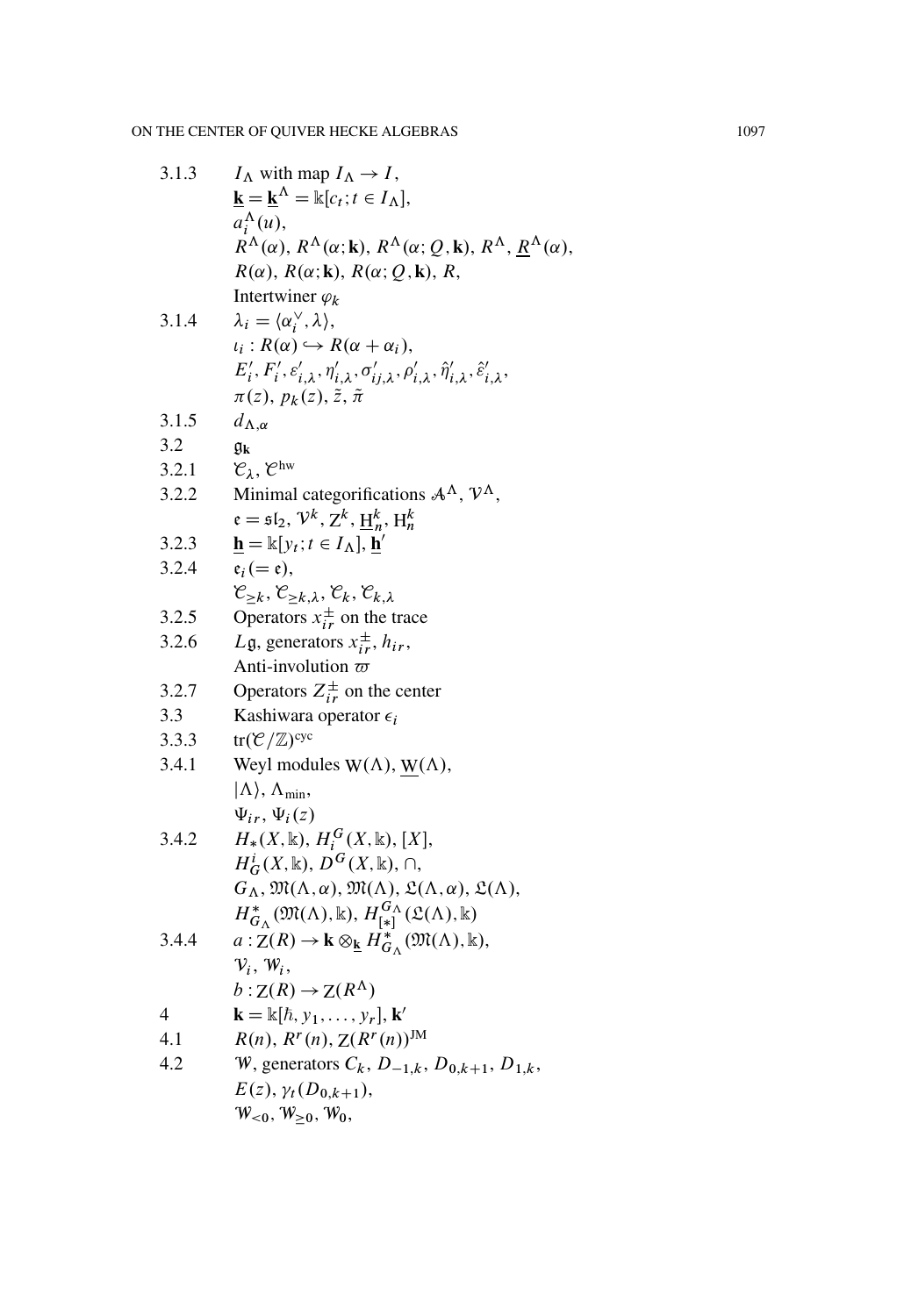Anti-involution 
$$
\varpi
$$
,

\n
$$
\Lambda : \mathcal{W}_0 \rightarrow \mathbf{k}',
$$
\n
$$
M(\Lambda), V(\Lambda), |\Lambda\rangle
$$
\n4.3  $\mathcal{C}_n^r, \mathcal{C}^r$ , Operators  $x_k^{\pm}, E_{k,l} = [x_k^+, x_l^-],$ \n
$$
B_{\pm,n}^k \in \mathbb{Z}(R^r(n)), B_{\pm}(z),
$$
\n
$$
|r\rangle, \Lambda_r
$$
\n4.4  $\mathfrak{M}(r, n), \mathfrak{M}(r),$ \n
$$
A, G, G_A,
$$
\n
$$
\mathbf{h}, \mathbf{h}', d_{r,n}, \mathbf{k}_1 = \mathbb{k}[y_1, \ldots, y_r],
$$
\n
$$
R(n)_1, R^r(n)_1, \text{Rees}(\mathbb{Z}(R^r(n)_1))
$$
\nA.1 
$$
B_{\pm i,\lambda}^k \in R^\Lambda(\alpha)
$$

\nA.2 
$$
\mathbb{X}_{i,j,\lambda}, \mathbb{I}_{i,j,\lambda}
$$

\nA.3 
$$
v^{(k)}, \hat{\varepsilon}_v, r_v, r_{ij}, r(\alpha, v_n),
$$
\n
$$
t_\alpha = t_{\Lambda,\alpha} : R^\Lambda(\alpha) \rightarrow \mathbf{k}
$$
\nB.2 
$$
q_{ij}(u, v)
$$

\nB.3 
$$
h_{ir,\lambda}, \psi_{ir}, \psi_i(z), H_i(z)
$$

*Acknowledgments.* This research was partially supported by Agence Nationale de la Recherche (ANR) grants ANR-10-BLAN-0110 and ANR-13-BS01-0001-01.

## **References**

| $\lceil 1 \rceil$ | T. ARAKAWA, <i>Representation theory of W-algebras</i> , Invent. Math. <b>169</b> (2007),           |
|-------------------|-----------------------------------------------------------------------------------------------------|
|                   | 219-320. MR 2318558. DOI 10.1007/s00222-007-0046-1. (1065)                                          |
| $\lceil 2 \rceil$ | N. ARBESFELD and O. SCHIFFMANN, "A presentation of the deformed                                     |
|                   | $W_{1+\infty}$ -algebra" in Symmetries, Integrable Systems and Representations,                     |
|                   | Springer Proc. Math. Stat. 40, Springer, Heidelberg, 1-13, 2013. MR 3077678.                        |
|                   | DOI 10.1007/978-1-4471-4863-0_1. $(1064)$                                                           |
| $\lceil 3 \rceil$ | A. BELIAKOVA, Z. GULIYEV, K. HABIRO, and A. LAUDA, <i>Trace as an alternative</i>                   |
|                   | <i>decategorification functor</i> , Acta Math. Vietnam. <b>39</b> (2014), 425–480.                  |
|                   | MR 3319701. (1006, 1035)                                                                            |
| [4]               | A. BELIAKOVA, K. HABIRO, A. LAUDA, and M. ZIVKOVIC, <i>Trace decategorification of</i>              |
|                   | <i>categorified quantum</i> $\mathfrak{sl}_2$ , Math. Ann., published electronically 17 March 2016. |
|                   | DOI 10.1007/s00208-016-1389-y. (1006, 1035)                                                         |
| $\lceil 5 \rceil$ | J. BERNSTEIN, "Traces in categories" in <i>Operator Algebras, Unitary Representations</i> ,         |
|                   | Enveloping Algebras, and Invariant Theory (Paris, 1989), Progr. Math. 92,                           |
|                   | Birkhäuser, Boston, 1990, 417–423. MR 1103598. (1013)                                               |
| [6]               | J. BERNSTEIN and V. LUNTS, Equivariant Sheaves and Functors, Lecture Notes in                       |
|                   | Math. 1578, Springer, Berlin, 1994. MR 1299527. DOI 10.1007/BFb0073549.                             |
|                   | (1048)                                                                                              |
|                   |                                                                                                     |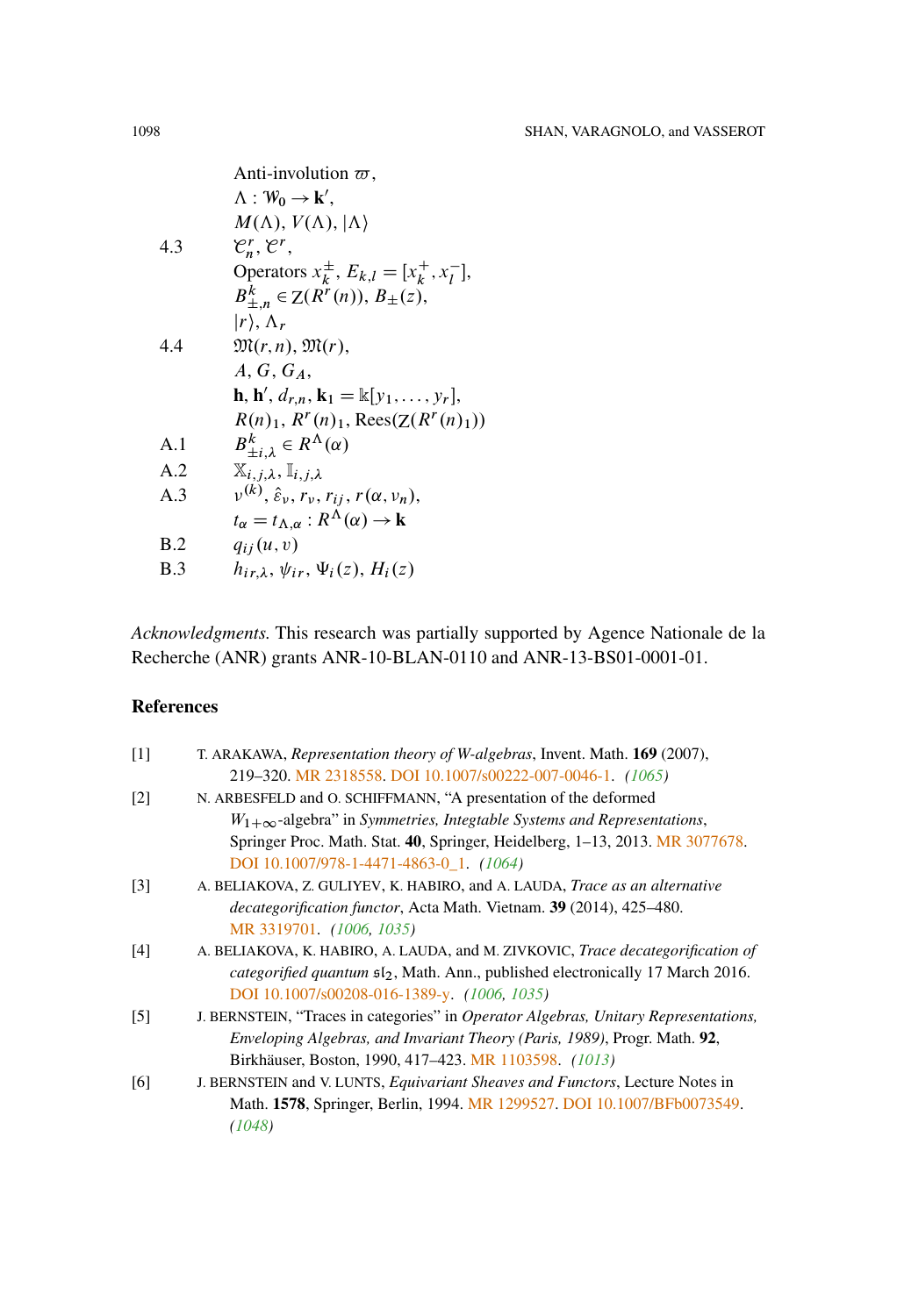## ON THE CENTER OF QUIVER HECKE ALGEBRAS 1099

<span id="page-94-0"></span>

| $[7]$  | A. BRAVERMAN, M. FINKELBERG, and H. NAKAJIMA, Instanton Moduli Spaces and<br>W-Algebras, Astérisque 385, Soc. Math. France, Paris, 2016. (1064, 1065)                                                                                               |
|--------|-----------------------------------------------------------------------------------------------------------------------------------------------------------------------------------------------------------------------------------------------------|
| [8]    | J. BRUNDAN, Centers of degenerate cyclotomic Hecke algebras and parabolic<br>category O, Represent. Theory 12 (2008), 236-259. MR 2424964.<br>DOI 10.1090/S1088-4165-08-00333-6. (1007, 1054, 1068)                                                 |
| [9]    | J. BRUNDAN and A. KLESHCHEV, Schur-Weyl duality for higher levels, Selecta Math.<br>(N.S.) 14 (2008), 1-57. MR 2480709. DOI 10.1007/s00029-008-0059-7. (1056)                                                                                       |
| $[10]$ | S. CAUTIS and A. LAUDA, Implicit structure in 2-representations of quantum groups,<br>Selecta Math. (N.S.) 21 (2015), 201-244. MR 3300416.                                                                                                          |
| $[11]$ | DOI 10.1007/s00029-014-0162-x. (1076)<br>C. DE CONCINI, G. LUSZTIG, and C. PROCESI, Homology of the zero-set of a nilpotent<br>vector field on a flag manifold, J. Amer. Math. Soc. 1 (1988), 15-34.<br>MR 0924700. (1063)                          |
| $[12]$ | D. EDIDIN and W. GRAHAM, Equivariant intersection theory, Invent. Math. 131<br>(1998), 595-634. MR 1614555. DOI 10.1007/s002220050214. (1048)                                                                                                       |
| $[13]$ | B. ENRIQUEZ, PBW and duality theorems for quantum groups and quantum current<br>algebras J. Lie Theory 13 (2003), 21-64. MR 1958574. (1035)                                                                                                         |
| $[14]$ | B. FANTECHI and L. GÖTTSCHE, Orbifold cohomology for global quotients, Duke<br>Math. J. 117 (2003), 197-227. MR 1971293.<br>DOI 10.1215/S0012-7094-03-11721-4. (1005)                                                                               |
| $[15]$ | E. FRENKEL, V. KAC, A. RADUL, W. WANG, $W_{1+\infty}$ and $W(\mathfrak{gl}_N)$ with central charge<br>N, Commun. Math. Phys. 170 (1995), 337-357. MR 1334399. (1065)                                                                                |
| $[16]$ | S.-J. KANG and M. KASHIWARA, Categorification of highest weight modules via<br>Khovanov-Lauda-Rouquier algebras, Invent. Math. 190 (2012), 699-742.<br>MR 2995184. DOI 10.1007/s00222-012-0388-1. (1017, 1019, 1025, 1036, 1042)                    |
| $[17]$ | S.-J. KANG, M. KASHIWARA, and E. PARK, Geometric realization of<br>Khovanov-Lauda-Rouquier algebras associated with Borcherds-Cartan data,<br>Proc. London Math. Soc. (3) 107 (2013), 907-931. MR 3108835.<br>DOI 10.1112/plms/pds095. (1007, 1052) |
| $[18]$ | M. KASHIWARA, Biadjointness in Khovanov-Lauda-Rouquier algebras, Publ. Res.<br>Inst. Math. Sci. 48 (2012), 501-524. MR 2973390. DOI 10.2977/PRIMS/78.<br>(1018, 1020, 1076)                                                                         |
| $[19]$ | B. KELLER, Invariance and localization for cyclic homology of DG algebras, J. Pure<br>Appl. Algebra 123 (1998), 223-273. MR 1492902.<br>DOI 10.1016/S0022-4049(96)00085-0. (1038)                                                                   |
| $[20]$ | -, On the cyclic homology of ringed spaces and schemes, Doc. Math. 3 (1998),<br>231-259. MR 1647519. (1010)                                                                                                                                         |
| $[21]$ | M. KHOVANOV and A. LAUDA, A diagrammatic approach to categorification of<br>quantum groups, I, Represent. Theory 13 (2009), 309-347. MR 2525917.<br>DOI 10.1090/S1088-4165-09-00346-X. (1006, 1041)                                                 |
| $[22]$ | -, A diagrammatic approach to categorification of quantum groups, II, Trans.<br>Amer. Math. Soc. 363 (2011), 2685-2700. MR 2763732.<br>DOI 10.1090/S0002-9947-2010-05210-9. (1006, 1091)                                                            |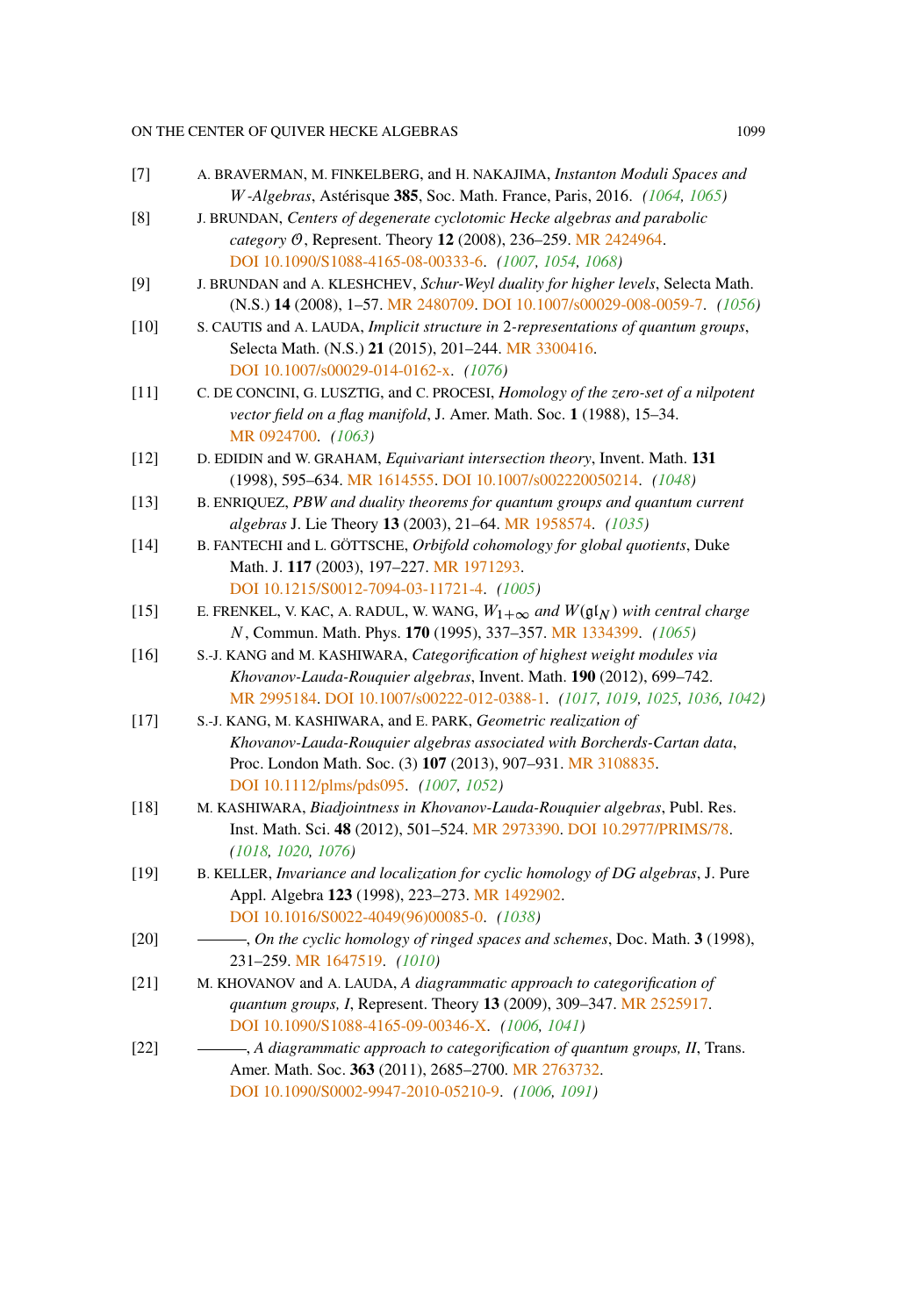|  | SHAN, VARAGNOLO, and VASSEROT |
|--|-------------------------------|

| $[23]$ | $\overline{\phantom{a}}$ , A categorification of quantum sl(n), Quantum Topol. 1 (2010), 1–92. |
|--------|------------------------------------------------------------------------------------------------|
|        | MR 2628852. DOI 10.4171/QT. (1006)                                                             |

- [24] A. KLESHCHEV, *Linear and Projective Representations of Symmetric Groups*, Cambridge Tracts in Math. **163**, Cambridge Univ. Press, Cambridge, 2005. [MR 2165457.](http://www.ams.org/mathscinet-getitem?mr=2165457) [DOI 10.1017/CBO9780511542800.](http://dx.doi.org/10.1017/CBO9780511542800) *[\(1053,](#page-48-0) [1056\)](#page-51-0)*
- [25] R. KODERA and K. NAOI, *Loewy series of Weyl modules and the Poincaré polynomials of quiver varieties*, Publ. Res. Inst. Math. Sci. **48** (2012), 477–500. [MR 2973389.](http://www.ams.org/mathscinet-getitem?mr=2973389) [DOI 10.2977/PRIMS/77.](http://dx.doi.org/10.2977/PRIMS/77) *[\(1046\)](#page-41-0)*
- [26] S. KUMAR, *Kac-Moody Groups, Their Flag Varieties and Representation Theory*, Progr. Math. **204**, Birkhäuser, Boston, 2002. [MR 1923198.](http://www.ams.org/mathscinet-getitem?mr=1923198) [DOI 10.1007/978-1-4612-0105-2.](http://dx.doi.org/10.1007/978-1-4612-0105-2) *[\(1033\)](#page-28-0)*
- [27] M. LEHN and C. SORGER, *Symmetric groups and the cup product on the cohomology of Hilbert schemes*, Duke Math. J. **110** (2001), 345–357. [MR 1865244.](http://www.ams.org/mathscinet-getitem?mr=1865244) [DOI 10.1215/S0012-7094-01-11026-0.](http://dx.doi.org/10.1215/S0012-7094-01-11026-0) *[\(1005\)](#page-0-0)*
- [28] G. LUSZTIG, *Cuspidal local systems and graded Hecke algebras, I*, Inst. Hautes Étud. Sci. Publ. Math. **67** (1988), 145–202. [MR 0972345.](http://www.ams.org/mathscinet-getitem?mr=0972345) *[\(1048\)](#page-43-0)*
- [29] S. LYLE and A. MATHAS, *Blocks of cyclotomic Hecke algebras*, Adv. Math. **216** (2007), 854–878. [MR 2351381.](http://www.ams.org/mathscinet-getitem?mr=2351381) [DOI 10.1016/j.aim.2007.06.008.](http://dx.doi.org/10.1016/j.aim.2007.06.008) *[\(1007\)](#page-2-0)*
- [30] T. V. MOODY, S. E. RAO, and T. YOKONUMA, *Toroidal Lia elgebras and vertex representations*, Geom. Dedicata **35** (1990), 283–307. [MR 1066569.](http://www.ams.org/mathscinet-getitem?mr=1066569) [DOI 10.1007/BF00147350.](http://dx.doi.org/10.1007/BF00147350) *[\(1035\)](#page-30-0)*
- [31] K. NAOI, *Weyl modules, Demazure modules and finite crystals for non-simply laced type*, Adv. Math. **229** (2012), 875–934. [MR 2855081.](http://www.ams.org/mathscinet-getitem?mr=2855081) [DOI 10.1016/j.aim.2011.10.005.](http://dx.doi.org/10.1016/j.aim.2011.10.005) *[\(1046\)](#page-41-0)*
- [32] H. NAKAJIMA, *Quiver varieties and finite dimensional representations of quantum affine algebras*, J. Amer. Math. Soc. **14** (2000), 145–238. [MR 1808477.](http://www.ams.org/mathscinet-getitem?mr=1808477) [DOI 10.1090/S0894-0347-00-00353-2.](http://dx.doi.org/10.1090/S0894-0347-00-00353-2) *[\(1050,](#page-45-0) [1051\)](#page-46-0)*
- [33] , "Extremal weight modules of quantum affine algebras" in *Representation Theory of Algebraic Groups and Quantum Groups*, Adv. Stud. Pure Math. **40**, Math. Soc. Japan, Tokyo, 2004, 343–369. [MR 2074599.](http://www.ams.org/mathscinet-getitem?mr=2074599) *[\(1007,](#page-2-0) [1050\)](#page-45-0)*
- [34] H. NAKAJIMA and K. YOSHIOKA, "Lectures on instanton counting" in *Algebraic Structures and Moduli Spaces*, CRM Proc. Lecture Notes **38**, Amer. Math. Soc., Providence, 2004, 31–101. [MR 2095899.](http://www.ams.org/mathscinet-getitem?mr=2095899) *[\(1062\)](#page-57-0)*
- [35] R. ROUQUIER, *Quiver Hecke algebras and 2-Lie algebras*, Algebra Colloq. **19** (2012), 359–410. [MR 2908731.](http://www.ams.org/mathscinet-getitem?mr=2908731) [DOI 10.1142/S1005386712000247.](http://dx.doi.org/10.1142/S1005386712000247) *[\(1024,](#page-19-0) [1033,](#page-28-0) [1039\)](#page-34-0)*
- [36] , *2-Kac-Moody algebras*, preprint, [arXiv:0812.5023v1.](http://arxiv.org/abs/arXiv:0812.5023v1) *[\(1006,](#page-1-0) [1014,](#page-9-1) [1015,](#page-10-0) [1040\)](#page-35-0)*
- [37] O. SCHIFFMANN and E. VASSEROT, *Cherednik algebras, W-algebras and the equivariant cohomology of the moduli space of instantons on*  $\mathbb{A}^2$ , Publ. Math. Inst. Hautes Études Sci. **118** (2013), 213–342. [MR 3150250.](http://www.ams.org/mathscinet-getitem?mr=3150250) [DOI 10.1007/s10240-013-0052-3.](http://dx.doi.org/10.1007/s10240-013-0052-3) *[\(1006,](#page-1-0) [1008,](#page-3-0) [1064,](#page-59-0) [1065,](#page-60-0) [1066\)](#page-61-0)*
- [38] E. VASSEROT, *Sur l'anneau de cohomologie du schéma de Hilbert de*  $\mathbb{C}^2$ , C. R. Acad. Sci. Paris Sér. I Math **332** (2001), 7–12. [MR 1805619.](http://www.ams.org/mathscinet-getitem?mr=1805619) [DOI 10.1016/S0764-4442\(00\)01766-3.](http://dx.doi.org/10.1016/S0764-4442(00)01766-3) *[\(1005,](#page-0-0) [1006,](#page-1-0) [1069\)](#page-64-1)*